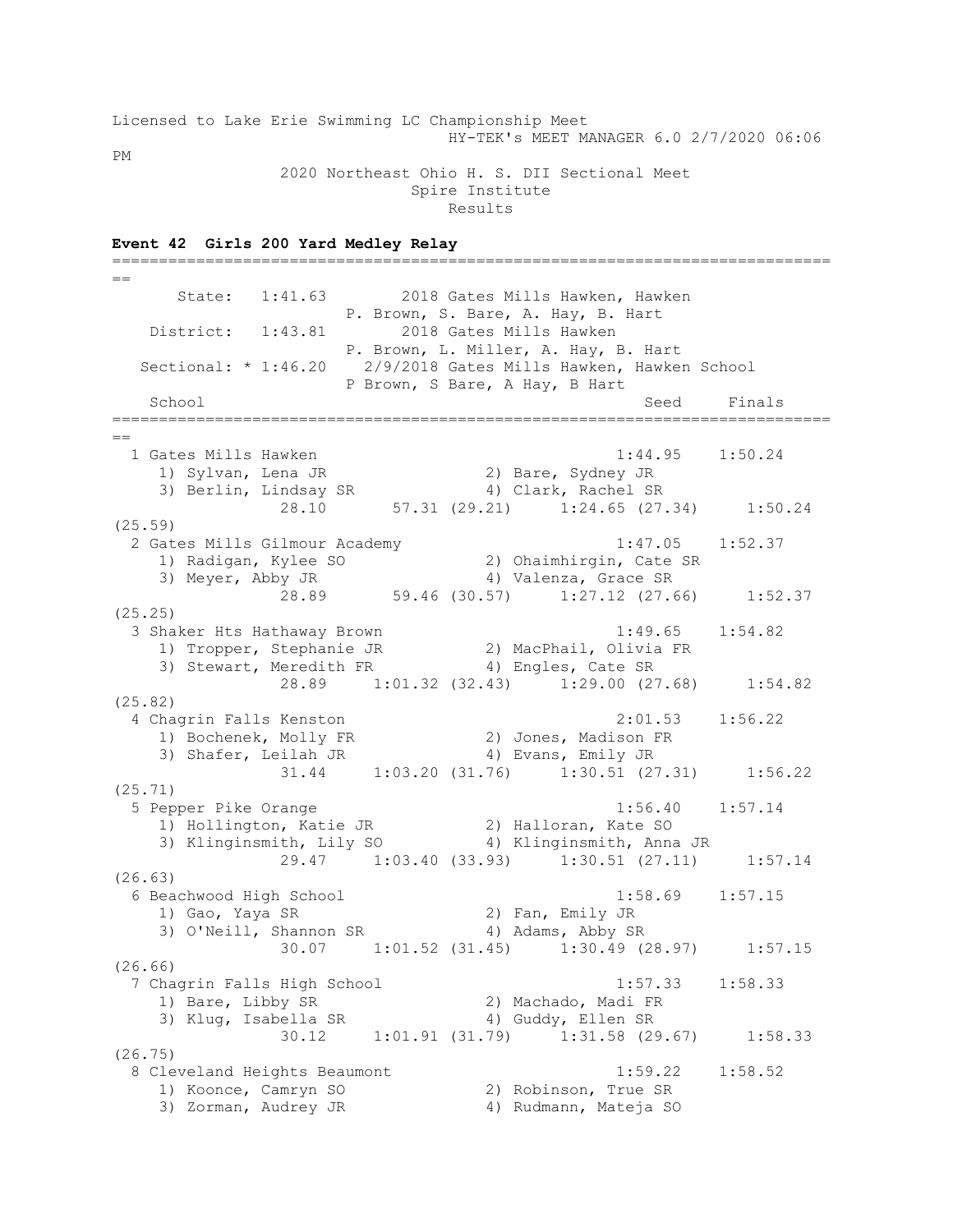30.70 1:03.18 (32.48) 1:33.18 (30.00) 1:58.52 (25.34) 9 Shaker Hts Laurel 2:00.99 1:58.69 1) Woolley, Elisabeth JR 2) Barragate, Bella JR 3) Hagen, Victoria SR 4) Malcolm, Linzy SR 31.46 1:02.61 (31.15) 1:32.58 (29.97) 1:58.69 (26.11) 10 Cuyahoga Heights High School 2:03.99 1:59.01 1) Zahand, Olivia FR 2) Voytek, Kenni JR 3) Kattler, Victoria SR (4) Ellis, Megan JR 31.53 1:03.58 (32.05) 1:32.36 (28.78) 1:59.01 (26.65) 11 Perry High School 2:02.61 1:59.73 1) Kitchen, Hope SO 2) Hoegler, Loren SR 3) Hurley, Lauren SR 4) Kusar, Emily SO 29.65 1:03.83 (34.18) 1:33.36 (29.53) 1:59.73 (26.37) 12 Mentor Lake Catholic 1:54.35 2:00.71 1) Trem, Sophia FR 2) Trem, Natali SR 3) Sowko, Emily SO 4) O'Keeffe, Maria JR 31.36 1:04.24 (32.88) 1:38.93 (34.69) 2:00.71 (21.78) 13 Chesterland West Geauga 2:06.38 2:03.24 1) Eddy, Asa SO 2) Chase, Ashley FR 3) Chase, Catelyn JR 4) Whitmer, Rebecca JR 31.29 1:04.42 (33.13) 1:35.06 (30.64) 2:03.24 (28.18) 14 Chardon Notre Dame Cathedral L 2:09.19 2:04.74 1) Brown, Kaylee SR 2) Delaney, Kathleen FR 3) Delaney, Grace SR 4) Koler, Alexa FR 30.92 1:05.94 (35.02) 1:37.17 (31.23) 2:04.74 (27.57) 15 Geneva High School 2:22.03 2:13.88 1) Barbian, Carissa SR 2) Brown, Angelina FR 3) Mirabell, Katie SO 4) Fortney, Maddie SO 38.78 1:12.48 (33.70) 1:45.44 (32.96) 2:13.88 (28.44) 16 Youngstown Liberty 2:14.72 2:14.04 1) Boylen, Lily FR 2) Benson, Emily SO 3) Benson, Olivia JR 4) Wilson, Alyssa SR 37.47 1:20.44 (42.97) 1:44.01 (23.57) 2:14.04 (30.03) 17 Wickiffe High School 2:11.47 2:15.43 1) Roth, Kaitlyn SO 2) Sladky, Makenna SR 3) Wallerhorst, Julianne JR 4) Roth, Lindsey FR  $1:14.07$  ( )  $1:44.73$  (30.66)  $2:15.43$ (30.70) 18 Independence High School 2:22.19 2:20.71 1) George, Sophie SO 2) Zdolshek, Anna FR 3) Biliunas, Lucy SO 4) Vilcheck, Reese JR 36.64 1:16.44 (39.80) 1:50.94 (34.50) 2:20.71 (29.77) 19 Kirtland 2:20.47 2:21.73 1) Mrva, Mateja JR 2) Morris, Emily JR 3) Ream, Kaley SO 4) Domonkos, Rylee SR 34.91 1:17.50 (42.59) 1:45.72 (28.22) 2:21.73 (36.01)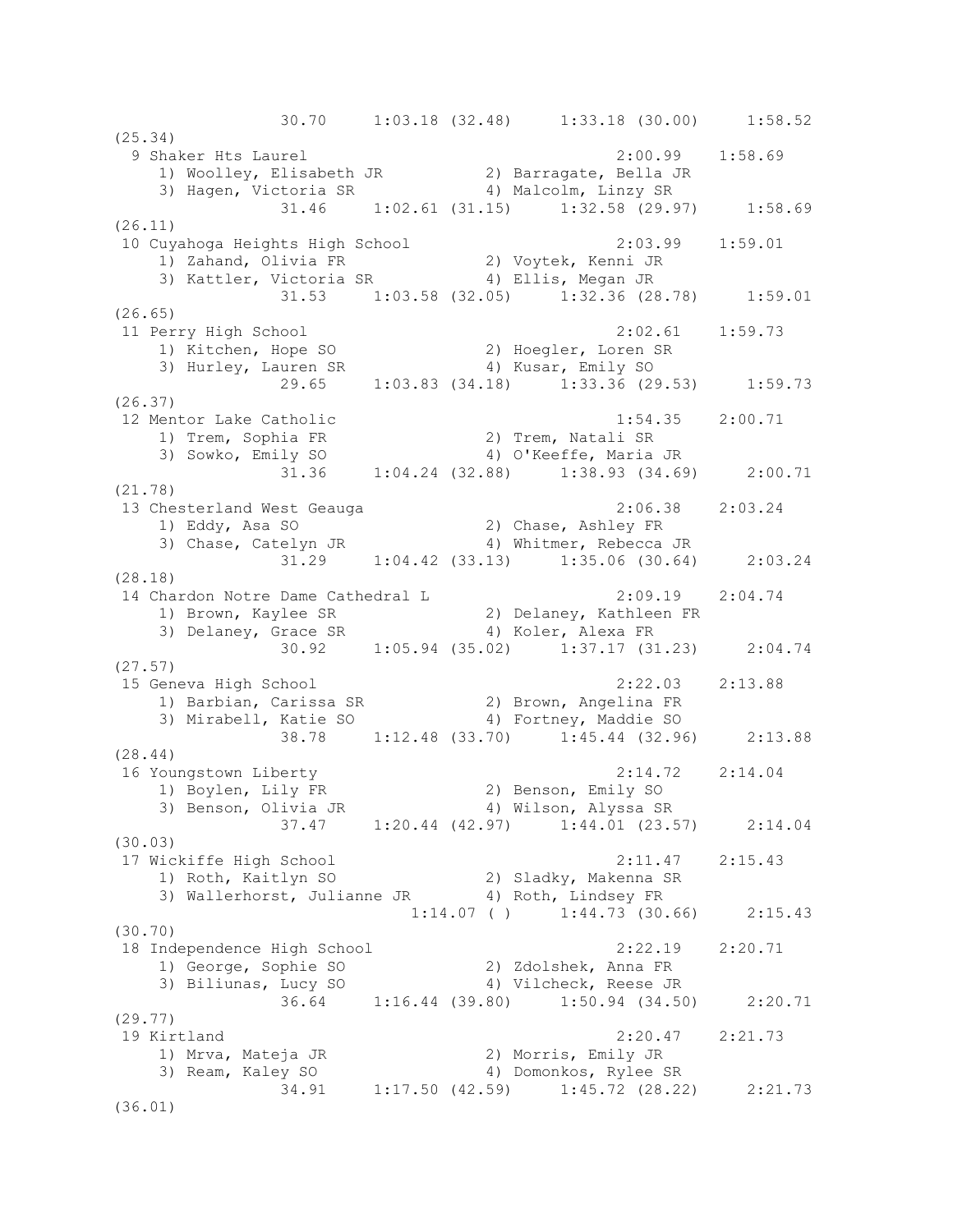20 Jefferson Area High School 2:33.49 2:26.56 1) Kendzerski, Abby SO 2) Agnew, Julia FR 3) Glink, Annalise FR 4) Zirkle, Rebecca SR 43.75 1:18.94 (35.19) 1:54.48 (35.54) 2:26.56 (32.08) 21 Willoughby Andrews Osborne 2:30.41 2:29.54 1) Ahrens, Ashley FR 2) Hammond, Jane SO 3) Alfred, Kai SO 4) Donikowski, Elise SO  $1:24.92$  ( )  $1:57.03$  (32.11)  $2:29.54$ (32.51) 22 Mantua Crestwood 2:02.83 2:38.80 1) O'Bryant, Elizabeth SO 2) Masiello, Angela SR 3) Blankenship, Riley SR 4) Irwin, Gina JR 41.38 1:20.65 (39.27) 2:07.94 (47.29) 2:38.80 (30.86) 23 Andover Pymatuning Valley 2:25.01 2:51.17 1) Ray, Jenna FR 2) Stroke, Grace FR 3) Frush, Asa FR 4) Murphy, Josey FR 59.93 1:30.29 (30.36) 2:05.85 (35.56) 2:51.17 (45.32) -- Ashtabula Edgewood 2:30.03 DQ 1) Richmond, Rebekah SR 2) Brunell, Eve SR 3) Caruso, Brooke SO 4) Nelson, Caroline SO 38.98 1:16.21 (37.23) 1:50.79 (34.58) DQ (29.49)

#### **Event 43 Girls 200 Yard Freestyle**

 $=$  State: 1:45.91 2019 Cora Dupre - Mariemont, Mariemont District: 1:47.82 2/2015 Lauren Heller-Hawken, GM Hawken Sectional: \* 1:49.73 2/14/2004 Alyssa Kiel - Hawken, Hawken -Name The Year School Contract Seed Finals ============================================================================= == 1 Gilson, Ella JR Hawken 1:54.74 1:55.58 26.76 56.13 (29.37) 1:26.21 (30.08) 1:55.58 (29.37) 2 MacPhail, Ellie JR Hathaway Brown 1:51.27 1:55.81 27.11 56.22 (29.11) 1:26.07 (29.85) 1:55.81 (29.74) 3 Culotta, Tori SO Hawken 1:51.94 1:56.13 27.30 56.73 (29.43) 1:26.72 (29.99) 1:56.13 (29.41) 4 Musbach, Lauren SR Hawken 1:52.93 1:56.81 27.67 57.31 (29.64) 1:27.10 (29.79) 1:56.81 (29.71) 5 Johnson, Julia SR Hawken 1:55.84 1:57.64 27.93 57.43 (29.50) 1:27.73 (30.30) 1:57.64 (29.91) 6 Stewart, Meredith FR Hathaway Brown 1:54.18 1:59.06 27.32 57.02 (29.70) 1:27.74 (30.72) 1:59.06 (31.32) 7 Klinginsmith, Lily SO Orange 2:01.19 2:00.51 28.03 58.41 (30.38) 1:29.85 (31.44) 2:00.51 (30.66) 8 Tropper, Stephanie JR Hathaway Brown 1:56.98 2:00.62

=============================================================================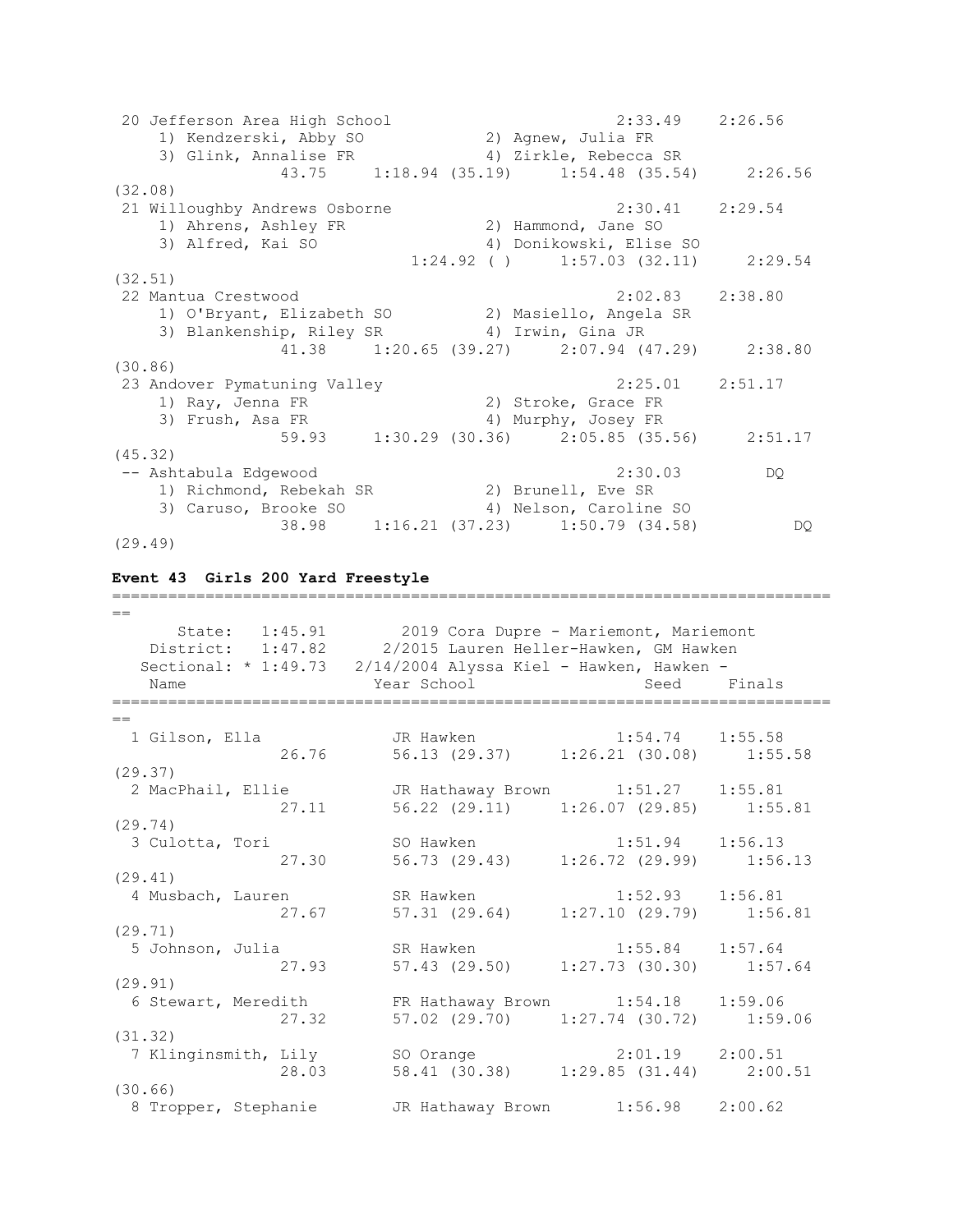27.41 57.44 (30.03) 1:28.83 (31.39) 2:00.62 (31.79) 9 Chase, Ashley FR West G 1:56.78 2:02.12 27.76 58.67 (30.91) 1:30.29 (31.62) 2:02.12 (31.83) 10 Engles, Cate SR Hathaway Brown 2:02.60 2:03.29 27.78 58.57 (30.79) 1:30.84 (32.27) 2:03.29 (32.45)<br>11 Halloran, Kate 11 Halloran, Kate SO Orange 2:04.92 2:04.56 27.97 58.75 (30.78) 1:31.40 (32.65) 2:04.56 (33.16) 12 Meyer, Abby JR Gilmour 2:07.88 2:04.89 28.08 59.53 (31.45) 1:32.23 (32.70) 2:04.89 (32.66) 13 Markowski, Taylor SO Gilmour 2:03.76 2:05.15 28.34 59.92 (31.58) 1:32.78 (32.86) 2:05.15 (32.37) 14 Klug, Isabella SR Chagrin Falls 2:01.87 2:05.20 28.49 1:00.03 (31.54) 1:32.88 (32.85) 2:05.20 (32.32) 15 Bochenek, Molly FR Kenston 2:07.74 2:06.54 29.45 1:02.15 (32.70) 1:35.05 (32.90) 2:06.54 (31.49) 16 Hagen, Victoria SR Laurel 2:06.78 2:07.06 29.37 1:01.61 (32.24) 1:34.66 (33.05) 2:07.06 (32.40) 17 Gao, Yaya SR Beachwood 2:12.52 2:08.02 28.80 1:01.07 (32.27) 1:34.43 (33.36) 2:08.02 (33.59) 18 Hodgson, Saydee JR Perry 2:12.66 2:08.58 29.15 1:01.01 (31.86) 1:34.75 (33.74) 2:08.58 (33.83) 19 Kattler, Victoria SR Cuyahoga Hts 2:14.38 2:09.09 29.14 1:02.01 (32.87) 1:35.70 (33.69) 2:09.09 (33.39)<br>20 Bare, Libby 20 Bare, Libby SR Chagrin Falls 2:05.64 2:09.14 29.60 1:03.33 (33.73) 1:37.03 (33.70) 2:09.14 (32.11)<br>21 Hanna, Ellie 21 Hanna, Ellie SO Beaumont 2:07.51 2:09.48 29.25 1:01.56 (32.31) 1:35.28 (33.72) 2:09.48 (34.20)<br>22 Evans, Emily 22 Evans, Emily JR Kenston 2:13.31 2:09.58 29.37 1:02.31 (32.94) 1:37.22 (34.91) 2:09.58 (32.36) 23 Ellis, Megan JR Cuyahoga Hts 2:15.31 2:10.87 29.98 1:02.79 (32.81) 1:36.96 (34.17) 2:10.87 (33.91) 24 Harmat, Lauren SO Beaumont 2:16.50 2:11.50 31.19 1:04.68 (33.49) 1:38.15 (33.47) 2:11.50  $(33.35)$ <br>25 Benson, Emily 25 Benson, Emily SO Liberty 2:08.43 2:11.54 29.93 1:02.49 (32.56) 1:37.02 (34.53) 2:11.54 (34.52) 26 Scales, Claire JR Perry 2:10.57 2:12.40 30.07 1:03.70 (33.63) 1:38.03 (34.33) 2:12.40 (34.37) 27 Wasko, Olivia FR Girard 2:13.40 2:12.94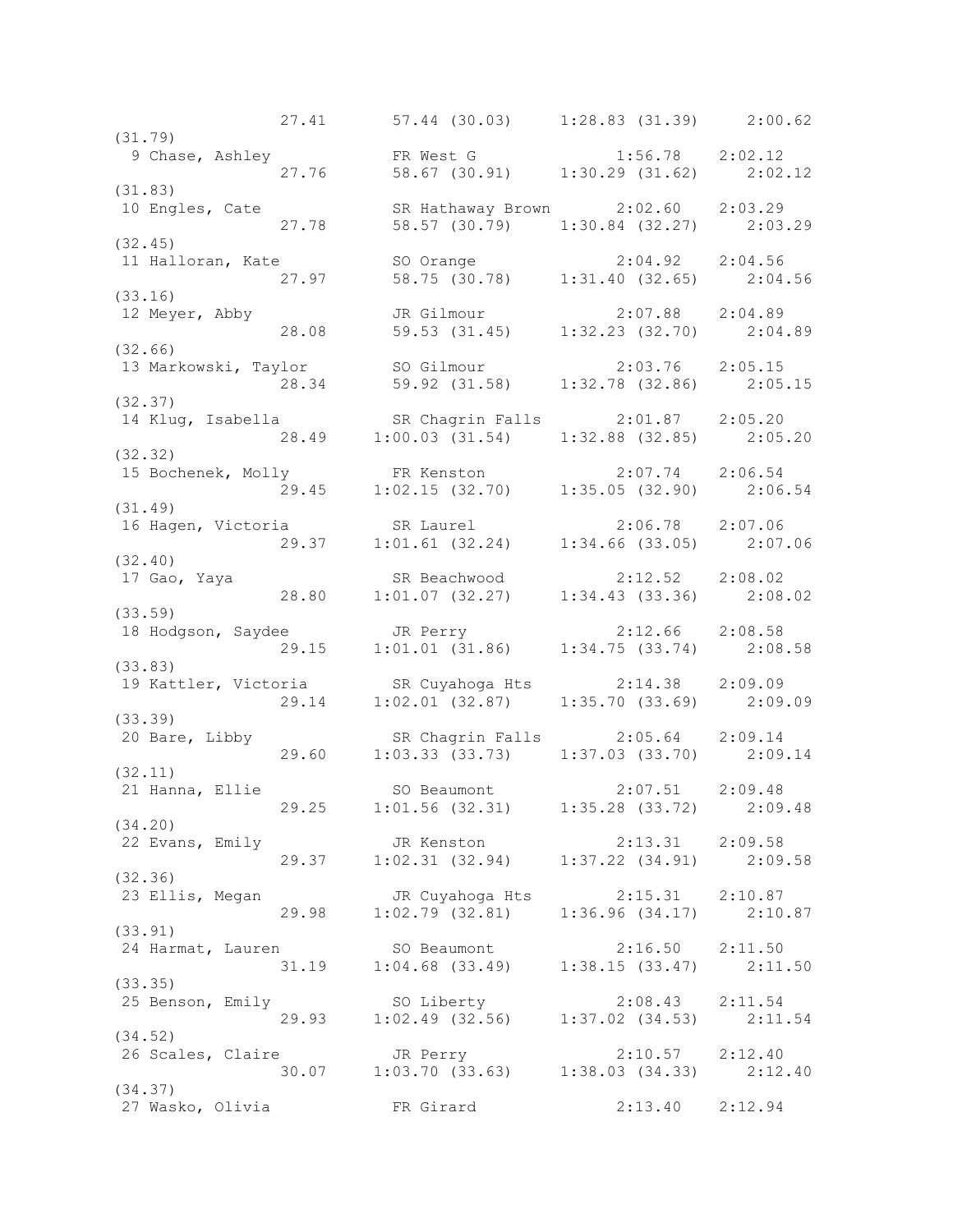29.53 1:02.36 (32.83) 1:37.45 (35.09) 2:12.94 (35.49) 28 McCort, Sarah FR Chagrin Falls 2:15.92 2:14.59 30.57 1:04.09 (33.52) 1:39.73 (35.64) 2:14.59 (34.86) 29 Pulte, Isabel SR Chagrin Falls 2:17.33 2:15.19 29.95 1:03.48 (33.53) 1:39.31 (35.83) 2:15.19 (35.88) 30 Renau, Addison FR Perry 2:17.09 2:15.64 31.11 1:05.33 (34.22) 1:40.43 (35.10) 2:15.64 (35.21) 31 Kowalczyk, Kaitlyn FR Kenston 2:18.41 2:17.03 31.04 1:06.21 (35.17) 1:42.43 (36.22) 2:17.03 (34.60) 32 Velotta, Gianna SR Beaumont 2:23.02 2:17.99 31.25 1:06.53 (35.28) 1:42.37 (35.84) 2:17.99 (35.62) 33 Currier, Allie Beth SO NDCL 2:22.23 2:19.73 31.45 1:07.14 (35.69) 1:43.91 (36.77) 2:19.73 (35.82) 34 Strychasz, Avery SR Independence 2:31.19 2:20.78 31.10 1:06.43 (35.33) 1:42.72 (36.29) 2:20.78 (38.06) 35 Wallerhorst, Julianne JR Wickliffe 2:15.11 2:20.88 31.73 1:06.94 (35.21) 1:44.12 (37.18) 2:20.88 (36.76) 36 Dynes, Elle JR NDCL 2:22.81 2:21.86 30.68 1:05.78 (35.10) 1:43.45 (37.67) 2:21.86 (38.41) 37 Whitmer, Rebecca JR West G 2:29.35 2:21.88 31.98 1:08.01 (36.03) 1:46.83 (38.82) 2:21.88 (35.05) 38 Lizalde, Cory FR Beaumont 2:31.11 2:22.04 32.38 1:08.83 (36.45) 1:46.73 (37.90) 2:22.04 (35.31) 39 Gribbons, Nia JR Geneva 2:25.14 2:22.37 33.02 1:09.44 (36.42) 1:47.01 (37.57) 2:22.37 (35.36) 40 Ksiazka, Allie JR Independence 2:26.41 2:22.52 32.44 1:08.60 (36.16) 1:46.50 (37.90) 2:22.52 (36.02) 41 Meaney, Alyssa SR Jefferson 2:27.70 2:23.50 31.38 1:07.20 (35.82) 1:45.27 (38.07) 2:23.50 (38.23) 42 Thompson, Elizabeth SR Laurel 2:30.97 2:25.05 31.38 1:07.13 (35.75) 1:45.97 (38.84) 2:25.05 (39.08) 43 Caruso, Brooke SO Edgewood 2:27.83 2:25.97 31.87 1:08.72 (36.85) 1:47.76 (39.04) 2:25.97 (38.21) 44 Myllykoski, Claire JR Lake Catholic 2:25.53 2:26.52 32.45 1:09.06 (36.61) 1:47.85 (38.79) 2:26.52 (38.67) 45 Grubach, Sarah FR Lake Catholic 2:20.23 2:27.15 32.07 1:09.81 (37.74) 1:49.37 (39.56) 2:27.15 (37.78) 46 Vis, Alyssa SO Perry 2:31.50 2:29.27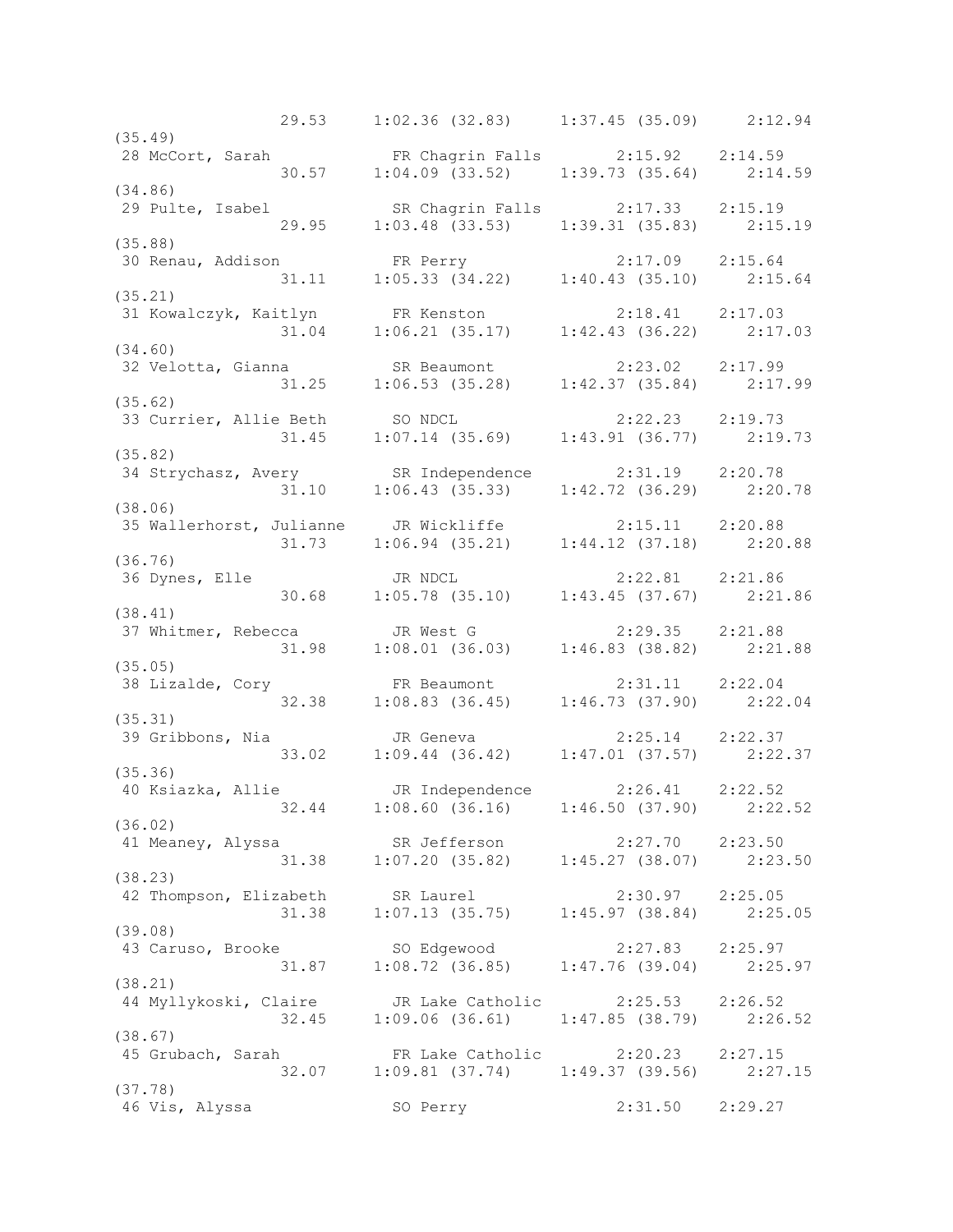32.35 1:09.70 (37.35) 1:49.11 (39.41) 2:29.27 (40.16)<br>47 Mrva, Mateja 47 Mrva, Mateja JR Kirtland 2:27.01 2:29.61 32.48 1:09.53 (37.05) 1:49.35 (39.82) 2:29.61 (40.26) 48 Vilcheck, Reese JR Independence 2:28.28 2:31.43 33.97 1:11.47 (37.50) 1:51.84 (40.37) 2:31.43 (39.59) 49 O'Neill, Jayme FR Kenston 2:42.77 2:31.75 34.00 1:10.90 (36.90) 1:51.09 (40.19) 2:31.75 (40.66) 50 Dulzer, Victoria SO Gilmour 2:51.44 2:32.53 35.03 1:13.07 (38.04) 1:53.47 (40.40) 2:32.53 (39.06) 51 Stark, Lauren SO Geneva 2:30.00 2:32.77 33.63 1:12.63 (39.00) 1:53.41 (40.78) 2:32.77 (39.36)<br>52 Parker, Gia 52 Parker, Gia FR Gilmour 2:37.41 2:34.52 34.79 1:14.17 (39.38) 1:54.82 (40.65) 2:34.52 (39.70) 53 DiDona, Jillian SR VASJ 2:37.15 2:39.02 35.54 1:16.25 (40.71) 1:58.66 (42.41) 2:39.02 (40.36) 54 Hanna, Alyssa SR Geneva 2:39.96 2:39.64 36.37 1:16.77 (40.40) 1:59.02 (42.25) 2:39.64 (40.62) 55 Cinco, Makenna FR Geneva 2:47.46 2:42.36 36.55 1:18.47 (41.92) 2:01.33 (42.86) 2:42.36 (41.03) 56 Donikowski, Elise SO Andrews Osborne 2:53.56 2:42.69 34.46 1:16.99 (42.53) 2:00.11 (43.12) 2:42.69 (42.58) 57 Sturniolo, Katie FR Wickliffe 2:45.00 2:43.03 36.42 1:17.53 (41.11) 2:01.31 (43.78) 2:43.03 (41.72) 58 Simunek, Alyssa SO Cuyahoga Hts 2:43.37 2:44.07 37.34 1:19.06 (41.72) 2:02.39 (43.33) 2:44.07 (41.68) 59 Conway, Sadie SO Laurel 2:48.22 2:47.20 38.54 1:20.55 (42.01) 2:04.70 (44.15) 2:47.20 (42.50) 60 Lynch, Gabrielle JR NDCL 2:53.42 2:52.71 37.22 1:20.73 (43.51) 2:06.62 (45.89) 2:52.71 (46.09) 61 Jones, Megan JR Jefferson 2:53.86 2:54.21 39.37 1:24.47 (45.10) 2:11.65 (47.18) 2:54.21 (42.56) 62 Vavpetic, Julia SR Jefferson 2:53.72 2:54.52 38.15 1:22.94 (44.79) 2:10.76 (47.82) 2:54.52 (43.76)<br>63 Atkinson, Isabella 63 Atkinson, Isabella SO NDCL 2:53.95 2:55.18 38.23 1:23.44 (45.21) 2:55.18 (1:31.74) 64 Irwin, Gina JR Crestwood 2:48.03 2:56.74 38.02 1:20.46 (42.44) 2:08.68 (48.22) 2:56.74 (48.06) 65 Hamalainen, Monica SO Edgewood 3:03.05 2:59.81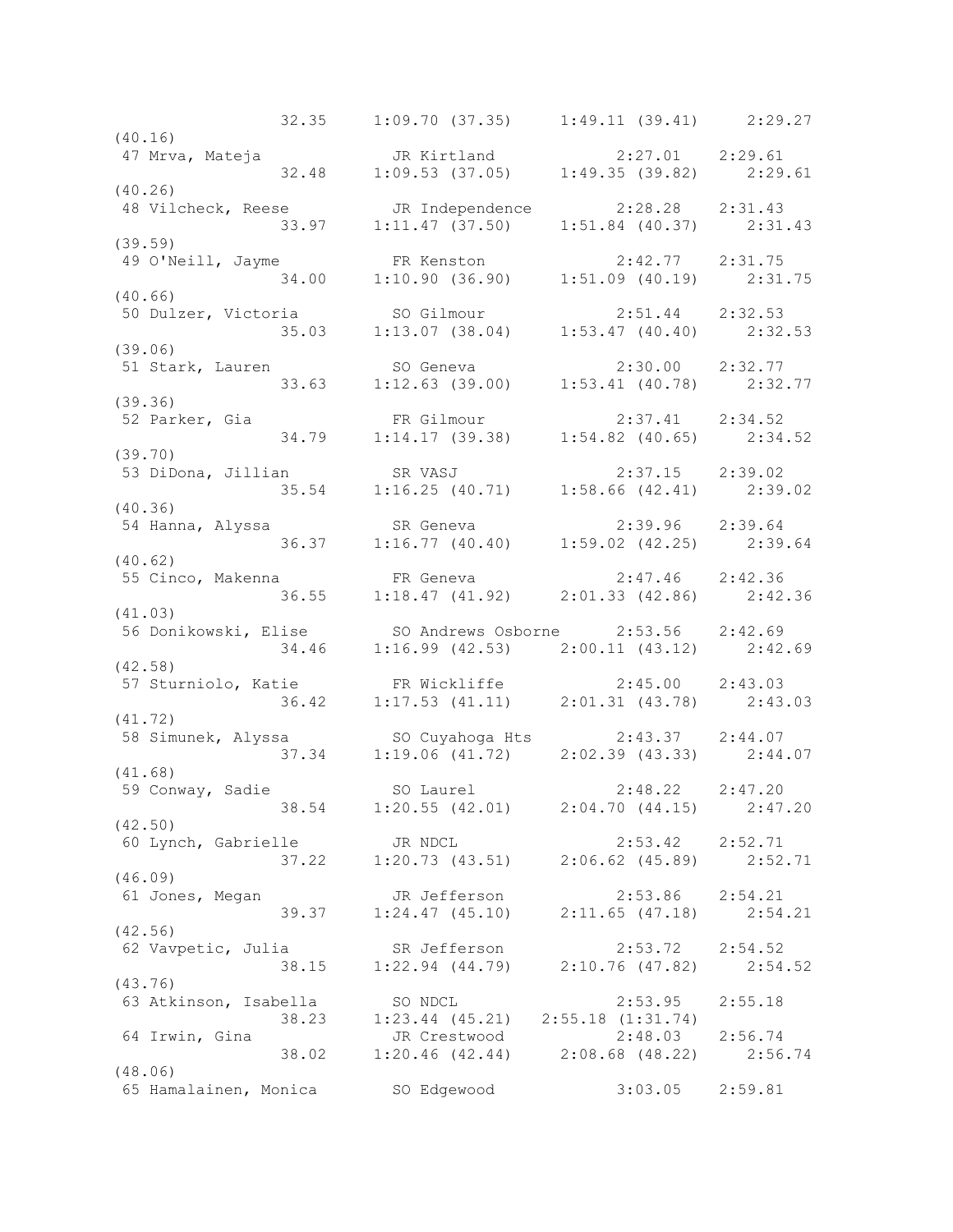41.48 1:27.29 (45.81) 2:15.14 (47.85) 2:59.81 (44.67) 66 Snyder, Frankie JR Jefferson 3:07.55 3:00.03 41.58 1:27.25 (45.67) 2:15.46 (48.21) 3:00.03 (44.57) 67 O'Bryant, Elizabeth SO Crestwood NT 3:02.10 39.24 1:25.66 (46.42) 2:14.53 (48.87) 3:02.10 (47.57)<br>68 Gleason, Darcie 68 Gleason, Darcie SO Andrews Osborne 2:57.46 3:04.49 37.46 1:24.93 (47.47) 2:16.34 (51.41) 3:04.49 (48.15) 69 Overly, Mackaylee FR Edgewood 2:57.74 3:05.08 41.30 1:32.30 (51.00) 2:22.71 (50.41) 3:05.08 (42.37) 70 Menkhaus, Monica JR Cuyahoga Hts 3:03.86 3:05.32 40.34 1:27.18 (46.84) 2:17.14 (49.96) 3:05.32 (48.18) 71 Mobley, Alyssa FR West G 3:15.02 3:06.94 42.32 1:30.73 (48.41) 2:21.74 (51.01) 3:06.94 (45.20) 72 Wright, Valerie SO Crestwood 3:08.81 3:07.97 37.34 1:19.96 (42.62) 2:17.03 (57.07) 3:07.97 (50.94) 73 Bartlett, Emma FR West G 3:30.54 3:09.19 43.97 1:31.90 (47.93) 2:22.89 (50.99) 3:09.19 (46.30) 74 Simons, Zoe JR Crestwood 3:34.11 3:16.52 40.45 1:29.61 (49.16) 3:16.52 (1:46.91) 75 Stewart, Brynne SO Andrews Osborne 3:20.99 3:19.42 41.01 1:31.08 (50.07) 2:26.67 (55.59) 3:19.42 (52.75) 76 Beatman, Riley FR Conneaut 3:45.89 3:43.56 44.57 1:41.68 (57.11) 3:43.56 (2:01.88)

#### **Event 44 Girls 200 Yard IM**

| State: 1:59.58 2017 Crile Hart-Hawken, Hawken<br>District: 2:00.40 | 2/2018 Portia Del Rio Brown-Hawken, GM Hawken                              |                     |             |
|--------------------------------------------------------------------|----------------------------------------------------------------------------|---------------------|-------------|
| Sectional: $* 2:04.09$                                             | 2/9/2018 Portia Del Rio Brown-Hawken, Hawken                               |                     |             |
| School<br>Name                                                     | Year School International                                                  |                     | Seed Finals |
| $==$                                                               |                                                                            |                     |             |
| 1 Eden, Jessica                                                    | SO Hawken 2:03.01 2:05.08<br>27.11 59.08 (31.97) 1:35.28 (36.20) 2:05.08   |                     |             |
| (29.80)                                                            |                                                                            |                     |             |
| 2 Hart, Bainon                                                     | SR Hawken 2:05.47 2:09.59<br>28.25 1:00.77 (32.52) 1:39.43 (38.66) 2:09.59 |                     |             |
| (30.16)                                                            |                                                                            |                     |             |
| 3 Stewart-Bates, Sylvia SR Hawken 2:06.00 2:10.02                  | 28.72 1:02.93 (34.21) 1:39.23 (36.30) 2:10.02                              |                     |             |
| (30.79)                                                            |                                                                            |                     |             |
| 4 Gaudiani, Rose SR Hathaway Brown 2:06.71 2:11.71                 | 28.32 1:02.89 (34.57) 1:40.55 (37.66) 2:11.71                              |                     |             |
| (31.16)<br>5 Bare, Sydney                                          | JR Hawken                                                                  | $2:08.10$ $2:11.81$ |             |

=============================================================================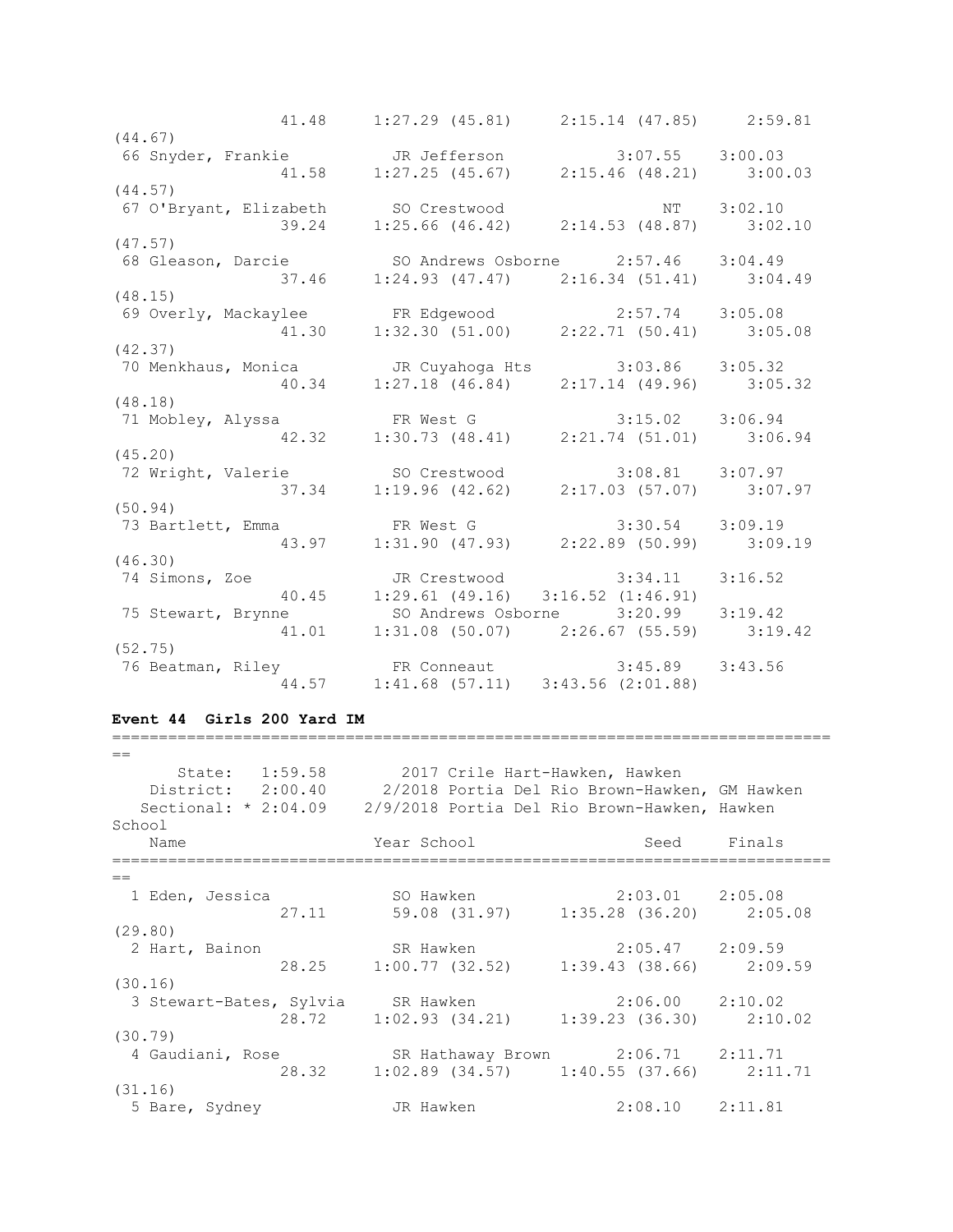29.32 1:05.50 (36.18) 1:40.67 (35.17) 2:11.81 (31.14) 6 Valenza, Grace SR Gilmour 2:07.85 2:15.20 29.16 1:03.95 (34.79) 1:43.28 (39.33) 2:15.20 (31.92) 7 MacPhail, Olivia FR Hathaway Brown 2:15.18 2:17.81 30.09 1:05.35 (35.26) 1:45.02 (39.67) 2:17.81 (32.79) 8 Barragate, Bella JR Laurel 2:10.11 2:18.24 31.31 1:07.30 (35.99) 1:45.55 (38.25) 2:18.24 (32.69) 9 Glime, Mandy SR Kenston 2:20.48 2:20.74 30.31 1:04.75 (34.44) 1:47.23 (42.48) 2:20.74 (33.51) 10 Wellman, Evelyn FR Hathaway Brown 2:26.69 2:21.35 29.71 1:04.84 (35.13) 1:49.82 (44.98) 2:21.35 (31.53) 11 Kitchen, Hope SO Perry 2:23.88 2:22.66 29.37 1:03.65 (34.28) 1:49.56 (45.91) 2:22.66 (33.10) 12 Trem, Natali SR Lake Catholic 2:17.07 2:23.33 31.01 1:07.50 (36.49) 1:48.79 (41.29) 2:23.33 (34.54) 13 Koonce, Camryn SO Beaumont 2:25.13 2:23.44 31.15 1:07.67 (36.52) 1:51.21 (43.54) 2:23.44 (32.23) 14 Mills, Annie SO Chagrin Falls 2:32.04 2:26.61 31.07 1:08.01 (36.94) 1:52.92 (44.91) 2:26.61 (33.69) 15 Brown, Angelina FR Geneva 2:30.81 2:27.13 32.62 1:10.81 (38.19) 1:52.50 (41.69) 2:27.13 (34.63) 16 DiBernardo, Cayla FR Kenston 2:28.37 2:27.16 31.21 1:53.84 ( ) 2:27.16 (33.32) 17 Szuhay, Sierra SR Jefferson 2:28.82 2:28.53 30.84 1:07.76 (36.92) 1:54.78 (47.02) 2:28.53 (33.75) 18 Robinson, True SR Beaumont 2:31.80 2:28.65 32.19 1:09.41 (37.22) 1:51.87 (42.46) 2:28.65 (36.78) 19 Delaney, Kathleen FR NDCL 2:31.68 2:28.81 33.96 1:11.93 (37.97) 1:56.10 (44.17) 2:28.81 (32.71) 20 Lis, Megan JR Hathaway Brown 2:31.93 2:28.99 32.43 1:11.10 (38.67) 1:56.95 (45.85) 2:28.99 (32.04) 21 Sowko, Emily SO Lake Catholic 2:31.32 2:29.18 31.09 1:10.26 (39.17) 1:55.05 (44.79) 2:29.18 (34.13)<br>22 Mills, Ellie 22 Mills, Ellie SR Kenston 2:29.75 2:29.42 32.00 1:10.64 (38.64) 1:55.05 (44.41) 2:29.42 (34.37) 23 Nidy, Claire SR Kenston 2:31.90 2:30.87 32.91 1:11.44 (38.53) 1:55.23 (43.79) 2:30.87 (35.64)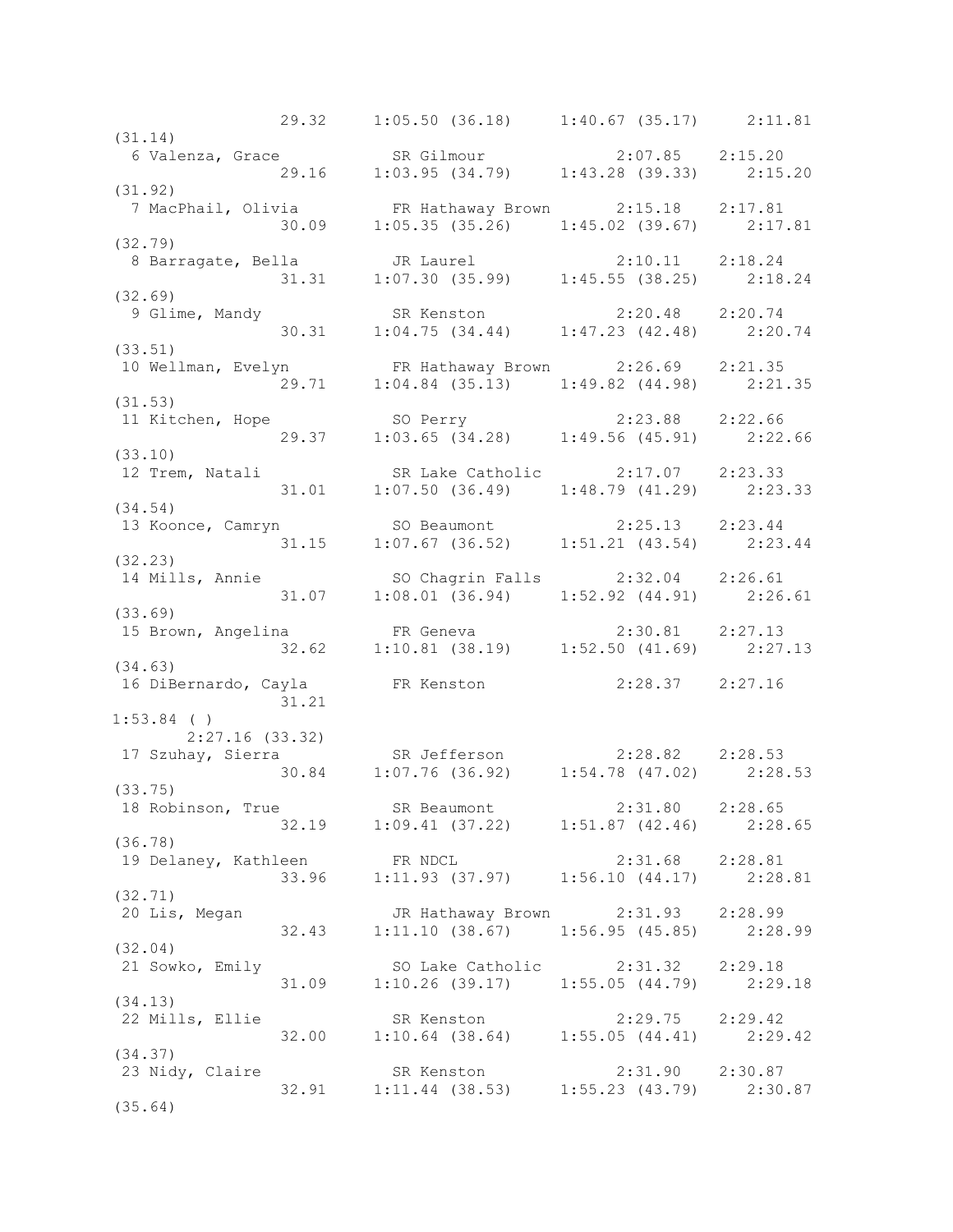24 Hurley, Lauren SR Perry 2:31.70 2:31.03 30.87 1:10.38 (39.51) 1:55.92 (45.54) 2:31.03 (35.11) 25 Richardson, Claire SR Lake Catholic 2:32.82 2:31.94 32.02 1:10.20 (38.18) 1:54.53 (44.33) 2:31.94 (37.41) 26 Schueren, Emily JR Perry 2:37.24 2:32.10 30.71 1:07.41 (36.70) 1:56.93 (49.52) 2:32.10 (35.17) 27 Silvestri, Pannonica SO Orange 2:39.50 2:32.52 34.52 1:12.67 (38.15) 1:57.01 (44.34) 2:32.52 (35.51) 28 Trem, Sophia FR Lake Catholic 2:35.22 2:33.55 32.93 1:11.09 (38.16) 1:57.10 (46.01) 2:33.55 (36.45) 29 Delaney, Grace SR NDCL 2:42.15 2:39.02 33.84 1:15.59 (41.75) 2:02.09 (46.50) 2:39.02 (36.93) 30 Hayek, Elena FR Gilmour 2:37.13 2:39.39 32.97 1:13.02 (40.05) 2:02.04 (49.02) 2:39.39 (37.35)<br>31 Voytek, Maecy 31 Voytek, Maecy FR Cuyahoga Hts 2:45.66 2:40.87 32.49 1:13.24 (40.75) 2:01.28 (48.04) 2:40.87 (39.59) 32 Concannon, Elise JR Chagrin Falls 2:47.50 2:42.02 34.65 1:17.56 (42.91) 2:04.28 (46.72) 2:42.02 (37.74) 33 George, Josette JR Independence 2:50.28 2:49.87 37.10 1:17.60 (40.50) 2:10.03 (52.43) 2:49.87 (39.84) 34 Alfred, Kai SO Andrews Osborne 2:53.73 2:50.25 34.56 1:20.03 (45.47) 2:12.04 (52.01) 2:50.25 (38.21) 35 Hicks, Zoey FR Perry 2:51.79 2:50.89 34.00 1:16.48 (42.48) 2:11.12 (54.64) 2:50.89 (39.77) 36 Biliunas, Lucy SO Independence 2:57.33 2:51.22 37.12 1:21.52 (44.40) 2:12.79 (51.27) 2:51.22 (38.43) 37 Keck, Lauren SO West G 2:50.21 2:54.52 35.42 1:20.42 (45.00) 2:16.19 (55.77) 2:54.52 (38.33) 38 Stroke, Grace FR Pymatuning 2:54.89 2:54.85 37.33 1:21.83 (44.50) 2:18.09 (56.26) 2:54.85 (36.76) 39 Gelofsack, Grace SO Geneva 2:55.21 2:56.69 38.22 1:22.73 (44.51) 2:15.02 (52.29) 2:56.69 (41.67) 40 Cicerchi, Maja FR Beaumont 3:09.00 3:04.66 38.89 1:28.98 (50.09) 2:22.56 (53.58) 3:04.66 (42.10) 41 Oliphant, Adelaine SO Crestwood 3:15.36 3:16.30 39.97 1:35.30 (55.33) 2:31.64 (56.34) 3:16.30 (44.66)<br>42 Anderson, Emma 42 Anderson, Emma SO Andrews Osborne 3:37.75 3:35.78 42.73 1:40.03 (57.30) 2:47.37 (1:07.34) 3:35.78 (48.41)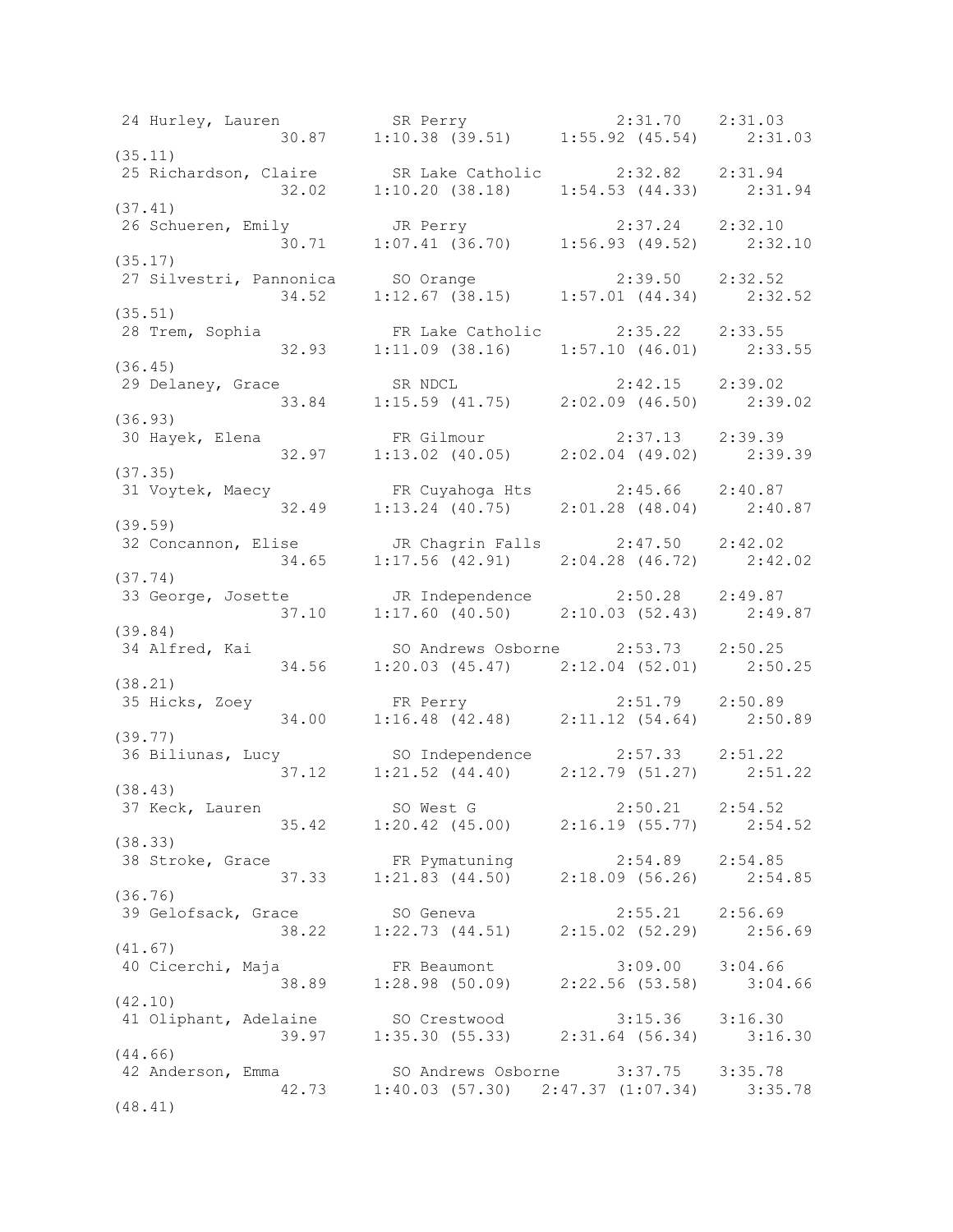| 43 Falcone, Emily   |       | SR Conneaut           | 3:45.14           | 3:38.39 |
|---------------------|-------|-----------------------|-------------------|---------|
|                     | 50.33 | $1:50.61$ $(1:00.28)$ | $2:49.08$ (58.47) | 3:38.39 |
| (49.31)             |       |                       |                   |         |
| -- Richards, Autumn |       | SR Crestwood          | NT                | DO      |
| -- Herbruck, Olivia |       | FR Beaumont           | 3:04.00           | DFS.    |
|                     |       |                       |                   |         |

## **Event 45 Girls 50 Yard Freestyle**

=============================================================================  $=$  State: 22.35 2010 Margo Geer - Fairbanks, Fairbanks District: 23.23 2/2014 Macie McNichols - Gllmour, GM Gilmour Sectional: \* 23.90 2/12/2011 Jordan Moxley - Maplewood, Maplewood Name The Year School Contracts Seed Finals ============================================================================= == 1 O'Brien, Mairin JR Hathaway Brown 23.53 24.05 2 Mallett, Maggie SO Hawken 23.91 24.22 3 Sun, Helen SR Hathaway Brown 24.10 24.85 4 Hanek, Izzy FR Jefferson 25.49 25.00 5 Seelbach, Taplin FR Hathaway Brown 25.06 25.04 6 Lisac, Ella JR Beaumont 25.64 25.29 7 Shafer, Leilah JR Kenston 25.22 25.35 8 Bautista, Chloe FR Hawken 26.85 25.71 9 Speed, Elle SO Hathaway Brown 26.05 25.79 10 Duhigg, Anika JR VASJ 25.93 25.82 11 Voytek, Kenni JR Cuyahoga Hts 26.38 J25.82 12 Eippert, Maddy SR Hawken 26.00 25.83 13 Frank, Anna SR Gilmour 25.69 25.94 14 Malcolm, Linzy SR Laurel 24.97 25.96 15 Rudmann, Mateja SO Beaumont 26.44 25.98 16 Evans, Emily JR Kenston 26.60 26.09 17 Radigan, Kylee SO Gilmour 24.71 26.10 18 Clark, Rachel SR Hawken 25.35 26.12 19 Benson, Olivia JR Liberty 25.50 26.19 20 Guddy, Ellen SR Chagrin Falls 26.13 26.38 21 Ohaimhirgin, Cate SR Gilmour 24.97 26.39 22 Frech, Lacie FR Gilmour 26.33 26.51 23 Kittle, Morgan JR Chagrin Falls 27.67 26.72 24 Hollington, Katie CD JR Orange 27.09 26.74 25 Kusar, Emily SO Perry 26.94 26.79 26 O'Keeffe, Maria JR Lake Catholic 25.42 26.88 27 Jones, Madison FR Kenston 27.45 26.93 28 Woolley, Elisabeth JR Laurel 30.35 27.19 29 Baker, Katherine SR Chagrin Falls 27.78 27.22 30 Adams, Abby SR Beachwood 27.28 27.26 31 Pulte, Isabel SR Chagrin Falls 27.22 27.27 32 Brunell, Eve SR Edgewood 27.40 27.34 33 Koler, Alexa FR NDCL 28.03 27.85 34 Shook, Zoe SR Beachwood 28.02 27.96 35 Dalton, Olivia JR Laurel 28.95 28.33 36 Rogers, Hailey JR Perry 29.10 28.62 37 MacRaild, Hannah SO Independence 29.26 28.93 38 Basham, Grace SO Hubbard 29.16 28.94 39 Masiello, Angela SR Crestwood 30.91 29.07 40 Fortney, Maddie SO Geneva 29.50 29.19 41 Wimbs, Gretchen SR Geneva 29.28 29.28 42 Zitnik, Katelyn JR NDCL 30.70 29.33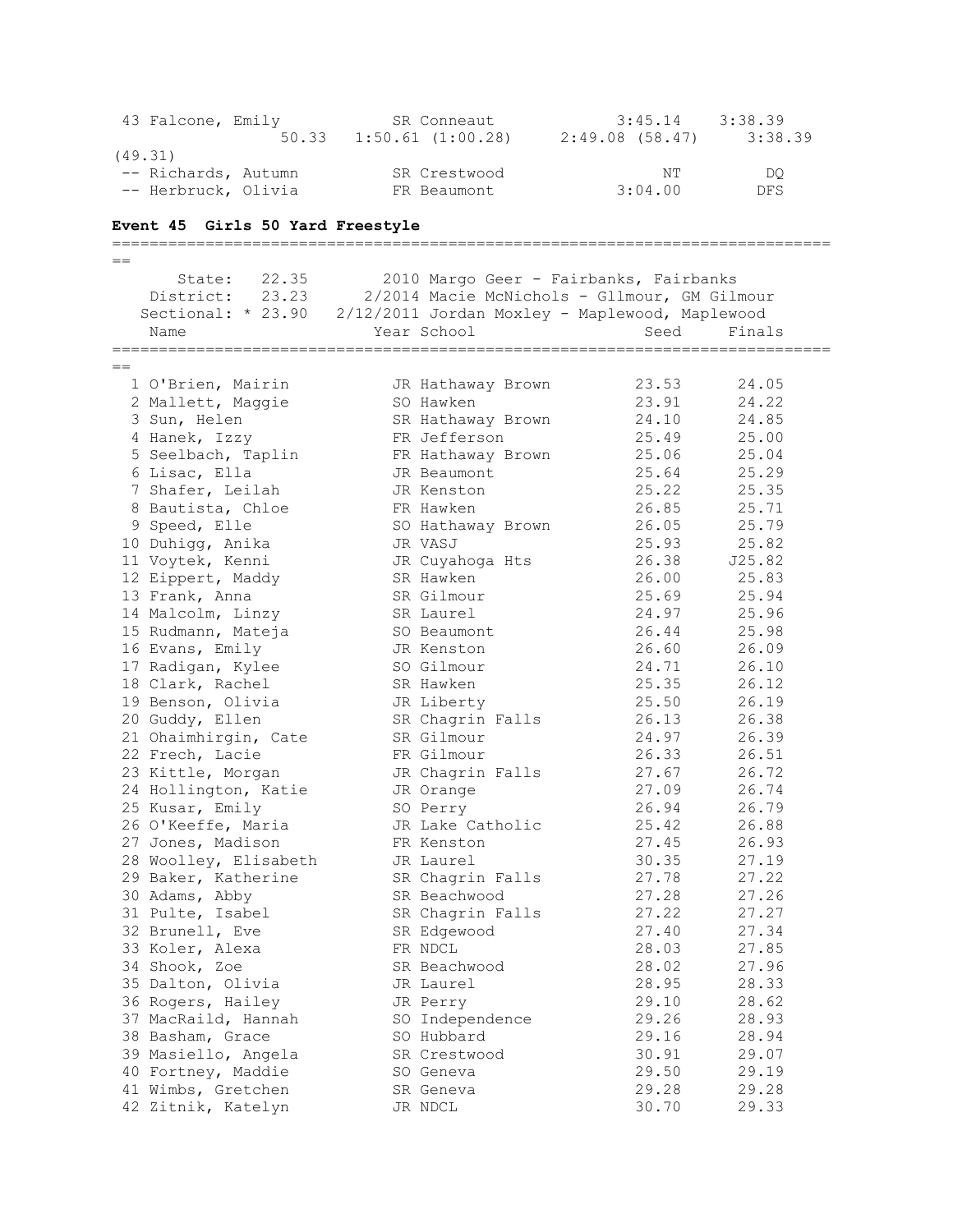| 43 George, Sophie      | SO Independence    | 30.48   | 29.92   |
|------------------------|--------------------|---------|---------|
| 44 Nelson, Caroline    | SO Edgewood        | 31.20   | 30.05   |
| 45 Kohler, Lizzy       | JR Beaumont        | 31.18   | 30.40   |
| 46 Rayner, Michelle    | SO Perry           | 30.88   | 30.46   |
| 47 Roth, Kaitlyn       | SO Wickliffe       | 31.59   | 30.58   |
| 48 Glink, Annalise     | FR Jefferson       | 31.24   | 30.76   |
| 49 Roth, Lindsey       | FR Wickliffe       | 33.45   | 30.77   |
| 50 Wilson, Alyssa      | SR Liberty         | 28.36   | 30.83   |
| 51 Allen, Grace        | FR Beachwood       | 29.55   | 30.86   |
| 52 Roy, Sierra         | FR Hubbard         | 31.91   | 31.26   |
| 53 Finnerty, Ireland   | FR West G          | 32.33   | 31.32   |
| 54 Irwin, Gina         | JR Crestwood       | 31.36   | 31.77   |
| 55 Barbian, Carissa    | SR Geneva          | 31.63   | 31.91   |
| 56 Caine, Katie        | FR Lake Catholic   | 32.20   | 31.99   |
| 57 Stroke, Grace       | FR Pymatuning      | ΝT      | 32.17   |
| 58 Frank, Lily         | SO Cuyahoga Hts    | 35.03   | 32.23   |
| 59 Kendzerski, Abby    | SO Jefferson       | 32.83   | 32.34   |
| 59 Burns, Kathryn      | SR NDCL            | 33.22   | 32.34   |
| 61 Ahrens, Ashley      | FR Andrews Osborne | 32.52   | 32.73   |
| 62 Morris, Emily       | JR Kirtland        | 30.45   | 32.79   |
| 63 Higley, Allison     | SO Geneva          | 33.31   | 33.43   |
| 64 Hanicak, Marissa    | FR Beaumont        | 34.12   | 33.65   |
| 65 Wagner, Jenna       | JR Jefferson       | 35.25   | 33.84   |
| 66 Banker, Blair       | FR Lake Catholic   | 32.77   | 33.86   |
| 67 Mines, Shyenne      | SR Orange          | 33.44   | 34.17   |
| 68 Ludwig, Caitlin     | FR Laurel          | 35.26   | 34.22   |
| 69 Bell-Moore, Ronetta | FR Orange          | 35.47   | 34.33   |
| 70 Cella, Marina       | FR Girard          | 35.92   | 34.56   |
| 71 Davis, Cierra       | FR Lakeview        | 35.65   | 34.82   |
| 72 Gogin, Maria        | SO Andrews Osborne | 35.40   | 35.68   |
| 73 Jaeger, EmilyJo     | SO Crestwood       | 37.08   | 36.08   |
| 74 Meyer, Lillian      | FR West G          | 37.53   | 36.20   |
| 75 Domonkos, Rylee     | SR Kirtland        | 37.67   | 36.46   |
| 76 Perlman, Lydia      | FR NDCL            | 38.31   | 36.67   |
| 77 Menkhaus, Monica    | JR Cuyahoga Hts    | 37.75   | 37.02   |
| 78 Poelking, Rebecca   | SO West G          | 33.27   | 37.27   |
| 78 Tsonton, Demitria   | SO Cuyahoga Hts    | 40.01   | 37.27   |
| 80 Hammond, Jane       | SO Andrews Osborne | 37.65   | 37.98   |
| 81 Gauntner, Maren     | SR Crestwood       | 39.29   | 38.15   |
| 82 Weir, Paige         | FR West G          | 39.25   | 38.84   |
| 83 Nottingham, Nadilee | SR Edgewood        | 38.34   | 38.98   |
| 84 Kligge, Merissa     | SR Conneaut        | 39.59   | 39.48   |
| 85 Stewart, Brynne     | SO Andrews Osborne | 37.87   | 39.76   |
| 86 Beatman, Riley      | FR Conneaut        | 41.46   | 39.85   |
| 87 Cruz, Eleanor       | FR Beachwood       | 36.92   | 39.88   |
| 88 McFadden, Cassie    | JR Kirtland        | 37.03   | 44.78   |
| 89 Wright, Samantha    | FR Conneaut        | 47.41   | 47.98   |
| 90 Byrne, Camryn       | FR Lake Catholic   | 53.94   | 54.60   |
| 91 Batchelor, Harlee   | SR Conneaut        | 1:09.32 | 1:08.74 |
| -- Ford, Amber         | JR Orange          | 35.60   | DQ      |
| -- Mintz, Morgan       | SO Kenston         | 29.80   | DQ      |

## **Event 46 Girls 100 Yard Butterfly**

 $==$ 

 State: 54.37 2017 Isabelle Murray - Taylor, GM Hawken District: 54.89 2/2013 Sarah Koucheki - Hawken, GM Hawken

=============================================================================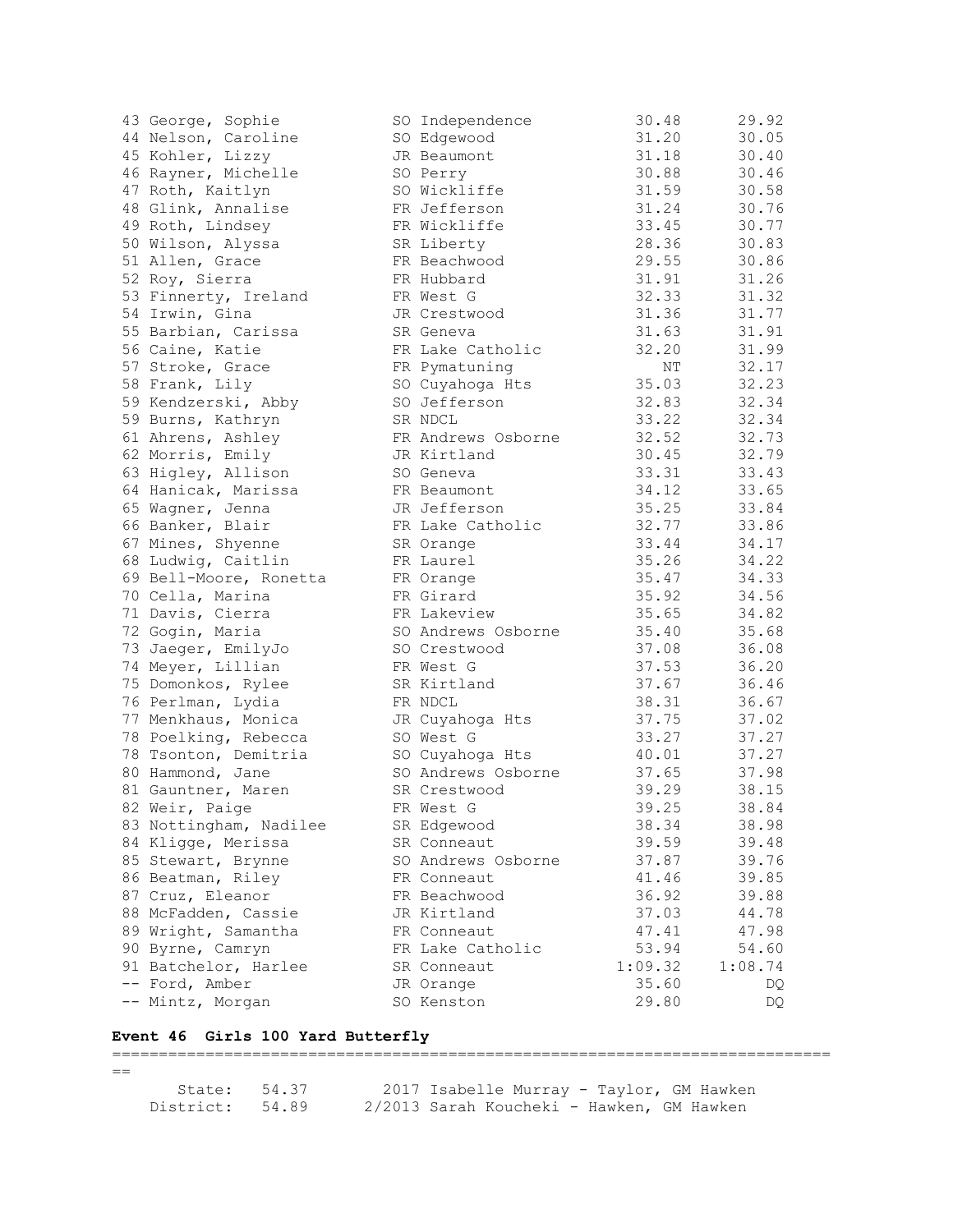| Name                | Sectional: * 56.44   | 2/9/2013 Sarah Koucheki - Hawken, Hawken School<br>Year School | Seed    | Finals  |  |
|---------------------|----------------------|----------------------------------------------------------------|---------|---------|--|
|                     |                      |                                                                |         |         |  |
| $==$                |                      |                                                                |         |         |  |
| 1 Berlin, Lindsay   |                      | SR Hawken                                                      | 59.25   | 58.47   |  |
|                     | 27.67                | 58.47 (30.80)                                                  |         |         |  |
| 2 Musbach, Lauren   |                      | SR Hawken                                                      | 56.82   | 58.64   |  |
|                     | 27.52                | 58.64 (31.12)                                                  |         |         |  |
| 3 Gaudiani, Rose    |                      | SR Hathaway Brown                                              | 56.20   | 58.84   |  |
|                     | 27.88                | 58.84 (30.96)                                                  | 56.51   |         |  |
| 4 Mallett, Maggie   | 27.99                | SO Hawken<br>59.31 (31.32)                                     |         | 59.31   |  |
| 5 Sun, Helen        |                      | SR Hathaway Brown                                              | 56.58   | 59.45   |  |
|                     | 28.64                | 59.45(30.81)                                                   |         |         |  |
| 6 Ream, Kaley       |                      | SO Kirtland                                                    | 57.61   | 59.71   |  |
|                     | 28.50                | 59.71 (31.21)                                                  |         |         |  |
|                     | 7 Klinginsmith, Lily | SO Orange                                                      | 1:00.40 | 1:00.23 |  |
|                     | 28.23                | 1:00.23(32.00)                                                 |         |         |  |
| 8 Musbach, Marie    |                      | FR Hawken                                                      | 1:00.25 | 1:01.39 |  |
|                     | 28.95                | 1:01.39(32.44)                                                 |         |         |  |
| 9 Meyer, Abby       |                      | JR Gilmour                                                     | 59.17   | 1:03.86 |  |
|                     | 28.36                | $1:03.86$ (35.50)                                              |         |         |  |
| 10 Koonce, Camryn   |                      | SO Beaumont                                                    | 1:04.72 | 1:03.92 |  |
|                     | 30.59                | $1:03.92$ $(33.33)$                                            |         |         |  |
| 11 Fan, Emily       |                      | JR Beachwood                                                   | 1:04.46 | 1:04.05 |  |
|                     | 29.60                | 1:04.05(34.45)                                                 |         |         |  |
| 12 O'Neill, Shannon |                      | SR Beachwood                                                   | 1:06.06 | 1:05.64 |  |
|                     | 31.39                | $1:05.64$ (34.25)                                              |         |         |  |
| 13 LaMonica, Kate   |                      | JR Chagrin Falls                                               | 1:05.32 | 1:05.79 |  |
|                     | 31.25                | 1:05.79(34.54)                                                 |         |         |  |
| 14 Mills, Ellie     |                      | SR Kenston                                                     | 1:05.59 | 1:07.08 |  |
|                     | 31.58                | $1:07.08$ (35.50)                                              |         |         |  |
| 15 Wasko, Olivia    |                      | FR Girard                                                      | 1:08.20 | 1:07.20 |  |
|                     | 31.34                | 1:07.20(35.86)                                                 |         |         |  |
| 16 Sowko, Emily     |                      | SO Lake Catholic                                               | 1:07.08 | 1:07.59 |  |
|                     | 31.16                | $1:07.59$ (36.43)                                              |         |         |  |
| 17 Botos, Isabelle  |                      | FR Hathaway Brown                                              | 1:11.46 | 1:07.62 |  |
|                     | 30.79                | $1:07.62$ (36.83)                                              |         |         |  |
| 18 Ishizaka, Risa   |                      | SO Beachwood                                                   | 1:09.89 | 1:08.05 |  |
|                     | 31.36                | 1:08.05(36.69)                                                 |         |         |  |
| 19 Golovan, Sydney  |                      | FR Orange                                                      | 1:13.25 | 1:08.56 |  |
|                     | 31.72                | 1:08.56(36.84)                                                 |         |         |  |
| 20 Jones, Maria     |                      | JR Beaumont                                                    | 1:08.50 | 1:08.62 |  |
|                     | 32.59                | $1:08.62$ (36.03)                                              |         |         |  |
| 21 Spencer, Emma    |                      | JR Hathaway Brown                                              | 1:10.86 | 1:08.65 |  |
|                     | 32.10                | $1:08.65$ (36.55)                                              |         |         |  |
| 22 Grubach, Sarah   |                      | FR Lake Catholic                                               | 1:10.54 | 1:08.75 |  |
|                     | 32.70                | 1:08.75(36.05)                                                 |         |         |  |
| 23 Chase, Catelyn   |                      | JR West G                                                      | 1:12.09 | 1:08.91 |  |
|                     | 31.78                | 1:08.91(37.13)                                                 |         |         |  |
| 24 Wilson, Hanne    |                      | SR Chagrin Falls                                               | 1:11.64 | 1:10.98 |  |
|                     | 31.92                | $1:10.98$ (39.06)                                              |         |         |  |
| 25 McKnight, Maris  |                      | JR Kenston                                                     | 1:12.58 | 1:11.22 |  |
|                     | 33.40                | $1:11.22$ (37.82)                                              |         |         |  |
| 26 Delaney, Grace   |                      | SR NDCL                                                        | 1:14.23 | 1:12.62 |  |
|                     | 34.02                | $1:12.62$ (38.60)                                              |         |         |  |
| 27 Sharakova, Lisa  |                      | FR Beachwood                                                   | 1:16.05 | 1:13.14 |  |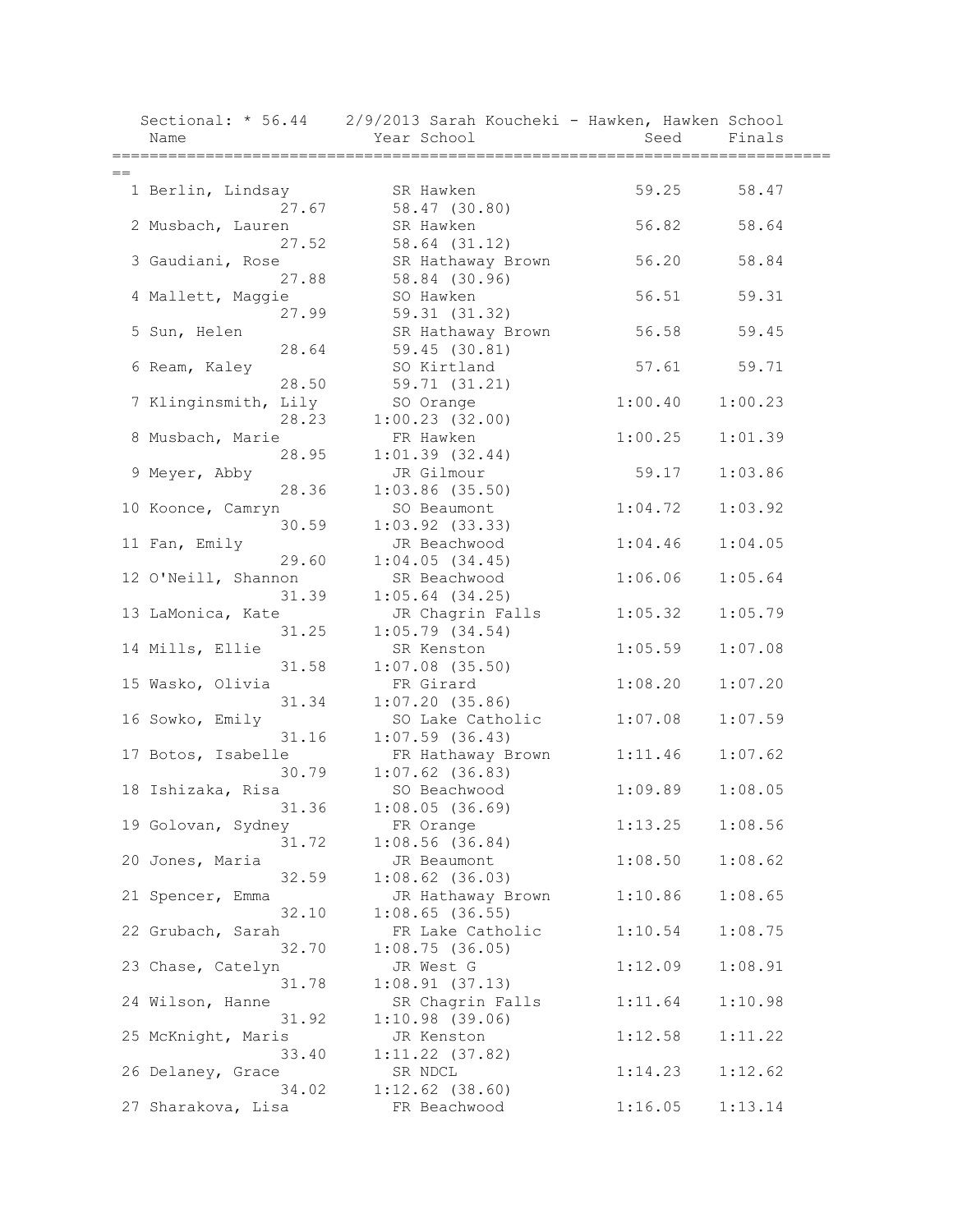| 34.11                  | 1:13.14(39.03)      |         |         |
|------------------------|---------------------|---------|---------|
| 28 Guddy, Kendall      | FR Chagrin Falls    | 1:14.68 | 1:13.53 |
| 34.70                  | 1:13.53(38.83)      |         |         |
| 29 Nosse, Dorothy Anne | SO NDCL             | 1:17.66 | 1:14.42 |
| 33.33                  | $1:14.42$ $(41.09)$ |         |         |
| 30 Mullins, Katie      | SR NDCL             | 1:18.11 | 1:15.45 |
| 34.59                  | 1:15.45(40.86)      |         |         |
| 31 DiSalvo, Isabella   | JR Chagrin Falls    | 1:15.74 | 1:15.51 |
| 34.15                  | $1:15.51$ (41.36)   |         |         |
| 32 Patton, Caitlin     | SO Beaumont         | 1:16.76 | 1:15.62 |
| 35.23                  | $1:15.62$ (40.39)   |         |         |
| 33 Hicks, Zoey         | FR Perry            | 1:15.24 | 1:16.74 |
| 34.70                  | 1:16.74(42.04)      |         |         |
| 34 Aumock, Maia        | FR Independence     | 1:14.47 | 1:17.18 |
| 35.30                  | 1:17.18(41.88)      |         |         |
| 35 Mirabell, Katie     | SO Geneva           | 1:18.61 | 1:18.82 |
| 35.92                  | $1:18.82$ $(42.90)$ |         |         |
| 36 Rogers, Alexa       | FR Perry            | 1:26.37 | 1:19.79 |
| 35.56                  | 1:19.79(44.23)      |         |         |
| 37 Frush, Asa          | FR Pymatuning       | 1:19.82 | 1:20.05 |
| 36.83                  | 1:20.05(43.22)      |         |         |
| 38 Vendetti, Leah      | JR Conneaut         | 1:19.09 | 1:20.74 |
| 37.20                  | 1:20.74(43.54)      |         |         |
| 39 Rayner, Michelle    | SO Perry            | 1:30.85 | 1:31.34 |
| 38.80                  | $1:31.34$ $(52.54)$ |         |         |
| 40 Trentanelli, Payton | JR West G           | 1:30.41 | 1:32.05 |
| 41.17                  | 1:32.05(50.88)      |         |         |
| 41 Bell-Moore, Ronetta | FR Orange           | 1:40.71 | 1:37.13 |
| 42 O'Malley, Blaise    | SO Independence     | 1:40.24 | 1:38.17 |
| 44.70                  | 1:38.17(53.47)      |         |         |
| 43 Larive, Georgia     | SO Beaumont         | 1:44.19 | 1:39.08 |
| 45.49                  | 1:39.08(53.59)      |         |         |
| 44 Bizon, Liz          | SO Independence     | 1:41.32 | 1:39.78 |
| 44.21                  | $1:39.78$ (55.57)   |         |         |
| -- Zitnik, Katelyn     | JR NDCL             | 1:20.00 | DQ.     |
| -- Gelofsack, Grace    | SO Geneva           | 1:24.15 | DQ.     |

#### **Event 47 Girls 100 Yard Freestyle**

 $=$  State: 48.45 2010 Margo Geer - Fairbanks, Fairbanks District: 50.17 2015 Lauren Heller-Hawken, GM Hawken Sectional: \* 51.74 2/14/2015 Lauren Heller - Hawken, Hawken Name The Year School Seed Finals =============================================================================  $=$  1 O'Brien, Mairin JR Hathaway Brown 50.88 52.80 25.32 52.80 (27.48) 2 Gilson, Ella JR Hawken 52.59 53.40 25.56 53.40 (27.84) 3 Katz, Chloe JR Hawken 53.88 55.00 26.48 55.00 (28.52) 4 Chase, Ashley **FR** West G 54.23 55.29 26.47 55.29 (28.82) 5 Shafer, Leilah JR Kenston 55.15 55.41 26.25 55.41 (29.16)<br>6 Clark, Rachel SR Hawken 54.06 55.69

=============================================================================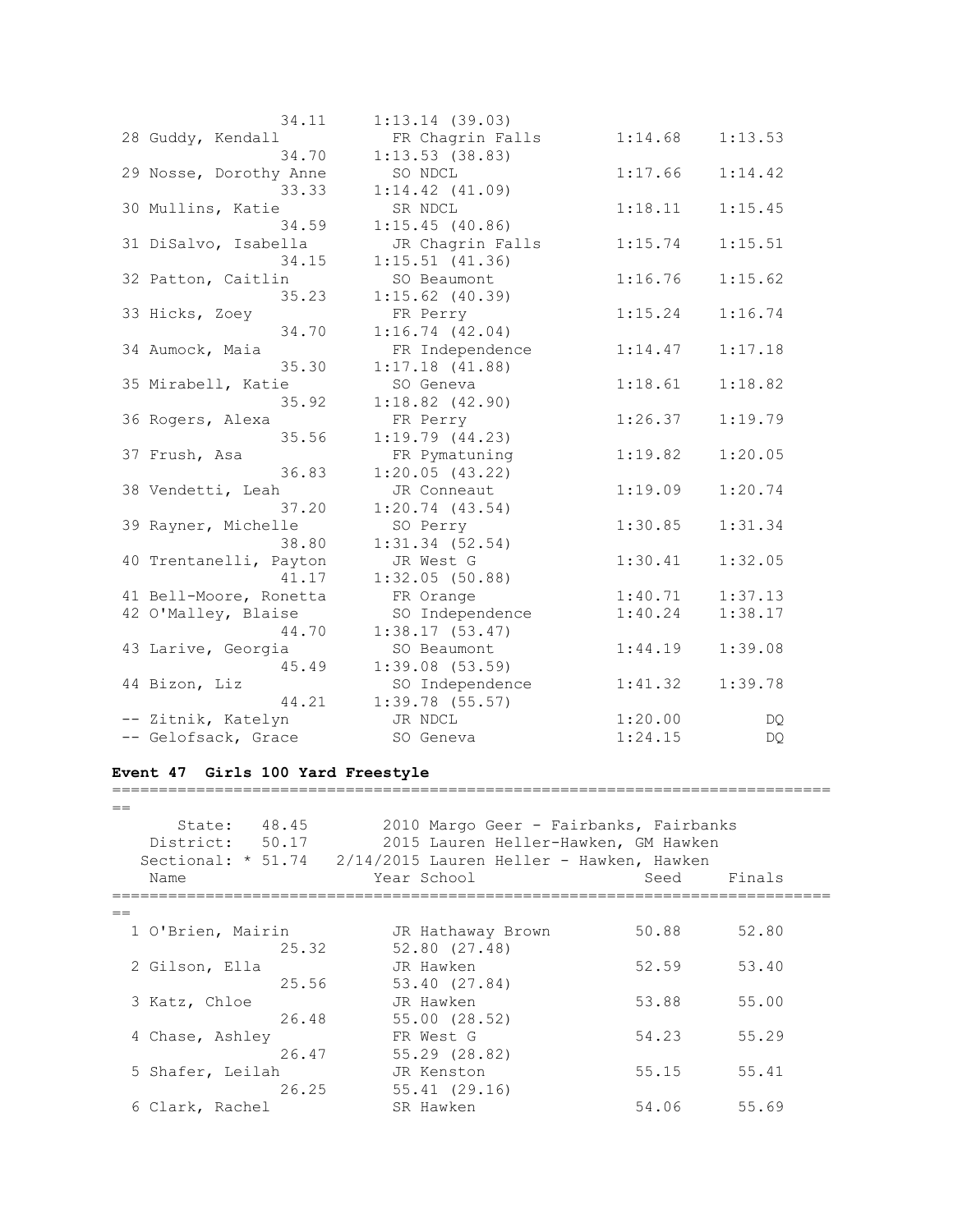| 27.03                    | 55.69 (28.66)       |         |         |
|--------------------------|---------------------|---------|---------|
| 7 Lisac, Ella            | JR Beaumont         | 57.11   | 55.95   |
| 26.21                    | 55.95 (29.74)       |         |         |
| 8 Duhiqq, Anika          | JR VASJ             | 57.62   | 56.11   |
| 26.89                    | 56.11 (29.22)       |         |         |
| 9 Valenza, Grace         | SR Gilmour          | 53.15   | 56.15   |
| 26.63                    | 56.15 (29.52)       |         |         |
| 10 Seelbach, Taplin      | FR Hathaway Brown   | 56.00   | 56.32   |
| 26.55                    | 56.32 (29.77)       |         |         |
| 11 Cunningham, Lexie     | FR Hawken           | 59.40   | 56.49   |
|                          |                     |         |         |
| 27.54                    | 56.49 (28.95)       |         |         |
| 12 Bokan, Brooklyn       | JR McDonald         | 56.69   | 56.94   |
| 27.53                    | 56.94(29.41)        |         |         |
| 13 Speed, Elle           | SO Hathaway Brown   | 56.31   | 56.97   |
| 27.02                    | 56.97(29.95)        |         |         |
| 14 Mills, Annie          | SO Chagrin Falls    | 59.17   | 57.28   |
| 27.83                    | 57.28 (29.45)       |         |         |
| 15 Malcolm, Linzy        | SR Laurel           | 55.55   | 57.62   |
| 27.44                    | $57.62$ $(30.18)$   |         |         |
| 16 Rudmann, Mateja       | SO Beaumont         | 59.21   | 57.67   |
| 27.19                    | $57.67$ $(30.48)$   |         |         |
| 17 Gao, Yaya             | SR Beachwood        | 57.60   | 58.25   |
| 27.73                    | 58.25 (30.52)       |         |         |
| 18 Radigan, Kylee        | SO Gilmour          | 54.92   | 58.39   |
| 27.74                    | 58.39 (30.65)       |         |         |
| 19 Benson, Olivia        | JR Liberty          | 57.50   | 58.52   |
| 27.83                    | 58.52 (30.69)       |         |         |
| 20 Nordstrom, Olivia     | FR Hathaway Brown   | 59.99   | 58.58   |
| 27.71                    | 58.58 (30.87)       |         |         |
| 21 Guddy, Ellen          | SR Chagrin Falls    | 58.22   | 58.72   |
| 27.73                    | 58.72 (30.99)       |         |         |
| 22 Hamilton, Katherine   | SO Orange           | 1:01.75 | 58.84   |
| 27.65                    | 58.84 (31.19)       |         |         |
| 23 Hoegler, Loren        | SR Perry            | 58.89   | 58.91   |
| 27.96                    | 58.91 (30.95)       |         |         |
| 24 Frank, Anna           | SR Gilmour          | 58.60   | 59.58   |
| 27.63                    | 59.58 (31.95)       |         |         |
| 25 Brunell, Eve          | SR Edgewood         | 59.91   | 59.97   |
| 28.20                    | 59.97 (31.77)       |         |         |
|                          |                     | 1:00.68 | 59.98   |
| 26 Kusar, Emily<br>28.45 | SO Perry            |         |         |
|                          | 59.98 (31.53)       |         |         |
| 27 Baker, Katherine      | SR Chagrin Falls    | 1:01.39 | 1:00.35 |
| 28.93                    | 1:00.35(31.42)      |         |         |
| 28 Ellis, Megan          | JR Cuyahoga Hts     | 1:01.44 | 1:00.47 |
| 29.23                    | 1:00.47(31.24)      |         |         |
| 29 Hayek, Elena          | FR Gilmour          | 1:01.20 | 1:01.00 |
| 28.96                    | 1:01.00(32.04)      |         |         |
| 30 Eddy, Asa             | SO West G           | 1:00.50 | 1:01.05 |
| 28.83                    | 1:01.05(32.22)      |         |         |
| 31 Harmat, Lauren        | SO Beaumont         | 1:02.24 | 1:01.23 |
| 29.75                    | 1:01.23(31.48)      |         |         |
| 32 Jaroch, Lauren        | FR Kenston          | 1:03.06 | 1:01.33 |
| 29.69                    | 1:01.33(31.64)      |         |         |
| 33 O'Keeffe, Maria       | JR Lake Catholic    | 55.92   | 1:01.69 |
| 29.20                    | $1:01.69$ $(32.49)$ |         |         |
| 34 Nosse, Dorothy Anne   | SO NDCL             | 1:05.01 | 1:01.75 |
| 29.58                    | 1:01.75(32.17)      |         |         |
|                          |                     |         |         |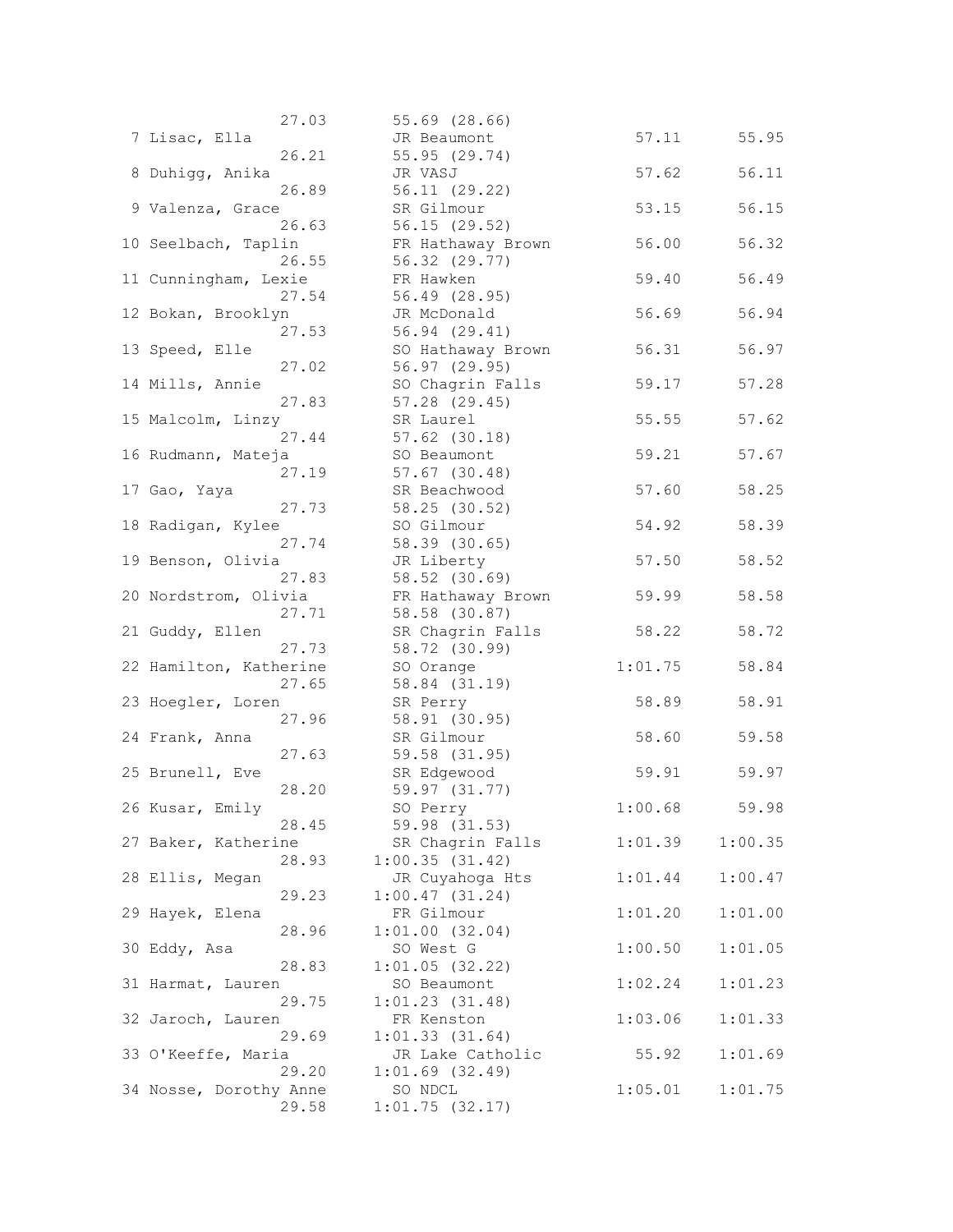| 35 Renau, Addison            | FR Perry                         | 1:02.18 | 1:01.91 |
|------------------------------|----------------------------------|---------|---------|
| 29.29                        | 1:01.91(32.62)                   |         |         |
| 36 McCort, Sarah             | FR Chagrin Falls                 | 1:01.03 | 1:01.94 |
| 29.43                        | $1:01.94$ (32.51)                |         |         |
| 37 Kowalczyk, Kaitlyn        | FR Kenston                       | 1:04.09 | 1:02.33 |
| 30.25                        | $1:02.33$ $(32.08)$              |         |         |
| 37 Velotta, Gianna           | SR Beaumont                      | 1:03.96 | 1:02.33 |
| 29.97                        | $1:02.33$ $(32.36)$              |         |         |
| 39 Joo, Emma                 | JR Beachwood                     | 1:04.78 | 1:02.50 |
| 29.56                        | 1:02.50(32.94)                   |         |         |
| 40 Brown, Kaylee             | SR NDCL                          | 1:04.09 | 1:02.60 |
| 29.61                        | $1:02.60$ (32.99)                |         |         |
| 41 Dalton, Olivia            | JR Laurel                        | 1:06.90 | 1:03.10 |
| 29.74                        | 1:03.10(33.36)                   |         |         |
| 42 Dzik, Hope                | SO Cuyahoga Hts                  | 1:05.32 | 1:03.48 |
| 30.07                        | $1:03.48$ $(33.41)$              |         |         |
| 43 Strychasz, Avery          | SR Independence                  | 1:06.78 | 1:03.98 |
| 30.25                        | $1:03.98$ $(33.73)$              |         |         |
| 44 Alfred, Kai               | SO Andrews Osborne               | 1:05.41 | 1:04.19 |
| 30.76                        | 1:04.19(33.43)                   |         |         |
| 45 Wimbs, Gretchen           | SR Geneva                        | 1:05.42 | 1:04.87 |
| 30.54<br>46 MacRaild, Hannah | $1:04.87$ (34.33)                |         |         |
|                              | SO Independence                  | 1:05.20 | 1:04.89 |
| 30.86<br>47 Fortney, Maddie  | $1:04.89$ $(34.03)$<br>SO Geneva | 1:07.72 | 1:05.98 |
| 31.01                        | $1:05.98$ (34.97)                |         |         |
| 48 Thompson, Elizabeth       | SR Laurel                        | 1:08.23 | 1:06.42 |
| 31.26                        | $1:06.42$ (35.16)                |         |         |
| 49 Meaney, Alyssa            | SR Jefferson                     | 1:04.46 | 1:06.61 |
| 31.30                        | $1:06.61$ (35.31)                |         |         |
| 50 Masiello, Angela          | SR Crestwood                     | 1:08.15 | 1:07.28 |
| 31.13                        | $1:07.28$ (36.15)                |         |         |
| 51 Kavaliunas, Katherine     | SO West G                        | 1:07.71 | 1:07.31 |
| 31.69                        | $1:07.31$ (35.62)                |         |         |
| 52 Sladky, Makenna           | SR Wickliffe                     | 1:09.46 | 1:07.61 |
| 32.36                        | $1:07.61$ (35.25)                |         |         |
| 53 Biliunas, Lucy            | SO Independence                  | 1:08.55 | 1:07.64 |
| 32.11                        | $1:07.64$ (35.53)                |         |         |
| 54 Allen, Grace              | FR Beachwood                     | 1:06.65 | 1:09.15 |
| 33.01                        | 1:09.15(36.14)                   |         |         |
| 55 Schulz, Sophia            | FR West G                        | 1:12.50 | 1:10.47 |
| 34.12                        | 1:10.47(36.35)                   |         |         |
| 56 Donikowski, Elise         | SO Andrews Osborne               | 1:14.99 | 1:10.59 |
| 33.13                        | $1:10.59$ (37.46)                |         |         |
| 57 Caine, Katie              | FR Lake Catholic                 | 1:14.99 | 1:11.57 |
| 34.66                        | 1:11.57(36.91)                   |         |         |
| 58 Perkins, Ellie            | SO Orange                        | 1:15.17 | 1:11.59 |
| 33.81                        | $1:11.59$ (37.78)                |         |         |
| 59 Parise, Katie             | SR Conneaut                      | 1:11.40 | 1:11.71 |
| 32.82                        | 1:11.71(38.89)                   |         |         |
| 60 McGreal, Emma             | SR Independence                  | 1:15.49 | 1:11.78 |
| 35.35                        | 1:11.78(36.43)                   |         |         |
| 61 DiDona, Jillian           | SR VASJ                          | 1:12.56 | 1:13.08 |
| 34.97                        | $1:13.08$ $(38.11)$              |         |         |
| 62 Zampini, Kayla<br>35.23   | JR Perry<br>$1:14.28$ (39.05)    | 1:13.50 | 1:14.28 |
| 63 Burns, Kathryn            | SR NDCL                          | 1:17.26 | 1:14.60 |
|                              |                                  |         |         |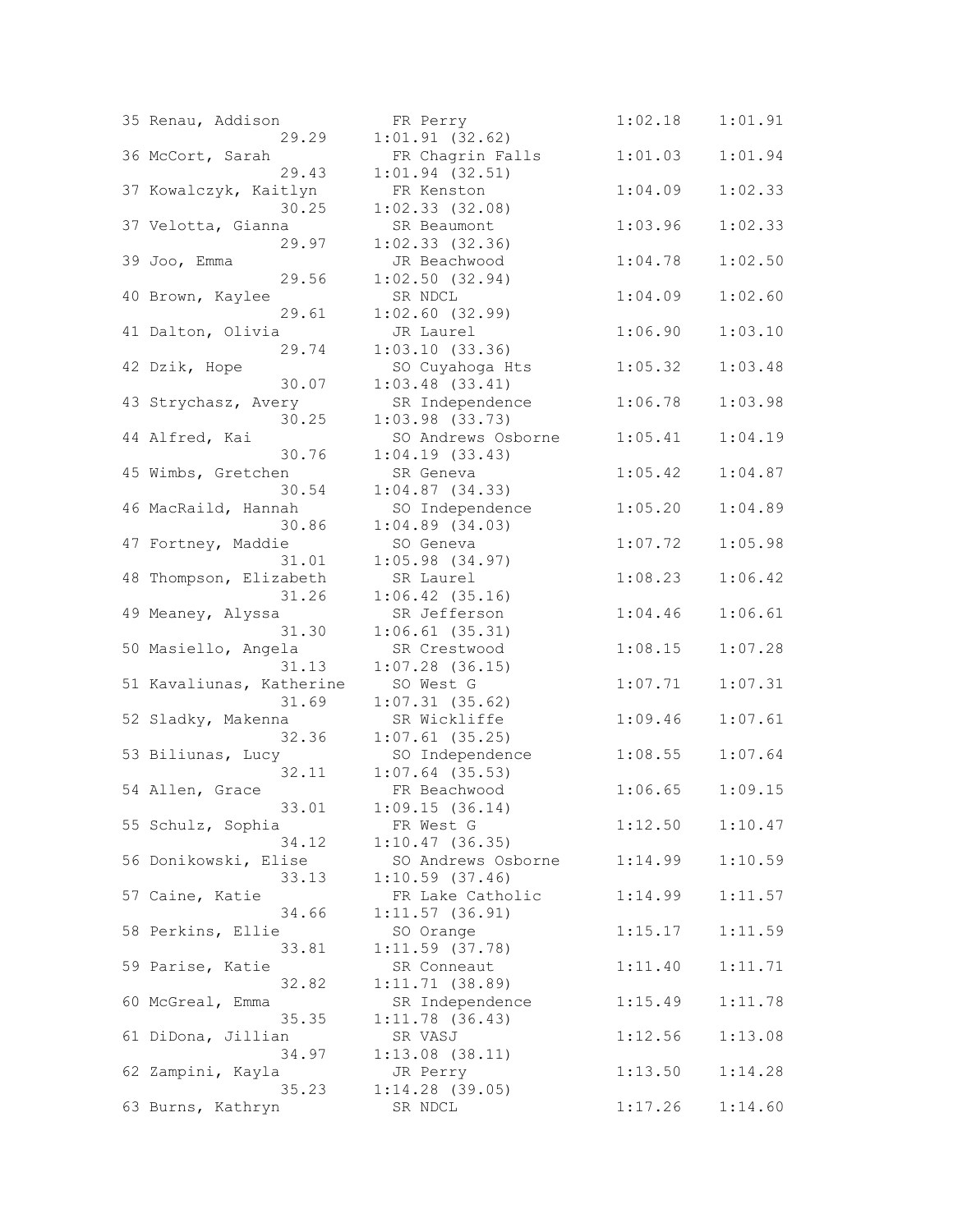| 35.53                 | 1:14.60(39.07)      |         |         |
|-----------------------|---------------------|---------|---------|
| 64 Golling, Chloe     | SO NDCL             | 1:15.55 | 1:14.67 |
| 33.41                 | $1:14.67$ $(41.26)$ |         |         |
| 65 Conway, Sadie      | SO Laurel           | 1:14.89 | 1:15.44 |
| 36.51                 | $1:15.44$ (38.93)   |         |         |
| 66 Cinco, Makenna     | FR Geneva           | 1:16.21 | 1:15.71 |
| 36.57                 | 1:15.71(39.14)      |         |         |
| 67 Zirkle, Rebecca    | SR Jefferson        | 1:15.73 | 1:15.86 |
| 36.52                 |                     |         |         |
|                       | $1:15.86$ (39.34)   |         |         |
| 68 Schuster, Becca    | FR Cuyahoga Hts     | 1:20.99 | 1:17.19 |
| 35.23                 | 1:17.19(41.96)      |         |         |
| 69 Vavpetic, Julia    | SR Jefferson        | 1:11.61 | 1:17.88 |
| 37.41                 | $1:17.88$ (40.47)   |         |         |
| 70 Banker, Blair      | FR Lake Catholic    | 1:13.46 | 1:17.93 |
| 35.24                 | 1:17.93(42.69)      |         |         |
| 71 Higley, Allison    | SO Geneva           | 1:17.05 | 1:18.45 |
| 37.55                 | 1:18.45(40.90)      |         |         |
| 72 Ford, Amber        | JR Orange           | 1:22.71 | 1:18.74 |
| 38.01                 | 1:18.74(40.73)      |         |         |
| 73 Wright, Valerie    | SO Crestwood        | 1:25.49 | 1:19.11 |
| 36.78                 | 1:19.11(42.33)      |         |         |
| 74 Overly, Mackaylee  | FR Edgewood         | 1:22.80 | 1:19.49 |
| 37.90                 | 1:19.49(41.59)      |         |         |
| 75 Ray, Jordyn        | FR Conneaut         | 1:24.95 | 1:19.63 |
| 36.99                 | 1:19.63(42.64)      |         |         |
| 76 Ray, Jenna         | FR Pymatuning       | 1:19.21 | 1:19.82 |
| 38.54                 | $1:19.82$ $(41.28)$ |         |         |
| 77 Davis, Cierra      | FR Lakeview         | 1:23.86 | 1:20.17 |
| 78 Blankenship, Riley | SR Crestwood        | 1:21.70 | 1:20.46 |
| 37.01                 | 1:20.46(43.45)      |         |         |
| 79 Richmond, Rebekah  | SR Edgewood         | 1:21.61 | 1:21.00 |
| 37.64                 | 1:21.00(43.36)      |         |         |
| 80 Gleason, Darcie    | SO Andrews Osborne  | 1:25.31 | 1:21.02 |
| 37.98                 | $1:21.02$ $(43.04)$ |         |         |
| 81 Lovins, Karina     | SO Andrews Osborne  | 1:22.20 | 1:21.33 |
| 38.16                 |                     |         |         |
|                       | 1:21.33(43.17)      |         |         |
| 82 Caporossi, Marina  | FR Orange           | 1:18.92 | 1:21.71 |
| 38.53                 | 1:21.71(43.18)      |         |         |
| 83 Agnew, Julia       | FR Jefferson        | 1:16.69 | 1:22.35 |
| 84 Tsonton, Demitria  | SO Cuyahoga Hts     | 1:34.45 | 1:26.67 |
| 39.03                 | $1:26.67$ $(47.64)$ |         |         |
| 85 Richards, Autumn   | SR Crestwood        | 1:21.81 | 1:27.05 |
| 41.11                 | 1:27.05(45.94)      |         |         |
| 86 Zarjetskiy, Alexa  | JR Beachwood        | 1:28.42 | 1:27.65 |
| 40.44                 | $1:27.65$ (47.21)   |         |         |
| 87 Domonkos, Rylee    | SR Kirtland         | 1:27.16 | 1:28.01 |
| 39.73                 | 1:28.01(48.28)      |         |         |
| 88 McFadden, Cassie   | JR Kirtland         | 1:40.17 | 1:41.08 |
| 46.97                 | 1:41.08(54.11)      |         |         |
| 89 Byrne, Camryn      | FR Lake Catholic    | 2:01.79 | 1:59.54 |
|                       |                     |         |         |

# **Event 48 Girls 500 Yard Freestyle**

=============================================================================  $==$  State: 4:42.15 2004 Alyssa Kiel - Hawken, GM Hawken District: 4:42.15 2/2004 Alyssa Kiel - Hawken, GM Hawken Sectional: \* 4:45.66 2/14/2004 Alyssa Kiel - Hawken, Hawken -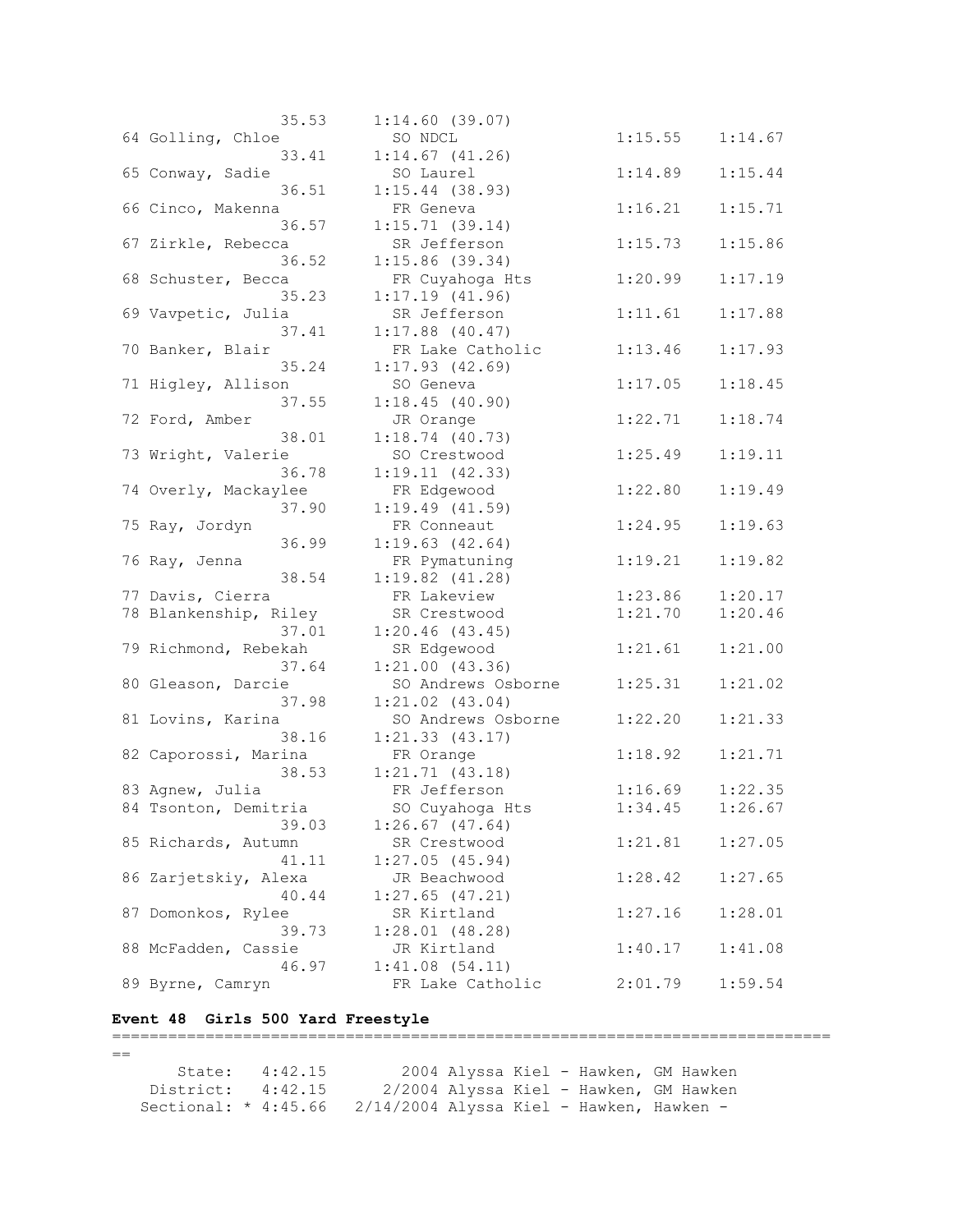| Name                                                                                                                                    | Year School                                                        | Seed Finals          |
|-----------------------------------------------------------------------------------------------------------------------------------------|--------------------------------------------------------------------|----------------------|
| $=$ $-$                                                                                                                                 |                                                                    | ____________________ |
| 1 Culotta, Tori 50 Hawken 4:54.06 5:02.26<br>27.97 57.65 (29.68) 1:27.74 (30.09) 1:58.14                                                |                                                                    |                      |
|                                                                                                                                         |                                                                    |                      |
| (30.40)                                                                                                                                 |                                                                    |                      |
| (30.86)                                                                                                                                 | 2:28.78 (30.64) 2:59.51 (30.73) 3:30.37 (30.86) 4:01.23            |                      |
|                                                                                                                                         |                                                                    |                      |
|                                                                                                                                         |                                                                    |                      |
| 4:32.01 (30.78) 5:02.26 (30.25)<br>2 Stewart-Bates, Sylvia SR Hawken 4:56.19 5:04.74<br>28.59 58.76 (30.17) 1:29.18 (30.42) 1:59.88     |                                                                    |                      |
| (30.70)                                                                                                                                 |                                                                    |                      |
|                                                                                                                                         | $2:30.57$ (30.69) $3:01.41$ (30.84) $3:32.24$ (30.83) $4:03.11$    |                      |
| (30.87)                                                                                                                                 |                                                                    |                      |
|                                                                                                                                         |                                                                    |                      |
| 4:34.10 (30.99) 5:04.74 (30.64)<br>3 Johnson, Julia sa Bawken 5:00.15 5:05.73<br>28.56 58.63 (30.07) 1:29.13 (30.50) 1:59.97            |                                                                    |                      |
| (30.84)                                                                                                                                 |                                                                    |                      |
|                                                                                                                                         | $2:31.01$ (31.04) $3:02.04$ (31.03) $3:33.08$ (31.04) $4:04.29$    |                      |
| (31.21)                                                                                                                                 |                                                                    |                      |
| $4:35.28$ (30.99) $5:05.73$ (30.45)                                                                                                     |                                                                    |                      |
| 4 Pophal, Claire <b>18 UR Hawken</b> 5:05.20 5:08.48                                                                                    |                                                                    |                      |
|                                                                                                                                         | 28.15 58.21 (30.06) 1:28.79 (30.58) 2:00.02                        |                      |
| (31.23)                                                                                                                                 |                                                                    |                      |
|                                                                                                                                         | 2:31.17 (31.15) 3:02.56 (31.39) 3:33.81 (31.25) 4:05.19            |                      |
| (31.38)                                                                                                                                 |                                                                    |                      |
|                                                                                                                                         |                                                                    |                      |
| 4:36.94 (31.75) 5:08.48 (31.54)<br>5 Stewart, Meredith FR Hathaway Brown 5:04.15 5:16.83<br>28.27 59.12 (30.85) 1:30.52 (31.40) 2:02.48 |                                                                    |                      |
| (31.96)                                                                                                                                 |                                                                    |                      |
| $2:34.74$ (32.26) $3:06.95$ (32.21) $3:39.38$ (32.43) $4:11.91$                                                                         |                                                                    |                      |
| (32.53)                                                                                                                                 |                                                                    |                      |
| 4:44.64 (32.73) 5:16.83 (32.19)<br>6 Ream, Kaley so Kirtland 5:04.89 5:20.21<br>28.45 59.78 (31.33) 1:31.81 (32.03) 2:03.88             |                                                                    |                      |
|                                                                                                                                         |                                                                    |                      |
|                                                                                                                                         |                                                                    |                      |
| (32.07)                                                                                                                                 | 2:36.53 (32.65) 3:09.15 (32.62) 3:42.14 (32.99) 4:15.12            |                      |
| (32.98)                                                                                                                                 |                                                                    |                      |
| $4:48.04$ (32.92) $5:20.21$ (32.17)                                                                                                     |                                                                    |                      |
| 7 Tropper, Stephanie JR Hathaway Brown 5:13.07 5:26.73                                                                                  |                                                                    |                      |
|                                                                                                                                         | 28.17 59.36 (31.19) 1:31.77 (32.41) 2:04.96                        |                      |
| (33.19)                                                                                                                                 |                                                                    |                      |
|                                                                                                                                         | 2:38.47 (33.51) 3:12.25 (33.78) 3:46.21 (33.96) 4:20.57            |                      |
| (34.36)                                                                                                                                 |                                                                    |                      |
| 5:26.73(1:06.16)                                                                                                                        |                                                                    |                      |
| 8 Halloran, Kate                                                                                                                        | SO Orange 5:26.66 5:29.76<br>59.66 (31.12) 1:32.07 (32.41) 2:05.29 |                      |
| 28.54<br>(33.22)                                                                                                                        |                                                                    |                      |
|                                                                                                                                         | 2:38.85 (33.56) 3:12.66 (33.81) 3:47.03 (34.37) 4:21.76            |                      |
| (34.73)                                                                                                                                 |                                                                    |                      |
| 4:56.48 (34.72) 5:29.76 (33.28)                                                                                                         |                                                                    |                      |
|                                                                                                                                         |                                                                    |                      |
| 9 MacPhail, Olivia FR Hathaway Brown 5:36.44 5:33.52<br>29.22 1:01.23 (32.01) 1:34.13 (32.90) 2:08.20                                   |                                                                    |                      |
| (34.07)                                                                                                                                 |                                                                    |                      |
|                                                                                                                                         | 2:42.35 (34.15) 3:16.66 (34.31) 3:51.48 (34.82) 4:26.20            |                      |
| (34.72)                                                                                                                                 |                                                                    |                      |
| $5:00.32$ (34.12) $5:33.52$ (33.20)                                                                                                     |                                                                    |                      |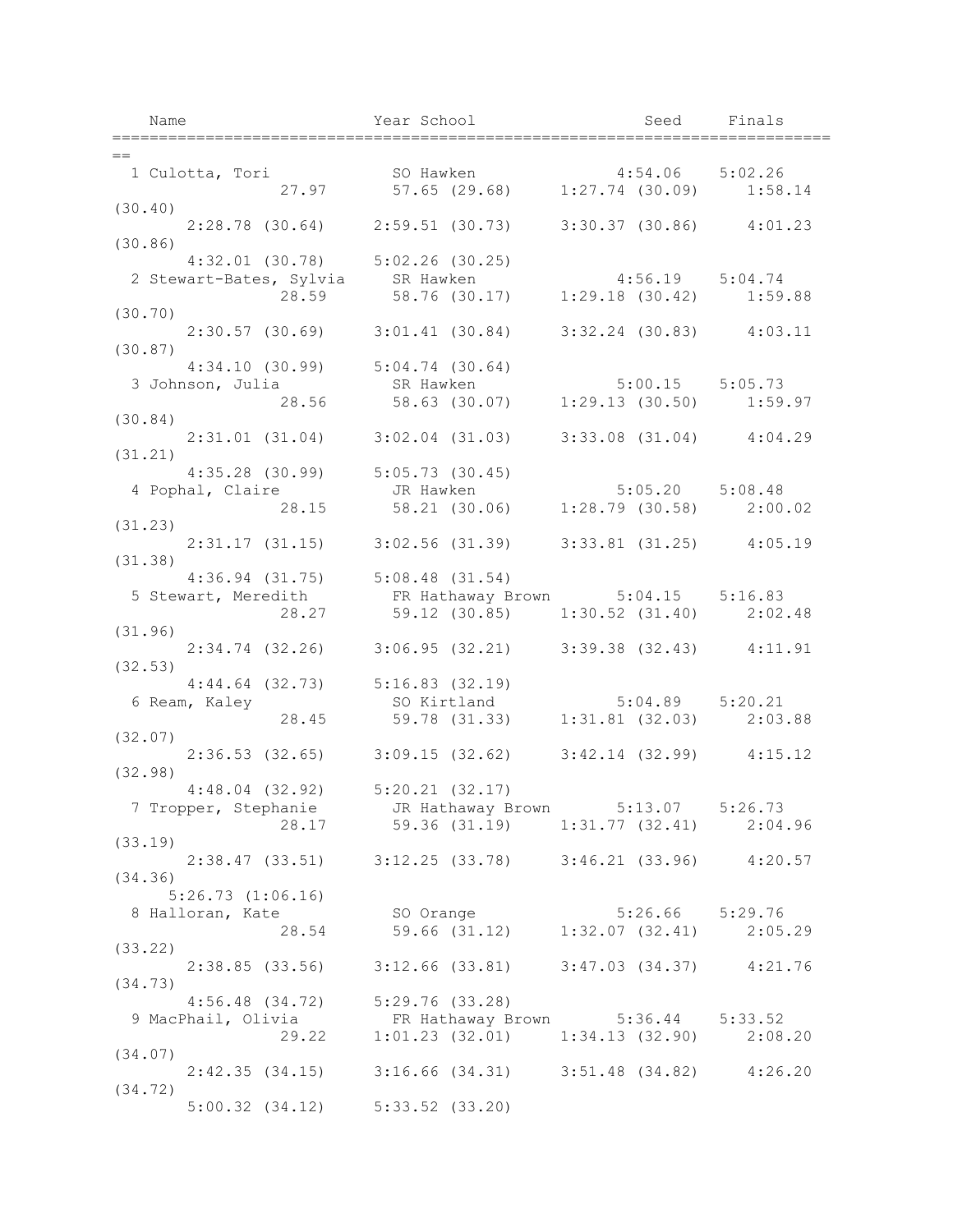10 Engles, Cate SR Hathaway Brown 5:36.73 5:38.02 28.81 1:00.87 (32.06) 1:34.42 (33.55) 2:08.65 (34.23) 2:43.27 (34.62) 3:18.23 (34.96) 3:53.72 (35.49) 4:28.82 (35.10) 5:04.11 (35.29) 5:38.02 (33.91) 11 Markowski, Taylor SO Gilmour 5:36.89 5:39.54 29.25 1:01.68 (32.43) 1:35.22 (33.54) 2:09.53 (34.31) 2:44.33 (34.80) 3:19.19 (34.86) 3:54.76 (35.57) 4:30.34 (35.58) 5:05.49 (35.15) 5:39.54 (34.05) 12 Bare, Libby SR Chagrin Falls 5:35.24 5:43.19 30.66 1:04.58 (33.92) 1:39.04 (34.46) 2:13.56 (34.52) 2:48.26 (34.70) 3:23.30 (35.04) 3:58.51 (35.21) 4:33.45 (34.94) 5:08.54 (35.09) 5:43.19 (34.65) 13 Hagen, Victoria SR Laurel 5:39.28 5:46.66 30.97 1:05.19 (34.22) 1:40.29 (35.10) 2:15.30 (35.01) 2:50.71 (35.41) 3:26.09 (35.38) 4:01.59 (35.50) 4:37.05 (35.46) 5:12.50 (35.45) 5:46.66 (34.16) 14 Kattler, Victoria SR Cuyahoga Hts 5:57.87 5:47.51 30.00 1:03.96 (33.96) 1:39.30 (35.34) 2:15.30 (36.00) 2:51.23 (35.93) 3:26.98 (35.75) 4:02.78 (35.80) 4:38.54 (35.76) 5:13.65 (35.11) 5:47.51 (33.86) 15 DiBernardo, Cayla FR Kenston 5:52.99 5:49.12 31.56 1:05.92 (34.36) 1:40.47 (34.55) 2:15.45 (34.98) 2:50.87 (35.42) 3:26.46 (35.59) 4:03.14 (36.68) 4:39.44 (36.30) 5:15.49 (36.05) 5:49.12 (33.63) 16 Kittle, Morgan JR Chagrin Falls 6:03.45 J5:49.12 29.73 1:03.07 (33.34) 1:37.81 (34.74) 2:13.22 (35.41) 2:49.05 (35.83) 3:25.41 (36.36) 4:01.69 (36.28) 4:38.09 (36.40) 5:14.21 (36.12) 5:49.12 (34.91) 17 Hanna, Ellie SO Beaumont 5:56.90 5:49.66 30.45 1:04.83 (34.38) 1:40.51 (35.68) 2:16.37 (35.86) 2:52.55 (36.18) 3:28.38 (35.83) 4:04.50 (36.12) 4:40.37 (35.87) 5:15.67 (35.30) 5:49.66 (33.99) 18 Golovan, Sydney FR Orange 5:55.40 5:50.02 30.86 1:04.91 (34.05) 1:40.22 (35.31) 2:15.99 (35.77) 2:51.31 (35.32) 3:27.01 (35.70) 4:03.54 (36.53) 4:39.67 (36.13) 5:15.05 (35.38) 5:50.02 (34.97) 19 Scales, Claire JR Perry 6:08.42 5:54.08 31.53 1:06.65 (35.12) 1:41.88 (35.23) 2:17.33 (35.45)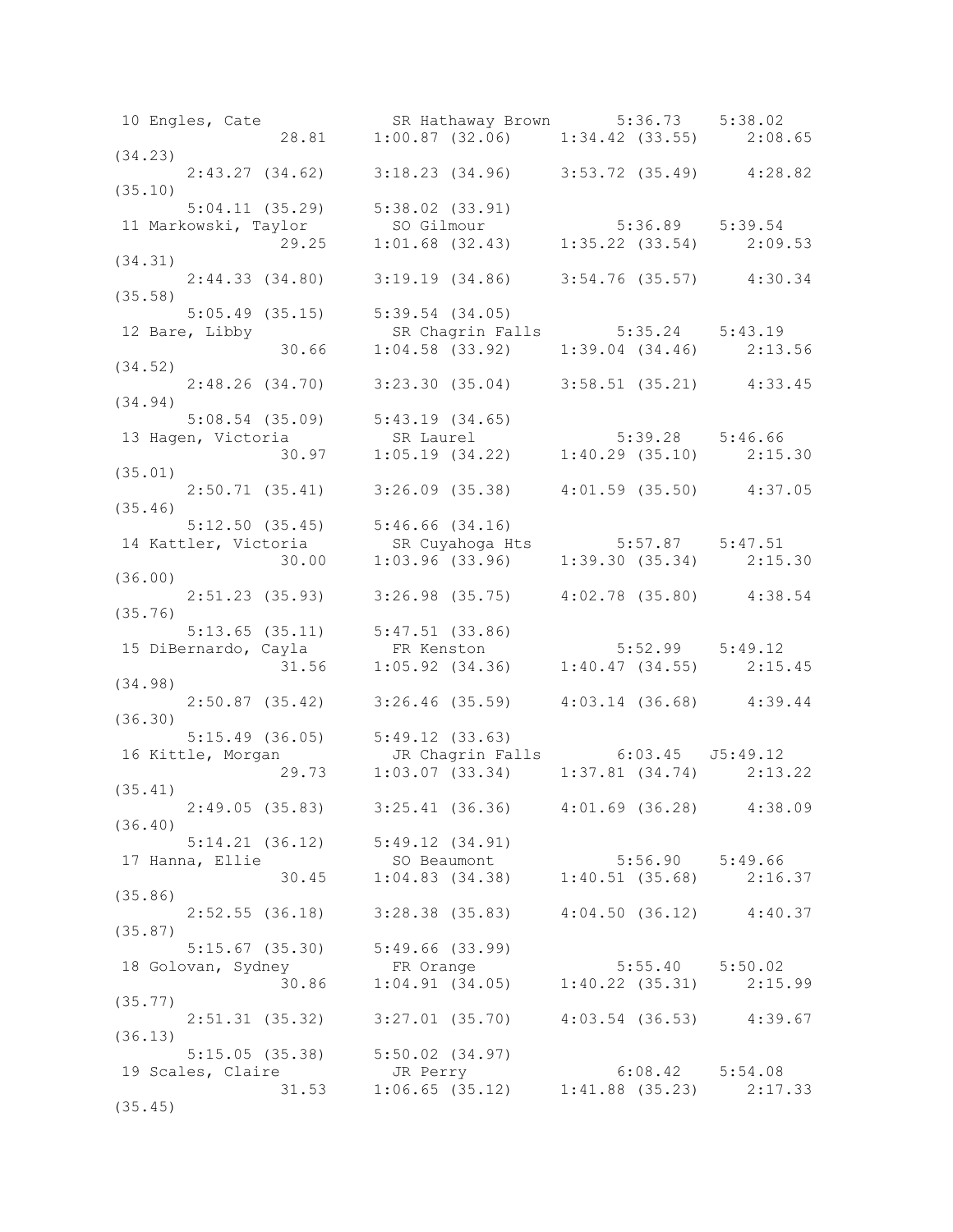|         |                     | $2:53.17$ (35.84) 3:29.43 (36.26) 4:05.83 (36.40) 4:43.02                                                                       |                     |  |
|---------|---------------------|---------------------------------------------------------------------------------------------------------------------------------|---------------------|--|
| (37.19) |                     | $5:19.15$ (36.13) $5:54.08$ (34.93)                                                                                             |                     |  |
|         |                     |                                                                                                                                 |                     |  |
|         |                     | 20 Hurley, Lauren 32.39 1:08.24 (35.85) 1:43.85 (35.61) 2:19.96                                                                 |                     |  |
| (36.11) |                     |                                                                                                                                 |                     |  |
|         |                     | $2:56.13$ (36.17) 3:31.60 (35.47) 4:07.42 (35.82) 4:43.18                                                                       |                     |  |
| (35.76) |                     |                                                                                                                                 |                     |  |
|         |                     | 5:19.31 (36.13) 5:54.13 (34.82)                                                                                                 |                     |  |
|         |                     |                                                                                                                                 |                     |  |
|         |                     | 20 Zorman, Audrey 1:04.02 (34.12) 1:39.26 (35.24) 2.15.05<br>(35.79) 29.90 1:04.02 (34.12) 1:39.26 (35.24) 2:15.05              |                     |  |
|         |                     |                                                                                                                                 |                     |  |
|         |                     | $2:51.06$ (36.01) $3:27.69$ (36.63) $4:04.66$ (36.97) $4:41.57$                                                                 |                     |  |
| (36.91) |                     |                                                                                                                                 |                     |  |
|         | 22 Kapcio, Jenny    | 5:18.26 (36.69) 5:54.13 (35.87)<br>22 Kapcio, Jenny so Kenston 6:00.54 5:55.14<br>30.09 1:04.53 (34.44) 1:40.34 (35.81) 2:16.65 |                     |  |
|         |                     |                                                                                                                                 |                     |  |
| (36.31) |                     |                                                                                                                                 |                     |  |
|         |                     | $2:52.32$ (35.67) 3:28.37 (36.05) 4:04.89 (36.52) 4:42.33                                                                       |                     |  |
| (37.44) |                     |                                                                                                                                 |                     |  |
|         |                     |                                                                                                                                 |                     |  |
|         |                     |                                                                                                                                 |                     |  |
|         |                     | 5:19.23 (36.90) 5:55.14 (35.91)<br>23 Hodgson, Saydee JR Perry 6:00.62 5:55.94<br>32.56 1:07.43 (34.87) 1:43.38 (35.95) 2:20.13 |                     |  |
| (36.75) |                     |                                                                                                                                 |                     |  |
|         |                     | $2:56.81$ (36.68) $3:32.76$ (35.95) $4:09.57$ (36.81) $4:46.20$                                                                 |                     |  |
| (36.63) |                     |                                                                                                                                 |                     |  |
|         |                     | 5:22.22 (36.02) 5:55.94 (33.72)                                                                                                 |                     |  |
|         |                     |                                                                                                                                 |                     |  |
|         |                     | 24 Guddy, Kendall FR Chagrin Falls 6:09.14 5:59.27<br>31.43 1:06.12 (34.69) 1:42.23 (36.11) 2:18.35<br>(36.12)                  |                     |  |
|         |                     | $2:55.25$ (36.90) $3:32.16$ (36.91) $4:09.27$ (37.11) $4:47.10$                                                                 |                     |  |
| (37.83) |                     |                                                                                                                                 |                     |  |
|         |                     |                                                                                                                                 |                     |  |
|         |                     |                                                                                                                                 |                     |  |
|         |                     | 5:24.48 (37.38) 5:59.27 (34.79)<br>25 Schueren, Emily 31.45 1:06.82 (35.37) 1:43.06 (36.24) 2:19.76                             |                     |  |
| (36.70) |                     |                                                                                                                                 |                     |  |
|         |                     | $2:57.19$ (37.43) 3:33.87 (36.68) 4:10.42 (36.55) 4:47.95                                                                       |                     |  |
| (37.53) |                     |                                                                                                                                 |                     |  |
|         |                     | $5:25.32$ (37.37) $6:01.68$ (36.36)                                                                                             |                     |  |
|         |                     | 26 Benson, Emily 50 Liberty 5:50.03 6:02.60<br>29.86 1:03.49 (33.63) 1:39.16 (35.67) 2:15.78                                    | $5:50.03$ $6:02.60$ |  |
|         |                     |                                                                                                                                 |                     |  |
| (36.62) |                     |                                                                                                                                 |                     |  |
|         |                     | $2:53.01$ (37.23) 3:30.90 (37.89) 4:09.58 (38.68) 4:48.02                                                                       |                     |  |
| (38.44) |                     |                                                                                                                                 |                     |  |
|         |                     | 5:26.35 (38.33) 6:02.60 (36.25)                                                                                                 |                     |  |
|         |                     | 27 Currier, Allie Beth SO NDCL 6:22.40 6:04.12<br>31.53 1:06.83 (35.30) 1:43.10 (36.27) 2:20.79                                 |                     |  |
| (37.69) |                     |                                                                                                                                 |                     |  |
|         |                     | $2:58.43$ (37.64) $4:13.45$ (1:15.02) $4:51.03$ (37.58) $5:28.93$                                                               |                     |  |
| (37.90) |                     |                                                                                                                                 |                     |  |
|         | $6:04.12$ $(35.19)$ |                                                                                                                                 |                     |  |
|         |                     |                                                                                                                                 |                     |  |
|         |                     | 28 Lizalde, Cory FR Beaumont 6:27.84 6:19.81<br>33.59 1:11.45 (37.86) 1:50.52 (39.07) 2:29.46                                   |                     |  |
| (38.94) |                     |                                                                                                                                 |                     |  |
|         |                     | 3:08.38 (38.92) 3:47.63 (39.25) 4:26.55 (38.92) 5:04.96                                                                         |                     |  |
| (38.41) |                     |                                                                                                                                 |                     |  |
|         |                     | 5:43.93 (38.97) 6:19.81 (35.88)                                                                                                 |                     |  |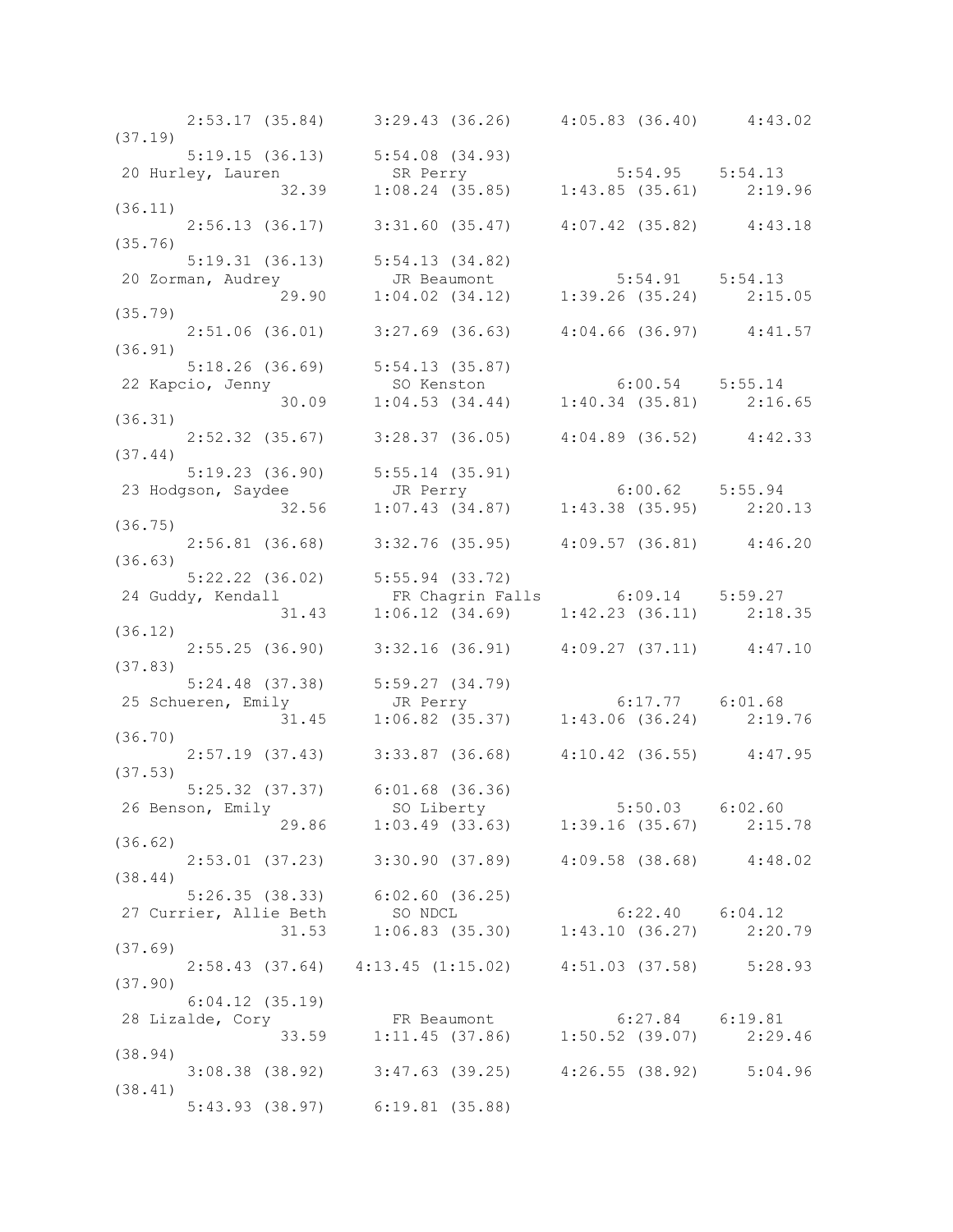| (38.96)                                                                                                                                          |                                                                 |  |
|--------------------------------------------------------------------------------------------------------------------------------------------------|-----------------------------------------------------------------|--|
| $3:04.21$ (39.94) $3:44.17$ (39.96) $4:24.14$ (39.97) $5:04.01$                                                                                  |                                                                 |  |
| (39.87)                                                                                                                                          |                                                                 |  |
| $5:44.02$ (40.01) 6:23.14 (39.12)                                                                                                                |                                                                 |  |
| 30 Rankin, Elizabeth FR Chagrin Falls 6:25.25 6:24.40<br>31.12 1:07.77 (36.65) 1:47.20 (39.43) 2:26.47                                           |                                                                 |  |
|                                                                                                                                                  |                                                                 |  |
| (39.27)                                                                                                                                          |                                                                 |  |
| $3:06.64$ (40.17) $3:47.58$ (40.94) $4:28.59$ (41.01) $5:08.51$                                                                                  |                                                                 |  |
| (39.92)                                                                                                                                          |                                                                 |  |
| $5:47.57$ (39.06) 6:24.40 (36.83)                                                                                                                |                                                                 |  |
| 31 Rowane, Anja (39.06) 6:24.40 (36.63)<br>31 Rowane, Anja (30 Beaumont (33.28 1:11.02 (37.74) 1:49.60 (38.58) 2:28.77                           |                                                                 |  |
|                                                                                                                                                  |                                                                 |  |
| (39.17)                                                                                                                                          |                                                                 |  |
| $3:08.34$ (39.57) $3:47.32$ (38.98) $4:27.12$ (39.80) $5:07.32$                                                                                  |                                                                 |  |
| (40.20)                                                                                                                                          |                                                                 |  |
| 5:47.45 (40.13) 6:24.87 (37.42)<br>32 Ksiazka, Allie JR Independence 6:56.88 6:30.26<br>34.89 1:13.27 (38.38) 1:52.94 (39.67) 2:33.47<br>(40.53) |                                                                 |  |
|                                                                                                                                                  |                                                                 |  |
|                                                                                                                                                  |                                                                 |  |
| (40.53)                                                                                                                                          |                                                                 |  |
| $3:13.77$ (40.30) $3:54.16$ (40.39) $4:34.54$ (40.38) $5:14.60$                                                                                  |                                                                 |  |
| (40.06)                                                                                                                                          |                                                                 |  |
| 5:54.13 (39.53) 6:30.26 (36.13)                                                                                                                  |                                                                 |  |
| 33 Aumock, Maia FR Independence 6:30.67 6:33.50<br>32.79 1:12.01 (39.22) 1:52.29 (40.28) 2:32.61                                                 |                                                                 |  |
|                                                                                                                                                  |                                                                 |  |
| (40.32)                                                                                                                                          |                                                                 |  |
| $3:13.90$ (41.29) $3:55.44$ (41.54) $4:35.65$ (40.21) $5:16.96$                                                                                  |                                                                 |  |
| (41.31)                                                                                                                                          |                                                                 |  |
| 5:57.32 (40.36) 6:33.50 (36.18)<br>34 Keck, Lauren so West G 6:35.10 6:34.87<br>33.42 1:11.68 (38.26) 1:52.16 (40.48) 2:34.93                    |                                                                 |  |
|                                                                                                                                                  |                                                                 |  |
|                                                                                                                                                  |                                                                 |  |
| (42.77)                                                                                                                                          |                                                                 |  |
| $3:16.14$ (41.21) $3:57.06$ (40.92) $4:37.67$ (40.61) $5:18.05$                                                                                  |                                                                 |  |
| (40.38)                                                                                                                                          |                                                                 |  |
|                                                                                                                                                  |                                                                 |  |
| 5:57.67 (39.62) 6:34.87 (37.20)<br>35 Caruso, Brooke so Edgewood 6:35.00 6:36.10<br>32.45 1:10.16 (37.71) 1:49.53 (39.37) 2:29.62<br>(40.09)     |                                                                 |  |
| (40.09)                                                                                                                                          |                                                                 |  |
|                                                                                                                                                  |                                                                 |  |
| $3:10.47$ (40.85) $3:52.03$ (41.56) $4:33.48$ (41.45) $5:15.30$                                                                                  |                                                                 |  |
| (41.82)<br>$5:56.94$ (41.64) $6:36.10$ (39.16)                                                                                                   |                                                                 |  |
|                                                                                                                                                  |                                                                 |  |
| 36 Jaroch, Sarah 1.11.03 (36.83) 1:50.19 (39.16) 2:30.27                                                                                         |                                                                 |  |
| (40.08)                                                                                                                                          |                                                                 |  |
|                                                                                                                                                  | $3:10.95$ (40.68) $3:52.00$ (41.05) $4:33.50$ (41.50) $5:15.25$ |  |
| (41.75)                                                                                                                                          |                                                                 |  |
| $5:57.07$ (41.82) $6:36.12$ (39.05)                                                                                                              |                                                                 |  |
|                                                                                                                                                  |                                                                 |  |
| 37 Gribbons, Nia dr. 34.85 deneva (1:54.16 (40.67) 2:35.04                                                                                       |                                                                 |  |
| (40.88)                                                                                                                                          |                                                                 |  |
|                                                                                                                                                  | $3:15.99$ (40.95) $3:57.58$ (41.59) $4:38.92$ (41.34) $5:20.61$ |  |
| (41.69)                                                                                                                                          |                                                                 |  |
| $6:00.88$ (40.27) $6:36.54$ (35.66)                                                                                                              |                                                                 |  |
|                                                                                                                                                  |                                                                 |  |
| 38 Basham, Grace 50 Hubbard 6:17.89 6:42.46<br>33.43 1:13.65 (40.22) 1:55.57 (41.92) 2:37.89                                                     |                                                                 |  |
| (42.32)                                                                                                                                          |                                                                 |  |
|                                                                                                                                                  |                                                                 |  |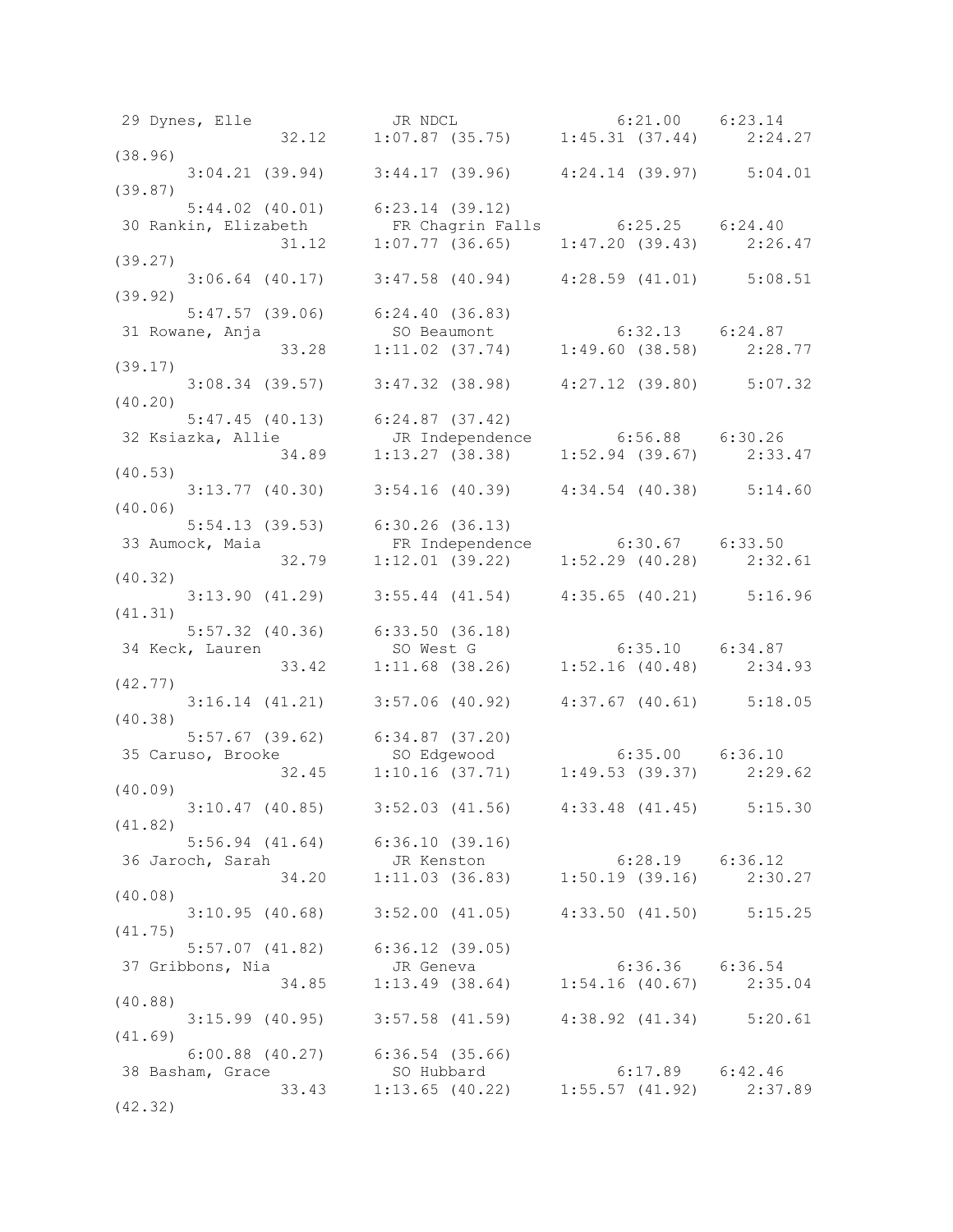| $3:19.60$ (41.71) $4:00.97$ (41.37) $4:42.29$ (41.32) $5:22.13$                                                                    |                                                         |                     |  |
|------------------------------------------------------------------------------------------------------------------------------------|---------------------------------------------------------|---------------------|--|
| (39.84)<br>$6:03.27$ (41.14) $6:42.46$ (39.19)                                                                                     |                                                         |                     |  |
|                                                                                                                                    |                                                         |                     |  |
| 39 Parker, Gia<br>35.32 1:15.56 (40.24) 1:57.63 (42.07) 2:39.67                                                                    |                                                         |                     |  |
|                                                                                                                                    |                                                         |                     |  |
| (42.04)                                                                                                                            |                                                         |                     |  |
| $3:21.47$ (41.80) $4:03.60$ (42.13) $4:45.98$ (42.38) $5:29.32$                                                                    |                                                         |                     |  |
| (43.34)                                                                                                                            |                                                         |                     |  |
| $6:12.13$ $(42.81)$ $6:51.73$ $(39.60)$                                                                                            |                                                         |                     |  |
|                                                                                                                                    |                                                         |                     |  |
|                                                                                                                                    |                                                         |                     |  |
| $6:12.13$ (42.81)<br>40 Stark, Lauren SO Geneva 6:57.27 7:00.98<br>34.87 1:15.54 (40.67) 1:57.39 (41.85) 2:39.87<br>(42.48)        |                                                         |                     |  |
| $3:22.88$ (43.01) $4:07.19$ (44.31) $4:51.62$ (44.43) $5:35.60$                                                                    |                                                         |                     |  |
| (43.98)                                                                                                                            |                                                         |                     |  |
|                                                                                                                                    |                                                         |                     |  |
|                                                                                                                                    |                                                         |                     |  |
| 6:18.37 (42.77) 7:00.98 (42.61)<br>41 Commins, Olivia 50 Lakeview 7:19.92 7:06.89<br>36.82 1:18.46 (41.64) 2:01.65 (43.19) 2:45.61 |                                                         |                     |  |
| (43.96)                                                                                                                            |                                                         |                     |  |
| $3:30.36$ (44.75) $4:15.07$ (44.71) $4:59.04$ (43.97) $5:42.97$                                                                    |                                                         |                     |  |
|                                                                                                                                    |                                                         |                     |  |
| (43.93)                                                                                                                            |                                                         |                     |  |
|                                                                                                                                    |                                                         |                     |  |
| 6:25.90 (42.93) 7:06.89 (40.99)<br>42 Di Stefano, Liv FR West G 7:25.96 7:13.33<br>36.39 1:18.44 (42.05) 2:01.54 (43.10) 2:45.46   |                                                         |                     |  |
|                                                                                                                                    |                                                         |                     |  |
| (43.92)                                                                                                                            |                                                         |                     |  |
| $3:30.59$ (45.13) $4:14.86$ (44.27) $4:59.22$ (44.36) $5:44.11$                                                                    |                                                         |                     |  |
| (44.89)                                                                                                                            |                                                         |                     |  |
|                                                                                                                                    |                                                         |                     |  |
|                                                                                                                                    |                                                         |                     |  |
| 6:30.06 (45.95) 7:13.33 (43.27)<br>43 Decroos, Laura FR Kenston 7:36.80 7:28.66<br>36.03 1:18.24 (42.21) 2:10.11 (51.87)           |                                                         |                     |  |
|                                                                                                                                    |                                                         |                     |  |
| $6:02.00$ ( )                                                                                                                      |                                                         |                     |  |
| 6:48.00 (46.00) 7:28.66 (40.66)<br>44 Wagner, Jenna JR Jefferson 8:03.59 7:41.17<br>38.97 1:24.13 (45.16) 2:11.13 (47.00) 2:59.05  |                                                         |                     |  |
|                                                                                                                                    |                                                         |                     |  |
|                                                                                                                                    |                                                         |                     |  |
| (47.92)                                                                                                                            |                                                         |                     |  |
|                                                                                                                                    |                                                         |                     |  |
|                                                                                                                                    | 3:46.06 (47.01) 4:34.06 (48.00) 5:22.39 (48.33) 6:10.46 |                     |  |
| (48.07)                                                                                                                            |                                                         |                     |  |
| 6:58.27 (47.81) 7:41.17 (42.90)<br>45 Atkinson, Isabella SO NDCL 7:49.10 7:45.18                                                   |                                                         |                     |  |
|                                                                                                                                    |                                                         |                     |  |
| $39.79$ $1:26.23$ (46.44) $2:13.33$ (47.10) $3:00.88$                                                                              |                                                         |                     |  |
| (47.55)                                                                                                                            |                                                         |                     |  |
|                                                                                                                                    | 3:48.03 (47.15) 4:35.17 (47.14) 5:22.92 (47.75) 6:11.36 |                     |  |
| (48.44)                                                                                                                            |                                                         |                     |  |
|                                                                                                                                    | $6:59.97$ (48.61) $7:45.18$ (45.21)                     |                     |  |
| 46 Schuster, Becca FR Cuyahoga Hts 7:53.26 7:54.87<br>42.11 1:30.05 (47.94) 2:18.58 (48.53) 3:07.87                                |                                                         |                     |  |
|                                                                                                                                    |                                                         |                     |  |
| (49.29)                                                                                                                            |                                                         |                     |  |
|                                                                                                                                    | 3:56.19 (48.32) 4:44.95 (48.76) 5:34.18 (49.23) 6:22.46 |                     |  |
| (48.28)                                                                                                                            |                                                         |                     |  |
|                                                                                                                                    | $7:10.78$ (48.32) $7:54.87$ (44.09)                     |                     |  |
|                                                                                                                                    |                                                         |                     |  |
| 47 Blankenship, Riley SR Crestwood 8:17.66 8:01.89<br>39.66 1:26.70 (47.04) 2:15.98 (49.28) 3:06.34                                |                                                         |                     |  |
| (50.36)                                                                                                                            |                                                         |                     |  |
|                                                                                                                                    | 3:56.65 (50.31) 4:46.04 (49.39) 5:37.40 (51.36) 6:26.49 |                     |  |
| (49.09)                                                                                                                            |                                                         |                     |  |
|                                                                                                                                    |                                                         |                     |  |
|                                                                                                                                    | $7:16.96$ (50.47) $8:01.89$ (44.93)                     |                     |  |
| 48 Hamalainen, Monica SO Edgewood                                                                                                  |                                                         | $8:16.01$ $8:09.50$ |  |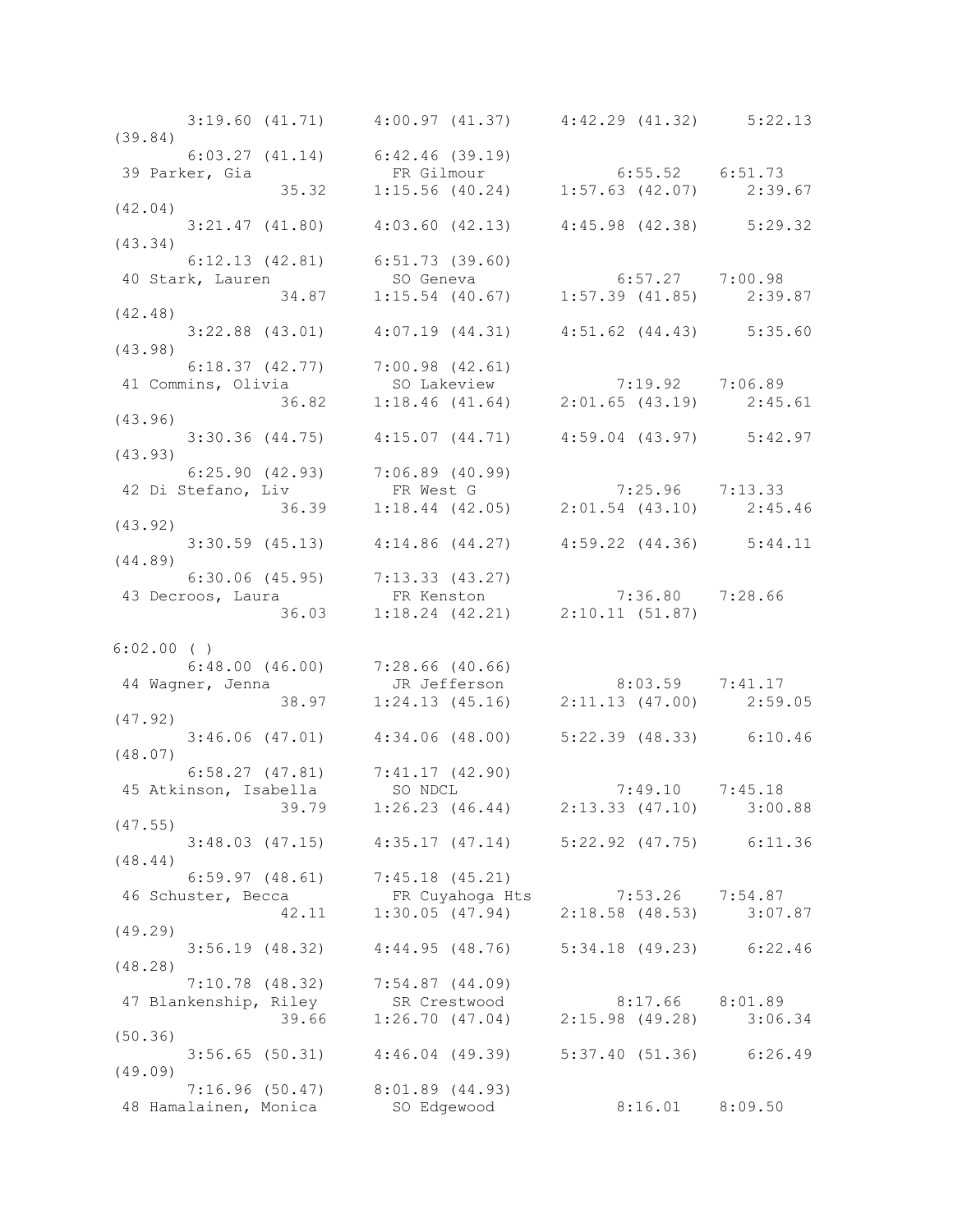| 46.33              | $1:36.28$ (49.95)   | 2:26.18(49.90)            | 3:16.54 |
|--------------------|---------------------|---------------------------|---------|
| (50.36)            |                     |                           |         |
| 4:06.80(50.26)     | $4:57.92$ $(51.12)$ | $5:48.62$ (50.70)         | 6:38.80 |
| (50.18)            |                     |                           |         |
| $7:27.06$ (48.26)  | 8:09.50(42.44)      |                           |         |
| 49 Snyder, Frankie | JR Jefferson        | 8:20.57                   | 8:13.90 |
| 43.95              | $1:34.24$ (50.29)   | $2:24.47$ (50.23) 3:14.10 |         |
| (49.63)            |                     |                           |         |
| 4:03.33(49.23)     | 4:54.31(50.98)      | 5:46.32(52.01)            | 6:37.27 |
| (50.95)            |                     |                           |         |
| $7:27.58$ (50.31)  | 8:13.90(46.32)      |                           |         |

=============================================================================

#### **Event 49 Girls 200 Yard Freestyle Relay**

 $=$  State: 1:34.45 2017 Columbus School for Girls M Donley, Aurnou-Rhees, A Donley, Wagenbrenner District: 1:34.81 2018 Gates Mills Hawken M. O'Brien, B. Hart, A. Hay, E. Gilson Sectional: \* 1:37.88 2/12/2005 Gates Mills Hawken, Hawken - O'Donnell-McCarthy, Strumbel, Kiel, Dorenkott School School Seed Finals =============================================================================  $-$  1 Shaker Hts Hathaway Brown 1:35.65 1:39.29 1) O'Brien, Mairin JR 2) Sun, Helen SR 3) Gaudiani, Rose SR 4) MacPhail, Ellie JR 24.77 49.64 (24.87) 1:14.64 (25.00) 1:39.29 (24.65) 2 Gates Mills Hawken 1:36.99 1:43.25 1) Doorley, Ashlyn FR 2) Bautista, Chloe FR 3) Berlin, Lindsay SR 4) Clark, Rachel SR 25.55 51.20 (25.65) 1:17.38 (26.18) 1:43.25 (25.87) 3 Gates Mills Gilmour Academy 1:41.39 1:43.95 1) Ohaimhirgin, Cate SR 2) Frank, Anna SR 3) Frech, Lacie FR 4) Radigan, Kylee SO 26.43 52.37 (25.94) 1:18.33 (25.96) 1:43.95 (25.62) 4 Cleveland Heights Beaumont 1:44.76 1:44.33 1) Lisac, Ella JR 2) Hanna, Ellie SO 3) Koonce, Camryn SO 4) Rudmann, Mateja SO 25.38 52.57 (27.19) Rudmann, Mateja SO<br>25.38 52.57 (27.19) 1:18.90 (26.33) 1:44.33 (25.43) 5 Chagrin Falls Kenston 1:46.64 1:45.08 1) Evans, Emily JR 2) DiBernardo, Cayla FR 3) Bochenek, Molly FR 4) Shafer, Leilah JR 25.98 53.52 (27.54) 1:19.83 (26.31) 1:45.08 (25.25) 6 Chagrin Falls High School 1:48.14 1:46.22 1) Guddy, Ellen SR 2) Baker, Katherine SR 3) Kittle, Morgan JR 4) LaMonica, Kate JR 26.72 1.1.1.<br>
26.72 53.55 (26.83) 1:20.29 (26.74) 1:46.22 (25.93) 7 Perry High School 1:47.66 1:46.94<br>1) Kitchen, Hope SO 2) Hoegler, Loren SR 1) Kitchen, Hope SO 2) Hoegler, Loren SR 3) Kusar, Emily SO 4) Hodgson, Saydee JR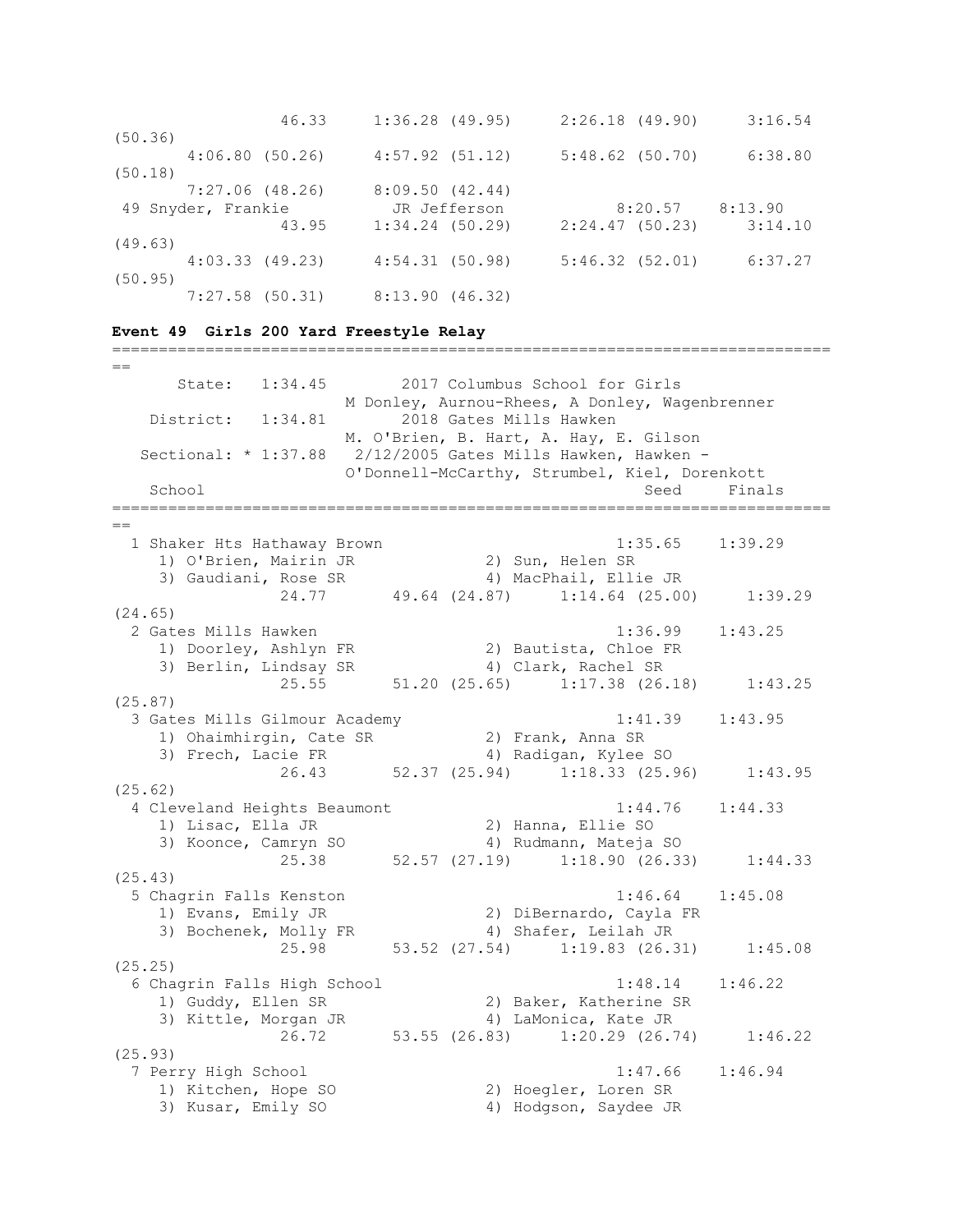26.99 53.80 (26.81) 1:20.62 (26.82) 1:46.94 (26.32) 8 Beachwood High School 1:48.29 1:47.16 1) Adams, Abby SR 2) Fan, Emily JR 3) Gao, Yaya SR 4) O'Neill, Shannon SR 27.20 54.40 (27.20) 1:20.55 (26.15) 1:47.16 (26.61) 9 Cuyahoga Heights High School 1:52.97 1:47.96 1) Voytek, Kenni JR 2) Zahand, Olivia FR 3) Dzik, Hope SO 4) Kattler, Victoria SR 26.12 52.75 (26.63) 1:21.41 (28.66) 1:47.96 (26.55) 10 Pepper Pike Orange 1:56.09 1:48.70 1) Klinginsmith, Anna JR 2) Golovan, Sydney FR 3) Silvestri, Pannonica SO 4) Hamilton, Katherine SO 26.58 54.21 (27.63) 1:21.88 (27.67) 1:48.70 (26.82) 11 Shaker Hts Laurel 1:49.91 1:49.44 1) Barragate, Bella JR 2) Hagen, Victoria SR 3) Dalton, Olivia JR 4) Malcolm, Linzy SR 26.60 54.05 (27.45) 1:23.03 (28.98) 1:49.44 (26.41) 12 Chesterland West Geauga 1:50.81 1:49.71 1) Eddy, Asa SO 2) Whitmer, Rebecca JR 3) Chase, Catelyn JR 4) Chase, Ashley FR 28.09 56.46 (28.37) 1:24.30 (27.84) 1:49.71 (25.41) 13 Jefferson Area High School 1:53.71 1:51.84 1) Meaney, Alyssa SR 2) Glink, Annalise FR 3) Szuhay, Sierra SR 4) Hanek, Izzy FR 29.59 59.89 (30.30) 1:26.89 (27.00) 1:51.84 (24.95) 14 Geneva High School 1:58.59 1:52.35 1) Wimbs, Gretchen SR 2) Gribbons, Nia JR 3) Fortney, Maddie SO 4) Brown, Angelina FR 28.55 57.70 (29.15) 1:26.13 (28.43) 1:52.35 (26.22) 15 Mentor Lake Catholic 1:56.94 1:53.04 1) Richardson, Claire SR 2) Myllykoski, Claire JR 3) Grubach, Sarah FR 4) Sowko, Emily SO 27.93 57.08 (29.15) 1:25.60 (28.52) 1:53.04 (27.44) 16 Independence High School 1:57.44 1:57.06 1) Ksiazka, Allie JR 2) George, Josette JR 3) Strychasz, Avery SR 4) MacRaild, Hannah SO 30.63 59.04 (28.41) 1:27.65 (28.61) 1:57.06 (29.41) 17 Youngstown Liberty 1:54.88 1:59.44 1) Boylen, Lily FR 2) Wilson, Alyssa SR 3) Benson, Emily SO 4) Benson, Olivia JR 33.90 1:05.25 (31.35) 1:33.03 (27.78) 1:59.44 (26.41) 18 Ashtabula Edgewood 2:02.83 2:02.22 1) Caruso, Brooke SO 2) Richmond, Rebekah SR 3) Nelson, Caroline SO 4) Brunell, Eve SR 31.03 1:05.71 (34.68) 1:35.32 (29.61) 2:02.22 (26.90)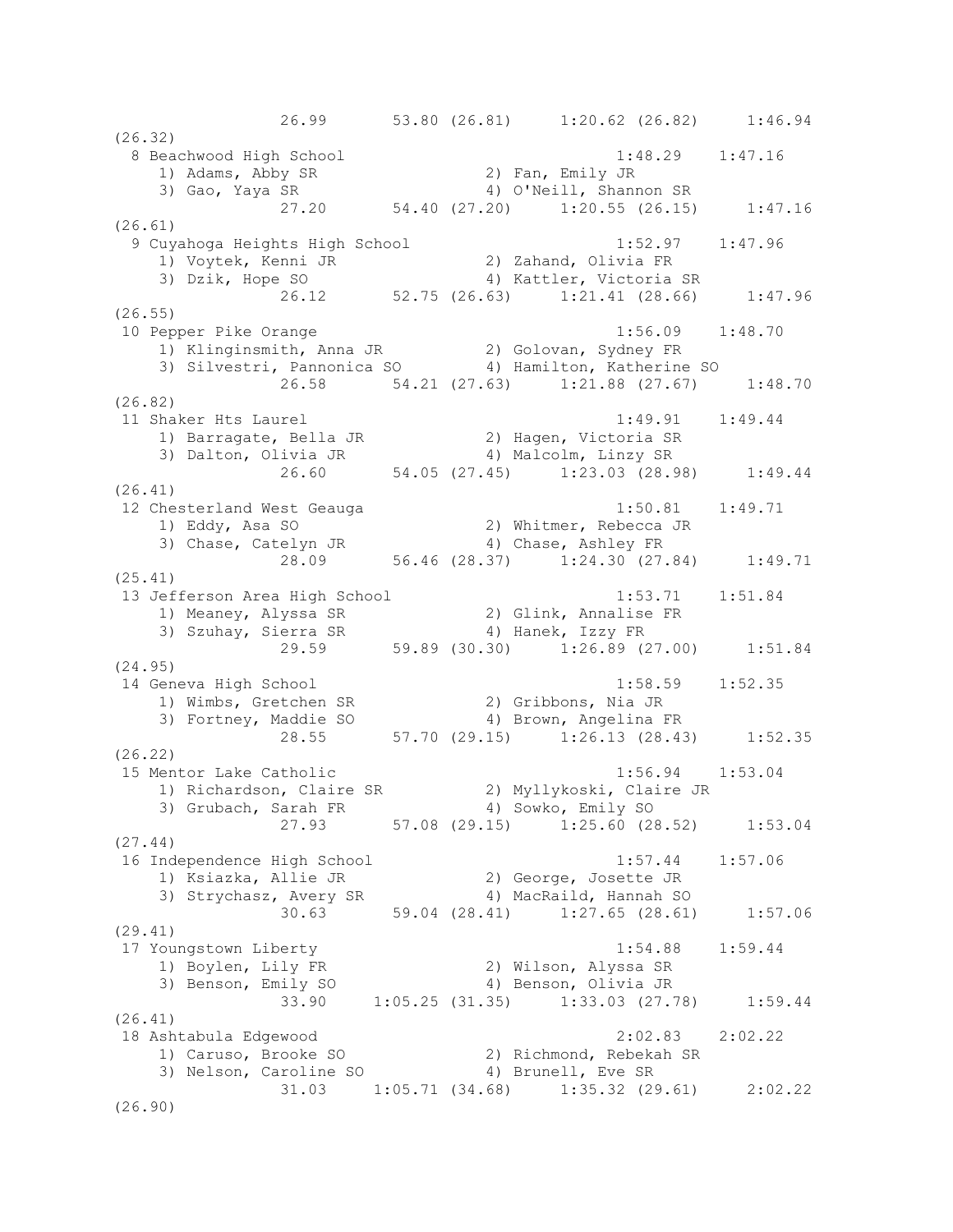19 Wickiffe High School 2:03.79 2:04.26 1) Sladky, Makenna SR 2) Sturniolo, Katie FR 3) Roth, Kaitlyn SO 4) Wallerhorst, Julianne JR 3) Roth, Kaitlyn SO (33.47) Wallerhorst, Julianne JR<br>31.23 1:04.70 (33.47) 1:35.08 (30.38) 2:04.26 (29.18) 20 Kirtland 2:11.78 2:07.87 1) Mrva, Mateja JR 2) Domonkos, Rylee SR 3) Morris, Emily JR 4) Ream, Kaley SO 29.82 1:07.54 (37.72) 1:41.09 (33.55) 2:07.87 (26.78) 21 Willoughby Andrews Osborne 2:13.67 2:09.42 1) Donikowski, Elise SO 2) Gogin, Maria SO 3) Ahrens, Ashley FR 4) Alfred, Kai SO 32.66 1:08.13 (35.47) 1:25.03 (16.90) 2:09.42 (44.39) 22 Mantua Crestwood 2:10.67 2:12.21 1) Masiello, Angela SR 2) Irwin, Gina JR 3) Blankenship, Riley SR 4) Jaeger, EmilyJo SO 29.69 1:01.58 (31.89) 1:36.80 (35.22) 2:12.21 (35.41) 23 Conneaut High School 2:21.04 2:17.75 1) Parise, Katie SR 2) Kligge, Merissa SR 3) Ray, Jordyn FR 4) Vendetti, Leah JR 32.36 1:12.16 (39.80) 1:48.48 (36.32) 2:17.75 (29.27) -- Chardon Notre Dame Cathedral L 1:55.27 DQ 1) Koler, Alexa FR 2) Mullins, Katie SR 3) Nosse, Dorothy Anne SO 4) Brown, Kaylee SR 27.85 55.87 (28.02) 1:22.66 (26.79) DQ (26.53)

# **Event 50 Girls 100 Yard Backstroke**

| $=$               |                     |                                                                  |         |         |  |
|-------------------|---------------------|------------------------------------------------------------------|---------|---------|--|
|                   | State: 53.87        | 2014 Hannah Stevens - Lexington, Lexington                       |         |         |  |
|                   | District: 54.91     | 2014 Kiley Eble - Gilmour, Gilmour Academy                       |         |         |  |
|                   |                     | Sectional: * 56.91  2/11/2017 Crile Hart - Hawken, Hawken School |         |         |  |
| Name              |                     | Year School                                                      | Seed    | Finals  |  |
|                   |                     |                                                                  |         |         |  |
| $=$               |                     |                                                                  |         |         |  |
| 1 Eden, Jessica   |                     | SO Hawken                                                        | 56.03   | 58.12   |  |
|                   | 28.27               | 58.12 (29.85)                                                    |         |         |  |
| 2 MacPhail, Ellie |                     | JR Hathaway Brown                                                | 57.45   | 59.66   |  |
|                   | 29.32               | 59.66 (30.34)                                                    |         |         |  |
| 3 Sylvan, Lena    |                     | JR Hawken                                                        | 58.30   | 1:00.55 |  |
|                   | 29.31               | 1:00.55(31.24)                                                   |         |         |  |
| 4 Doorley, Ashlyn |                     | FR Hawken                                                        | 59.78   | 1:01.69 |  |
|                   | 29.78               | $1:01.69$ $(31.91)$                                              |         |         |  |
| 5 Kitchen, Hope   |                     | SO Perry                                                         | 1:03.44 | 1:02.09 |  |
|                   | 29.76               | $1:02.09$ $(32.33)$                                              |         |         |  |
| 6 Hanek, Izzy     |                     | FR Jefferson                                                     | 1:01.87 | 1:02.32 |  |
|                   | 30.00               | $1:02.32$ $(32.32)$                                              |         |         |  |
| 7 Katz, Chloe     |                     | JR Hawken                                                        | 1:00.52 | 1:02.47 |  |
|                   | 30.99               | 1:02.47(31.48)                                                   |         |         |  |
|                   | 8 Hollington, Katie | JR Orange                                                        | 1:02.38 | 1:02.73 |  |
|                   | 29.90               | 1:02.73(32.83)                                                   |         |         |  |
| 9 Machado, Madi   |                     | FR Chagrin Falls                                                 | 1:01.85 | 1:03.25 |  |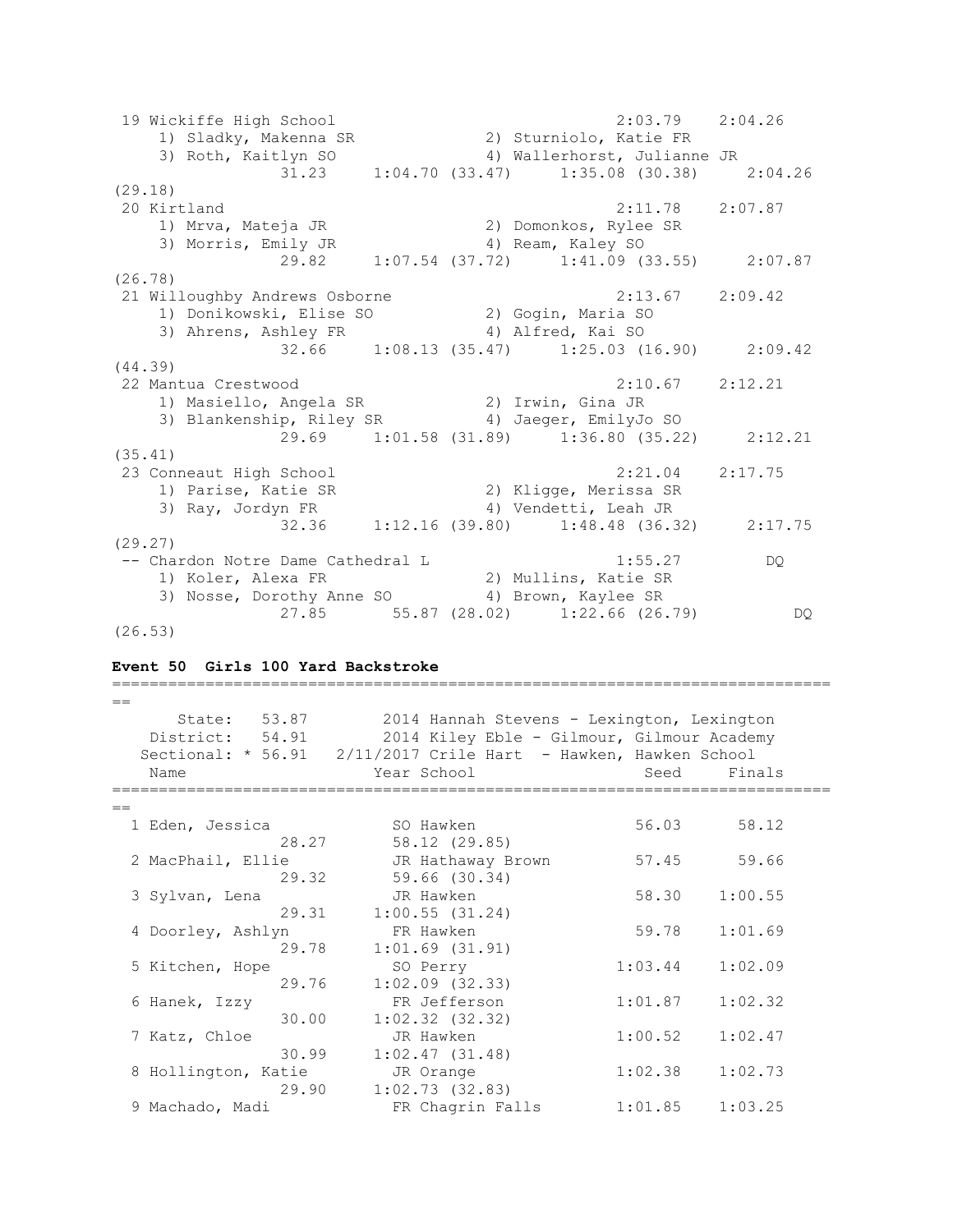| 30.68                    | $1:03.25$ (32.57)   |         |         |
|--------------------------|---------------------|---------|---------|
| 10 Klinginsmith, Anna    | JR Orange           | 1:05.60 | 1:03.55 |
| 31.28                    | $1:03.55$ (32.27)   |         |         |
| 11 Wellman, Evelyn       | FR Hathaway Brown   | 1:07.76 | 1:03.79 |
| 30.64                    | $1:03.79$ $(33.15)$ |         |         |
| 12 Glime, Mandy          | SR Kenston          | 1:05.12 | 1:04.78 |
| 31.45                    | $1:04.78$ (33.33)   |         |         |
| 13 Bokan, Brooklyn       | JR McDonald         | 1:03.96 | 1:04.89 |
| 31.10                    | $1:04.89$ $(33.79)$ |         |         |
| 14 Haywood, Daelynn      | FR Hathaway Brown   | 1:05.10 | 1:05.79 |
| 31.78                    | 1:05.79(34.01)      |         |         |
| 15 Szuhay, Sierra        | SR Jefferson        | 1:06.04 | 1:06.37 |
|                          |                     |         |         |
| 32.23                    | 1:06.37(34.14)      |         |         |
| 16 Svette, Grace         | FR Chagrin Falls    | 1:11.15 | 1:07.07 |
| 32.52                    | $1:07.07$ $(34.55)$ |         |         |
| 17 Zahand, Olivia        | FR Cuyahoga Hts     | 1:11.99 | 1:07.37 |
| 32.18                    | $1:07.37$ (35.19)   |         |         |
| 18 Kluq, Isabella        | SR Chagrin Falls    | 1:03.96 | 1:07.48 |
| 32.76                    | $1:07.48$ (34.72)   |         |         |
| 19 Bochenek, Molly       | FR Kenston          | 1:06.28 | 1:07.49 |
| 33.69                    | $1:07.49$ (33.80)   |         |         |
| 20 Trem, Sophia          | FR Lake Catholic    | 1:07.95 | 1:07.73 |
| 33.11                    | 1:07.73(34.62)      |         |         |
| 21 Eddy, Asa             | SO West G           | 1:06.52 | 1:08.29 |
| 32.75                    | $1:08.29$ (35.54)   |         |         |
| 22 Woolley, Elisabeth    | JR Laurel           | 1:11.33 | 1:08.33 |
| 32.58                    | $1:08.33$ (35.75)   |         |         |
| 23 Wallerhorst, Julianne | JR Wickliffe        | 1:08.07 | 1:08.39 |
| 33.26                    | 1:08.39(35.13)      |         |         |
| 24 Jones, Maria          | JR Beaumont         | 1:09.08 | 1:08.45 |
| 32.86                    | 1:08.45(35.59)      |         |         |
| 25 Frech, Lacie          | FR Gilmour          | 1:10.68 | 1:09.30 |
| 32.37                    | 1:09.30(36.93)      |         |         |
| 26 Adams, Abby           | SR Beachwood        | 1:11.61 | 1:09.71 |
| 33.19                    | 1:09.71(36.52)      |         |         |
| 27 Delaney, Kathleen     | FR NDCL             | 1:11.25 | 1:10.43 |
| 34.25                    | 1:10.43(36.18)      |         |         |
| 28 Brown, Kaylee         | SR NDCL             | 1:12.27 | 1:10.55 |
| 33.48                    | $1:10.55$ (37.07)   |         |         |
| 29 Cannon, Caroline      | SO Hathaway Brown   | 1:07.47 | 1:10.93 |
| 34.45                    | 1:10.93(36.48)      |         |         |
| 30 Vendetti, Leah        | JR Conneaut         | 1:13.82 | 1:11.08 |
| 34.55                    | $1:11.08$ (36.53)   |         |         |
| 31 Sharakova, Lisa       | FR Beachwood        | 1:17.15 | 1:13.17 |
| 36.10                    | 1:13.17(37.07)      |         |         |
| 32 Kapcio, Jenny         | SO Kenston          | 1:13.69 | 1:13.33 |
| 35.51                    | 1:13.33(37.82)      |         |         |
| 33 Catney, Lilly         | JR Chagrin Falls    | 1:15.21 | 1:14.08 |
| 34 George, Josette       | JR Independence     | 1:15.11 | 1:14.25 |
| 37.00                    | 1:14.25(37.25)      |         |         |
| 35 Mullins, Katie        | SR NDCL             | 1:16.71 | 1:15.08 |
| 35.68                    | $1:15.08$ (39.40)   |         |         |
| 36 Mirabell, Katie       | SO Geneva           | 1:18.11 | 1:15.32 |
| 36.76                    | $1:15.32$ (38.56)   |         |         |
|                          |                     |         |         |
| 37 Joo, Emma             | JR Beachwood        | 1:15.52 | 1:15.34 |
| 36.01                    | $1:15.34$ (39.33)   |         |         |
| 38 Figurella, Natalie    | FR Gilmour          | 1:24.32 | 1:15.68 |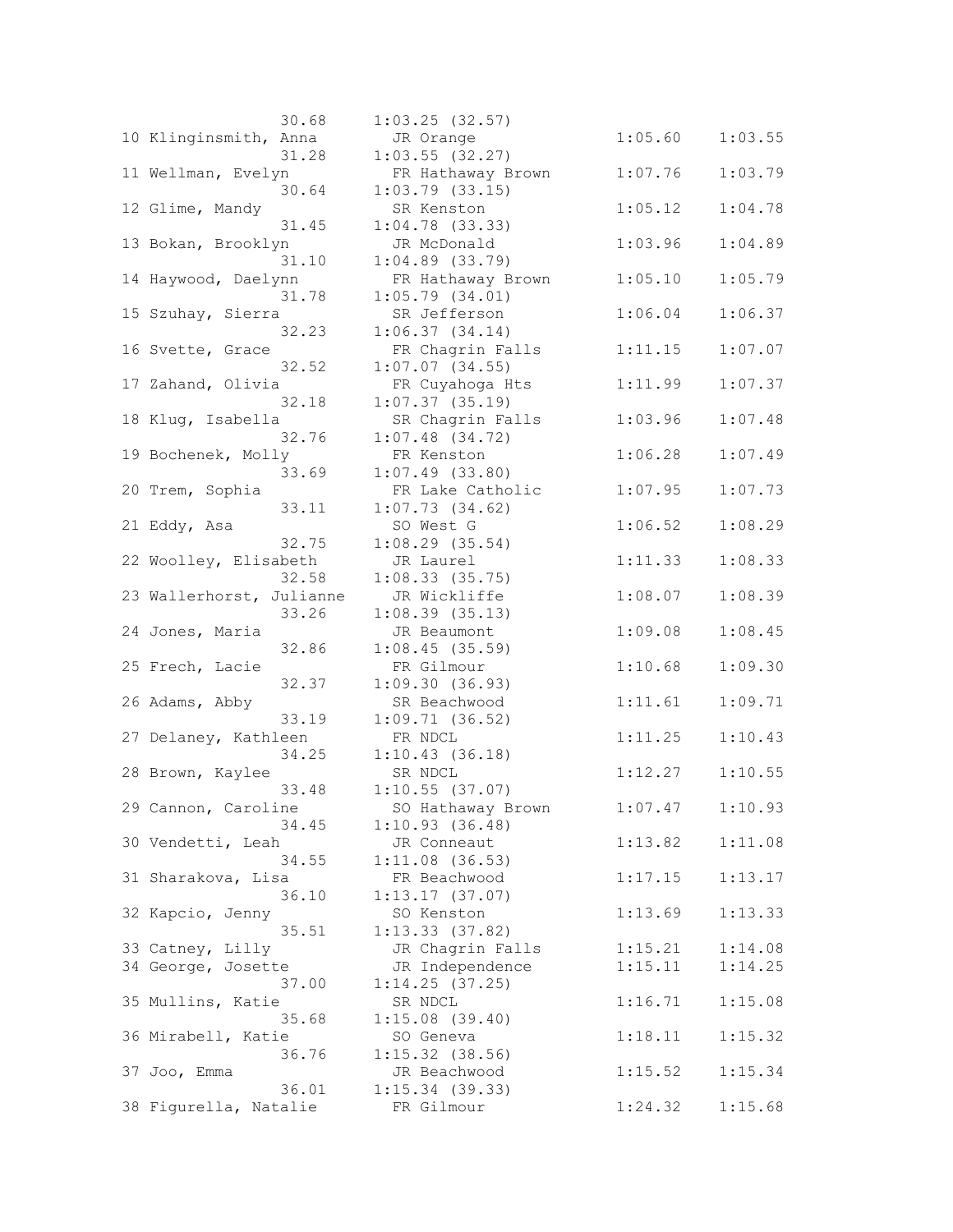| 36.58                    | $1:15.68$ (39.10)   |         |         |
|--------------------------|---------------------|---------|---------|
| 39 McKnight, Maris       | JR Kenston          | 1:20.27 | 1:16.01 |
| 36.70                    | 1:16.01(39.31)      |         |         |
| 40 Dzik, Hope            | SO Cuyahoga Hts     | 1:20.93 | 1:17.33 |
| 36.79                    | 1:17.33(40.54)      |         |         |
|                          |                     | 1:11.90 |         |
| 41 Wilson, Alyssa        | SR Liberty          |         | 1:17.45 |
| 37.57                    | 1:17.45(39.88)      |         |         |
| 42 Myllykoski, Claire    | JR Lake Catholic    | 1:21.94 | 1:17.47 |
| 37.07                    | 1:17.47(40.40)      |         |         |
| 43 Frush, Asa            | FR Pymatuning       | 1:17.93 | 1:17.68 |
| 37.03                    | $1:17.68$ (40.65)   |         |         |
| 44 Roth, Kaitlyn         | SO Wickliffe        | 1:21.76 | 1:19.08 |
| 38.98                    | 1:19.08(40.10)      |         |         |
| 45 Kavaliunas, Katherine | SO West G           | 1:20.63 | 1:20.07 |
| 39.02                    | 1:20.07(41.05)      |         |         |
| 45 George, Sophie        | SO Independence     | 1:28.40 | 1:20.07 |
| 47 Vis, Alyssa           | SO Perry            | 1:20.49 | 1:20.75 |
| 37.86                    | 1:20.75(42.89)      |         |         |
| 48 Schulz, Sophia        | FR West G           | 1:26.24 | 1:21.22 |
|                          |                     |         |         |
| 49 Vilcheck, Reese       | JR Independence     | 1:23.17 | 1:22.06 |
| 39.47                    | $1:22.06$ $(42.59)$ |         |         |
| 50 Ankenbrandt, Rachael  | SR Beaumont         | 1:22.15 | 1:22.59 |
| 39.74                    | $1:22.59$ (42.85)   |         |         |
| 51 Barbian, Carissa      | SR Geneva           | 1:20.99 | 1:23.46 |
| 39.61                    | $1:23.46$ (43.85)   |         |         |
| 52 Simunek, Alyssa       | SO Cuyahoga Hts     | 1:24.88 | 1:24.91 |
| 41.41                    | 1:24.91(43.50)      |         |         |
| 53 Ludwig, Caitlin       | FR Laurel           | 1:46.20 | 1:25.38 |
| 40.73                    | $1:25.38$ $(44.65)$ |         |         |
| 54 Frank, Lily           | SO Cuyahoga Hts     | 1:29.85 | 1:25.40 |
| 40.53                    | 1:25.40(44.87)      |         |         |
| 55 McGreal, Emma         | SR Independence     | 1:27.64 | 1:25.62 |
| 41.40                    | $1:25.62$ $(44.22)$ |         |         |
| 56 Trentanelli, Payton   | JR West G           | 1:25.76 | 1:25.72 |
| 57 Boylen, Lily          | FR Liberty          | 1:27.54 | 1:26.88 |
| 41.35                    | $1:26.88$ (45.53)   |         |         |
|                          |                     |         |         |
| 58 Gogin, Maria          | SO Andrews Osborne  | 1:27.49 | 1:27.06 |
| 41.38                    | $1:27.06$ (45.68)   |         |         |
| 59 Cruz, Eleanor         | FR Beachwood        | 1:43.22 | 1:27.88 |
| 43.55                    | $1:27.88$ $(44.33)$ |         |         |
| 60 Zampini, Kayla        | JR Perry            | 1:27.31 | 1:28.15 |
| 42.79                    | 1:28.15(45.36)      |         |         |
| 61 Ahrens, Ashley        | FR Andrews Osborne  | 1:31.00 | 1:28.28 |
| 43.70                    | 1:28.28(44.58)      |         |         |
| 62 Cicerchi, Maja        | FR Beaumont         | 1:27.50 | 1:29.32 |
| 43.85                    | $1:29.32$ $(45.47)$ |         |         |
| 63 Richmond, Rebekah     | SR Edgewood         | 1:25.17 | 1:31.29 |
| 43.02                    | $1:31.29$ $(48.27)$ |         |         |
| 64 O'Bryant, Elizabeth   | SO Crestwood        | 1:28.54 | 1:32.75 |
| 64 Gilbert, Teagan       | SO Geneva           | 1:42.81 | 1:32.75 |
| 45.66                    | 1:32.75(47.09)      |         |         |
| 66 Cella, Marina         | FR Girard           | 1:31.31 | 1:33.74 |
| 43.74                    | $1:33.74$ (50.00)   |         |         |
|                          |                     |         |         |
| 67 Lynch, Gabrielle      | JR NDCL             | 1:35.46 | 1:34.24 |
| 45.84                    | $1:34.24$ $(48.40)$ |         |         |
| 68 Caporossi, Marina     | FR Orange           | 1:34.02 | 1:35.70 |
| 69 Zirkle, Rebecca       | SR Jefferson        | 1:48.90 | 1:36.23 |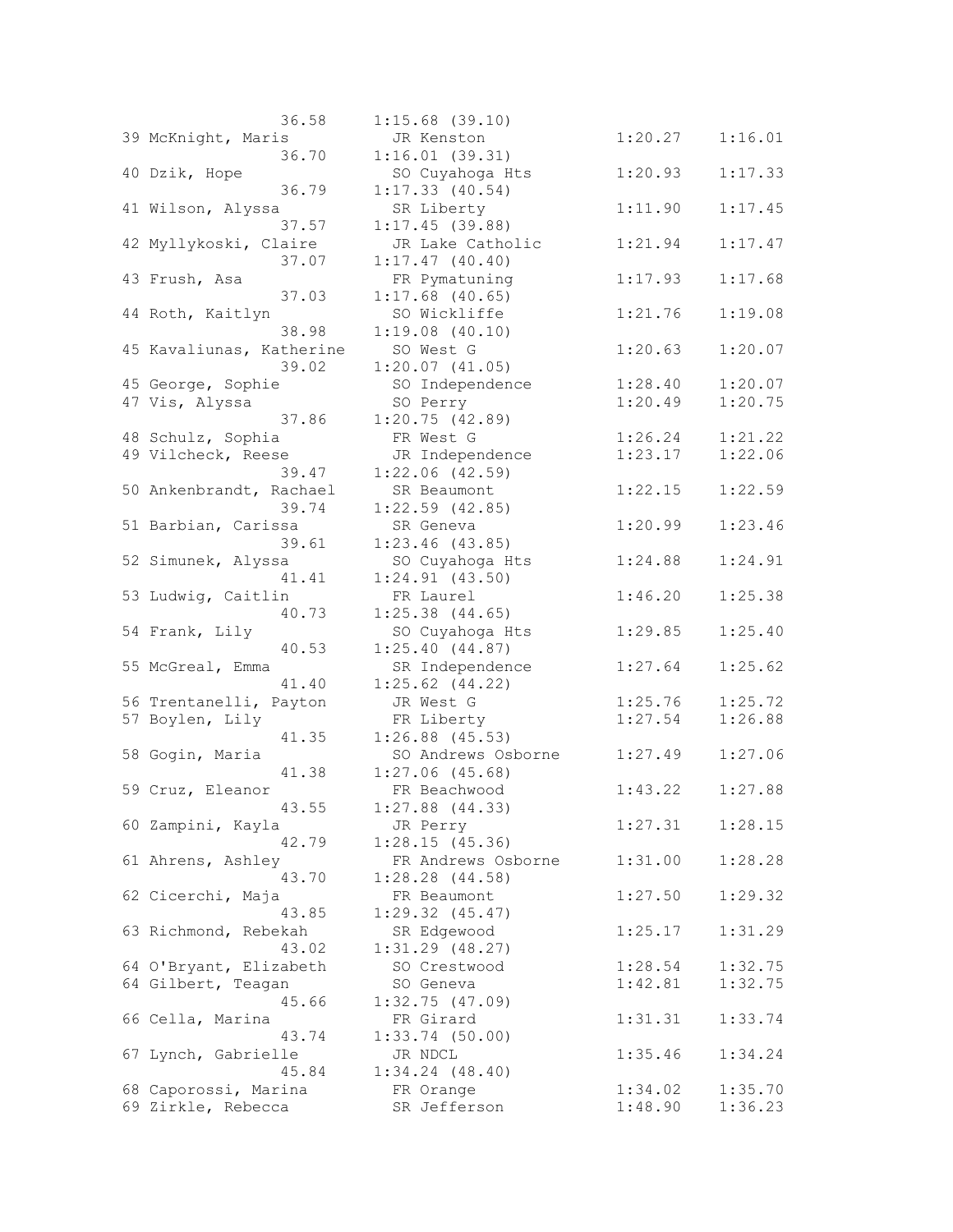| 49.30                | 1:36.23(46.93)     |         |            |
|----------------------|--------------------|---------|------------|
| 70 Perkins, Ellie    | SO Orange          | 1:41.66 | 1:37.34    |
| 47.69                | $1:37.34$ (49.65)  |         |            |
| 71 Anderson, Emma    | SO Andrews Osborne | 1:37.99 | 1:42.84    |
| 48.39                | 1:42.84(54.45)     |         |            |
| 72 Ray, Jenna        | FR Pymatuning      | 1:44.48 | 1:45.51    |
| 51.67                | 1:45.51(53.84)     |         |            |
| 73 Kligge, Merissa   | SR Conneaut        | 1:48.12 | 1:45.62    |
| 51.93                | $1:45.62$ (53.69)  |         |            |
| 74 Lors, Danielle    | JR Andrews Osborne | 1:45.99 | 1:50.38    |
| 52.38                | $1:50.38$ (58.00)  |         |            |
| 75 Wright, Samantha  | FR Conneaut        | 2:13.50 | 2:16.99    |
| 1:04.19              | 2:16.99(1:12.80)   |         |            |
| -- Tagle, Abbigayle  | SO Geneva          | 1:45.38 | DQ.        |
| -- Batchelor, Harlee | SR Conneaut        | 2:49.48 | DO         |
| -- Herbruck, Olivia  | FR Beaumont        | 1:15.35 | <b>DFS</b> |

=============================================================================

## **Event 51 Girls 100 Yard Breaststroke**

 $=$  State: 1:01.38 2019 Jamyson Robb - West Branch, West Branch District: 1:03.08 2019 Jamyson Robb - West Branch, West Branch Sectional: \* 1:04.36 2/7/2020 Sydney Bare, Hawken Name Tear School Seed Finals =============================================================================  $=$  1 Bare, Sydney JR Hawken 1:03.41 1:04.36\* 30.25 1:04.36 (34.11) 2 Berlin, Lindsay SR Hawken 1:06.01 1:06.85 31.78 1:06.85 (35.07) 3 Ohaimhirgin, Cate SR Gilmour 1:03.62 1:07.23 31.76 1:07.23 (35.47) 4 Barragate, Bella JR Laurel 1:05.61 1:08.32 32.07 1:08.32 (36.25) 5 Voytek, Kenni JR Cuyahoga Hts 1:12.89 1:09.45 32.10 1:09.45 (37.35) 6 Machado, Madi FR Chagrin Falls 1:07.76 1:09.89 33.10 1:09.89 (36.79) 7 Turi, Danielle SR Hawken 1:12.32 1:10.58 32.97 1:10.58 (37.61) 8 Fan, Emily JR Beachwood 1:08.47 1:10.70 33.35 1:10.70 (37.35) 9 Agwa, Muna FR Hathaway Brown 1:13.64 1:10.72 33.14 1:10.72 (37.58) 10 Trem, Natali SR Lake Catholic 1:08.78 1:11.71 33.53 1:11.71 (38.18) 11 Jones, Madison FR Kenston 1:13.98 1:12.03 33.05 1:12.03 (38.98) 12 Hamilton, Katherine SO Orange 1:17.28 1:12.41 33.65 1:12.41 (38.76) 13 Spremulli, Ella SO Chagrin Falls 1:15.86 1:12.76 34.61 1:12.76 (38.15) 14 Slabe, Julia SO Hawken 1:12.19 1:12.88  $34.66$   $1:12.88$   $(38.22)$ 15 Robinson, True SR Beaumont 1:12.40 1:13.06 33.60 1:13.06 (39.46) 16 Brown, Angelina FR Geneva 1:16.76 1:13.40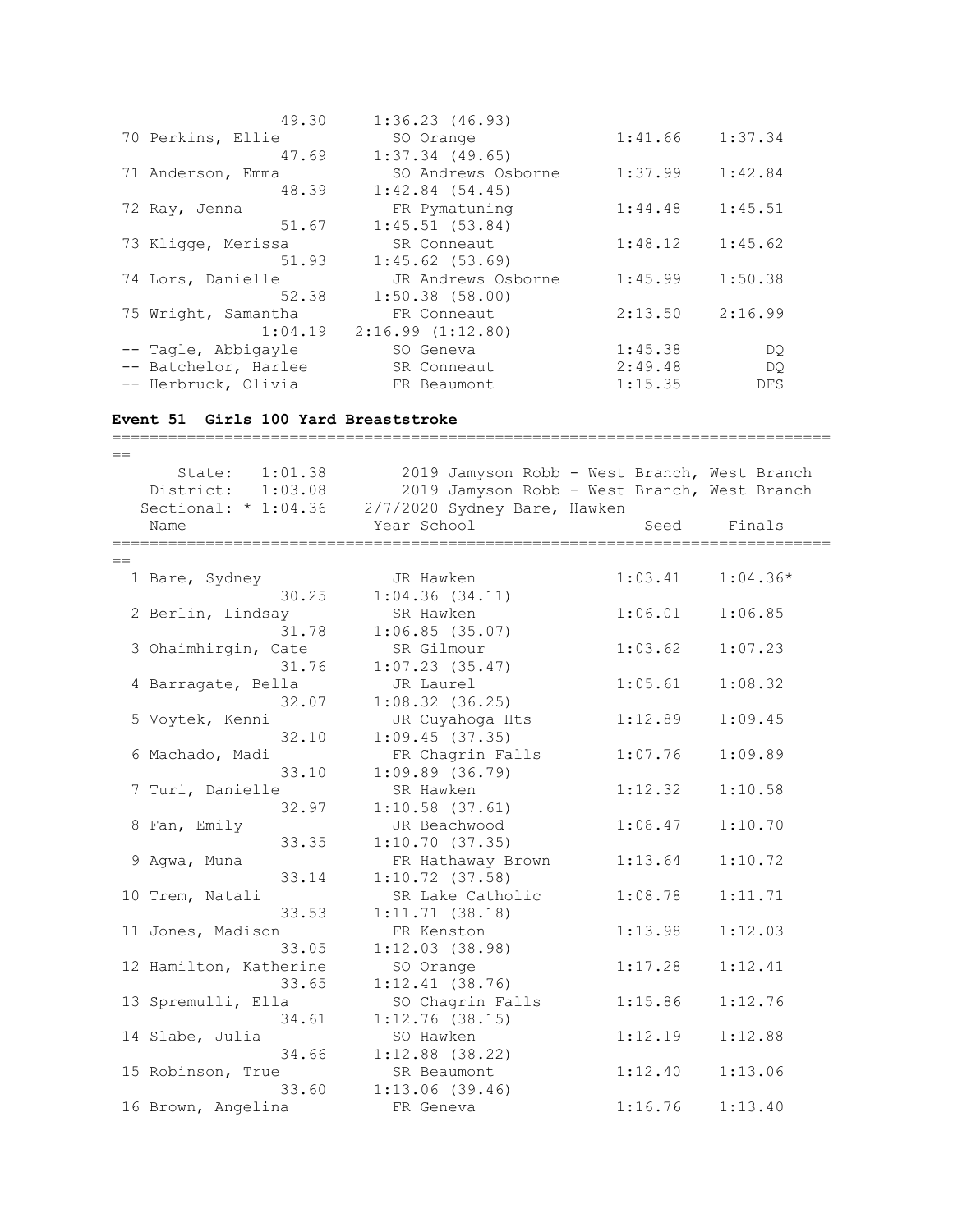| 34.38                   | 1:13.40(39.02)      |         |         |
|-------------------------|---------------------|---------|---------|
| 17 Spencer, Emma        | JR Hathaway Brown   | 1:16.97 | 1:13.80 |
| 35.09                   | 1:13.80(38.71)      |         |         |
| 18 Coffey, Claire       | SO Chagrin Falls    | 1:17.96 | 1:14.63 |
| 34.33                   | $1:14.63$ $(40.30)$ |         |         |
| 19 Hoegler, Loren       | SR Perry            | 1:13.80 | 1:14.80 |
| 35.36                   | 1:14.80(39.44)      |         |         |
|                         |                     |         |         |
| 20 Zorman, Audrey       | JR Beaumont         | 1:14.34 | 1:15.07 |
| 35.22                   | 1:15.07(39.85)      |         |         |
| 21 Richardson, Claire   | SR Lake Catholic    | 1:15.53 | 1:16.05 |
| 35.68                   | 1:16.05(40.37)      |         |         |
| 22 Joyce, Kailey        | SO Hathaway Brown   | 1:21.64 | 1:16.30 |
| 36.30                   | 1:16.30(40.00)      |         |         |
| 23 Nidy, Claire         | SR Kenston          | 1:15.43 | 1:16.53 |
| 35.88                   | 1:16.53(40.65)      |         |         |
| 24 Voytek, Maecy        | FR Cuyahoga Hts     | 1:23.45 | 1:17.15 |
| 36.38                   | 1:17.15(40.77)      |         |         |
| 25 McKee, Sara          | SR Chagrin Falls    | 1:16.68 | 1:18.12 |
| 35.33                   | 1:18.12(42.79)      |         |         |
| 26 Silvestri, Pannonica | SO Orange           | 1:20.01 | 1:18.53 |
| 37.52                   | 1:18.53(41.01)      |         |         |
| 27 Ishizaka, Risa       | SO Beachwood        | 1:19.95 | 1:18.90 |
| 37.72                   | 1:18.90(41.18)      |         |         |
| 28 Jaroch, Lauren       | FR Kenston          | 1:20.40 | 1:19.22 |
| 37.07                   | $1:19.22$ $(42.15)$ |         |         |
| 29 Fallon, Claire       | SR Hathaway Brown   | 1:18.16 | 1:20.60 |
| 36.71                   | 1:20.60(43.89)      |         |         |
| 29 Sladky, Makenna      | SR Wickliffe        | 1:21.72 | 1:20.60 |
| 38.03                   | 1:20.60(42.57)      |         |         |
| 31 Shook, Zoe           | SR Beachwood        | 1:21.47 | 1:20.68 |
| 38.25                   | $1:20.68$ $(42.43)$ |         |         |
| 32 Rowane, Anja         | SO Beaumont         | 1:22.15 | 1:22.01 |
| 38.42                   | $1:22.01$ $(43.59)$ |         |         |
| 33 Mrva, Mateja         | JR Kirtland         | 1:23.95 | 1:22.24 |
| 39.52                   | $1:22.24$ $(42.72)$ |         |         |
| 34 Rogers, Hailey       | JR Perry            | 1:27.73 | 1:23.17 |
| 38.90                   | 1:23.17(44.27)      |         |         |
| 35 Khula, Veronica      | FR Gilmour          | 1:29.16 | 1:24.32 |
| 39.21                   | $1:24.32$ $(45.11)$ |         |         |
|                         |                     |         |         |
| 36 Hanna, Alyssa        | SR Geneva           | 1:25.23 | 1:25.38 |
| 40.55                   | $1:25.38$ $(44.83)$ | 1:32.76 | 1:27.15 |
| 37 Zdolshek, Anna       | FR Independence     |         |         |
| 41.94                   | 1:27.15(45.21)      |         |         |
| 38 Roy, Sierra          | FR Hubbard          | 1:31.63 | 1:27.73 |
| 41.37                   | $1:27.73$ (46.36)   |         |         |
| 39 Commins, Olivia      | SO Lakeview         | 1:29.71 | 1:29.61 |
| 41.75                   | $1:29.61$ (47.86)   |         |         |
| 40 Schulz, Emily        | SO Beaumont         | 1:26.20 | 1:29.76 |
| 43.65                   | 1:29.76(46.11)      |         |         |
| 41 Nelson, Caroline     | SO Edgewood         | 1:34.32 | 1:31.91 |
| 42.60                   | 1:31.91(49.31)      |         |         |
| 42 Meyer, Lillian       | FR West G           | 1:32.58 | 1:31.92 |
| 44.10                   | $1:31.92$ (47.82)   |         |         |
| 43 Morris, Emily        | JR Kirtland         | 1:29.32 | 1:32.39 |
| 43.57                   | $1:32.39$ $(48.82)$ |         |         |
| 44 Boylen, Lily         | FR Liberty          | 1:30.91 | 1:33.04 |
| 44.78                   | $1:33.04$ (48.26)   |         |         |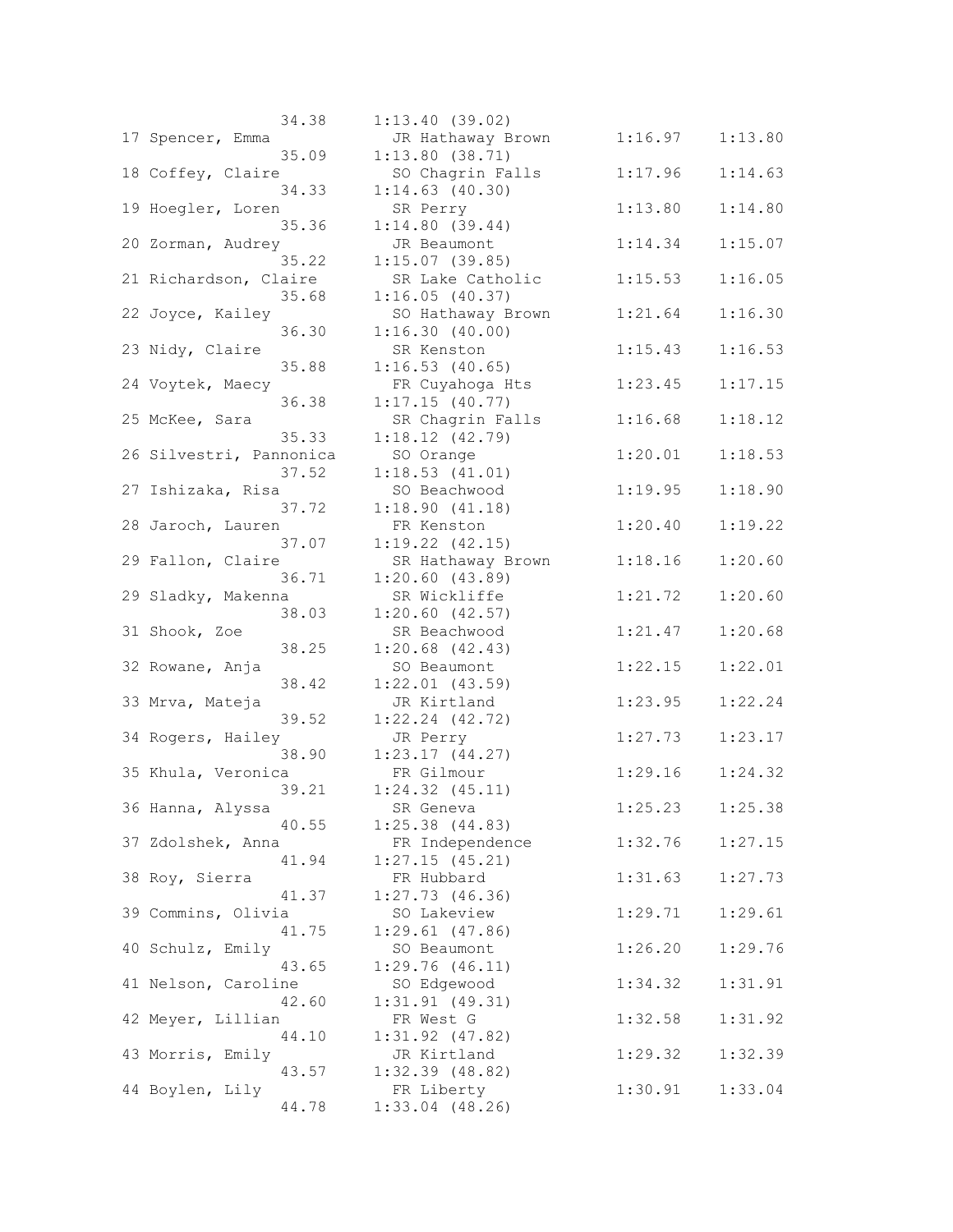| 45 Mines, Shyenne                       | SR Orange             | 1:34.34       | 1:33.15 |
|-----------------------------------------|-----------------------|---------------|---------|
| 43.94                                   | 1:33.15(49.21)        |               |         |
| 46 Whitmer, Rebecca                     | JR West G             | 1:35.39       | 1:33.26 |
| 44.35                                   | $1:33.26$ (48.91)     |               |         |
| 47 Dulzer, Victoria                     | SO Gilmour            | 1:39.97       | 1:34.12 |
| 44.64                                   | 1:34.12(49.48)        |               |         |
| 48 Piazza, Julia                        | SR Kenston            | 1:34.64       | 1:34.53 |
| 44.00                                   | $1:34.53$ (50.53)     |               |         |
| 49 Roth, Lindsey                        | FR Wickliffe          | 1:42.06       | 1:35.03 |
| 43.66                                   | 1:35.03(51.37)        |               |         |
| 50 Rogers, Alexa                        | FR Perry              | 1:35.61       | 1:35.62 |
| 43.23                                   | $1:35.62$ (52.39)     |               |         |
| 51 Agnew, Julia                         | FR Jefferson          | 1:38.86       | 1:37.90 |
| 44.03                                   | 1:37.90(53.87)        |               |         |
| 52 Simons, Zoe                          | JR Crestwood          | 1:34.24       | 1:38.44 |
| 47.08                                   | $1:38.44$ (51.36)     |               |         |
| 53 Golling, Chloe                       | SO NDCL               | 1:38.86       | 1:39.60 |
| 48.03                                   | 1:39.60(51.57)        |               |         |
| 54 Falcone, Emily                       | SR Conneaut           | 1:44.22       | 1:39.70 |
| 46.32                                   | 1:39.70(53.38)        |               |         |
| 55 Nadzan, Evie                         | FR Geneva             | 1:48.31       | 1:39.72 |
| 45.03                                   | 1:39.72(54.69)        |               |         |
| 56 Jones, Megan                         | JR Jefferson          | 1:41.20       | 1:43.37 |
| 48.41                                   | 1:43.37(54.96)        |               |         |
| 57 Oliphant, Adelaine                   | SO Crestwood          | 1:41.20       | 1:44.05 |
| 48.61                                   | 1:44.05(55.44)        |               |         |
| 58 Zarjetskiy, Alexa                    | JR Beachwood          | 1:49.33       | 1:47.07 |
| 50.48                                   | $1:47.07$ (56.59)     |               |         |
| 59 Jaeger, EmilyJo                      | SO Crestwood          | ΝT            | 1:56.80 |
| 54.85                                   | $1:56.80$ $(1:01.95)$ |               |         |
| 60 Zimmerman, Lilli                     | SR Andrews Osborne    | 2:07.42       | 1:57.23 |
| 54.02                                   | $1:57.23$ $(1:03.21)$ |               |         |
| 61 Nottingham, Nadilee                  | SR Edgewood           | 2:00.31       | 2:03.41 |
| 58.01                                   | $2:03.41$ $(1:05.40)$ |               |         |
| 62 Gauntner, Maren                      | SR Crestwood          | 2:36.13       | 2:20.26 |
| 1:04.27                                 | $2:20.26$ $(1:15.99)$ |               |         |
| -- Frank, Maddy                         | JR Andrews Osborne    | 2:02.53       |         |
|                                         |                       |               | DQ      |
| -- Sturniolo, Katie<br>-- Murphy, Josey | FR Wickliffe          | 1:37.46<br>ΝT | DQ      |
|                                         | FR Pymatuning         | 1:45.99       | DQ      |
| -- Lovins, Karina                       | SO Andrews Osborne    |               | DQ      |
| -- Hammond, Jane                        | SO Andrews Osborne    | 1:40.14       | DQ      |
| -- Kendzerski, Abby                     | SO Jefferson          | 1:40.00       | DQ      |

#### **Event 52 Girls 400 Yard Freestyle Relay**

=============================================================================  $=$  State: 3:25.66 2018 Gates Mills Hawken M. O'Brien, B. Hart, A. Hay, P. Brown District: 3:26.02 2/2016 Gates Mills Hawken Hart, Doerr, Svitavsky, Heller 2/13/2016 Gates Mills Hawken, Hawken C Hart, H Svitavsky, C Doerr, L Heller School School Seed Finals =============================================================================  $=$  1 Gates Mills Hawken 3:32.30 3:32.62\* 1) Eden, Jessica SO 2) Hart, Bainon SR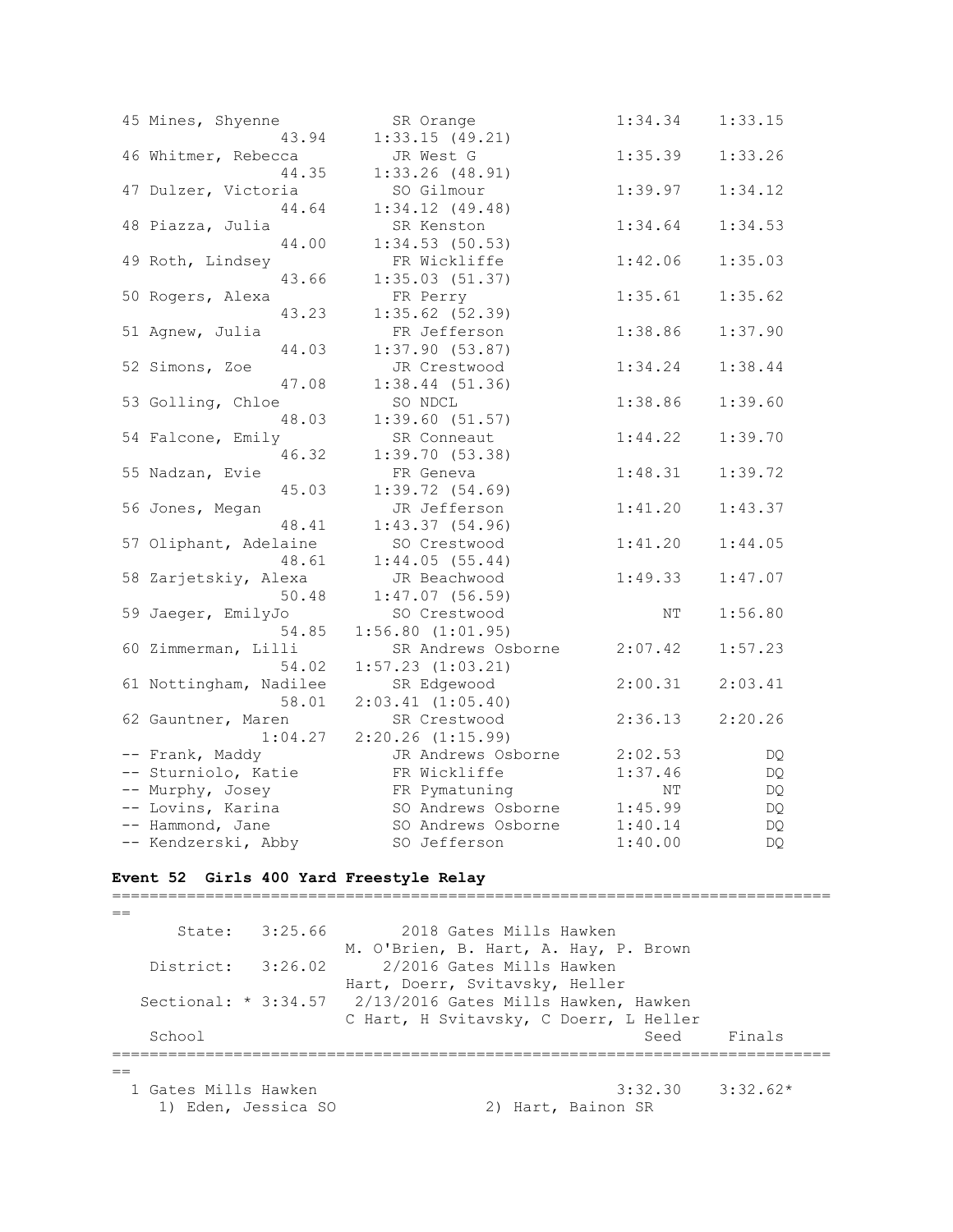3) Mallett, Maggie SO 4) Gilson, Ella JR 25.56 53.19 (53.19) 1:19.13 (25.94) 1:47.24 (54.05) 2:12.29 (25.05) 2:39.72 (52.48) 3:04.74 (25.02) 3:32.62 (52.90) 2 Shaker Hts Hathaway Brown 3:28.46 3:33.72\* 1) Sun, Helen SR 2) Gaudiani, Rose SR 3) MacPhail, Ellie JR 4) O'Brien, Mairin JR 25.59 53.55 (53.55) 1:19.06 (25.51) 1:47.09 (53.54) 2:12.90 (25.81) 2:41.08 (53.99) 3:06.16 (25.08) 3:33.72 (52.64) 3 Gates Mills Gilmour Academy 3:41.09 3:49.34 1) Meyer, Abby JR 2) Markowski, Taylor SO 3) Frank, Anna SR 4) Valenza, Grace SR 26.45 56.24 (56.24) 1:23.35 (27.11) 1:53.90 (57.66) 2:21.83 (27.93) 2:53.23 (59.33) 3:19.61 (26.38) 3:49.34 (56.11) 4 Pepper Pike Orange 3:54.59 3:49.44 1) Klinginsmith, Anna JR 2) Halloran, Kate SO 3) Hollington, Katie JR 4) Klinginsmith, Lily SO 27.93 1:04.08 (1:04.08) 1:26.52 (22.44) 1:56.86 (52.78) 2:24.22 (27.36) 2:54.53 (57.67) 3:20.85 (26.32) 3:49.44 (54.91) 5 Chagrin Falls High School 4:00.77 3:55.35 1) Mills, Annie SO 2) Klug, Isabella SR 3) Machado, Madi FR 4) Bare, Libby SR 28.04 58.55 (58.55) 1:26.83 (28.28) 1:57.01 (58.46) 2:25.14 (28.13) 2:56.57 (59.56) 3:24.67 (28.10) 3:55.35 (58.78) 6 Cleveland Heights Beaumont 3:58.00 3:56.88 1) Lisac, Ella JR 2) Harmat, Lauren SO 3) Hanna, Ellie SO 4) Zorman, Audrey JR 26.60 56.50 (56.50) 1:24.87 (28.37) 1:56.53 (1:00.03) 2:13.08 (16.55) 2:55.96 (59.43) 3:24.16 (28.20) 3:56.88 (1:00.92) 7 Perry High School 4:06.04 4:02.77 1) Hurley, Lauren SR 2) Scales, Claire JR 3) Renau, Addison FR 4) Hodgson, Saydee JR 29.40 1:01.46 (1:01.46) 1:30.14 (28.68) 2:02.34 (1:00.88) 2:31.45 (29.11) 3:03.76 (1:01.42) 3:31.79 (28.03) 4:02.77 (59.01) 8 Mentor Lake Catholic 3:59.20 4:03.15 1) O'Keeffe, Maria JR 2) Trem, Sophia FR 3) Richardson, Claire SR 4) Trem, Natali SR 28.55 1:00.55 (1:00.55) 1:29.93 (29.38) 2:02.71 (1:02.16) 2:31.76 (29.05) 3:04.47 (1:01.76) 3:32.55 (28.08) 4:03.15 (58.68) 9 Chagrin Falls Kenston 4:11.01 4:05.45 1) Nidy, Claire SR 2) Kapcio, Jenny SO 3) Jaroch, Lauren FR 4) DiBernardo, Cayla FR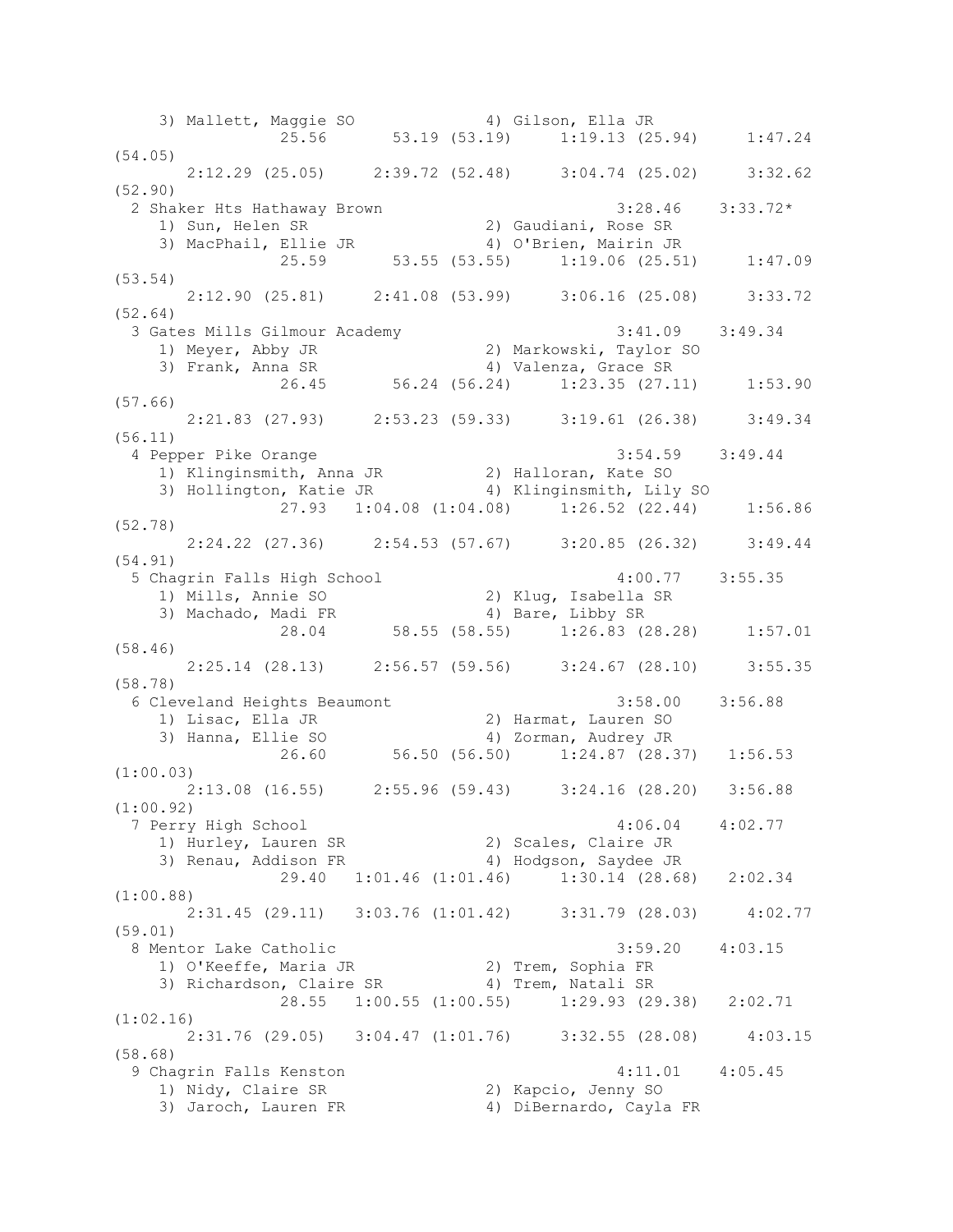29.81 1:01.68 (1:01.68) 1:30.77 (29.09) 2:02.85 (1:01.17) 2:32.51 (29.66) 3:05.17 (1:02.32) 3:34.00 (28.83) 4:05.45 (1:00.28) 10 Jefferson Area High School 4:15.00 4:09.90 1) Meaney, Alyssa SR 2) Glink, Annalise FR 3) Szuhay, Sierra SR 4) Hanek, Izzy FR 31.11 1:05.70 (1:05.70) 1:37.32 (31.62) 2:13.71 (1:08.01) 2:42.47 (28.76) 3:13.76 (1:00.05) 3:40.07 (26.31) 4:09.90 (56.14) 11 Chardon Notre Dame Cathedral L 4:18.95 4:09.97 1) Delaney, Grace SR 2) Nosse, Dorothy Anne SO 3) Currier, Allie Beth SO 4) Delaney, Kathleen FR 31.93 1:05.99 (1:05.99) 1:34.41 (28.42) 2:07.37 (1:01.38) 2:36.75 (29.38) 3:08.64 (1:01.27) 3:38.29 (29.65) 4:09.97 (1:01.33) 12 Cuyahoga Heights High School 4:19.79 4:14.90 1) Ellis, Megan JR 2) Zahand, Olivia FR 3) Voytek, Maecy FR 4) Dzik, Hope SO 29.76 1:01.40 (1:01.40) 1:17.17 (15.77) 2:04.90 (1:03.50) 2:36.24 (31.34) 3:10.07 (1:05.17) 3:40.68 (30.61) 4:14.90 (1:04.83) 13 Independence High School 4:17.13 4:19.47 1) Ksiazka, Allie JR 2) George, Josette JR 3) Aumock, Maia FR 4) MacRaild, Hannah SO 30.46 1:04.99 (1:04.99) 1:36.06 (31.07) 2:09.56 (1:04.57) 2:40.49 (30.93) 3:15.00 (1:05.44) 3:45.69 (30.69) 4:19.47 (1:04.47) 14 Geneva High School 4:22.10 4:36.69 1) Gribbons, Nia JR 2) Barbian, Carissa SR 3) Mirabell, Katie SO 4) Wimbs, Gretchen SR 32.70 1:07.61 (1:07.61) 1:41.81 (34.20) 2:20.31 (1:12.70) 2:53.24 (32.93) 3:29.50 (1:09.19) 4:00.89 (31.39) 4:36.69 (1:07.19) 15 Chesterland West Geauga 5:09.36 5:05.43 1) Di Stefano, Liv FR 2) Poelking, Rebecca SO 3) Finnerty, Ireland FR 4) Schulz, Sophia FR 34.75 1:15.54 (1:15.54) 1:55.55 (40.01) 2:42.11 (1:26.57) 3:18.13 (36.02) 3:54.87 (1:12.76) 4:10.04 (15.17) 5:05.43 (1:10.56) 16 Mantua Crestwood 4:42.87 5:29.55 1) Wright, Valerie SO 2) Simons, Zoe JR 3) Oliphant, Adelaine SO 4) Richards, Autumn SR 37.46 1:20.65 (1:20.65) 1:58.29 (37.64) 3:10.53 (1:49.88) 4:04.01 (53.48) 4:44.76 (40.75) 5:29.55 (1:25.54) 17 Willoughby Andrews Osborne 5:20.26 5:34.88 1) Gleason, Darcie SO 2) Lovins, Karina SO 3) Hammond, Jane SO 4) Gogin, Maria SO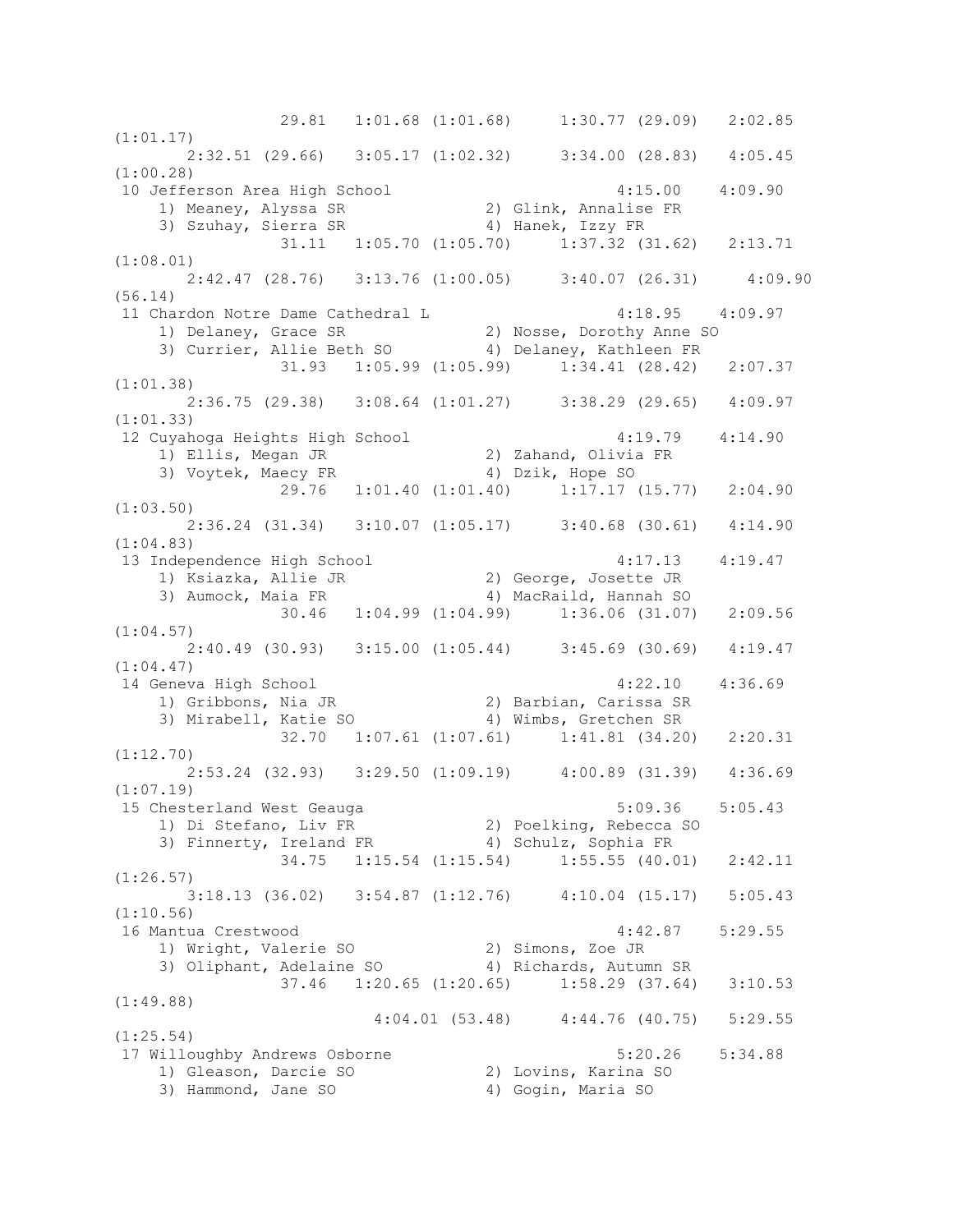36.80 1:22.59 (1:22.59) 2:01.44 (38.85) 2:46.12  $(1:23.53)$  3:28.47 (42.35) 4:52.72 ( ) 5:34.88 ( ) -- Beachwood High School 4:09.26 DQ 1) O'Neill, Shannon SR 2) Joo, Emma JR 3) Ishizaka, Risa SO 4) Shook, Zoe SR 28.13 59.21 (59.21) 1:28.52 (29.31) 2:01.86 (1:02.65) 2:31.01 (29.15) 3:04.29 (1:02.43) 3:33.15 (28.86) DQ (1:01.52)

=============================================================================

**Event 62 Boys 200 Yard Medley Relay**

 $=$  State: 1:31.67 2011 University School Stang, Schneider, Stack, Malone District: 1:34.48 2011 University School Stang, Schneider, Stack, Malone Sectional: \* 1:36.58 2/12/2011 University School, University K Stang, K Schneider, R Stack, A Malone School School Seed Finals =============================================================================  $-$  1 Hunting Valley University Scho 1:35.12 1:40.72 1) Tekieli, Nicolas SR 2) Savage, Colin SR 3) Applebaum, Frank SR 4) Guruprasad, Prajwal SR 24.17 53.74 (29.57) 1:18.07 (24.33) 1:40.72 (22.65) 2 Chagrin Falls High School 1:39.68 1:41.26 1) Rooney, Joshua SO 2) Tropf, Michael JR 3) Cashy, John SR 4) Reboul, Clark SR 26.83 55.44 (28.61) 1:19.53 (24.09) 1:41.26 (21.73) 3 Gates Mills Hawken 1:38.56 1:41.33 1) Esposito, Jacob SO 2) Liao, Donovan JR 3) Schmidt, Matthew SR 4) Pioro, Philip SR 25.18 53.73 (28.55) 1:18.69 (24.96) 1:41.33 (22.64) 4 Beachwood High School 1:39.99 1:43.71<br>1) Nguyen, Hoang JR 2) Ornstein, Sam SO 1) Nguyen, Hoang JR 2) Ornstein, Sam SO 3) Colmenares, Gabriel SR 4) Keyerleber, Matthew SR 27.29 57.16 (29.87) 1:21.01 (23.85) 1:43.71 (22.70) 5 Chardon Notre Dame Cathedral L 1:48.03 1:46.02 1) Ratka, Jonathan FR 2) Petronzio, Michael SR 3) King, Christian SR 4) Ingram, Andrew SO 3) King, Christian SR (25.73 57.09 (31.36) 1:22.51 (25.42) 1:46.02 (23.51) 6 Gates Mills Gilmour Academy 1:45.66 1:48.82 1) Lewis, Andrew FR 2) Bryant, Deaglan FR 3) Vanone, Matt SR 4) Figurella, Alex SO 3) Vanone, Matt SR (29.57 1:01.17 (31.60) 1:25.10 (23.93) 1:48.82 (23.72) 7 Chesterland West Geauga 1:53.58 1:49.79 1) Burdecki, Joshua JR 2) Pesto, Max SR 1) Burdecki, Joshua JR (2) Pesto, Max SR<br>3) Harvey, Eli SR (4) Aronov, Steven SR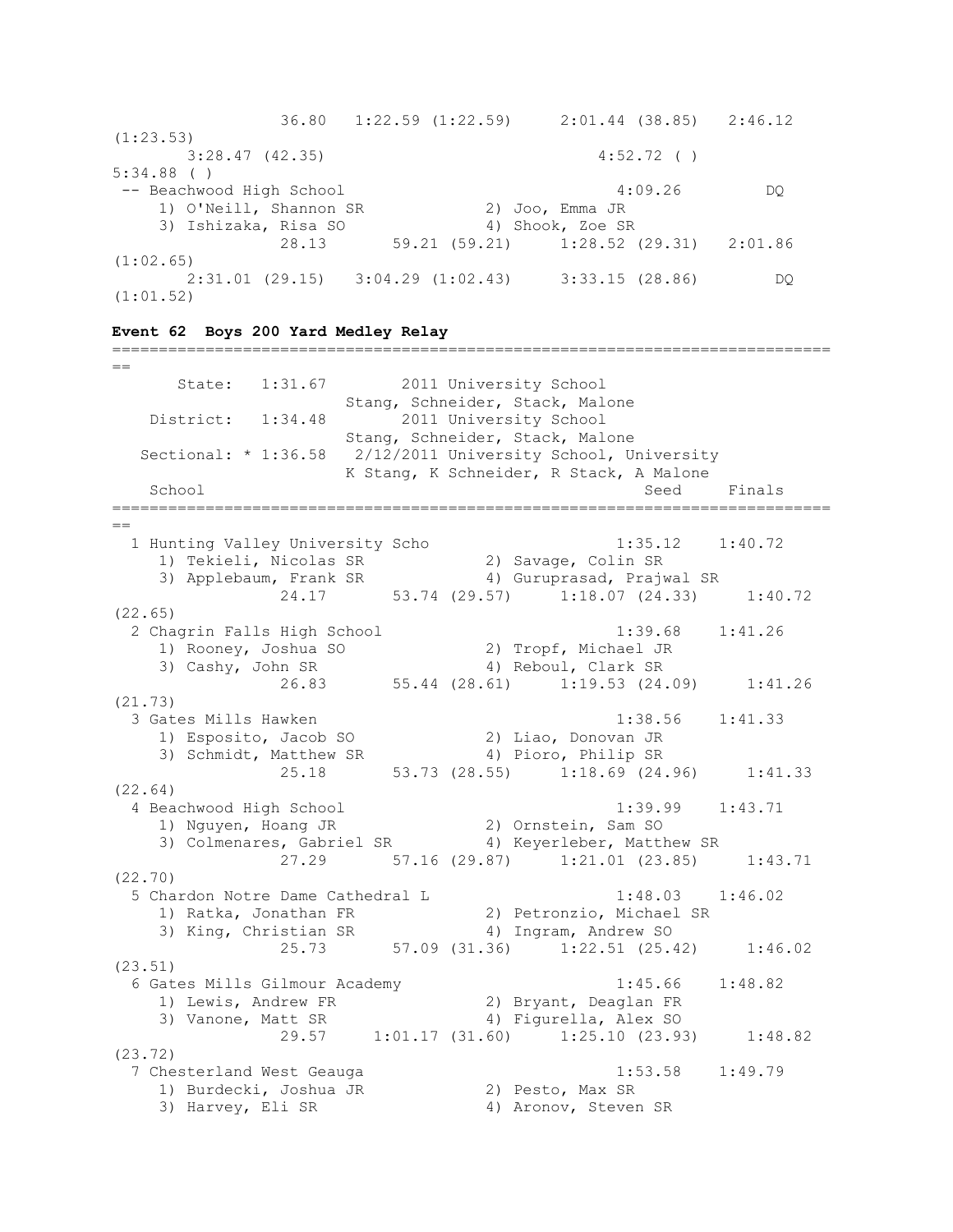29.01 59.06 (30.05) 1:25.29 (26.23) 1:49.79 (24.50) 8 Hubbard 1:51.56 1:51.56 1) O'Hara, Declan SR 2) Walley, Giovanni FR 3) Panozzo, Dominic SO 4) Esposito, Sam SO 31.35 1:02.35 (31.00) 1:26.43 (24.08) 1:51.56 (25.13) 9 Chagrin Falls Kenston 1:55.97 1:52.88 1) Drsek, Joe SO 2) Raudins, Bruno SR 3) Adams, Tyler SR 4) Korenowski, Nick SO 30.46 1:00.25 (29.79) 1:28.05 (27.80) 1:52.88 (24.83) 10 Pepper Pike Orange 1:58.48 1:54.68 1) Kakou, Zander JR 2) Stuk, Benjamin JR 3) Golubitsky, Alan JR (4) Jang, Isaac SR 31.18 1:02.22 (31.04) 1:30.97 (28.75) 1:54.68 (23.71) 11 Independence High School 1:53.47 1:55.93 1) Rega, Thomas JR 2) Sobczak, Bob JR 3) Sears, Grant SO 4) Trombetta, Anthony JR 29.36 1:02.92 (33.56) 1:30.67 (27.75) 1:55.93 (25.26) 12 Wickiffe High School 1:58.13 1:56.99 1) Chapo, Evertt SO 2) May, Michael JR 3) Touschner, Zach FR 4) Bradac, Josh JR 30.90 1:02.44 (31.54) 1:30.75 (28.31) 1:56.99 (26.24) 13 Mentor Lake Catholic 1:57.37 1:57.48 1) Dicello IV, J.D. FR 2) Dye, Charlie SO 3) Mausser, Joey FR 4) Jones, Sean SR 30.17 1:05.06 (34.89) 1:32.68 (27.62) 1:57.48 (24.80) 14 Chardon High School 1:55.55 1:57.90 1) Kooyman, Dylan SR 2) Rozic, Connor SO 3) Dumn, Austin SO 4) Rogers, AJ JR 30.36 1:02.83 (32.47) 1:32.26 (29.43) 1:57.90 (25.64)<br>15 Geneva High School 15 Geneva High School 2:03.35 1:59.14 1) Korver, Matthew JR 2) Allen, Nathan SR 3) Hanna, Justin JR 4) Sundquist, Jonah SO 33.97 1:06.19 (32.22) 1:34.53 (28.34) 1:59.14 (24.61) 16 Perry High School 2:02.02 2:04.03 33.32 1:07.44 (34.12) 1:37.55 (30.11) 2:04.03 (26.48) 17 Cleveland Villa Angela St Jose 2:06.55 2:04.07 1) Barnett, Austin FR 2) Ridler, Thomas SO 3) O'Connell, Ryan FR 4) Hunt, Larry FR 33.25 1:04.93 (31.68) 1:33.15 (28.22) 2:04.07 (30.92) 18 Conneaut High School 2:11.08 2:08.73 1) Henderson, Daniel SO 2) Corlew, Levi SO 3) Morrison, Ethan JR 4) Penniman, Benjamin SO 39.42 1:12.68 (33.26) 1:38.58 (25.90) 2:08.73 (30.15) 19 Jefferson Area High School 2:12.25 2:08.74 1) Diehl, Joshua SO 2) Burns, Joe SO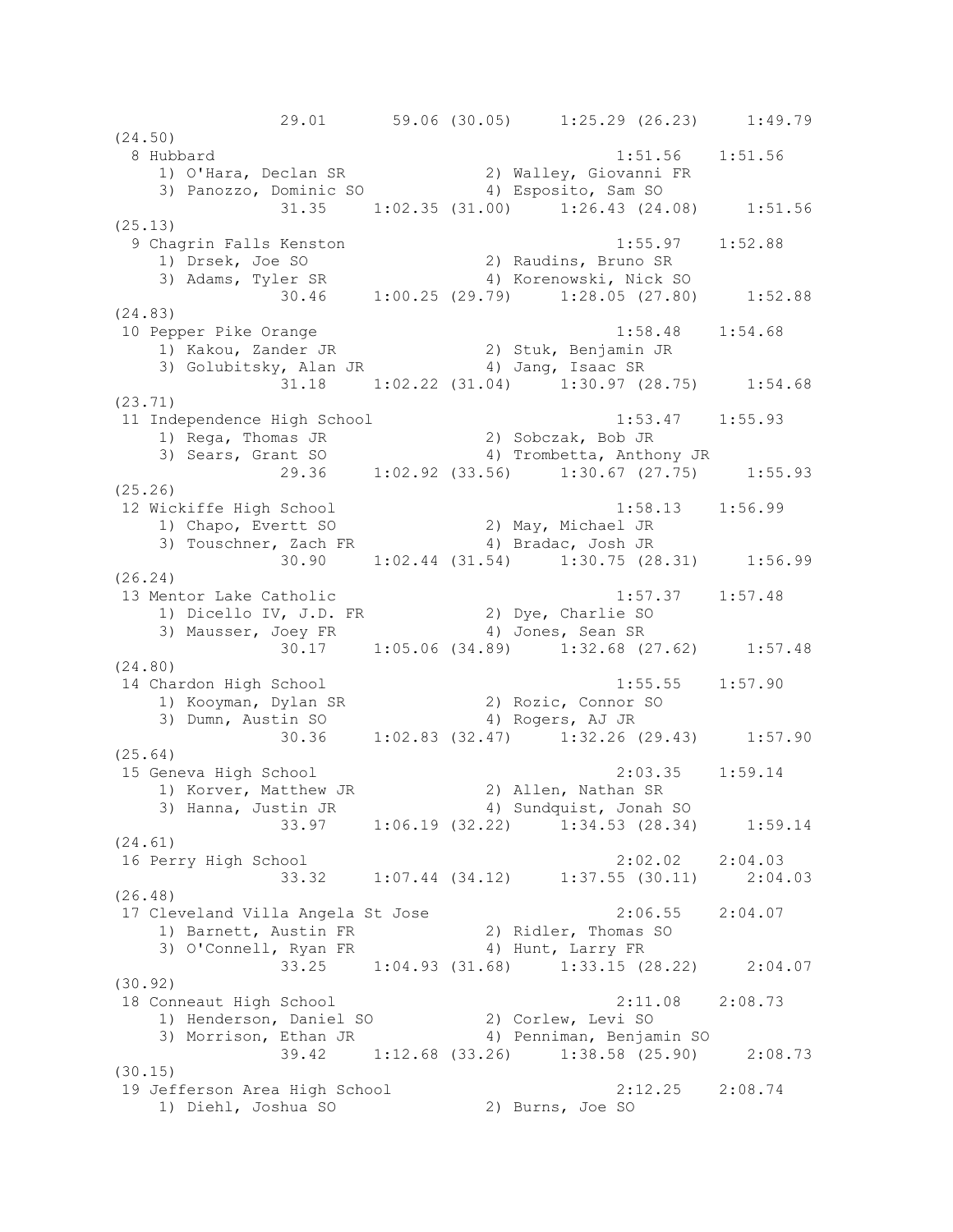| 3) Dille, Jordan FR    | 4) Heinly, Nathan SO                  |         |
|------------------------|---------------------------------------|---------|
| 36.57                  | $1:14.42$ (37.85) $1:41.91$ (27.49)   | 2:08.74 |
| (26.83)                |                                       |         |
| 20 Kirtland            | 2:18.18                               | 2:17.37 |
| 1) Stewart, Andrew JR  | 2) Emlaw, Jake SR                     |         |
| 3) Shepard, Anthony SR | 4) Steigerwald, Wil JR                |         |
|                        | 42.15 1:19.61 (37.46) 2:17.37 (57.76) |         |
| 21 Mantua Crestwood    | 1:59.85                               | 2:36.68 |
| 1) Honeycutt, Jonas FR | 2) Rowe, Connor SR                    |         |
| 3) Masiello, Daniel SO | 4) Peters, Johnny JR                  |         |
|                        | 49.83 1:27.22 (37.39) 2:04.59 (37.37) | 2:36.68 |
| (32.09)                |                                       |         |

# **Event 63 Boys 200 Yard Freestyle**

| $=$                                                               |                                                     |                                                                        |         |
|-------------------------------------------------------------------|-----------------------------------------------------|------------------------------------------------------------------------|---------|
|                                                                   | State: 1:34.02 2018 Cody Bybee-Bellbrook, Bellbrook |                                                                        |         |
| District: 1:39.01 2/2009 Ian Stewart-Bates - US, University       |                                                     |                                                                        |         |
| Sectional: * 1:42.40 2/9/2013 Micah Simpson-Hawken, Hawken School |                                                     |                                                                        |         |
| Name                                                              | Year School                                         | Seed                                                                   | Finals  |
|                                                                   |                                                     |                                                                        |         |
|                                                                   |                                                     |                                                                        |         |
| 1 Applebaum, Frank                                                | SR University                                       | $1:41.49$ $1:46.98$                                                    |         |
| 24.41                                                             |                                                     | SR University 1:41.49 1:46.98<br>51.49 (27.08) 1:20.10 (28.61) 1:46.98 |         |
| (26.88)                                                           |                                                     |                                                                        |         |
| 2 Dietz, Will                                                     | SO Hawken                                           | 1:49.65                                                                | 1:47.51 |
| 24.85                                                             |                                                     | 52.07 (27.22) 1:20.10 (28.03) 1:47.51                                  |         |
| (27.41)                                                           |                                                     |                                                                        |         |
| 3 Butler, Michael                                                 | JR Hawken                                           | $1:49.07$ $1:49.59$                                                    |         |
| 25.46                                                             | 53.58 (28.12)                                       | $1:21.87$ (28.29) $1:49.59$                                            |         |
| (27.72)                                                           |                                                     |                                                                        |         |
| 4 Faulkner, Carter                                                | SR University                                       | 1:47.96                                                                | 1:50.31 |
| 24.89                                                             | 53.08 (28.19)                                       | $1:21.82$ $(28.74)$                                                    | 1:50.31 |
| (28.49)                                                           |                                                     |                                                                        |         |
| 5 Panozzo, Dominic                                                | SO Hubbard                                          | 1:51.64                                                                | 1:50.50 |
| 24.34                                                             | 51.22 (26.88)                                       | $1:20.44$ (29.22) $1:50.50$                                            |         |
| (30.06)                                                           |                                                     |                                                                        |         |
| 6 Bender, Nathan                                                  | FR Chardon                                          | 1:52.25                                                                | 1:50.93 |
| 25.33                                                             |                                                     | 53.15 (27.82) 1:22.43 (29.28) 1:50.93                                  |         |
| (28.50)                                                           |                                                     |                                                                        |         |
| 7 Greenberg, Lucas                                                | SO Hawken                                           | 1:54.01                                                                | 1:51.25 |
| 24.98                                                             |                                                     | 53.24 (28.26) 1:22.44 (29.20)                                          | 1:51.25 |
| (28.81)                                                           |                                                     |                                                                        |         |
| 8 Ricci, David                                                    | JR Hawken                                           | 1:54.21                                                                | 1:51.60 |
| 25.54                                                             | 54.01 (28.47)                                       | $1:23.34$ (29.33) $1:51.60$                                            |         |
| (28.26)                                                           |                                                     |                                                                        |         |
| 9 Koenen, Lachlan                                                 | JR Chardon                                          | 1:54.49                                                                | 1:51.76 |
| 25.93                                                             | 54.63 (28.70)                                       | 1:23.59 (28.96) 1:51.76                                                |         |
| (28.17)                                                           |                                                     |                                                                        |         |
| 10 Ingram, Andrew                                                 | SO NDCL                                             | 1:55.73                                                                | 1:55.13 |
| 25.95                                                             |                                                     | 55.53 (29.58) 1:25.72 (30.19)                                          | 1:55.13 |
| (29.41)                                                           |                                                     |                                                                        |         |
| 11 Rinehart, Van                                                  | SR Perry                                            | 1:56.55                                                                | 1:55.16 |
| 25.33                                                             |                                                     | 53.77 (28.44) 1:23.79 (30.02) 1:55.16                                  |         |
| (31.37)                                                           |                                                     |                                                                        |         |
| 12 Farkas, Tyler                                                  | FR University                                       | 1:56.67                                                                | 1:55.67 |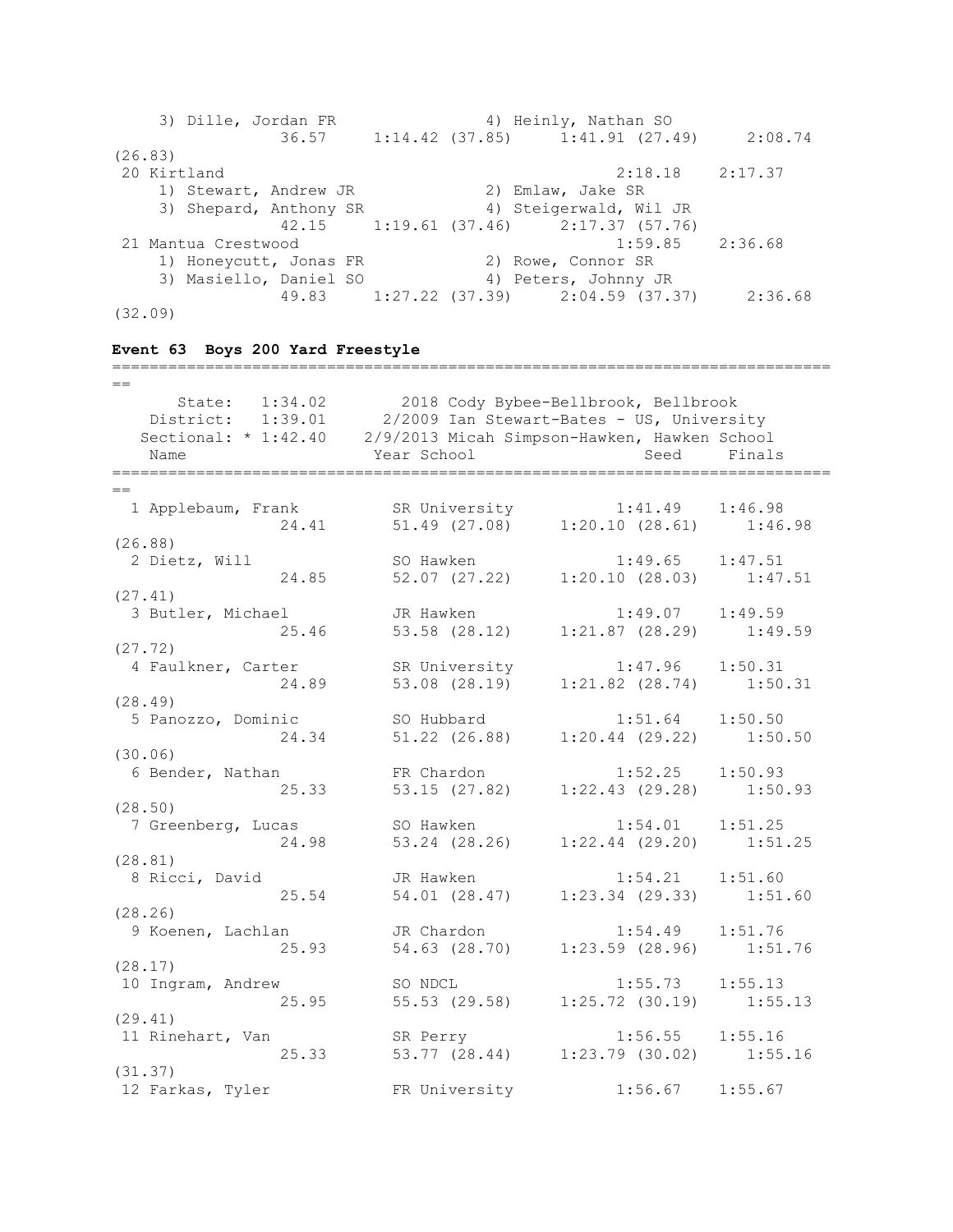25.95 55.93 (29.98) 1:26.25 (30.32) 1:55.67 (29.42)<br>13 Riser, Andrew 13 Riser, Andrew JR Liberty 1:51.02 1:56.15 25.28 54.37 (29.09) 1:25.54 (31.17) 1:56.15 (30.61) 14 Jones, Sean SR Lake Catholic 1:54.70 1:56.47 26.51 55.99 (29.48) 1:26.63 (30.64) 1:56.47 (29.84) 15 Sundquist, Jonah SO Geneva 1:59.59 1:57.38 26.73 56.47 (29.74) 1:27.17 (30.70) 1:57.38 (30.21) 16 Figurella, Alex SO Gilmour 1:58.69 1:57.68 25.99 55.28 (29.29) 1:26.87 (31.59) 1:57.68 (30.81) 17 O'Connell, Ryan FR VASJ 1:59.11 1:58.33 25.90 54.76 (28.86) 1:25.70 (30.94) 1:58.33 (32.63) 18 O'Brien, Jack SR University 1:48.47 1:59.13 25.10 53.71 (28.61) 1:26.09 (32.38) 1:59.13 (33.04) 19 LaBoe, Gavin JR Perry 2:03.74 1:59.76 25.62 54.74 (29.12) 1:27.56 (32.82) 1:59.76 (32.20) 20 Golubitsky, Alan JR Orange 2:03.66 2:00.39 26.94 57.53 (30.59) 1:29.23 (31.70) 2:00.39 (31.16) 21 Feeney, Tyler SR Chagrin Falls 1:59.27 2:00.66 26.76 56.97 (30.21) 1:29.19 (32.22) 2:00.66 (31.47) 22 Asplin, Charlie SO Chagrin Falls 2:06.76 2:01.66 27.09 56.61 (29.52) 1:28.16 (31.55) 2:01.66 (33.50) 23 Stuart, Sullivan JR Chagrin Falls 2:00.67 2:01.86 27.03 57.20 (30.17) 1:29.59 (32.39) 2:01.86 (32.27) 24 Walley, Giovanni FR Hubbard 2:01.29 2:03.33 26.39 55.81 (29.42) 1:29.90 (34.09) 2:03.33 (33.43)<br>25 Dille, Jordan 25 Dille, Jordan FR Jefferson 2:07.51 2:03.66 27.91 59.13 (31.22) 1:32.14 (33.01) 2:03.66 (31.52) 26 Ignasiak, Jack JR Chagrin Falls 2:06.24 2:03.93 27.78 59.38 (31.60) 1:32.67 (33.29) 2:03.93 (31.26) 27 Culliton, Jason SR Perry 2:05.13 2:04.42 27.13 57.57 (30.44) 1:30.93 (33.36) 2:04.42 (33.49) 27 Korenowski, Nick SO Kenston 2:05.05 2:04.42 27.19 58.59 (31.40) 1:32.26 (33.67) 2:04.42 (32.16) 29 Dumn, Austin SO Chardon 2:06.85 2:07.02 28.84 1:00.82 (31.98) 1:34.25 (33.43) 2:07.02 (32.77)<br>30 Kogovsek, David 30 Kogovsek, David SO NDCL 2:12.66 2:07.23 28.31 1:00.81 (32.50) 1:34.66 (33.85) 2:07.23 (32.57) 31 Hanna, Justin JR Geneva 2:10.67 2:08.20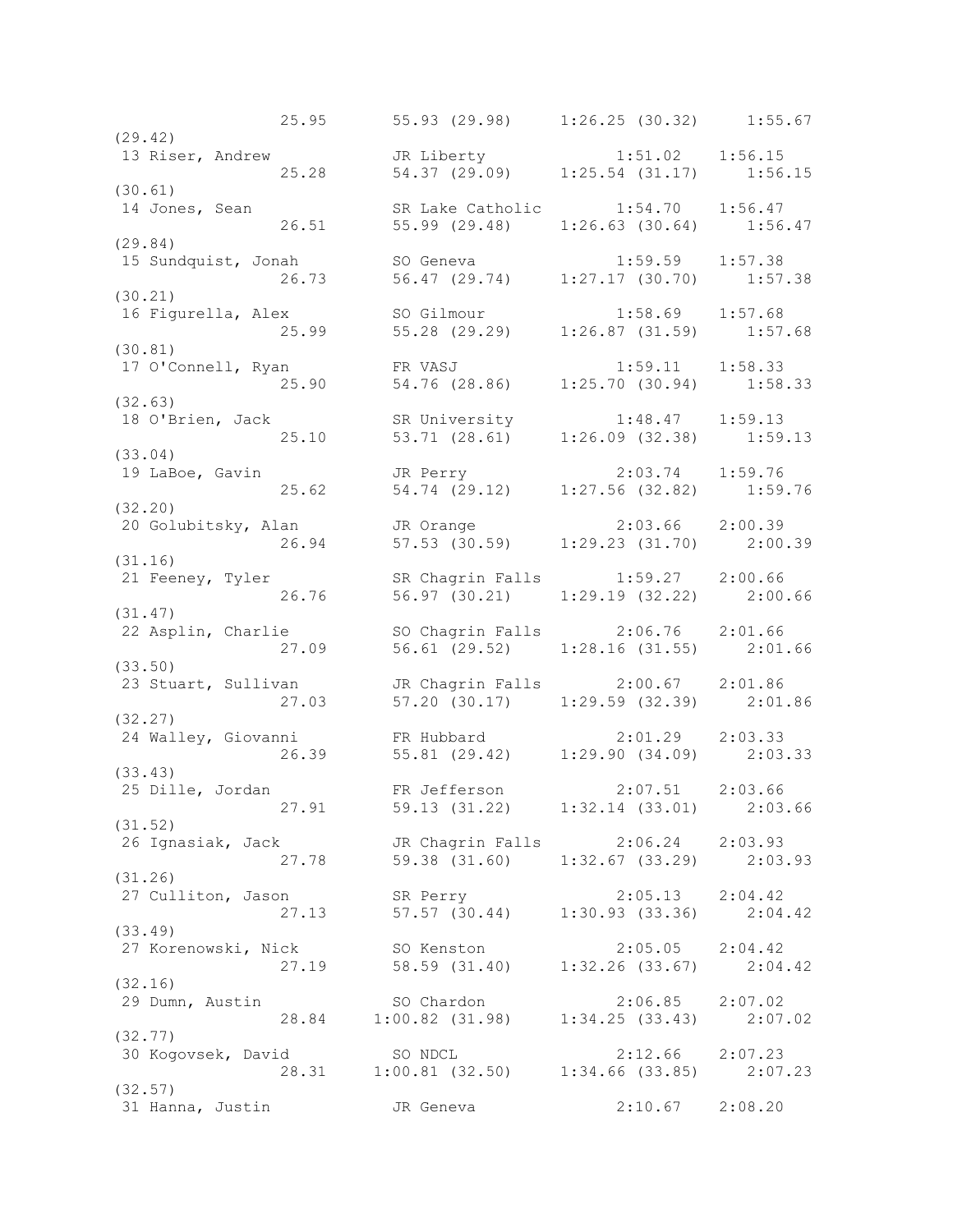30.14 1:02.89 (32.75) 1:36.88 (33.99) 2:08.20 (31.32) 32 Shook, Owen FR Beachwood 2:13.50 2:10.80 28.29 1:01.34 (33.05) 1:36.07 (34.73) 2:10.80 (34.73) 33 Esposito, Sam SO Hubbard 2:07.59 2:11.28 28.94 1:02.23 (33.29) 1:37.67 (35.44) 2:11.28 (33.61)<br>34 O'Hara, Declan 34 O'Hara, Declan SR Hubbard 2:07.78 2:12.59 30.42 1:03.86 (33.44) 1:38.44 (34.58) 2:12.59 (34.15) 35 Ridler, Thomas SO VASJ 2:11.66 2:12.81 28.92 1:03.17 (34.25) 1:39.64 (36.47) 2:12.81 (33.17) 36 Chapo, Evertt SO Wickliffe 2:31.09 2:16.05 29.49 1:04.25 (34.76) 1:40.32 (36.07) 2:16.05 (35.73) 37 Nikitin, Ilya SO Beachwood 2:20.28 2:17.48 30.72 1:04.82 (34.10) 1:41.86 (37.04) 2:17.48 (35.62) 38 Londrico, Anthony 58 Independence 2:29.67 2:21.96<br>31.89 1:07.34 (35.45) 1:45.26 (37.92) 2:21 31.89 1:07.34 (35.45) 1:45.26 (37.92) 2:21.96 (36.70) 39 Johnson, Noah SO Geneva 2:26.09 2:22.09 31.57 1:07.67 (36.10) 2:22.09 (1:14.42) 40 Roberts, Ty FR Independence 2:29.29 2:22.29 32.04 1:07.91 (35.87) 1:45.31 (37.40) 2:22.29 (36.98) 41 Kulp, Ethan SO West G 2:23.66 2:23.70 SO West G<br>30.81 1:07.11 (36.30) 1:47.56 (40.45) 2:23.70 (36.14) 42 Wright, Alec SR West G 2:27.74 2:26.94 32.59 1:09.13 (36.54) 1:49.02 (39.89) 2:26.94 (37.92) 43 Burdecki, Jayce FR West G 2:30.15 2:27.21 32.91 1:10.02 (37.11) 1:47.98 (37.96) 2:27.21 (39.23)<br>44 Emlaw, Jake SR Kirtland 2:30.42 2:28.84<br>
.:11.58 (37.79) 1:52.03 (40.45) 2:28.84 33.79 1:11.58 (37.79) 1:52.03 (40.45) (36.81) 45 Shi, John SO Beachwood 2:27.54 2:29.94 31.20 1:09.76 (38.56) 1:51.61 (41.85) 2:29.94 (38.33) 46 Sears, Brendan SO Perry 2:31.15 2:30.92 35.37 1:13.81 (38.44) 1:53.45 (39.64) 2:30.92 (37.47) 47 Smith, Landon FR Wickliffe 2:28.12 2:31.22 32.76 1:09.75 (36.99) 1:50.55 (40.80) 2:31.22 (40.67)<br>48 Diehl, Joshua 48 Diehl, Joshua SO Jefferson 2:34.23 2:36.90 34.07 1:13.29 (39.22) 1:55.53 (42.24) 2:36.90 (41.37) 49 Stender, Ian JR Beachwood 2:49.21 2:42.14 35.08 1:14.64 (39.56) 1:57.73 (43.09) 2:42.14 (44.41) 50 Priebe, Paul JR Independence 3:40.28 2:44.17 51 Frankmann, Ryder FR West G 2:51.44 2:49.12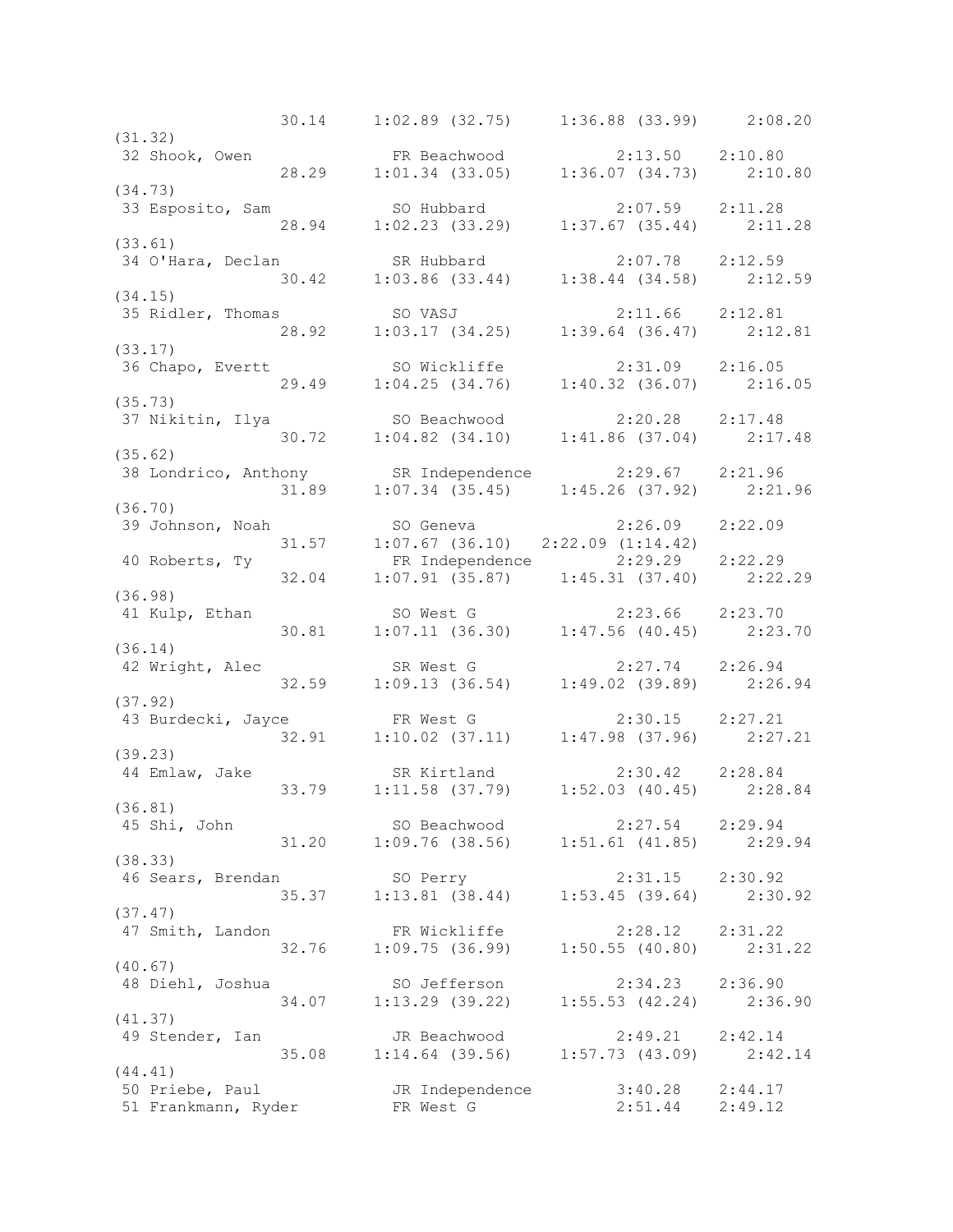| 36.15               | 1:17.96(41.81) | 2:03.60(45.64) | 2:49.12 |
|---------------------|----------------|----------------|---------|
| (45.52)             |                |                |         |
| 52 Capuz, Adrian    | FR Orange      | 3:02.40        | 2:49.87 |
| 36.57               | 1:20.50(43.93) | 2:06.90(46.40) | 2:49.87 |
| (42.97)             |                |                |         |
| 53 Bellas JR, Brett | SO Jefferson   | 2:59.06        | 2:55.17 |
| 37.09               | 1:22.01(44.92) | 2:09.21(47.20) | 2:55.17 |
| (45.96)             |                |                |         |
| 54 Emmett, Owen     | FR Geneva      | 2:58.59        | 2:55.75 |
| 37.67               | 1:20.85(43.18) | 2:08.30(47.45) | 2:55.75 |
| (47.45)             |                |                |         |
| -- Kirk, Tommy      | SO Jefferson   | 2:52.96        | DO      |

=============================================================================

## **Event 64 Boys 200 Yard IM**

 $=$  State: 1:48.52 2019 Owen Conley - Waynesville, Waynesville District: 1:51.18 2/2013 Austin Quinn - Chagrin, Chagrin Falls Sectional: \* 1:53.97 2/9/2013 Austin Quinn - Chagrin, Chagrin Name Seed Finals (Name Seed Finals ============================================================================= == 1 Tekieli, Nicolas SR University 1:52.33 1:57.69 24.81 53.97 (29.16) 1:29.26 (35.29) 1:57.69 (28.43) 2 Podrez, Alex JR Hawken 1:53.65 1:57.72 25.70 56.00 (30.30) 1:29.87 (33.87) 1:57.72 (27.85) 3 Brown, Connor JR Hawken 1:54.15 2:01.11 26.02 56.09 (30.07) 1:32.51 (36.42) 2:01.11 (28.60) 4 Mindek, Jared JR Howland 1:59.15 2:02.43 26.71 58.65 (31.94) 1:32.41 (33.76) 2:02.43 (30.02) 5 Forsythe, Hunter SR Hawken 2:01.76 2:03.44<br>26.76 58.67 (31.91) 1:33.39 (34.72) 2:03. 2.03.44<br>58.67 (31.91) 1:33.39 (34.72) 2:03.44 (30.05) 6 Jiang, Ethan JR University 2:07.97 2:09.63 26.88 59.92 (33.04) 1:39.36 (39.44) 2:09.63 (30.27) 7 Liao, Donovan JR Hawken 2:08.44 2:10.47 27.78 1:02.62 (34.84) 1:39.01 (36.39) 2:10.47 (31.46) 8 Harvey, Eli SR West G 2:18.87 2:12.29 27.68 1:01.80 (34.12) 1:41.82 (40.02) 2:12.29 (30.47) 9 Faulkner, Jack FR University 2:15.33 2:13.17 28.22 1:01.58 (33.36) 1:42.10 (40.52) 2:13.17 (31.07) 10 Bryant, Deaglan FR Gilmour 2:16.36 2:14.53 28.23 1:01.49 (33.26) 1:41.34 (39.85) 2:14.53 (33.19) 11 Conde, Pablo SO Andrews Osborne 2:23.97 2:18.43 29.72 1:03.75 (34.03) 1:46.39 (42.64) 2:18.43 (32.04) 12 Lewin, Benjamin JR Beachwood 2:45.66 2:20.24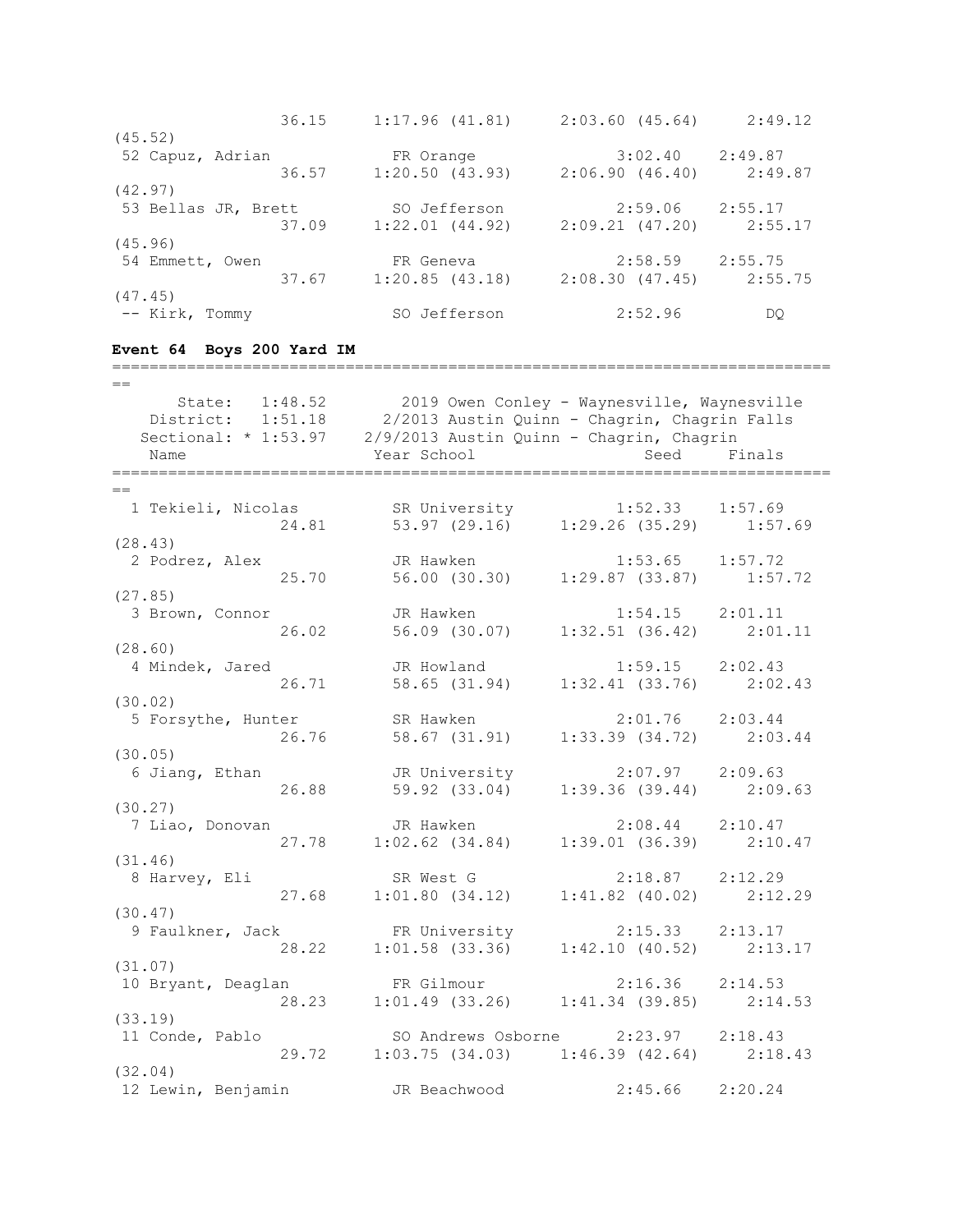29.61 1:05.47 (35.86) 1:45.51 (40.04) 2:20.24 (34.73) 13 Mignogna, Maxwell SO Chagrin Falls 2:25.54 2:22.28 30.66 1:06.10 (35.44) 1:50.02 (43.92) 2:22.28 (32.26) 14 May, Michael JR Wickliffe 2:26.32 2:25.68 31.06 1:09.44 (38.38) 1:52.02 (42.58) 2:25.68 (33.66)<br>15 Davis, Alec JR Chagrin Falls 2:34.98 2:26.17 30.04 1:09.59 (39.55) 1:49.11 (39.52) 2:26.17 (37.06) 16 Ferenczy, Jack JR Chagrin Falls 2:27.23 2:28.25 29.81 1:06.32 (36.51) 1:53.50 (47.18) 2:28.25 (34.75) 17 Adams, Tyler SR Kenston 2:25.92 2:28.59 29.16 1:09.03 (39.87) 1:55.53 (46.50) 2:28.59 (33.06) 18 Touschner, Zach FR Wickliffe 2:30.99 2:29.92 30.37 1:10.11 (39.74) 1:56.57 (46.46) 2:29.92 (33.35) 19 Doerr, Will SO University 2:48.89 2:31.67 30.28 1:07.42 (37.14) 1:56.48 (49.06) 2:31.67 (35.19)<br>20 Yoder, Adam 20 Yoder, Adam JR Hubbard 2:36.84 2:32.17 32.56 1:10.09 (37.53) 1:57.96 (47.87) 2:32.17 (34.21) 21 Contizano, CJ SR West G 2:31.45 2:36.74 30.39 1:09.79 (39.40) 1:59.29 (49.50) 2:36.74 (37.45) 22 Lauer, Misha FR Beachwood 2:38.01 2:39.87 32.66 1:13.72 (41.06) 2:02.37 (48.65) 2:39.87 (37.50) 23 Ravakhah, Kevin SO NDCL 2:45.49 2:41.24 33.50 1:18.33 (44.83) 2:08.02 (49.69) 2:41.24 (33.22) 24 Korver, Matthew JR Geneva 2:41.85 2:41.82 33.48 1:13.97 (40.49) 2:05.71 (51.74) 2:41.82 (36.11)<br>25 Karpov, Michael 25 Karpov, Michael SO Beachwood 2:50.15 2:44.69 32.45 1:16.31 (43.86) 2:04.00 (47.69) 2:44.69 (40.69) 26 Barnes, David SO Hubbard 2:48.47 2:48.29 1:16.28 ( ) 2:12.36 (56.08) 2:48.29 (35.93)<br>27 Vargo, Ayden 27 Vargo, Ayden SO West G 2:58.37 3:01.59 37.51 1:26.97 (49.46) 2:19.74 (52.77) 3:01.59 (41.85) 28 Congdon, Grant FR West G 3:35.25 3:06.65 39.19 1:29.74 (50.55) 2:24.96 (55.22) 3:06.65 (41.69) -- Griffiths, Noah FR Geneva 3:26.41 DQ -- Lechintan, Stefan FR Geneva 3:02.91 DQ

#### **Event 65 Boys 50 Yard Freestyle** =============================================================================

#### $=$

State: 20.50 2011 Andrew Malone - University, University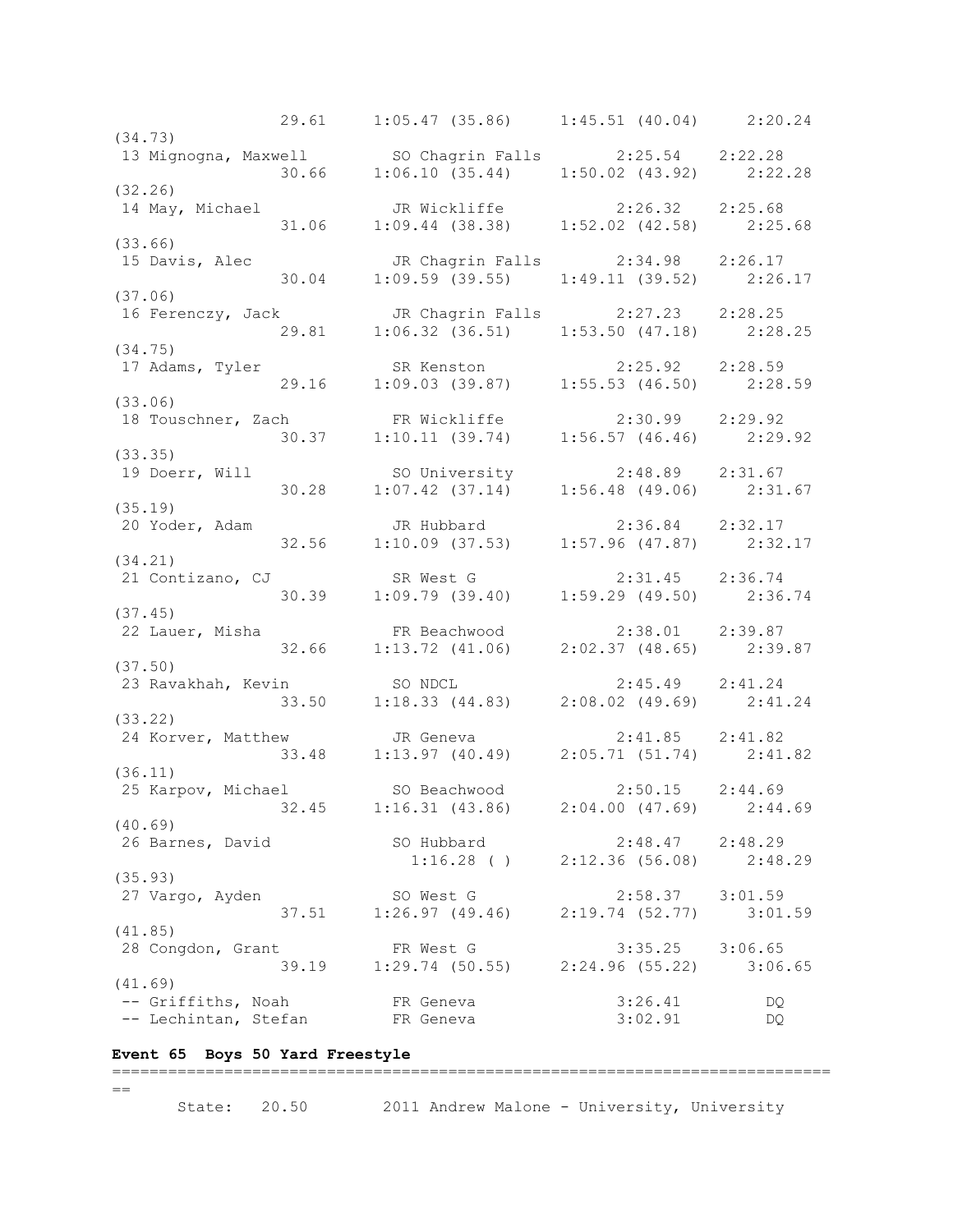| District:<br>20.55     |             | 2/2011 Andrew Malone - University, University |       |        |
|------------------------|-------------|-----------------------------------------------|-------|--------|
| Sectional: $* 21.16$   |             | 2/9/2018 Zeb Hart - Hawken, Hawken School     |       |        |
| Name                   | Year School |                                               | Seed  | Finals |
|                        |             |                                               |       |        |
| $==$                   |             |                                               |       |        |
| 1 Savage, Colin        |             | SR University                                 | 21.01 | 21.22  |
| 2 Reboul, Clark        |             | SR Chagrin Falls                              | 21.54 | 22.13  |
| 3 Vanone, Matt         |             | SR Gilmour                                    | 22.21 | 22.49  |
| 4 Guruprasad, Prajwal  |             | SR University                                 | 22.38 | 22.88  |
| 5 Broz, Parker         |             | SR Chagrin Falls                              | 23.90 | 22.99  |
| 6 Pioro, Philip        | SR Hawken   |                                               | 23.45 | 23.17  |
| 7 Kooyman, Mason       |             | SR Chardon                                    | 23.47 | 23.18  |
| 8 Nguyen, Hoang        |             | JR Beachwood                                  | 23.62 | 23.20  |
| 9 Ernst, Spencer       |             | SO University                                 | 23.45 | 23.23  |
| 10 King, Christian     | SR NDCL     |                                               | 23.09 | 23.24  |
| 11 Reed, Donovan       | JR Hawken   |                                               | 23.77 | 23.39  |
| 12 Muckle, Zachary     |             | SO Chagrin Falls                              | 23.98 | 23.54  |
| 13 Jang, Isaac         | SR Orange   |                                               | 24.48 | 23.57  |
| 14 Schmidt, Matthew    | SR Hawken   |                                               | 23.31 | 23.67  |
| 15 Bystrom, Grady      |             | JR Beachwood                                  | 23.78 | 23.79  |
| 16 Morrison, Ethan     |             | JR Conneaut                                   | 24.19 | 23.81  |
| 17 Fallon, Clay        |             | FR University                                 | 25.40 | 24.09  |
| 18 Aquirre-Shaw, Mateo |             |                                               | 24.83 | 24.13  |
| 19 Berkley, Michael    | JR Perry    | JR Beachwood                                  | 23.91 |        |
|                        |             |                                               |       | 24.16  |
| 20 Brosovich, Clete    | SR Hawken   |                                               | 23.95 | 24.17  |
| 21 Jakubczak, Joseph   |             | JR Cuyahoga Hts                               | 25.72 | 24.20  |
| 22 Sears, Grant        |             | SO Independence                               | 24.43 | 24.42  |
| 22 Petronzio, Michael  | SR NDCL     |                                               | 24.47 | 24.42  |
| 24 Aronov, Steven      | SR West G   |                                               | 25.37 | 24.68  |
| 25 Warner, Evan        |             | FR Beachwood                                  | 25.66 | 25.04  |
| 26 Tovar, Sebastian    | JR NDCL     |                                               | 25.37 | 25.08  |
| 27 Zitnik, Andrew      | SO NDCL     |                                               | 25.46 | 25.14  |
| 28 Barnett, Austin     | FR VASJ     |                                               | 25.96 | 25.56  |
| 29 Trombetta, Anthony  |             | JR Independence                               | 25.16 | 26.05  |
| 30 Bradac, Josh        |             | JR Wickliffe                                  | 26.52 | 26.16  |
| 31 King, Ben           |             | SR Berkshire                                  | 25.18 | 26.26  |
| 32 Grigsby, Ryan       |             | FR Hubbard                                    | 27.34 | 26.60  |
| 33 Terrigno, Rodrick   |             | SR Cuyahoga Hts                               | 27.53 | 26.87  |
| 34 Posante, Nick       | SR West G   |                                               | 27.63 | 26.95  |
| 35 Basco, Branden      | JR Perry    |                                               | 28.10 | 27.03  |
| 36 Fronczek, Jason     |             | SO Kenston                                    | 27.32 | 27.05  |
| 37 Levengood, Lane     |             | FR Gilmour                                    | 28.38 | 27.07  |
| 38 Byrne, Kevin        |             | FR Wickliffe                                  | 27.32 | 27.21  |
| 39 Swift, Tommy        |             | SR Chagrin Falls                              | 28.35 | 27.26  |
| 40 Heinly, Nathan      |             | SO Jefferson                                  | 27.60 | 27.37  |
| 41 Stuk, Benjamin      | JR Orange   |                                               | 27.80 | 27.38  |
| 42 Higgins, Dylan      | SO West G   |                                               | 27.14 | 27.39  |
| 43 Wheelock, Sam       |             | FR Cuyahoga Hts                               | 29.80 | 27.41  |
| 44 Schneider, Jacob    |             | FR Chardon                                    | 28.23 | 27.42  |
| 45 Perodeau, Holden    | SO Orange   |                                               | 26.69 | 27.45  |
| 46 Steigerwald, Wil    |             | JR Kirtland                                   | 28.06 | 27.51  |
| 47 Luo, Yves           |             | SR Andrews Osborne                            | 28.43 | 27.54  |
| 48 Saliba, Danny       | SO Orange   |                                               | 28.36 | 27.56  |
| 49 Johns, Noah         |             | SR Hubbard                                    | 28.08 | 27.70  |
| 50 Krieg, Cooper       | FR Geneva   |                                               | 27.38 | 27.82  |
| 51 DeCaro, Jay         |             | JR Kenston                                    | 29.11 | 28.41  |
| 51 Wilson, Jacob       | FR Geneva   |                                               | 28.63 | 28.41  |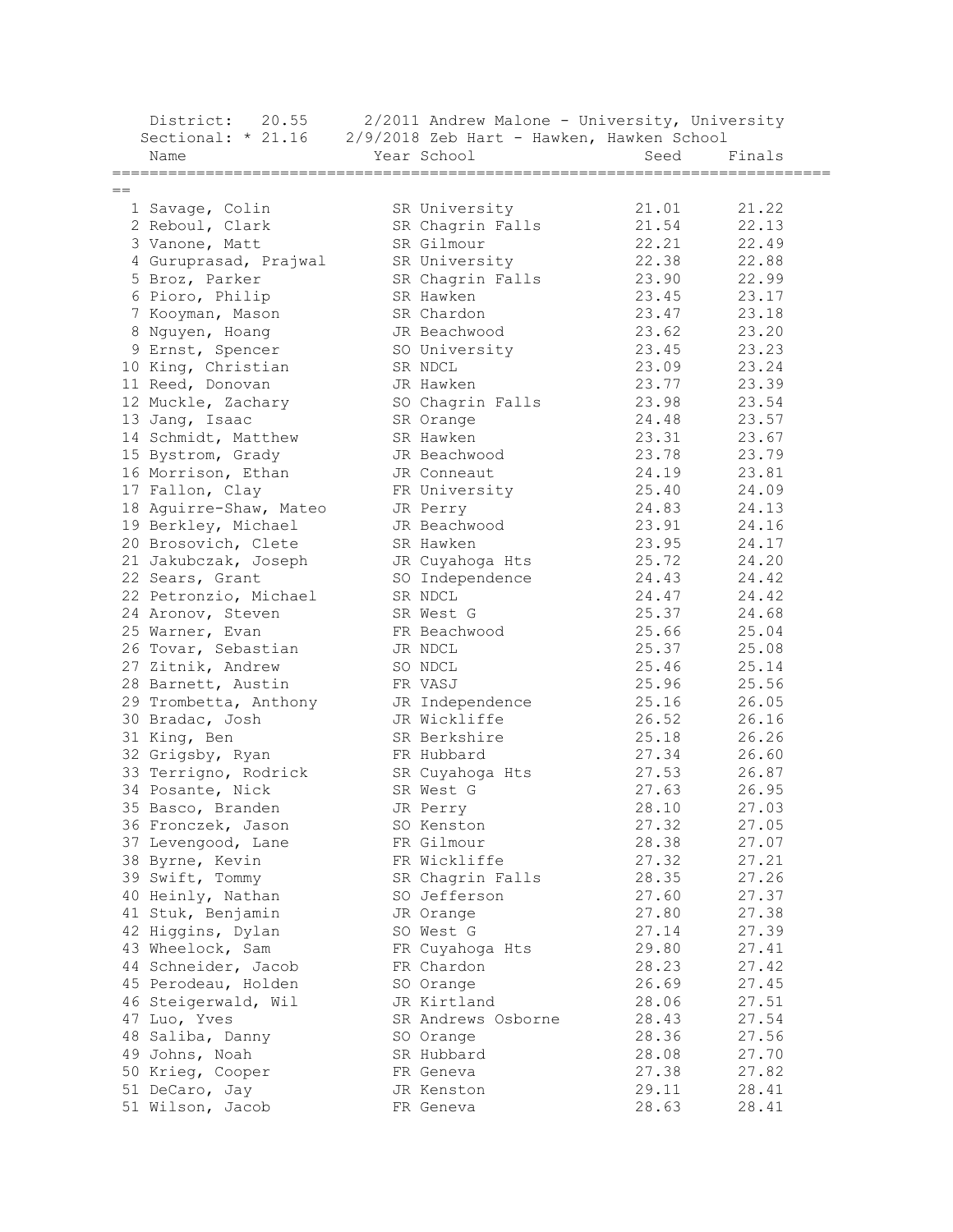| 53 McGovern, Kyle     | FR Independence    | 29.25 | 28.53 |
|-----------------------|--------------------|-------|-------|
| 54 Cleary, Nickolas   | FR Kenston         | 28.58 | 28.58 |
| 55 Emlaw, Jake        | SR Kirtland        | 29.09 | 28.71 |
| 56 Burdecki, Jayce    | FR West G          | 29.56 | 28.73 |
| 57 Delzell, Bobby     | FR Kenston         | 29.32 | 28.96 |
| 58 Montgomery, Hays   | FR Brookfield      | 29.87 | 29.02 |
| 59 Ruiz, Emilio       | SO Andrews Osborne | 30.66 | 29.19 |
| 60 Deak, Connor       | JR Geneva          | 31.03 | 29.22 |
| 61 Belitz, Josh       | JR Independence    | 28.55 | 29.23 |
| 62 Smith, Landon      | FR Wickliffe       | 29.50 | 29.46 |
| 63 Barnes, David      | SO Hubbard         | 29.70 | 29.47 |
| 64 Aranavage, Justin  | SR Kirtland        | 29.18 | 30.06 |
| 64 Casey, Colin       | FR Wickliffe       | 30.27 | 30.06 |
| 66 Penniman, Benjamin | SO Conneaut        | 32.00 | 30.22 |
| 67 Mooney, Nate       | FR Gilmour         | 29.99 | 30.45 |
| 68 Masiello, Daniel   | SO Crestwood       | 30.32 | 30.70 |
| 69 Pohl, Jason        | SO Andrews Osborne | 30.19 | 30.90 |
| 70 Peters, Johnny     | JR Crestwood       | 31.10 | 31.05 |
| 71 Gee, Edward        | JR Cuyahoga Hts    | 32.45 | 31.84 |
| 72 Riggs, Gavin       | SO Conneaut        | 33.29 | 32.79 |
| 73 Cleveland, Ben     | FR Jefferson       | 33.80 | 33.59 |
| 74 Patel, Shiv        | FR Andrews Osborne | 33.91 | 33.64 |
| 75 Rowe, Connor       | SR Crestwood       | 33.58 | 33.76 |
| 76 Stewart, Andrew    | JR Kirtland        | 31.51 | 34.05 |
| 77 Condo, Dominic     | JR Howland         | 35.27 | 36.31 |
| 78 Grier, Eddie       | FR Jefferson       | 44.25 | 41.79 |
| -- Hunt, Larry        | FR VASJ            | 31.81 | DQ    |

## **Event 66 Boys 100 Yard Butterfly**

=============================================================================  $=$  State: 46.97 2017 Josh Quallen-Wilmington, Wilmington District: 48.93 2/2017 Zeb Hart - Hawken, Hawken Sectional: \* 50.44 2/11/2017 Zeb Hart - Hawken, Hawken School Name The Year School Contracts Seed Finals =============================================================================  $=$  1 Applebaum, Frank SR University 48.31 53.02 25.13 53.02 (27.89) 2 Cashy, John SR Chagrin Falls 51.71 53.83 24.73 53.83 (29.10) 3 Colmenares, Gabriel SR Beachwood 51.85 54.11 24.71 54.11 (29.40) 4 Brown, Connor JR Hawken 52.57 54.25 25.68 54.25 (28.57) 5 Vanone, Matt SR Gilmour 51.66 54.40 25.11 54.40 (29.29) 6 O'Brien, Jack SR University 53.72 55.28 25.45 55.28 (29.83) 7 Esposito, Jacob SO Hawken 55.37 55.44 25.79 55.44 (29.65) 8 Schmidt, Matthew SR Hawken 56.38 55.99 26.00 55.99 (29.99) 9 Morris, Madan SO Hawken 56.44 56.46 26.52 56.46 (29.94) 10 Munz, Bobby SO Chagrin Falls 57.51 57.70 26.44 57.70 (31.26)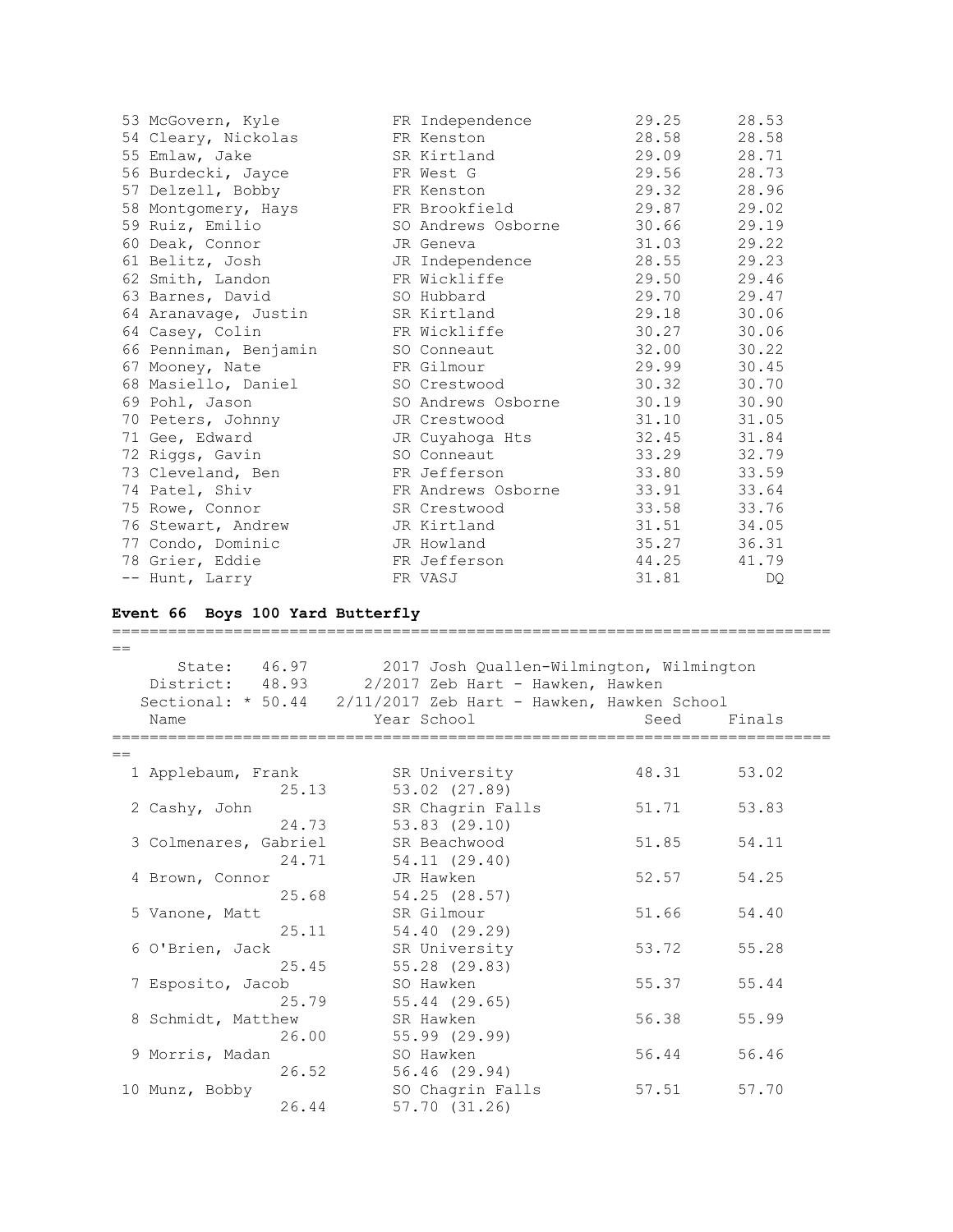| 11 Ornstein, Sam        | SO Beachwood                  | 58.21   | 58.01   |
|-------------------------|-------------------------------|---------|---------|
| 25.99                   | 58.01 (32.02)                 |         |         |
| 12 Harvey, Eli          | SR West G                     | 1:01.64 | 58.19   |
| 27.22                   | 58.19 (30.97)                 |         |         |
| 13 Burdecki, Joshua     | JR West G                     | 1:00.85 | 58.90   |
| 27.98                   | 58.90 (30.92)                 |         |         |
| 14 Rega, Thomas         | JR Independence               | 59.87   | 1:00.11 |
| 27.97                   | 1:00.11(32.14)                |         |         |
| 15 Figurella, Alex      | SO Gilmour                    | 57.72   | 1:00.32 |
| 28.07                   | $1:00.32$ (32.25)             |         |         |
| 16 Angelino, Matthew    | SO Chagrin Falls              | 1:04.15 | 1:01.96 |
| 29.12                   | 1:01.96(32.84)                |         |         |
| 17 Rozic, Connor        | SO Chardon                    | 1:05.62 | 1:02.53 |
| 28.34                   | 1:02.53(34.19)                |         |         |
| 18 Korenowski, Nick     | SO Kenston                    | 1:02.48 | 1:02.78 |
| 28.79                   | $1:02.78$ (33.99)             |         |         |
| 19 Mausser, Joey        | FR Lake Catholic              | 1:03.76 | 1:02.80 |
| 29.73                   | $1:02.80$ (33.07)             |         |         |
| 20 Adams, Tyler         | SR Kenston                    | 1:02.34 | 1:04.30 |
| 28.58                   | 1:04.30(35.72)                |         |         |
| 21 Chakrabarti, Shinjon | JR Beachwood                  | 1:05.15 | 1:04.61 |
| 27.84                   | $1:04.61$ (36.77)             |         |         |
| 22 Touschner, Zach      | FR Wickliffe                  | 1:07.20 | 1:04.63 |
| 30.65                   | $1:04.63$ (33.98)             |         |         |
| 23 Sears, Grant         | SO Independence               | 1:05.73 | 1:05.16 |
| 29.46                   | $1:05.16$ (35.70)             |         |         |
| 24 Hyer, Yehonatan      | SO Beachwood                  | 1:03.60 | 1:05.28 |
| 28.67                   | $1:05.28$ (36.61)             |         |         |
| 25 Applebaum, Ted       | SO University                 | 1:06.92 | 1:05.30 |
| 30.21                   | 1:05.30(35.09)                |         |         |
| 26 Dumn, Austin         | SO Chardon                    | 1:04.86 | 1:05.31 |
| 29.49                   | 1:05.31(35.82)                |         |         |
| 27 Owens, Aiden         | FR University                 | 1:09.71 | 1:06.51 |
| 30.63                   | 1:06.51(35.88)                |         |         |
| 28 Sears, Evan<br>31.62 | SR Perry<br>$1:06.83$ (35.21) | 1:11.34 | 1:06.83 |
| 29 McGreal, Charlie     | FR Independence               | 1:10.54 | 1:06.96 |
| 30.76                   | 1:06.96(36.20)                |         |         |
| 30 Stuart, Harrison     | JR Chagrin Falls              | 1:01.21 | 1:08.12 |
| 28.00                   | 1:08.12(40.12)                |         |         |
| 31 Hanna, Justin        | JR Geneva                     | 1:06.34 | 1:08.73 |
| 31.81                   | 1:08.73(36.92)                |         |         |
| 32 Lynch, Daniel        | JR Perry                      | 1:07.17 | 1:09.09 |
| 31.63                   | $1:09.09$ $(37.46)$           |         |         |
| 33 Drago, Tyler         | SO NDCL                       | 1:11.73 | 1:09.62 |
| 32.52                   | $1:09.62$ $(37.10)$           |         |         |
| 34 Rogers, AJ           | JR Chardon                    | 1:09.40 | 1:09.68 |
| 29.73                   | $1:09.68$ (39.95)             |         |         |
| 35 Ravakhah, Kevin      | SO NDCL                       | 1:10.61 | 1:09.79 |
| 33.37                   | 1:09.79(36.42)                |         |         |
| 36 Zitnik, Andrew       | SO NDCL                       | 1:12.38 | 1:12.52 |
| 31.54                   | $1:12.52$ (40.98)             |         |         |
| 37 Kulp, Ethan          | SO West G                     | 1:17.08 | 1:20.28 |
| 34.86                   | $1:20.28$ (45.42)             |         |         |
| 38 Johnson, Noah        | SO Geneva                     | 1:22.33 | 1:20.88 |
| 35.34                   | $1:20.88$ $(45.54)$           |         |         |
| 39 Condo, Dominic       | JR Howland                    | 1:39.19 | 1:42.76 |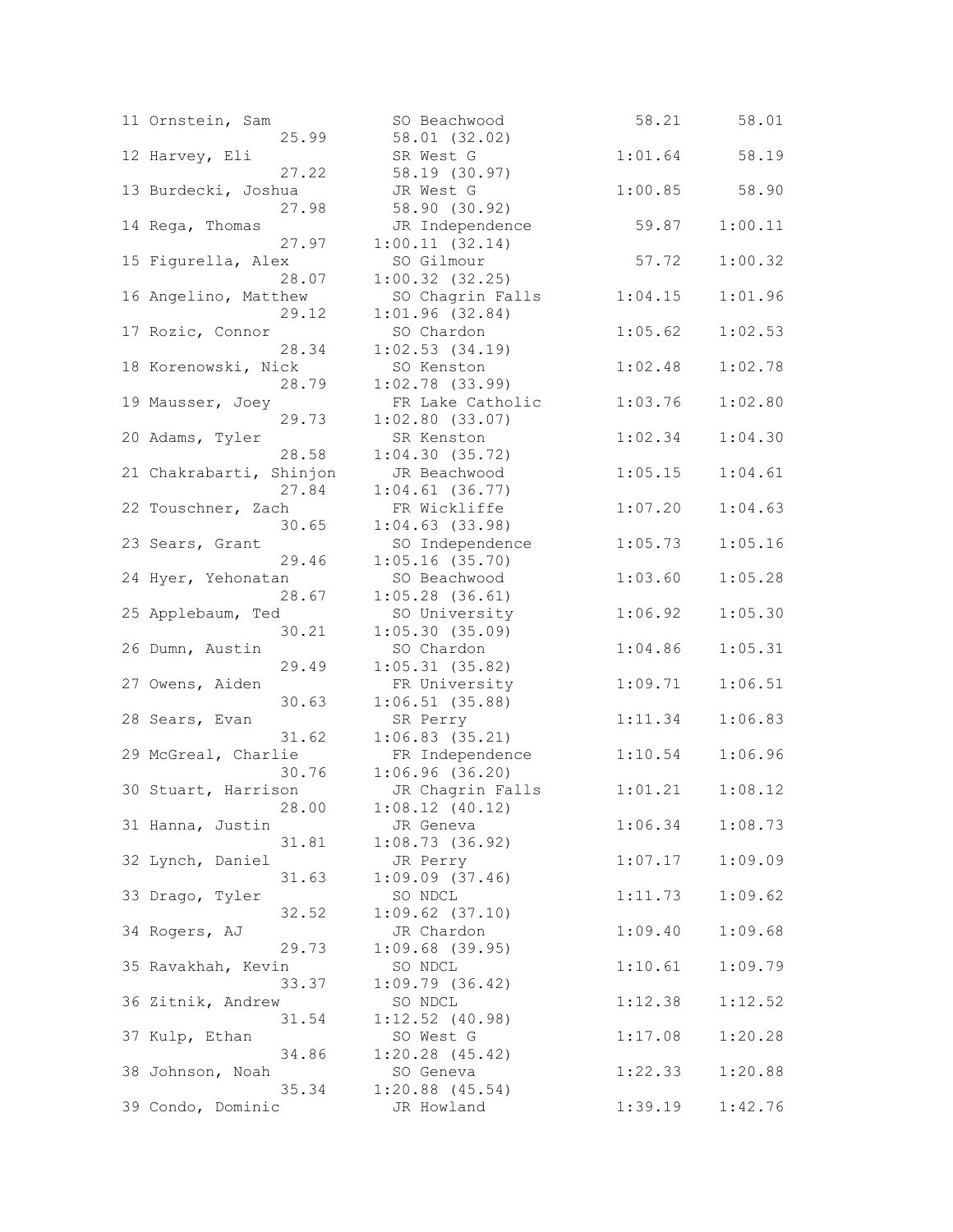# **Event 67 Boys 100 Yard Freestyle**

| $==$ |                              |                                                                  |       |        |
|------|------------------------------|------------------------------------------------------------------|-------|--------|
|      | State: 43.75                 | 2018 Cody Bybee - Bellbrook, Bellbrook                           |       |        |
|      | District: 45.62              | 2/2018 Will Rose - Alliance, Alliance                            |       |        |
|      |                              | Sectional: * 47.21 2/9/2018 Zach Halawa - University, University |       |        |
|      | Name                         | Year School                                                      | Seed  | Finals |
|      |                              |                                                                  |       |        |
|      |                              |                                                                  |       |        |
|      | 1 Savage, Colin              | SR University                                                    | 48.51 | 48.79  |
|      | 23.54                        | 48.79 (25.25)                                                    |       |        |
|      | 2 Panozzo, Dominic           | SO Hubbard                                                       | 49.80 | 49.29  |
|      | 23.51                        | 49.29 (25.78)                                                    |       |        |
|      | 3 Rinehart, Van              | SR Perry                                                         | 50.92 | 50.97  |
|      | 24.29                        | 50.97(26.68)                                                     |       |        |
|      | 4 Keyerleber, Matthew        | SR Beachwood                                                     | 49.71 | 51.08  |
|      | 23.54                        | $51.08$ $(27.54)$                                                |       |        |
|      | 5 Jones, Sean                | SR Lake Catholic                                                 | 50.80 | 51.15  |
|      | 24.48                        | 51.15(26.67)                                                     |       |        |
|      | 6 Guruprasad, Prajwal        | SR University                                                    | 50.56 | 51.21  |
|      | 24.42                        | 51.21(26.79)                                                     |       |        |
|      | 7 Sullivan, Ian              | FR University                                                    | 53.75 | 51.58  |
|      | 24.35                        | $51.58$ $(27.23)$                                                |       |        |
|      | 8 Rogers, Levi               | SO Chardon                                                       | 51.37 | 51.80  |
|      | 24.53                        | 51.80(27.27)                                                     |       |        |
|      | 9 Riser, Andrew              | JR Liberty                                                       | 51.53 | J51.80 |
|      | 24.63                        | 51.80(27.17)                                                     |       |        |
|      | 10 Ernst, Spencer            | SO University                                                    | 52.26 | J51.80 |
|      | 25.10                        | 51.80(26.70)                                                     |       |        |
|      | 11 Kooyman, Mason            | SR Chardon                                                       | 53.48 | 51.88  |
|      | 24.71                        | $51.88$ $(27.17)$                                                |       |        |
|      | 12 Morrison, Ethan           | JR Conneaut                                                      | 53.32 | 52.16  |
|      | 25.38                        | $52.16$ $(26.78)$                                                |       |        |
|      | 13 Yang, Lucas               | SO Beachwood                                                     | 53.83 | 52.41  |
|      | 25.17                        | 52.41 (27.24)                                                    |       |        |
|      | 14 Fair, Gray                | SO Hawken                                                        | 50.65 | 52.44  |
|      | 24.57                        | $52.44$ $(27.87)$                                                |       |        |
|      | 15 Reed, Donovan             | JR Hawken                                                        | 54.46 | 52.71  |
|      | 25.20                        | 52.71(27.51)                                                     |       |        |
|      | 16 Raudins, Bruno            | SR Kenston                                                       | 52.02 | 52.72  |
|      | 25.36                        | 52.72 (27.36)                                                    |       |        |
|      | 17 Muckle, Zachary           | SO Chagrin Falls                                                 | 53.44 | 52.95  |
|      | 24.91                        | 52.95(28.04)                                                     |       |        |
|      | 18 Gravely, Mitchell         | SR Chagrin Falls                                                 | 54.38 | 53.22  |
|      | 25.21                        | 53.22 (28.01)                                                    |       |        |
|      | 19 Gottschalk, William       | SO Chagrin Falls                                                 | 55.03 | 53.34  |
|      | 24.73                        | 53.34 (28.61)                                                    |       |        |
|      | 20 Jang, Isaac               | SR Orange                                                        | 55.02 | 53.73  |
|      | 25.46<br>21 Stuart, Sullivan | 53.73 (28.27)                                                    | 54.39 |        |
|      | 25.50                        | JR Chagrin Falls<br>53.79 (28.29)                                |       | 53.79  |
|      | 22 Bryant, Deaglan           | FR Gilmour                                                       | 54.57 | 54.01  |
|      | 25.95                        | 54.01 (28.06)                                                    |       |        |
|      | 23 Tovar, Sebastian          | JR NDCL                                                          | 58.43 | 55.60  |
|      | 27.26                        | 55.60 (28.34)                                                    |       |        |
|      |                              |                                                                  |       |        |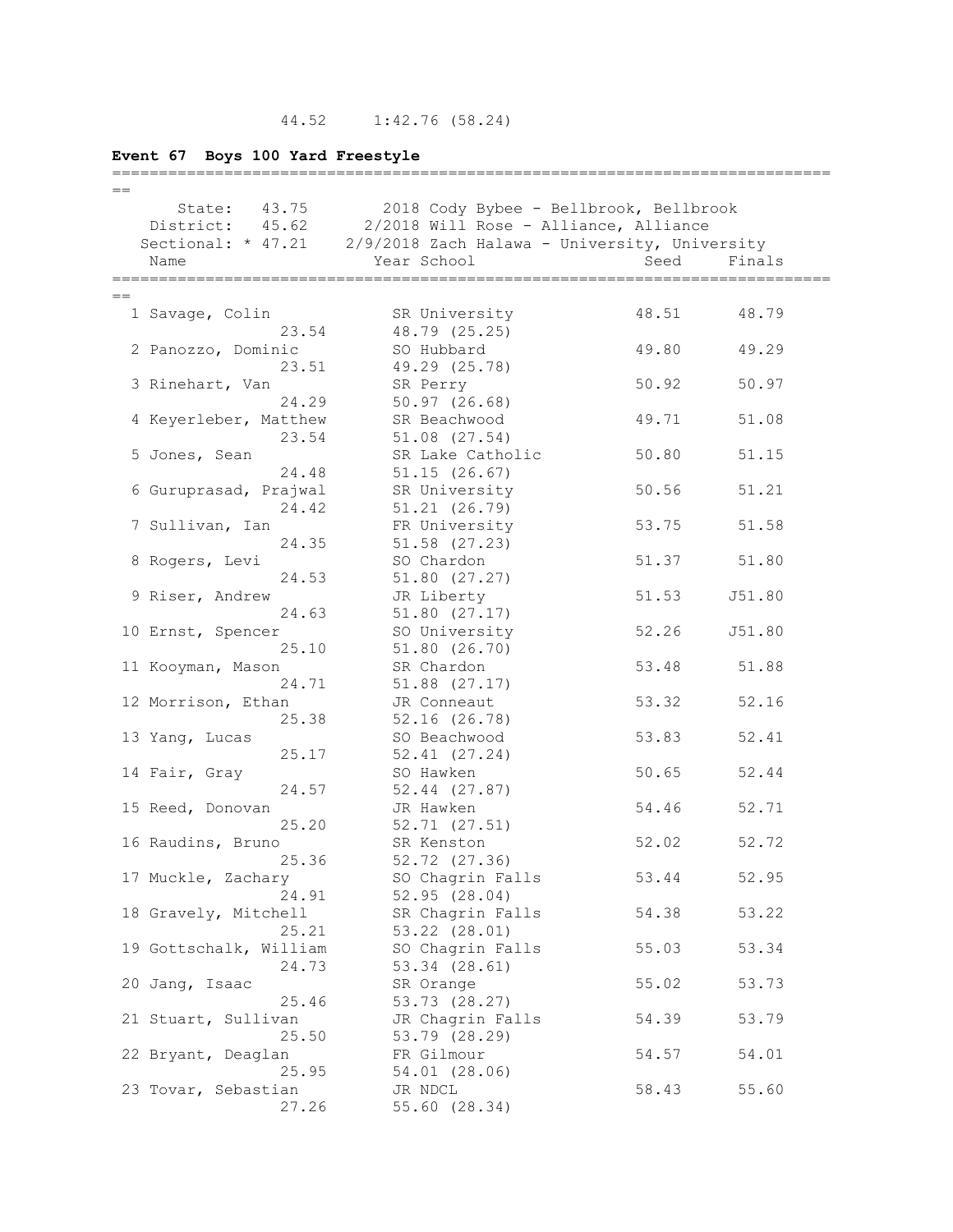| 24 Kakou, Zander           | JR Orange                              | 57.72   | 55.63   |
|----------------------------|----------------------------------------|---------|---------|
| 26.34                      | 55.63 (29.29)                          |         |         |
| 25 Aquirre-Shaw, Mateo     | JR Perry                               | 57.42   | 56.43   |
| 26.94                      | 56.43 (29.49)                          |         |         |
| 26 King, Ben               | SR Berkshire                           | 57.57   | 56.58   |
| 27.16                      | 56.58 (29.42)                          |         |         |
| 27 Kaufman, Owen           | SO Lake Catholic                       | 57.71   | 56.72   |
| 27.24                      | 56.72 (29.48)                          |         |         |
| 28 Dille, Jordan           | FR Jefferson                           | 58.30   | 56.79   |
| 27.55                      | 56.79 (29.24)                          |         |         |
| 29 Trombetta, Anthony      | JR Independence                        | 56.63   | 57.10   |
| 26.93                      | 57.10(30.17)                           |         |         |
| 30 Barnett, Austin         | FR VASJ                                | 58.80   | 57.24   |
| 27.07                      | 57.24 (30.17)                          |         |         |
| 30 Forster, Wesley         | FR Hawken                              | 58.43   | 57.24   |
| 26.94                      | 57.24 (30.30)                          |         |         |
| 32 Samulak, Josh           | SO Hawken                              | 59.07   | 57.53   |
| 27.49                      | $57.53$ $(30.04)$                      |         |         |
| 33 Jakubczak, Joseph       | JR Cuyahoga Hts                        | 1:00.70 | 57.64   |
| 27.09                      | 57.64 (30.55)                          |         |         |
| 34 Esposito, Sam           | SO Hubbard                             | 55.84   | 57.86   |
| 27.87                      | 57.86 (29.99)                          |         |         |
| 35 Berkley, Michael        | JR Beachwood                           | 55.78   | 57.95   |
| 27.00                      | 57.95 (30.95)                          |         |         |
| 36 Covell, Dillen          | SR Geneva                              | 1:00.54 | 58.20   |
| 27.28                      | 58.20 (30.92)                          |         |         |
| 37 Contizano, CJ           | SR West G                              | 58.90   | 59.33   |
| 27.84                      | 59.33 (31.49)                          |         |         |
| 38 Corlew, Levi            | SO Conneaut                            | 1:00.59 | 59.45   |
| 27.90                      | 59.45 (31.55)                          |         |         |
| 39 Grigsby, Ryan           | FR Hubbard                             | 1:00.46 | 59.48   |
| 28.25                      | 59.48 (31.23)                          |         |         |
| 40 Levengood, Lane         | FR Gilmour                             | 1:02.92 | 1:00.33 |
| 28.78                      | $1:00.33$ $(31.55)$<br>SR Independence |         | 1:00.46 |
| 41 Corrigan, Hugh<br>28.91 | $1:00.46$ (31.55)                      | 1:01.17 |         |
| 42 Byrne, Kevin            | FR Wickliffe                           | 59.69   | 1:00.63 |
| 28.88                      | $1:00.63$ $(31.75)$                    |         |         |
| 43 Saliba, Danny           | SO Orange                              | 1:03.41 | 1:00.79 |
| 29.15                      | 1:00.79(31.64)                         |         |         |
| 44 Ivancic, Joe            | SR Lake Catholic                       | 1:01.22 | 1:01.00 |
| 30.29                      | 1:01.00(30.71)                         |         |         |
| 45 Schneider, Jacob        | FR Chardon                             | 1:04.74 | 1:01.32 |
| 29.85                      | $1:01.32$ $(31.47)$                    |         |         |
| 46 Terrigno, Rodrick       | SR Cuyahoga Hts                        | 1:00.93 | 1:01.44 |
| 29.74                      | $1:01.44$ (31.70)                      |         |         |
| 47 Perodeau, Holden        | SO Orange                              | 1:01.85 | 1:01.50 |
| 29.03                      | 1:01.50(32.47)                         |         |         |
| 48 Heinly, Nathan          | SO Jefferson                           | 1:02.58 | 1:02.12 |
| 29.15                      | $1:02.12$ $(32.97)$                    |         |         |
| 49 Ward, Cameron           | SR Perry                               | 1:04.24 | 1:02.15 |
| 29.92                      | 1:02.15(32.23)                         |         |         |
| 50 Fronczek, Jason         | SO Kenston                             | 1:02.44 | 1:02.33 |
| 30.64                      | $1:02.33$ (31.69)                      |         |         |
| 51 Lindberg, Darren        | JR Geneva                              | 1:02.90 | 1:02.47 |
| 30.01                      | 1:02.47(32.46)                         |         |         |
| 52 Johnson, Nicholas       | JR NDCL                                | 1:05.87 | 1:02.59 |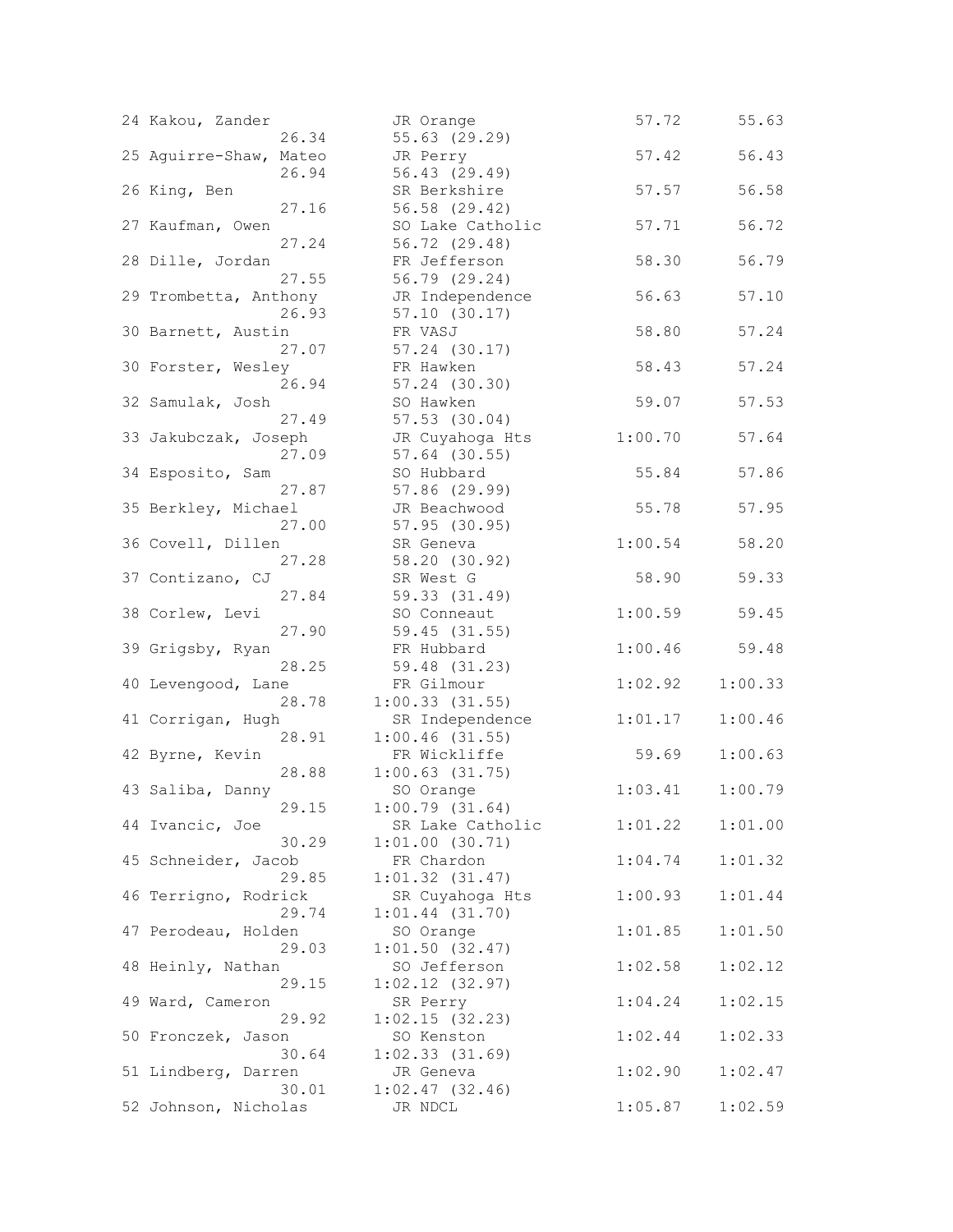| 30.18                 | $1:02.59$ $(32.41)$ |         |         |
|-----------------------|---------------------|---------|---------|
| 53 Hyer, Yehonatan    | SO Beachwood        | 1:06.22 | 1:02.60 |
| 29.11                 | $1:02.60$ $(33.49)$ |         |         |
| 54 Krieg, Cooper      | FR Geneva           | 1:03.29 | 1:02.73 |
| 55 Basco, Branden     | JR Perry            | 1:04.68 | 1:02.74 |
|                       |                     |         |         |
| 29.36                 | $1:02.74$ (33.38)   |         |         |
| 56 Dye, Charlie       | SO Lake Catholic    | 1:05.12 | 1:03.23 |
| 29.89                 | 1:03.23(33.34)      |         |         |
| 57 Plyler, Sam        | FR Brookfield       | 1:04.23 | 1:03.50 |
| 29.74                 | $1:03.50$ (33.76)   |         |         |
| 58 Higgins, Dylan     | SO West G           | 1:04.24 | 1:03.84 |
| 30.14                 | $1:03.84$ (33.70)   |         |         |
| 59 Posante, Nick      | SR West G           | 1:04.90 | 1:03.86 |
| 30.73                 | $1:03.86$ $(33.13)$ |         |         |
|                       |                     |         |         |
| 60 Wheelock, Sam      | FR Cuyahoga Hts     | 1:04.19 | 1:04.16 |
| 30.54                 | 1:04.16(33.62)      |         |         |
| 61 Shepard, Anthony   | SR Kirtland         | 1:04.47 | 1:04.58 |
| 30.48                 | $1:04.58$ $(34.10)$ |         |         |
| 62 Preseren, Brandon  | SO NDCL             | 1:08.82 | 1:05.36 |
| 31.39                 | $1:05.36$ (33.97)   |         |         |
| 63 Tripodi, Christian | FR Independence     | 1:10.02 | 1:05.49 |
| 31.08                 | 1:05.49(34.41)      |         |         |
| 64 Montgomery, Hays   | FR Brookfield       | 1:06.14 | 1:05.65 |
| 32.42                 | $1:05.65$ (33.23)   |         |         |
|                       |                     |         | 1:05.83 |
| 65 Burns, Joe         | SO Jefferson        | 1:09.51 |         |
| 31.16                 | $1:05.83$ (34.67)   |         |         |
| 66 Steigerwald, Wil   | JR Kirtland         | 1:06.82 | 1:06.52 |
| 31.34                 | $1:06.52$ (35.18)   |         |         |
| 67 Ruiz, Emilio       | SO Andrews Osborne  | 1:08.99 | 1:06.80 |
| 68 Maliki, Alyas      | SO Chardon          | 1:07.46 | 1:07.03 |
| 31.99                 | $1:07.03$ (35.04)   |         |         |
| 69 Schroeder, Owen    | SO Geneva           | 1:13.89 | 1:09.34 |
| 34.50                 | 1:09.34(34.84)      |         |         |
| 70 Aranavage, Justin  | SR Kirtland         | 1:09.35 | 1:09.35 |
| 31.97                 |                     |         |         |
|                       | 1:09.35(37.38)      |         |         |
| 71 Pohl, Jason        | SO Andrews Osborne  | 1:10.75 | 1:09.80 |
| 34.15                 | 1:09.80(35.65)      |         |         |
| 72 Mooney, Nate       | FR Gilmour          | 1:09.97 | 1:10.33 |
| 34.44                 | 1:10.33(35.89)      |         |         |
| 73 Belitz, Josh       | JR Independence     | 1:12.86 | 1:10.35 |
| 33.18                 | 1:10.35(37.17)      |         |         |
| 74 Peters, Johnny     | JR Crestwood        | 1:11.65 | 1:10.47 |
| 32.45                 | 1:10.47(38.02)      |         |         |
| 75 Hunt, Larry        | FR VASJ             | 1:09.20 | 1:10.78 |
|                       |                     |         |         |
| 76 Henderson, Daniel  | SO Conneaut         | ΝT      | 1:11.02 |
| 33.10                 | $1:11.02$ (37.92)   |         |         |
| 77 Beccia, Max        | SO West G           | 1:11.01 | 1:11.55 |
| 34.19                 | 1:11.55(37.36)      |         |         |
| 78 Gee, Edward        | JR Cuyahoga Hts     | 1:16.29 | 1:12.84 |
| 34.65                 | $1:12.84$ (38.19)   |         |         |
| 79 Stewart, Andrew    | JR Kirtland         | 1:19.76 | 1:15.57 |
| 36.60                 | $1:15.57$ (38.97)   |         |         |
| 80 Wirtz, Nathanial   | SO Hubbard          | 1:21.14 | 1:16.66 |
|                       |                     |         |         |
| 38.09                 | $1:16.66$ (38.57)   |         |         |
| 81 Honeycutt, Jonas   | FR Crestwood        | 1:19.65 | 1:18.23 |
| 34.81                 | 1:18.23(43.42)      |         |         |
| 82 Wang, Jack         | SR Andrews Osborne  | 1:25.99 | 1:20.46 |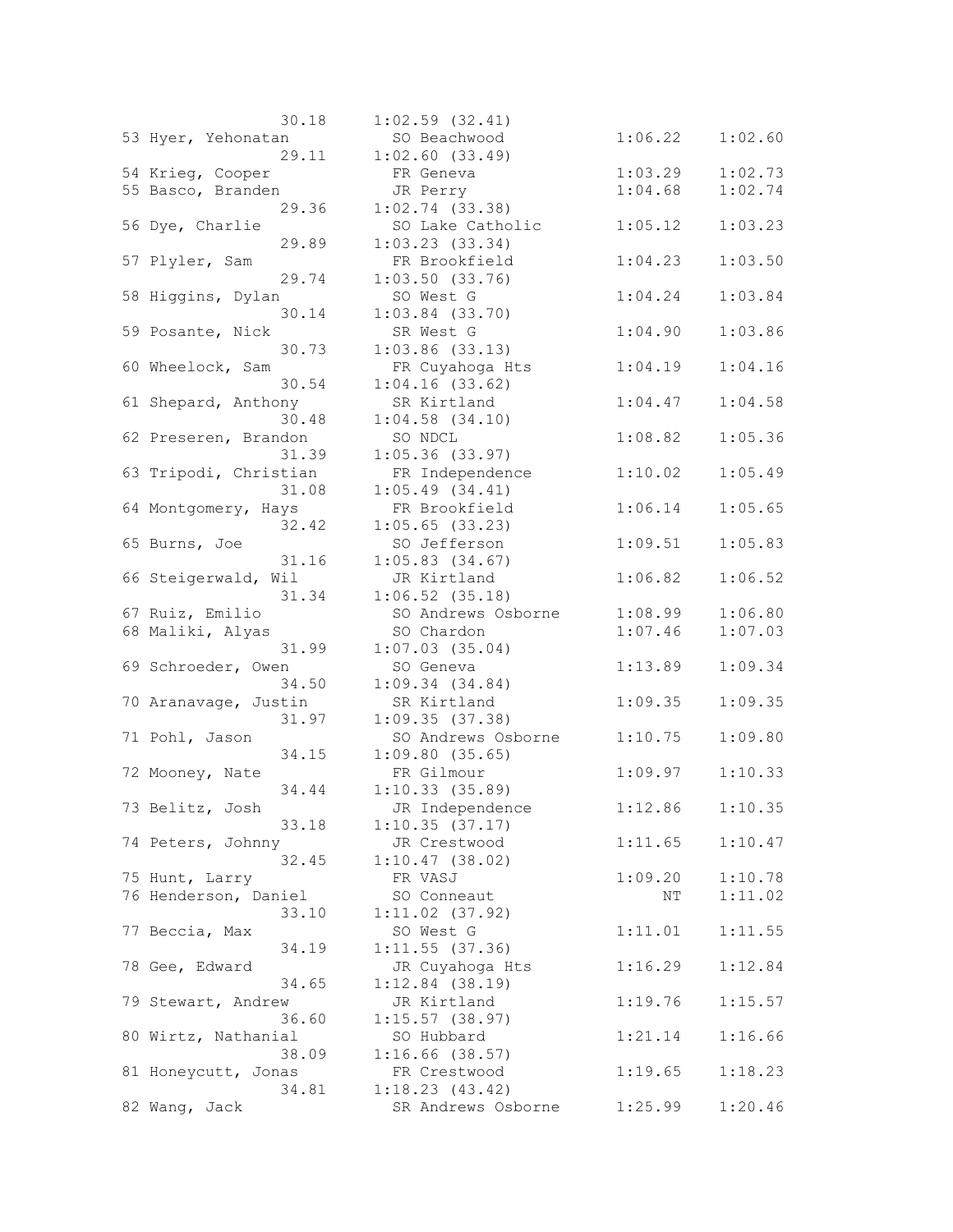| 83 Patel, Shiv    | FR Andrews Osborne  | 1:25.13 | 1:20.66 |
|-------------------|---------------------|---------|---------|
| 38.86             | $1:20.66$ $(41.80)$ |         |         |
| 84 Cleveland, Ben | FR Jefferson        | 1:18.58 | 1:25.49 |
| 38.61             | $1:25.49$ (46.88)   |         |         |

# **Event 68 Boys 500 Yard Freestyle**

| $=$                                                                                        |                                                                             |                               |         |
|--------------------------------------------------------------------------------------------|-----------------------------------------------------------------------------|-------------------------------|---------|
|                                                                                            | State: 4:24.31 2014 Brock Turner - Oakwood, Dayton Oakwood                  |                               |         |
| District: 4:31.04 2/2015 Jason Quinn - Chagrin, Chagrin Falls                              |                                                                             |                               |         |
| Sectional: * 4:35.98 2/8/2019 Ethan Banks, University                                      |                                                                             |                               |         |
|                                                                                            |                                                                             |                               |         |
| Name                                                                                       | Year School                                                                 | Seed                          | Finals  |
|                                                                                            |                                                                             |                               |         |
| $=$                                                                                        |                                                                             |                               |         |
| 1 Butler, Michael JR Hawken 4:45.25 4:51.22<br>26.26 55.35 (29.09) 1:24.81 (29.46) 1:54.48 |                                                                             |                               |         |
|                                                                                            |                                                                             |                               |         |
| (29.67)                                                                                    |                                                                             |                               |         |
|                                                                                            | 2:24.29 (29.81) 2:54.17 (29.88) 3:23.96 (29.79) 3:53.55                     |                               |         |
| (29.59)                                                                                    |                                                                             |                               |         |
| $4:22.70$ (29.15) $4:51.22$ (28.52)                                                        |                                                                             |                               |         |
| 2 Dietz, Will                                                                              | 11 SO Hawken 4:50.40 4:54.23<br>26.31 55.60 (29.29) 1:25.21 (29.61) 1:55.06 |                               |         |
|                                                                                            |                                                                             |                               |         |
| (29.85)                                                                                    |                                                                             |                               |         |
|                                                                                            | 2:25.00 (29.94) 2:54.94 (29.94) 3:25.08 (30.14) 3:54.89                     |                               |         |
| (29.81)                                                                                    |                                                                             |                               |         |
|                                                                                            | $4:24.65$ (29.76) $4:54.23$ (29.58)                                         |                               |         |
| 3 Faulkner, Carter                                                                         |                                                                             |                               |         |
| 26.25                                                                                      |                                                                             |                               |         |
| (30.34)                                                                                    |                                                                             |                               |         |
| $2:26.20$ (30.50) $2:56.81$ (30.61) $3:27.56$ (30.75) $3:58.22$                            |                                                                             |                               |         |
| (30.66)                                                                                    |                                                                             |                               |         |
|                                                                                            | $4:28.77$ (30.55) $4:58.55$ (29.78)                                         |                               |         |
|                                                                                            |                                                                             |                               |         |
|                                                                                            |                                                                             |                               |         |
| (30.25)                                                                                    |                                                                             |                               |         |
|                                                                                            | 2:28.09 (31.11) 2:59.31 (31.22) 3:30.13 (30.82) 4:00.81                     |                               |         |
| (30.68)                                                                                    |                                                                             |                               |         |
|                                                                                            | $4:31.18$ (30.37) $5:00.37$ (29.19)                                         |                               |         |
| 5 Bender, Nathan FR Chardon 5:03.14 5:02.88                                                |                                                                             |                               |         |
|                                                                                            | 26.60 56.02 (29.42) 1:25.93 (29.91) 1:56.79                                 |                               |         |
| (30.86)                                                                                    |                                                                             |                               |         |
|                                                                                            | $2:27.53$ (30.74) $2:58.73$ (31.20) $3:30.27$ (31.54) $4:01.47$             |                               |         |
| (31.20)                                                                                    |                                                                             |                               |         |
|                                                                                            |                                                                             |                               |         |
| 6 Greenberg, Lucas                                                                         | 4:32.77 (31.30) 5:02.88 (30.11)<br>so Hawken<br>So Hawken                   | $5:07.96$ $5:04.16$           |         |
|                                                                                            | 27.70 57.91 (30.21) 1:28.60 (30.69) 1:59.92                                 |                               |         |
|                                                                                            |                                                                             |                               |         |
| (31.32)                                                                                    |                                                                             |                               |         |
|                                                                                            | 2:31.14 (31.22) 3:02.33 (31.19) 3:33.66 (31.33) 4:04.06                     |                               |         |
| (30.40)                                                                                    |                                                                             |                               |         |
| 4:34.76(30.70)                                                                             | 5:04.16(29.40)                                                              |                               |         |
| 7 Farkas, Tyler                                                                            | FR University                                                               | $5:06.85$ $5:05.52$           |         |
| 26.88                                                                                      |                                                                             | 57.56 (30.68) 1:28.86 (31.30) | 2:00.19 |
| (31.33)                                                                                    |                                                                             |                               |         |
| 2:31.09(30.90)                                                                             | $3:02.16$ (31.07) $3:33.36$ (31.20) $4:04.52$                               |                               |         |
| (31.16)                                                                                    |                                                                             |                               |         |
|                                                                                            | $4:35.38$ (30.86) $5:05.52$ (30.14)                                         |                               |         |
| 8 Sundquist, Jonah                                                                         | SO Geneva                                                                   | 5:11.98                       | 5:07.16 |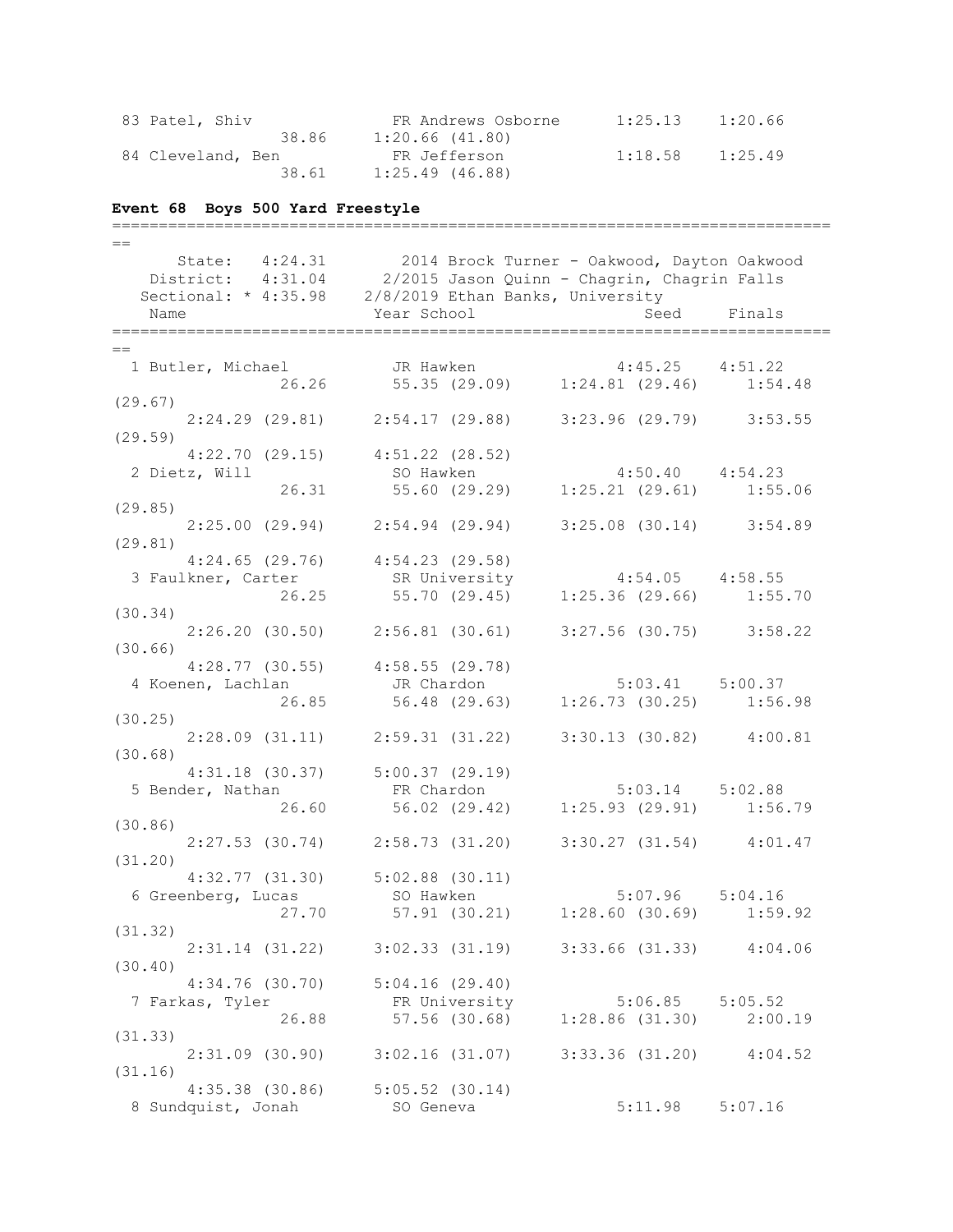|              |                                                         | 27.96 58.17 (30.21) 1:28.96 (30.79) 2:00.23                                                                                           |  |
|--------------|---------------------------------------------------------|---------------------------------------------------------------------------------------------------------------------------------------|--|
| (31.27)      |                                                         |                                                                                                                                       |  |
|              |                                                         | $2:31.50$ (31.27) $3:02.75$ (31.25) $3:33.92$ (31.17) $4:05.23$                                                                       |  |
| (31.31)      |                                                         |                                                                                                                                       |  |
|              |                                                         |                                                                                                                                       |  |
|              |                                                         |                                                                                                                                       |  |
|              |                                                         | 4:36.36 (31.13) 5:07.16 (30.80)<br>9 Ricci, David JR Hawken 5:11.76 5:07.72<br>26.57 56.71 (30.14) 1:27.61 (30.90) 1:59.17<br>(31.56) |  |
|              |                                                         |                                                                                                                                       |  |
| (31.56)      |                                                         |                                                                                                                                       |  |
|              |                                                         | $2:30.93$ (31.76) $3:02.54$ (31.61) $3:34.36$ (31.82) $4:06.11$                                                                       |  |
| (31.75)      |                                                         |                                                                                                                                       |  |
|              |                                                         | $4:37.35$ (31.24) $5:07.72$ (30.37)                                                                                                   |  |
|              |                                                         | 4:37.35 (31.24) 5:07.72 (30.37)<br>10 Jiang, Ethan JR University 5:01.53 5:07.83<br>27.13 56.81 (29.68) 1:27.73 (30.92) 1:58.92       |  |
|              |                                                         |                                                                                                                                       |  |
|              |                                                         |                                                                                                                                       |  |
| (31.19)      |                                                         |                                                                                                                                       |  |
|              |                                                         | $2:30.35$ (31.43) $3:02.22$ (31.87) $3:34.24$ (32.02) $4:06.12$                                                                       |  |
| (31.88)      |                                                         |                                                                                                                                       |  |
|              |                                                         |                                                                                                                                       |  |
|              |                                                         | $4:37.38$ (31.26) $5:07.83$ (30.45)                                                                                                   |  |
|              |                                                         | 4:37.36 (31.26)<br>11 Golubitsky, Alan JR Orange 5:21.13 5:20.79<br>27.76 58.88 (31.12) 1:31.32 (32.44) 2:03.52                       |  |
|              |                                                         |                                                                                                                                       |  |
| (32.20)      |                                                         |                                                                                                                                       |  |
|              |                                                         | $2:35.91$ (32.39) $3:09.04$ (33.13) $3:42.56$ (33.52) $4:15.38$                                                                       |  |
| (32.82)      |                                                         |                                                                                                                                       |  |
|              |                                                         | 4:48.97 (33.59) 5:20.79 (31.82)                                                                                                       |  |
|              |                                                         | 12 Klug, Max<br>28.91 1:00.60 (31.69) 1:33.17 (32.57) 2:05.88                                                                         |  |
|              |                                                         |                                                                                                                                       |  |
|              |                                                         |                                                                                                                                       |  |
| (32.71)      |                                                         |                                                                                                                                       |  |
|              |                                                         | $2:38.91$ (33.03) $3:11.78$ (32.87) $3:44.73$ (32.95) $4:17.64$                                                                       |  |
| (32.91)      |                                                         |                                                                                                                                       |  |
|              |                                                         | $4:50.49$ (32.85) $5:21.10$ (30.61)                                                                                                   |  |
|              |                                                         | SR Chagrin Falls 5:20.39 5:23.32                                                                                                      |  |
|              |                                                         | 13 Feeney, Tyler 58.48 (30.81) 5:20.39 5:23.32<br>27.67 58.48 (30.81) 1:31.24 (32.76) 2:04.66                                         |  |
| (33.42)      |                                                         |                                                                                                                                       |  |
|              |                                                         |                                                                                                                                       |  |
|              |                                                         | $2:37.50$ (32.84) $3:11.11$ (33.61) $3:44.83$ (33.72) $4:18.41$                                                                       |  |
| (33.58)      |                                                         |                                                                                                                                       |  |
|              |                                                         | 4:51.39 (32.98) 5:23.32 (31.93)                                                                                                       |  |
|              |                                                         | 14 Ignasiak, Jack JR Chagrin Falls 5:33.74 5:28.24<br>27.51 59.43 (31.92) 1:32.58 (33.15) 2:06.48                                     |  |
|              |                                                         |                                                                                                                                       |  |
| (33.90)      |                                                         |                                                                                                                                       |  |
|              |                                                         | 2:40.47 (33.99) 3:13.93 (33.46) 3:47.96 (34.03) 4:22.10                                                                               |  |
|              |                                                         |                                                                                                                                       |  |
| (34.14)      |                                                         |                                                                                                                                       |  |
|              |                                                         | $4:55.63$ (33.53) $5:28.24$ (32.61)                                                                                                   |  |
|              |                                                         | 15 Dicello IV, J.D.<br>29.71 1:02.13 (32.42) 1:35.28 (33.15) 2:08.83                                                                  |  |
|              |                                                         |                                                                                                                                       |  |
| (33.55)      |                                                         |                                                                                                                                       |  |
|              |                                                         |                                                                                                                                       |  |
| (33.54)      |                                                         |                                                                                                                                       |  |
|              | 2:42.38 (33.55) 3:16.04 (33.66) 3:49.60 (33.56) 4:23.14 |                                                                                                                                       |  |
|              |                                                         |                                                                                                                                       |  |
|              |                                                         | $4:56.52$ (33.38) $5:28.58$ (32.06)                                                                                                   |  |
| 16 Broz, Ben |                                                         | FR Chagrin Falls 5:47.45 5:29.69                                                                                                      |  |
|              | 29.61                                                   | $1:02.27$ (32.66) $1:35.42$ (33.15) $2:08.54$                                                                                         |  |
| (33.12)      |                                                         |                                                                                                                                       |  |
|              | 2:42.07(33.53)                                          | $3:16.36$ (34.29) $3:50.57$ (34.21) $4:24.74$                                                                                         |  |
| (34.17)      |                                                         |                                                                                                                                       |  |
|              |                                                         |                                                                                                                                       |  |
|              |                                                         | $4:58.33$ (33.59) $5:29.69$ (31.36)                                                                                                   |  |
|              | 17 Applebaum, Ted                                       |                                                                                                                                       |  |
| (33.53)      |                                                         | SO University 5:29.90 5:30.40<br>28.65 1:00.15 (31.50) 1:32.90 (32.75) 2:06.43                                                        |  |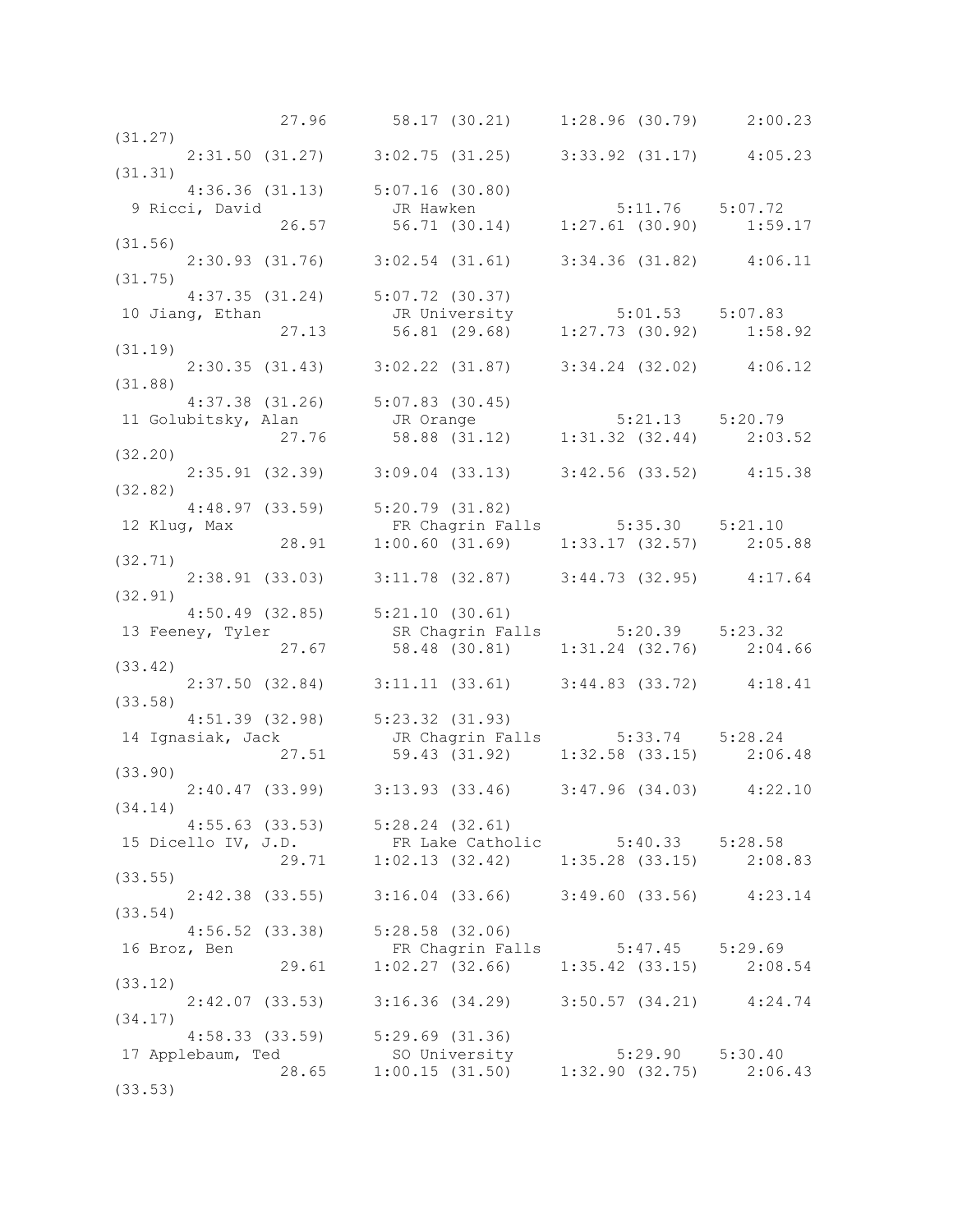|         |               | $2:41.12$ (34.69) $3:15.86$ (34.74) $3:49.08$ (33.22) $4:23.30$                                                                           |  |
|---------|---------------|-------------------------------------------------------------------------------------------------------------------------------------------|--|
| (34.22) |               |                                                                                                                                           |  |
|         |               |                                                                                                                                           |  |
|         |               | 4:57.47 (34.17) 5:30.40 (32.93)<br>18 Lewis, Andrew FR Gilmour 5:41.99 5:30.93<br>29.81 1:02.91 (33.10) 1:36.70 (33.79) 2:10.81           |  |
| (34.11) |               |                                                                                                                                           |  |
|         |               | $2:44.30(33.49)$ $3:17.99(33.69)$ $3:51.15(33.16)$ $4:25.32$                                                                              |  |
| (34.17) |               |                                                                                                                                           |  |
|         |               | $4:59.01$ (33.69) $5:30.93$ (31.92)                                                                                                       |  |
|         |               |                                                                                                                                           |  |
|         |               |                                                                                                                                           |  |
|         |               | 4:59.01 (33.69) 5:30.93 (31.92)<br>19 LaBoe, Gavin JR Perry 5:40.24 5:31.99<br>28.08 59.90 (31.82) 1:33.11 (33.21) 2:07.32<br>34.21) 3.21 |  |
|         |               | $2:41.65$ (34.33) $3:15.75$ (34.10) $3:50.47$ (34.72) $4:25.19$                                                                           |  |
| (34.72) |               |                                                                                                                                           |  |
|         |               |                                                                                                                                           |  |
|         |               |                                                                                                                                           |  |
|         |               | 4:59.34 (34.15) 5:31.99 (32.65)<br>20 Culliton, Jason SR Perry 5:44.27 5:40.51<br>29.45 1:01.97 (32.52) 1:35.50 (33.53) 2:09.61           |  |
| (34.11) |               |                                                                                                                                           |  |
|         |               | $2:44.07$ (34.46) $3:19.41$ (35.34) $3:54.64$ (35.23) $4:30.36$                                                                           |  |
| (35.72) |               |                                                                                                                                           |  |
|         |               |                                                                                                                                           |  |
|         | 21 Drsek, Joe |                                                                                                                                           |  |
|         |               |                                                                                                                                           |  |
| (34.42) |               |                                                                                                                                           |  |
| (35.84) |               | $2:44.69$ (34.87) $3:20.08$ (35.39) $3:56.53$ (36.45) $4:32.37$                                                                           |  |
|         |               |                                                                                                                                           |  |
|         |               |                                                                                                                                           |  |
|         |               | 5:07.67 (35.30) 5:41.42 (33.75)<br>22 Shook, Owen FR Beachwood 5:58.69 5:58.26<br>29.77 1:04.96 (35.19) 1:40.80 (35.84) 2:17.02           |  |
| (36.22) |               |                                                                                                                                           |  |
|         |               | $2:52.53$ (35.51) $3:29.27$ (36.74) $4:07.16$ (37.89) $4:44.85$                                                                           |  |
| (37.69) |               |                                                                                                                                           |  |
|         |               |                                                                                                                                           |  |
|         |               |                                                                                                                                           |  |
|         |               | 5:22.96 (38.11) 5:58.26 (35.30)<br>23 Wirtz, Samuel 50 Hubbard 6:36.89 6:12.67<br>32.71 1:08.84 (36.13) 1:46.46 (37.62) 2:24.63           |  |
| (38.17) |               |                                                                                                                                           |  |
|         |               | $3:03.06$ (38.43) $3:41.58$ (38.52) $4:20.33$ (38.75) $4:58.73$                                                                           |  |
| (38.40) |               |                                                                                                                                           |  |
|         |               | 5:36.90 (38.17) 6:12.67 (35.77)                                                                                                           |  |
|         |               | 24 Roberts, Ty FR Independence 6:44.33 6:30.11<br>33.15 1:10.65 (37.50) 1:50.44 (39.79) 2:31.30                                           |  |
|         |               |                                                                                                                                           |  |
| (40.86) |               | 3:11.93 (40.63) 3:51.82 (39.89) 4:32.65 (40.83) 5:12.83                                                                                   |  |
| (40.18) |               |                                                                                                                                           |  |
|         |               | 5:53.76 (40.93) 6:30.11 (36.35)                                                                                                           |  |
|         |               |                                                                                                                                           |  |
|         |               | 25 Londrico, Anthony<br>32.25 1:09.85 (37.60) 1:50.63 (40.78) 2:31.69                                                                     |  |
| (41.06) |               |                                                                                                                                           |  |
|         |               | 3:12.39 (40.70) 3:53.38 (40.99) 4:34.50 (41.12) 5:16.01                                                                                   |  |
| (41.51) |               |                                                                                                                                           |  |
|         |               | $5:57.44$ (41.43) $6:34.79$ (37.35)                                                                                                       |  |
|         |               | 26 Nikitin, Ilya 50 Beachwood 6:40.53 6:44.85<br>35.95 1:16.25 (40.30) 1:58.57 (42.32) 2:41.82                                            |  |
|         |               |                                                                                                                                           |  |
| (43.25) |               |                                                                                                                                           |  |
|         |               | $3:24.08$ (42.26) $4:06.72$ (42.64) $4:47.73$ (41.01) $5:30.51$                                                                           |  |
| (42.78) |               |                                                                                                                                           |  |
|         |               | $6:09.48$ (38.97) $6:44.85$ (35.37)                                                                                                       |  |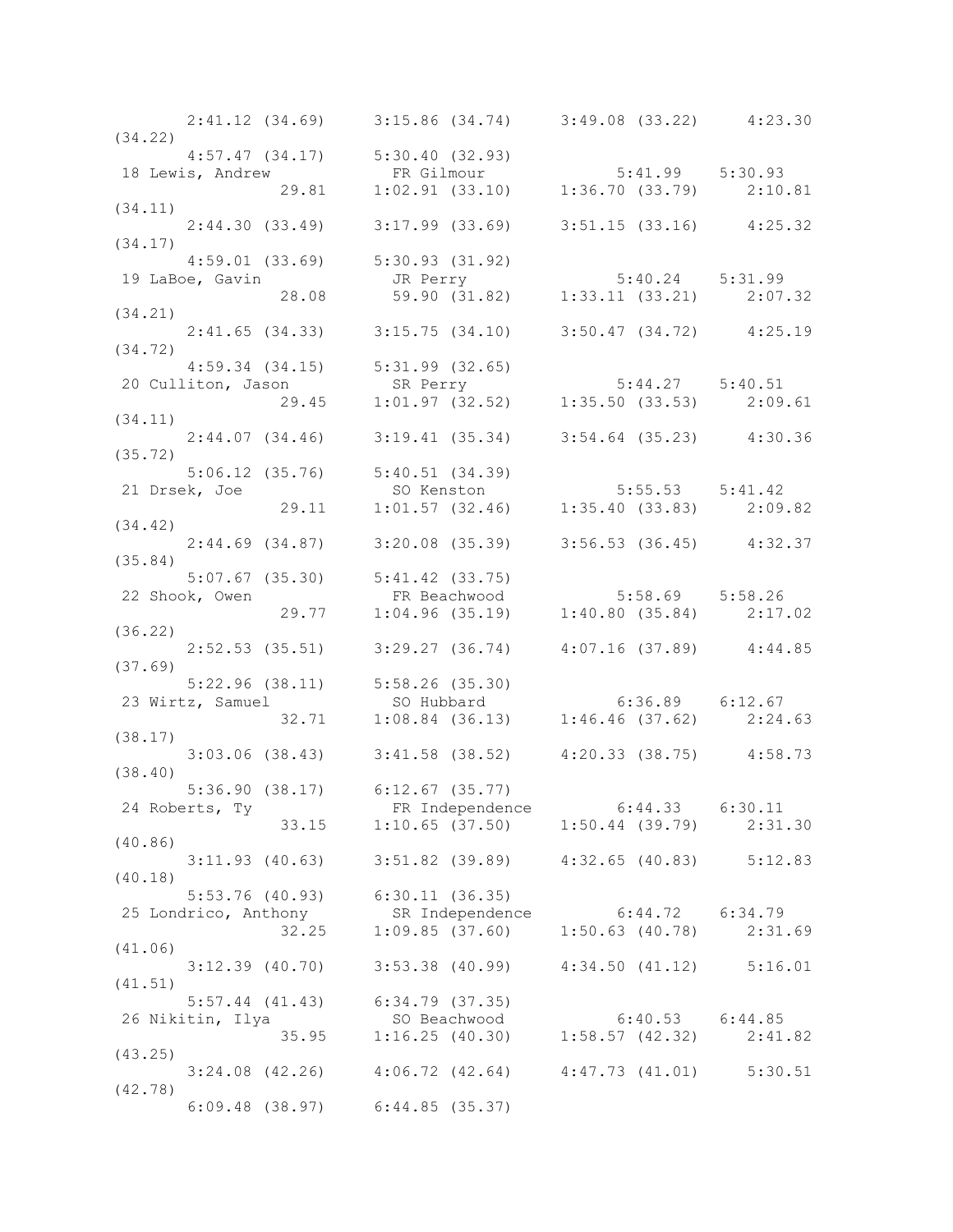| (42.76)                                                                                                                        |                                                                               |                       |  |
|--------------------------------------------------------------------------------------------------------------------------------|-------------------------------------------------------------------------------|-----------------------|--|
| $3:17.86$ (43.88)                                                                                                              |                                                                               | $4:44.17$ ( ) 6:10.17 |  |
| (1:26.00)                                                                                                                      |                                                                               |                       |  |
| 6:47.37(37.20)                                                                                                                 |                                                                               |                       |  |
|                                                                                                                                |                                                                               |                       |  |
|                                                                                                                                |                                                                               |                       |  |
| (40.84)                                                                                                                        |                                                                               |                       |  |
| $3:26.32$ (42.03) $4:06.84$ (40.52) $4:47.75$ (40.91) $5:29.48$                                                                |                                                                               |                       |  |
| (41.73)                                                                                                                        |                                                                               |                       |  |
| $6:08.74$ (39.26) $6:48.07$ (39.33)                                                                                            |                                                                               |                       |  |
| 29 Shi, John                                                                                                                   | SO Beachwood 6:54.31 6:50.10<br>34.54 1:16.88 (42.34) 2:00.22 (43.34) 2:44.27 |                       |  |
|                                                                                                                                |                                                                               |                       |  |
| (44.05)                                                                                                                        |                                                                               |                       |  |
| $3:25.37$ (41.10) $4:07.29$ (41.92) $4:49.36$ (42.07) $5:30.08$                                                                |                                                                               |                       |  |
| (40.72)                                                                                                                        |                                                                               |                       |  |
|                                                                                                                                |                                                                               |                       |  |
|                                                                                                                                |                                                                               |                       |  |
| 6:12.59 (42.51) 6:50.10 (37.51)<br>30 Wright, Alec SR West G 6:58.21 6:53.55<br>35.37 1:15.73 (40.36) 1:57.24 (41.51) 2:39.50  |                                                                               |                       |  |
| (42.26)                                                                                                                        |                                                                               |                       |  |
| $3:22.09$ (42.59) $4:05.45$ (43.36) $4:48.94$ (43.49) $5:33.21$                                                                |                                                                               |                       |  |
| (44.27)                                                                                                                        |                                                                               |                       |  |
| 6:15.38 (42.17) 6:53.55 (38.17)<br>31 Briody, Shane JR Geneva 7:10.91 7:15.75<br>35.18 1:16.55 (41.37) 1:59.41 (42.86) 2:43.44 |                                                                               |                       |  |
|                                                                                                                                |                                                                               |                       |  |
|                                                                                                                                |                                                                               |                       |  |
| (44.03)                                                                                                                        |                                                                               |                       |  |
| $3:28.32$ (44.88) $4:14.11$ (45.79) $4:59.60$ (45.49) $5:45.61$                                                                |                                                                               |                       |  |
| (46.01)                                                                                                                        |                                                                               |                       |  |
|                                                                                                                                |                                                                               |                       |  |
|                                                                                                                                |                                                                               |                       |  |
| 6:31.94 (46.33) 7:15.75 (43.81)<br>32 Carson, Davis FR West G 7:45.15 8:30.72<br>38.55 1:25.65 (47.10) 2:17.75 (52.10) 3:12.17 |                                                                               |                       |  |
| (54.42)                                                                                                                        |                                                                               |                       |  |
|                                                                                                                                | 4:06.01 (53.84) 5:03.41 (57.40) 6:00.92 (57.51) 6:54.74                       |                       |  |
| (53.82)                                                                                                                        |                                                                               |                       |  |
|                                                                                                                                | $7:48.77$ (54.03) 8:30.72 (41.95)                                             |                       |  |

# **Event 69 Boys 200 Yard Freestyle Relay**

|                                  | State: 1:24.47 2012 Lima Shawnee  |                                                |                     |
|----------------------------------|-----------------------------------|------------------------------------------------|---------------------|
|                                  | Risolvato, G Diltz, Curl, Z Diltz |                                                |                     |
| District: 1:24.55                | 2/2018 Hawken School              |                                                |                     |
|                                  | Z. Hart, Tecson, Pioro, Bryne     |                                                |                     |
| Sectional: $* 1:28.04$           |                                   | 2/12/2011 University School, University        |                     |
|                                  |                                   | A Malone, B Stewart-Bates, M Gaudiani, N Crane |                     |
| School                           |                                   | Seed                                           | Finals              |
| $=$                              |                                   |                                                |                     |
| 1 Chagrin Falls High School      |                                   |                                                | $1:30.15$ $1:29.07$ |
| 1) Cashy, John SR                |                                   | 2) Tropf, Michael JR                           |                     |
| 3) Broz, Parker SR               |                                   | 4) Reboul, Clark SR                            |                     |
| 22.06                            |                                   | 44.30 (22.24) 1:06.89 (22.59)                  | 1:29.07             |
| (22.18)                          |                                   |                                                |                     |
| 2 Hunting Valley University Scho |                                   |                                                | $1:24.83$ $1:29.59$ |
| 1) Savage, Colin SR              |                                   | 2) Guruprasad, Prajwal SR                      |                     |
| 3) Faulkner, Carter SR           |                                   | 4) O'Brien, Jack SR                            |                     |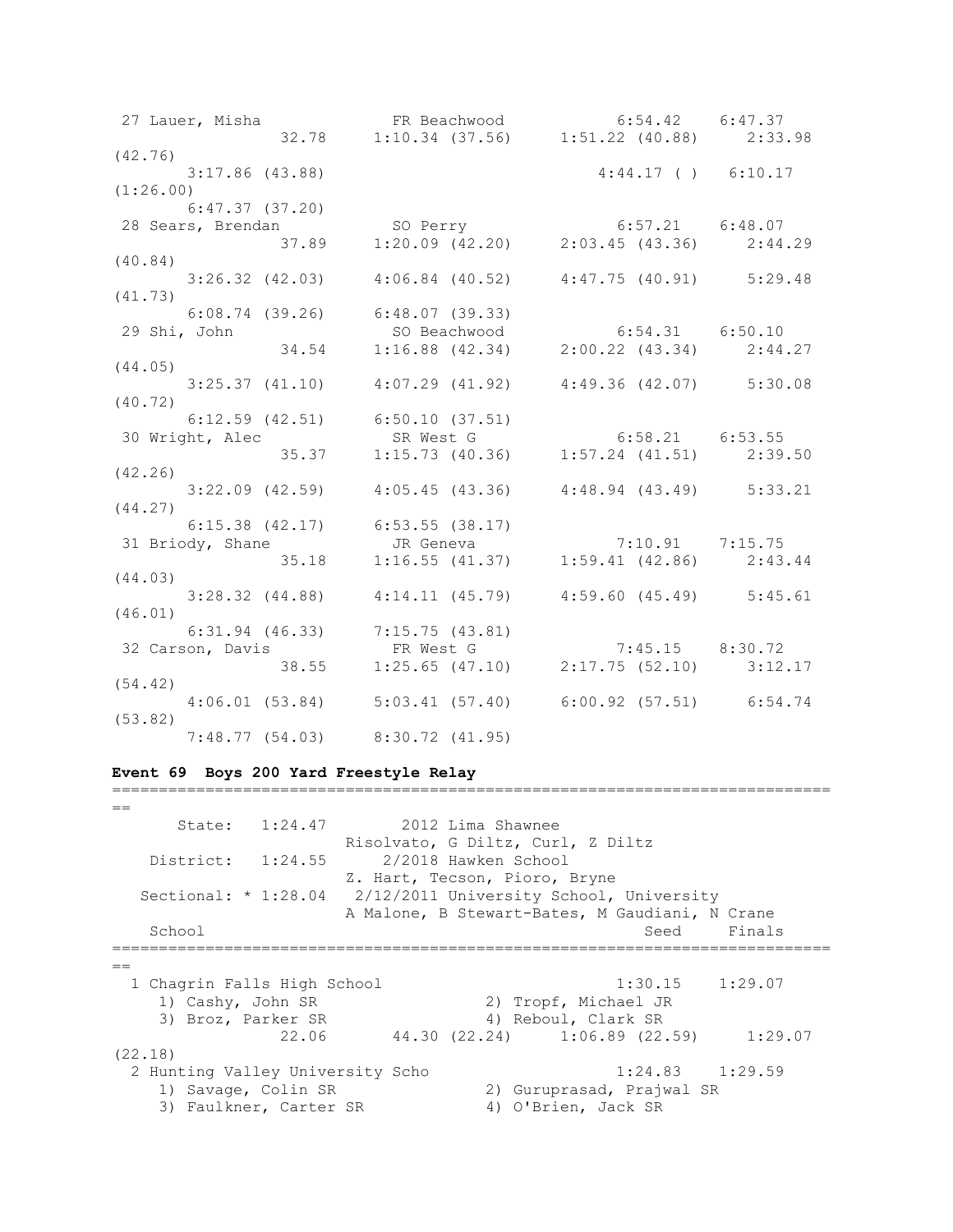21.51 44.10 (22.59) 1:06.84 (22.74) 1:29.59 (22.75) 3 Beachwood High School 1:29.76 1:32.99 1) Colmenares, Gabriel SR 2) Nguyen, Hoang JR 3) Bystrom, Grady JR (4) Keyerleber, Matthew SR 23.14 46.36 (23.22) 1:09.81 (23.45) 1:32.99 (23.18) 4 Chardon High School 1:35.62 1:33.42 1) Rogers, Levi SO 2) Kooyman, Mason SR 3) Koenen, Lachlan JR 4) Bender, Nathan FR 23.55 46.48 (22.93) 1:10.09 (23.61) 1:33.42 (23.33) 5 Gates Mills Hawken 1:29.19 1:34.59 1) Dietz, Will SO 2) Pioro, Philip SR 3) Reed, Donovan JR 4) Greenberg, Lucas SO 23.56 46.59 (23.03) 1:10.88 (24.29) 1:34.59 (23.71) 6 Chardon Notre Dame Cathedral L 1:36.10 1:35.17 1) Ingram, Andrew SO 2) Petronzio, Michael SR 3) Ratka, Jonathan FR 4) King, Christian SR 24.20 48.10 (23.90) 1:12.36 (24.26) 1:35.17 (22.81) 7 Perry High School 1:39.63 1:36.31 1) Aguirre-Shaw, Mateo JR 2) LaBoe, Gavin JR 3) Culliton, Jason SR 4) Rinehart, Van SR 24.41 48.50 (24.09) 1:13.78 (25.28) 1:36.31 (22.53) 8 Chesterland West Geauga 1:41.92 1:40.17 1) Burdecki, Joshua JR 2) Contizano, CJ SR 3) Harvey, Eli SR 4) Aronov, Steven SR 24.98 51.14 (26.16) 1:15.40 (24.26) 1:40.17 (24.77) 9 Independence High School 1:40.69 1:40.59 1) Rega, Thomas JR 2) Trombetta, Anthony JR 3) McGreal, Charlie FR 4) Sears, Grant SO 25.44 50.90 (25.46) 1:16.25 (25.35) 1:40.59 (24.34) 10 Chagrin Falls Kenston 1:44.50 1:45.35 1) Korenowski, Nick SO 2) Fronczek, Jason SO 3) Adams, Tyler SR 4) Raudins, Bruno SR 25.40 54.24 (28.84) 1:21.79 (27.55) 1:45.35 (23.56) 11 Wickiffe High School 1:45.51 1:45.86 1) Bradac, Josh JR 2) Byrne, Kevin FR 3) Touschner, Zach FR 4) May, Michael JR 26.07 53.74 (27.67) 1:20.39 (26.65) 1:45.86 (25.47) 12 Geneva High School 1:44.95 1:48.89 1) Covell, Dillen SR 2) Wilson, Jacob FR 3) Krieg, Cooper FR 4) Lindberg, Darren JR 26.30 54.01 (27.71) 1:48.89 (54.88) 13 Willoughby Andrews Osborne 1:55.70 1:50.54 1) Luo, Yves SR 2) Pohl, Jason SO 3) Ruiz, Emilio SO 4) Conde, Pablo SO 27.64 56.65 (29.01) 1:25.84 (29.19) 1:50.54 (24.70) 14 Hubbard 1:41.78 1:51.37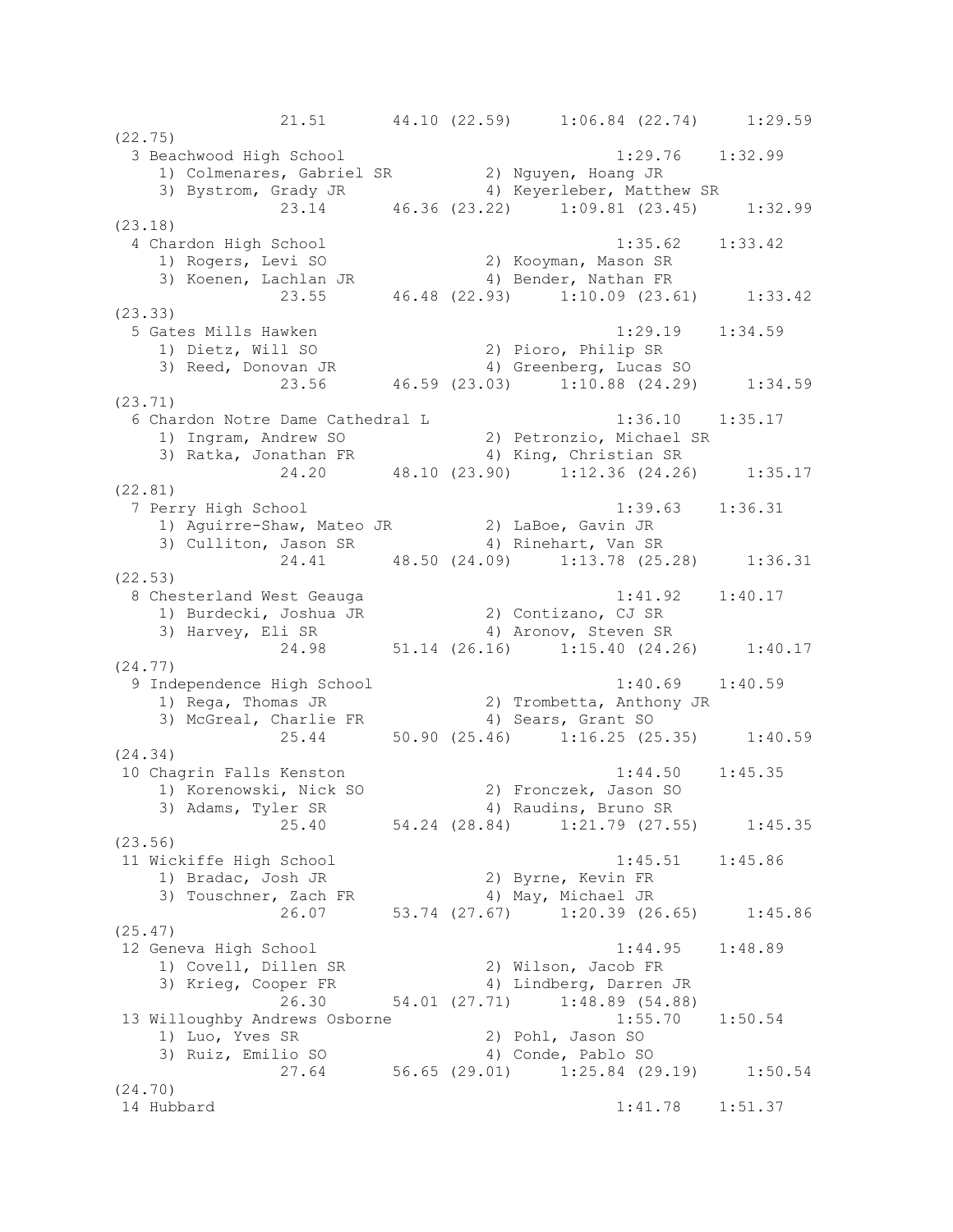1) Barnes, David SO 2) Johns, Noah SR 3) O'Hara, Declan SR 4) Grigsby, Ryan FR 28.17 56.26 (28.09) 1:24.31 (28.05) 1:51.37 (27.06) 15 Conneaut High School 1:57.66 1:52.12 1) Corlew, Levi SO 2) Henderson, Daniel SO 3) Penniman, Benjamin SO 4) Morrison, Ethan JR 26.30 57.94 (31.64) 1:28.24 (30.30) 1:52.12 (23.88) 16 Pepper Pike Orange 1:55.37 1:52.90 1) Stuk, Benjamin JR 2) Saliba, Danny SO 3) Capuz, Adrian FR 4) Perodeau, Holden SO 27.40 54.98 (27.58) 1:25.90 (30.92) 1:52.90 (27.00) 17 Kirtland 2:00.05 1:54.24 1) Shepard, Anthony SR 2) Aranavage, Justin SR 3) Emlaw, Jake SR 4) Steigerwald, Wil JR 28.71 59.16 (30.45) 1:26.16 (27.00) 1:54.24 (28.08) 18 Jefferson Area High School 1:54.85 1:55.08 1) Diehl, Joshua SO 2) Burns, Joe SO 3) Heinly, Nathan SO 4) Dille, Jordan FR 30.35 59.97 (29.62) 1:29.15 (29.18) 1:55.08 (25.93) 19 Mantua Crestwood 1:42.52 2:10.75 1) Peters, Johnny JR 2) Honeycutt, Jonas FR 3) Rowe, Connor SR 4) Masiello, Daniel SO 31.13 1:05.43 (34.30) 1:39.03 (33.60) 2:10.75 (31.72) -- Cuyahoga Heights High School 1:55.50 DQ 1) Jakubczak, Joseph JR 2) Terrigno, Rodrick SR 3) Gee, Edward JR 4) Wheelock, Sam FR 24.86 52.30 (27.44) 1:24.96 (32.66) DQ (27.18)

#### **Event 70 Boys 100 Yard Backstroke**

| $=$                  |                                                  |       |        |
|----------------------|--------------------------------------------------|-------|--------|
| 48.29<br>State:      | 2016 M Marquardt - Cinci Seven Hill, Cinci Seven |       |        |
| H                    |                                                  |       |        |
| District: 49.08      | 2/2019 Owen Hanna - University, University       |       |        |
| Sectional: $*$ 51.17 | 2/9/2013 Austin Quinn - Chagrin, Chagrin         |       |        |
| Name                 | Year School                                      | Seed  | Finals |
|                      |                                                  |       |        |
| $==$                 |                                                  |       |        |
| 1 Tekieli, Nicolas   | SR University                                    | 49.69 | 51.69  |
| 25.08                | 51.69 (26.61)                                    |       |        |
| 2 Ratka, Jonathan    | FR NDCL                                          | 56.42 | 55.56  |
| 27.06                | 55.56 (28.50)                                    |       |        |
| 3 Esposito, Jacob    | SO Hawken                                        | 56.19 | 56.06  |
| 27.19                | 56.06 (28.87)                                    |       |        |
| 4 Rooney, Joshua     | SO Chagrin Falls                                 | 56.18 | 56.41  |
| 27.11                | 56.41(29.30)                                     |       |        |
| 5 Cashy, John        | SR Chagrin Falls                                 | 53.17 | 56.72  |
| 27.27                | 56.72 (29.45)                                    |       |        |
| 6 Morris, Madan      | SO Hawken                                        | 53.77 | 56.95  |
| 27.38                | 56.95(29.57)                                     |       |        |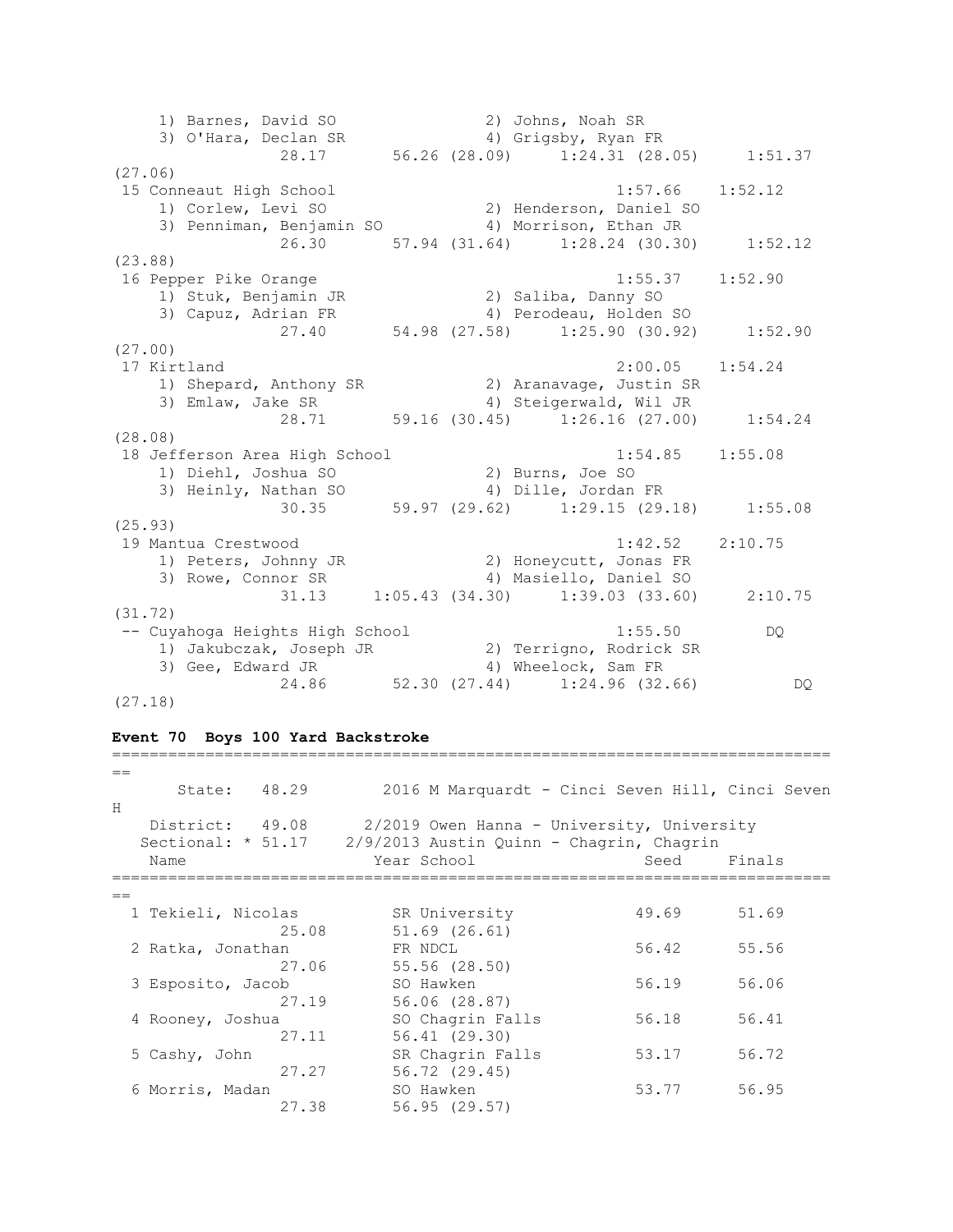| 7 Rogers, Levi           | SO Chardon                     | 58.52   | 58.50    |
|--------------------------|--------------------------------|---------|----------|
| 28.20                    | 58.50 (30.30)                  |         |          |
| 8 Broz, Parker           | SR Chagrin Falls               | 59.15   | 58.60    |
| 28.92                    | 58.60 (29.68)                  |         |          |
| 9 Munz, Bobby            | SO Chagrin Falls               | 59.53   | 59.31    |
| 28.66                    | 59.31(30.65)                   |         |          |
| 10 O'Connell, Ryan       | FR VASJ                        | 1:00.99 | 1:00.27  |
| 29.64                    | 1:00.27(30.63)                 |         |          |
| 11 Conde, Pablo          | SO Andrews Osborne             | 1:04.56 | 1:01.19  |
| 29.99                    | 1:01.19(31.20)                 |         |          |
| 12 Faulkner, Jack        | FR University                  | 1:04.72 | 1:02.03  |
| 29.82                    | $1:02.03$ $(32.21)$            |         |          |
| 13 Rega, Thomas          | JR Independence                | 1:01.76 | 1:02.98  |
| 30.79                    | $1:02.98$ $(32.19)$            |         |          |
| 14 Lewis, Andrew         | FR Gilmour                     | 1:02.83 | 1:03.39  |
| 30.70                    | $1:03.39$ $(32.69)$            |         |          |
| 15 Burdecki, Joshua      | JR West G                      | 1:04.31 | J1:03.39 |
| 30.84                    | $1:03.39$ $(32.55)$            |         |          |
| 16 Dicello IV, J.D.      | FR Lake Catholic               | 1:02.87 | 1:03.65  |
| 31.23                    | $1:03.65$ (32.42)              |         |          |
| 17 Kaufman, Owen         | SO Lake Catholic               | 1:03.51 | 1:04.06  |
| 31.22                    | $1:04.06$ $(32.84)$            |         |          |
| 18 Fair, Gray            | SO Hawken                      | 1:00.32 | 1:04.23  |
| 31.00<br>19 Warner, Evan | 1:04.23(33.23)<br>FR Beachwood | 1:09.90 | 1:05.07  |
| 31.12                    | $1:05.07$ (33.95)              |         |          |
| 20 Stiffler, Eiman       | JR Hawken                      | 1:08.63 | 1:05.48  |
| 31.70                    | $1:05.48$ (33.78)              |         |          |
| 21 Jang, Jonathan        | JR University                  | 1:08.46 | 1:05.50  |
| 32.11                    | 1:05.50(33.39)                 |         |          |
| 22 Yang, Lucas           | SO Beachwood                   | 1:05.67 | 1:05.67  |
| 31.34                    | $1:05.67$ (34.33)              |         |          |
| 23 Kooyman, Dylan        | SR Chardon                     | 1:06.77 | 1:05.94  |
| 31.38                    | $1:05.94$ $(34.56)$            |         |          |
| 24 Doerr, Will           | SO University                  | 1:08.12 | 1:06.09  |
| 31.45                    | 1:06.09(34.64)                 |         |          |
| 25 Chakrabarti, Shinjon  | JR Beachwood                   | 1:07.43 | 1:06.65  |
| 31.74                    | $1:06.65$ $(34.91)$            |         |          |
| 26 Mausser, Joey         | FR Lake Catholic               | 1:07.81 | 1:07.14  |
| 33.31                    | $1:07.14$ (33.83)              |         |          |
| 27 O'Hara, Declan        | SR Hubbard                     | 1:05.42 | 1:07.37  |
| 32.75                    | 1:07.37(34.62)                 |         |          |
| 28 Kogovsek, David       | SO NDCL                        | 1:10.61 | 1:07.75  |
| 32.30                    | $1:07.75$ (35.45)              |         |          |
| 29 Yoder, Adam           | JR Hubbard                     | 1:11.13 | 1:07.84  |
| 33.74                    | $1:07.84$ $(34.10)$            |         |          |
| 30 Chapo, Evertt         | SO Wickliffe                   | 1:11.60 | 1:08.24  |
| 32.93                    | $1:08.24$ (35.31)              |         |          |
| 31 Tannenbaum, Noah      | SO Beachwood                   | 1:09.51 | 1:09.11  |
| 33.62                    | 1:09.11(35.49)                 |         |          |
| 32 Plyler, Sam           | FR Brookfield                  | 1:12.26 | 1:11.85  |
| 34.61                    | 1:11.85(37.24)                 |         |          |
| 33 Rogers, AJ            | JR Chardon                     | 1:10.49 | 1:11.91  |
| 33.67                    | 1:11.91(38.24)                 |         |          |
| 34 Ward, Cameron         | SR Perry                       | 1:16.39 | 1:12.24  |
| 34.55                    | $1:12.24$ (37.69)              |         |          |
| 35 Sears, Evan           | SR Perry                       | 1:14.44 | 1:15.26  |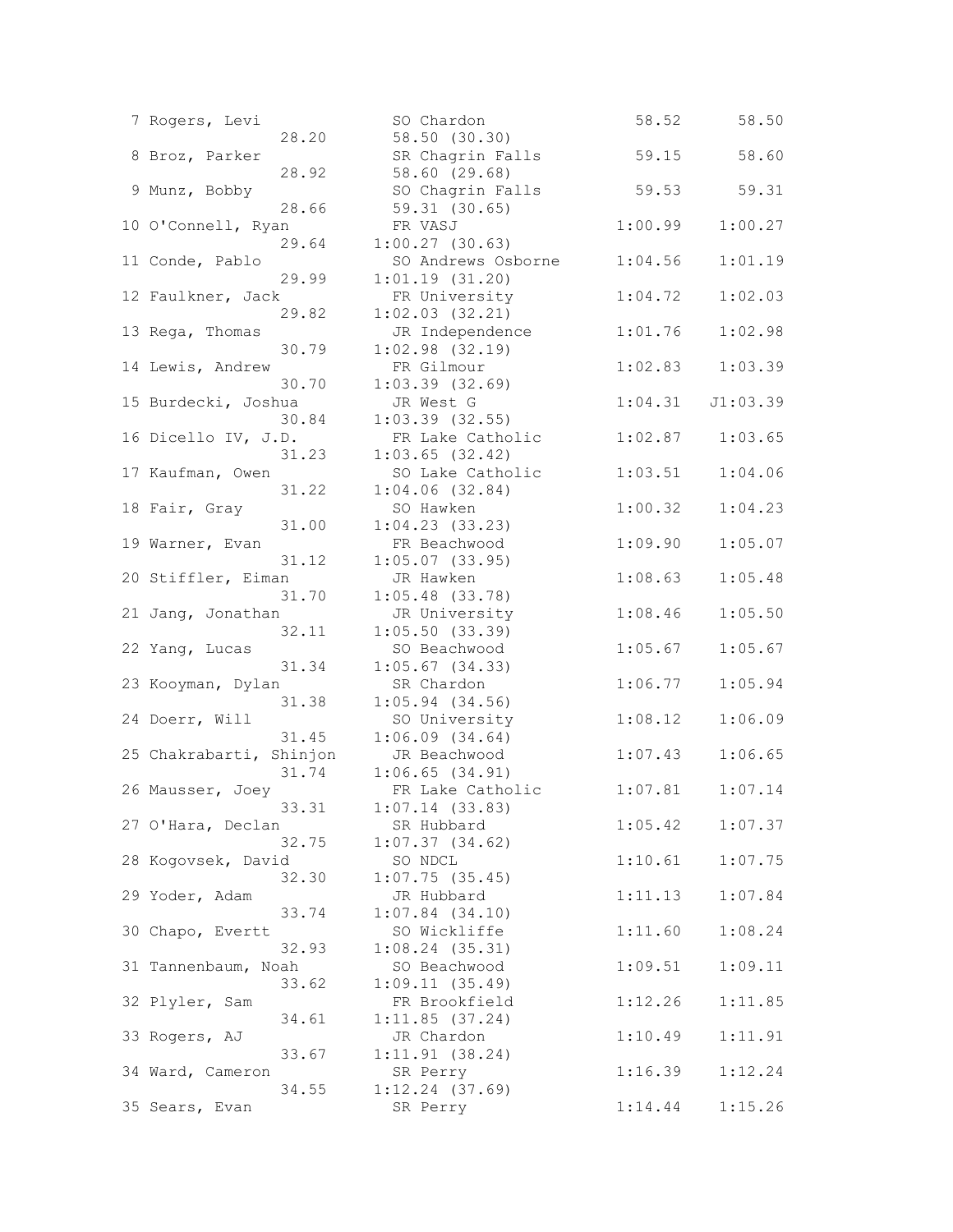| 36.06                 | $1:15.26$ (39.20) |         |         |
|-----------------------|-------------------|---------|---------|
| 36 Korver, Matthew    | JR Geneva         | 1:13.27 | 1:15.35 |
| 35.18                 | 1:15.35(40.17)    |         |         |
| 37 Kakou, Zander      | JR Orange         | 1:18.86 | 1:15.69 |
| 36.68                 | $1:15.69$ (39.01) |         |         |
| 38 Wirtz, Samuel      | SO Hubbard        | 1:19.28 | 1:15.79 |
| 37.18                 | $1:15.79$ (38.61) |         |         |
| 39 Lindberg, Darren   | JR Geneva         | 1:15.70 | 1:15.81 |
| 36.87                 | $1:15.81$ (38.94) |         |         |
| 40 Preseren, Brandon  | SO NDCL           | 1:18.01 | 1:17.37 |
| 37.25                 | 1:17.37(40.12)    |         |         |
| 41 Diehl, Joshua      | SO Jefferson      | 1:20.44 | 1:17.74 |
| 38.62                 | $1:17.74$ (39.12) |         |         |
| 42 Cleary, Nickolas   | FR Kenston        | 1:17.80 | 1:18.29 |
| 37.73                 | $1:18.29$ (40.56) |         |         |
| 43 Ivancic, Joe       | SR Lake Catholic  | 1:19.09 | 1:18.38 |
| 44 Corrigan, Hugh     | SR Independence   | 1:20.58 | 1:19.60 |
| 38.37                 | 1:19.60(41.23)    |         |         |
| 45 Tripodi, Christian | FR Independence   | 1:23.19 | 1:22.28 |
| 46 Henderson, Daniel  | SO Conneaut       | 1:30.28 | 1:25.61 |
| 42.62                 | $1:25.61$ (42.99) |         |         |
| 47 Priebe, Paul       | JR Independence   | 1:26.70 | 1:25.80 |
| 41.12                 | 1:25.80(44.68)    |         |         |
| 48 Vargo, Ayden       | SO West G         | 1:26.68 | 1:26.12 |
| 42.04                 | 1:26.12(44.08)    |         |         |
| 49 Dondero, Aidan     | FR West G         | 1:55.63 | 1:26.43 |
| 40.92                 | 1:26.43(45.51)    |         |         |
| 50 Hanchosky, William | JR Geneva         | 1:31.17 | 1:30.47 |
| 42.71                 | 1:30.47(47.76)    |         |         |
| 51 Frankmann, Ryder   | FR West G         | 1:37.97 | 1:30.78 |
| 45.35                 | 1:30.78(45.43)    |         |         |
| 52 Hanna, Brandon     | FR Geneva         | 1:30.33 | 1:32.23 |
| 45.42                 | 1:32.23(46.81)    |         |         |
| 53 Riggs, Gavin       | SO Conneaut       | 1:46.12 | 1:35.77 |
| 46.00                 | $1:35.77$ (49.77) |         |         |
| 54 Capuz, Adrian      | FR Orange         | 1:48.53 | 1:47.51 |
| -- Grier, Eddie       | FR Jefferson      | 2:12.59 | DQ      |
|                       |                   |         |         |

## **Event 71 Boys 100 Yard Breaststroke**

 $=$  State: 54.48 2019 C.J. Layne - Bowling Green, Bowling Green District: 55.77 2/2011 Andrew Malone - University, University Sectional: \* 56.72 2/12/2011 Korey Schneider- University, University Name Year School Seed Finals =============================================================================  $=$ 1 Mindek, Jared JR Howland 57.31 58.24 27.41 58.24 (30.83) 2 Podrez, Alex JR Hawken 58.70 1:01.07 28.63 1:01.07 (32.44) 3 Tropf, Michael JR Chagrin Falls 1:00.48 1:02.17 29.22 1:02.17 (32.95) 4 Forsythe, Hunter SR Hawken 1:00.63 1:02.75 29.66 1:02.75 (33.09) 5 Liao, Donovan JR Hawken 1:01.82 1:02.78 29.42 1:02.78 (33.36)

=============================================================================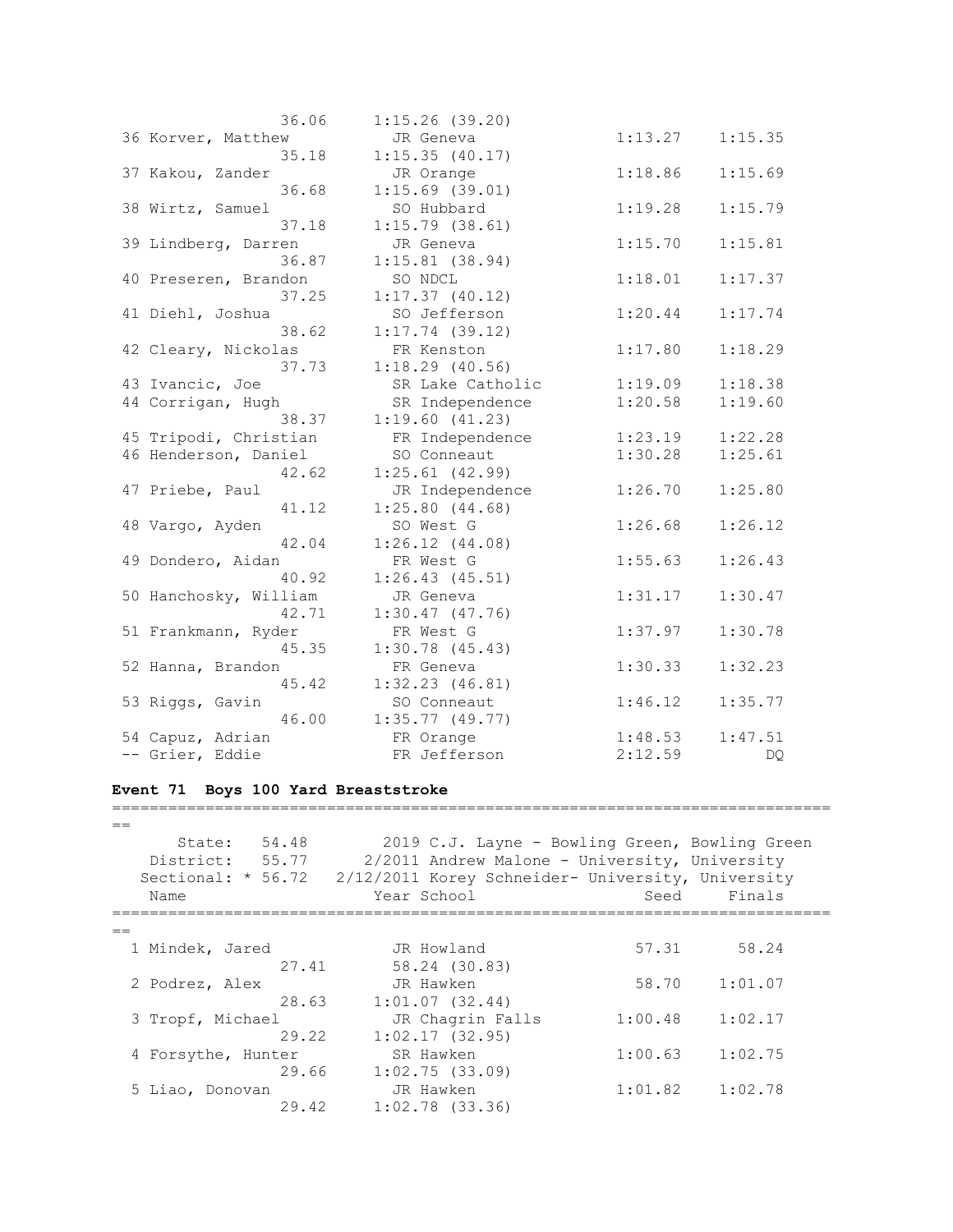| 6 Pioro, Philip      | SR Hawken                                        | 1:05.76 | 1:05.08 |
|----------------------|--------------------------------------------------|---------|---------|
|                      | $1:05.08$ $(34.09)$<br>30.99                     |         |         |
| 7 Sullivan, Ian      | FR University                                    | 1:07.84 | 1:06.04 |
|                      | 30.75<br>$1:06.04$ (35.29)                       |         |         |
| 8 Raudins, Bruno     | SR Kenston                                       | 1:06.66 | 1:06.28 |
| 9 Rooney, Joshua     | 31.52<br>$1:06.28$ $(34.76)$<br>SO Chagrin Falls | 1:06.35 | 1:07.52 |
|                      | $1:07.52$ (36.32)<br>31.20                       |         |         |
| 10 Pesto, Max        | SR West G                                        | 1:10.31 | 1:08.15 |
|                      | 32.50<br>1:08.15(35.65)                          |         |         |
| 11 Walley, Giovanni  | FR Hubbard                                       | 1:08.74 | 1:08.81 |
|                      | 31.94<br>$1:08.81$ (36.87)                       |         |         |
| 12 Wagner, Karl      | SO University                                    | 1:10.09 | 1:08.97 |
|                      | 31.69<br>1:08.97(37.28)                          |         |         |
| 13 Lewin, Benjamin   | JR Beachwood                                     | 1:12.56 | 1:09.74 |
|                      | 32.17<br>$1:09.74$ (37.57)                       |         |         |
| 14 Ornstein, Sam     | SO Beachwood                                     | 1:08.23 | 1:09.75 |
|                      | 1:09.75(37.90)<br>31.85                          |         |         |
| 15 Stuk, Benjamin    | JR Orange                                        | 1:12.32 | 1:09.96 |
|                      | 1:09.96(37.11)<br>32.85                          | 1:16.98 |         |
| 16 Owens, Aiden      | FR University<br>32.59<br>1:10.01(37.42)         |         | 1:10.01 |
| 17 Angelino, Matthew | SO Chagrin Falls                                 | 1:12.52 | 1:10.42 |
|                      | 34.09<br>$1:10.42$ (36.33)                       |         |         |
| 18 May, Michael      | JR Wickliffe                                     | 1:11.13 | 1:10.95 |
|                      | 33.65<br>1:10.95(37.30)                          |         |         |
| 19 Mateyo, Ryan      | SO Chagrin Falls                                 | 1:10.39 | 1:11.29 |
|                      | 33.31<br>$1:11.29$ (37.98)                       |         |         |
| 20 Aronov, Steven    | SR West G                                        | 1:13.39 | 1:11.61 |
|                      | 33.72<br>$1:11.61$ (37.89)                       |         |         |
| 21 Sobczak, Bob      | JR Independence                                  | 1:13.93 | 1:12.00 |
|                      | 33.72<br>1:12.00(38.28)                          |         |         |
| 22 Allen, Nathan     | SR Geneva<br>34.22<br>$1:12.42$ (38.20)          | 1:11.84 | 1:12.42 |
| 23 Ridler, Thomas    | SO VASJ                                          | 1:14.80 | 1:12.50 |
|                      | 1:12.50(38.85)<br>33.65                          |         |         |
| 24 Drago, Tyler      | SO NDCL                                          | 1:14.50 | 1:13.35 |
|                      | 35.20<br>$1:13.35$ (38.15)                       |         |         |
| 25 Rozic, Connor     | SO Chardon                                       | 1:15.88 | 1:14.43 |
|                      | 34.35<br>1:14.43(40.08)                          |         |         |
| 26 Corlew, Levi      | SO Conneaut                                      | 1:17.96 | 1:15.54 |
|                      | 34.53<br>$1:15.54$ $(41.01)$                     |         |         |
| 27 Lynch, Daniel     | JR Perry                                         | 1:13.88 | 1:15.73 |
|                      | 35.61<br>1:15.73(40.12)                          |         |         |
| 28 Delzell, Bobby    | FR Kenston<br>35.91<br>1:16.20(40.29)            | 1:20.06 | 1:16.20 |
| 29 Karpov, Michael   | SO Beachwood                                     | 1:15.39 | 1:16.71 |
|                      | 34.67<br>1:16.71(42.04)                          |         |         |
| 30 DeCaro, Jay       | JR Kenston                                       | 1:18.97 | 1:17.07 |
|                      | 36.17<br>$1:17.07$ (40.90)                       |         |         |
| 31 Johns, Noah       | SR Hubbard                                       | 1:15.67 | 1:17.66 |
|                      | 35.95<br>$1:17.66$ $(41.71)$                     |         |         |
| 32 Dye, Charlie      | SO Lake Catholic                                 | 1:14.02 | 1:18.84 |
|                      | 37.17<br>$1:18.84$ $(41.67)$                     |         |         |
| 33 Johnson, Nicholas | JR NDCL                                          | 1:25.18 | 1:20.26 |
| 34 Shepard, Anthony  | 37.50<br>$1:20.26$ $(42.76)$<br>SR Kirtland      | 1:22.11 | 1:20.66 |
|                      |                                                  |         |         |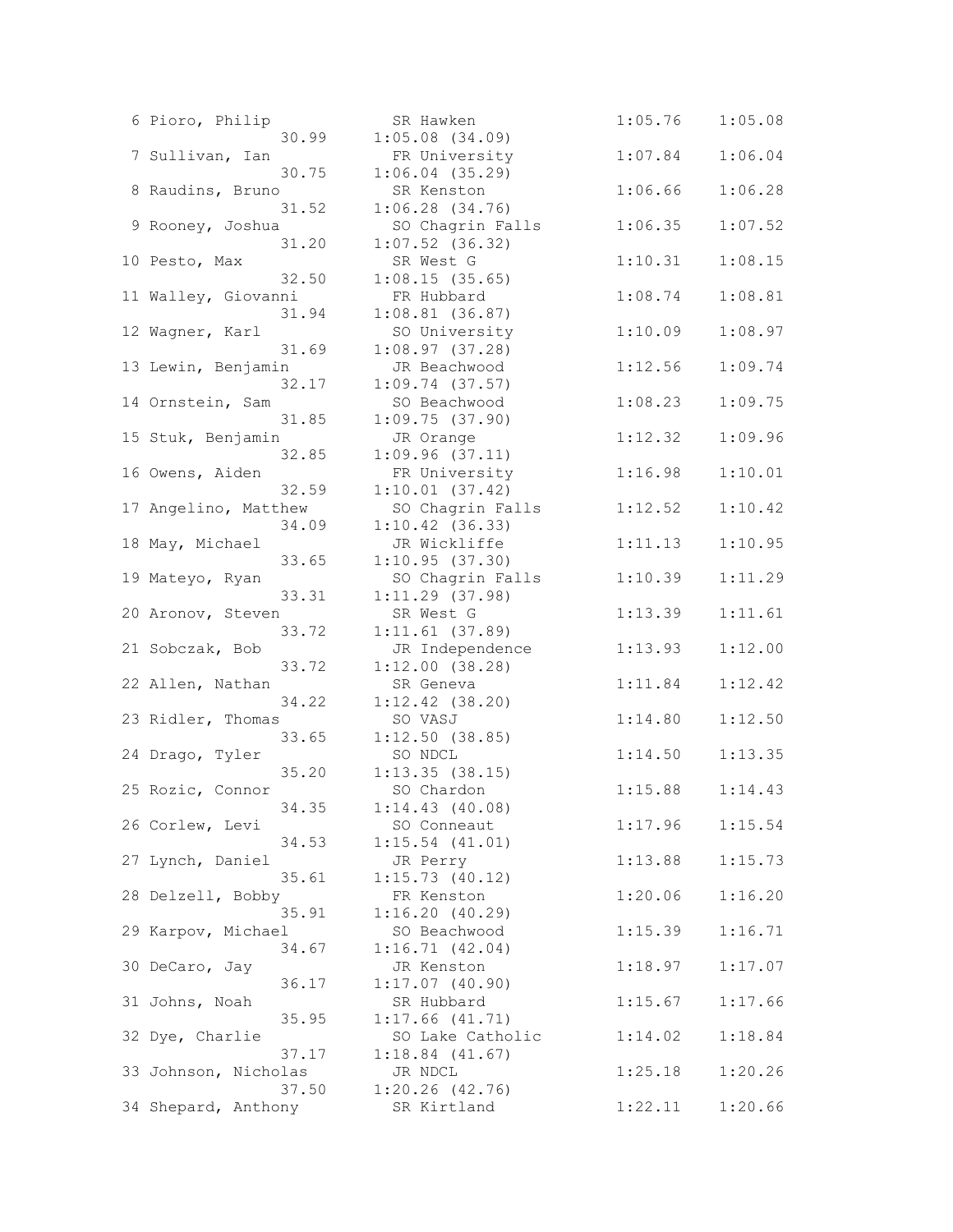|                      | 38.61 | $1:20.66$ (42.05)   |         |         |
|----------------------|-------|---------------------|---------|---------|
| 35 McGovern, Kyle    |       | FR Independence     | 1:23.50 | 1:20.70 |
|                      | 38.56 | 1:20.70(42.14)      |         |         |
| 36 Grabinski, Nick   |       | JR West G           | 1:23.77 | 1:20.90 |
|                      | 38.80 | 1:20.90(42.10)      |         |         |
| 37 Beccia, Max       |       | SO West G           | 1:23.75 | 1:23.68 |
|                      | 39.64 | $1:23.68$ $(44.04)$ |         |         |
| 38 Burns, Joe        |       | SO Jefferson        | 1:24.83 | 1:24.58 |
|                      | 39.72 | $1:24.58$ $(44.86)$ |         |         |
| 39 Maliki, Alyas     |       | SO Chardon          | 1:24.78 | 1:25.91 |
|                      | 39.03 | 1:25.91(46.88)      |         |         |
| 40 Stender, Ian      |       | JR Beachwood        | 1:34.56 | 1:27.20 |
|                      | 40.65 | 1:27.20(46.55)      |         |         |
| 41 Rowe, Connor      |       | SR Crestwood        | 1:33.14 | 1:27.51 |
|                      | 39.36 | $1:27.51$ (48.15)   |         |         |
| 42 Mousti, Joe       |       | JR Independence     | 1:31.10 | 1:29.28 |
|                      | 42.48 | 1:29.28(46.80)      |         |         |
| 43 Casey, Colin      |       | FR Wickliffe        | 1:32.57 | 1:29.45 |
|                      | 42.02 | 1:29.45(47.43)      |         |         |
| 44 Briody, Shane     |       | JR Geneva           | 1:32.11 | 1:33.35 |
|                      | 43.91 | $1:33.35$ (49.44)   |         |         |
| 45 Reese, Alex       |       | JR Geneva           | 1:35.06 | 1:33.94 |
|                      | 44.15 | $1:33.94$ (49.79)   |         |         |
| 46 Wang, Jack        |       | SR Andrews Osborne  | 1:36.48 | 1:34.29 |
|                      | 41.89 | 1:34.29(52.40)      |         |         |
| 47 Bellas JR, Brett  |       | SO Jefferson        | 1:37.14 | 1:35.54 |
|                      | 45.87 | $1:35.54$ (49.67)   |         |         |
| 47 Wirtz, Nathanial  |       | SO Hubbard          | 1:37.03 | 1:35.54 |
|                      | 45.45 | $1:35.54$ (50.09)   |         |         |
| 49 Honeycutt, Jonas  |       | FR Crestwood        | NΤ      | 1:37.06 |
|                      | 45.23 | 1:37.06(51.83)      |         |         |
| 50 Masiello, Daniel  |       | SO Crestwood        | 1:40.84 | 1:37.60 |
|                      | 44.97 | 1:37.60(52.63)      |         |         |
| -- Lechintan, Stefan |       | FR Geneva           | 1:34.86 | DQ.     |
| -- Luo, Yves         |       | SR Andrews Osborne  | 1:22.64 | DQ      |

#### **Event 72 Boys 400 Yard Freestyle Relay**

 $=$  State: 3:04.51 2016 Cincinnati Seven Hills Bailey, B. Stewart-Bates, Crane, I. Stewart-Bates District: 3:10.46 2/2018 Hawken C. Tecson, J. Flores, M. Pioro, J. Byrne Sectional: \* 3:12.44 2/9/2018 Gates Mills Hawken, Hawken School C Tecson, J Flores, J Byrne, Z Hart School School Seed Finals =============================================================================  $=$  1 Hunting Valley University Scho 3:09.67 3:19.02 1) Tekieli, Nicolas SR 2) O'Brien, Jack SR 3) Faulkner, Carter SR 4) Applebaum, Frank SR 23.48 47.96 (47.96) 1:11.90 (23.94) 1:38.39 (50.43) 2:01.95 (23.56) 2:28.37 (49.98) 2:52.19 (23.82) 3:19.02 (50.65) 2 Gates Mills Hawken 3:16.74 3:21.82<br>1) Brown, Connor JR 2) Morris, Madan SO 1) Brown, Connor JR 2) Morris, Madan SO

=============================================================================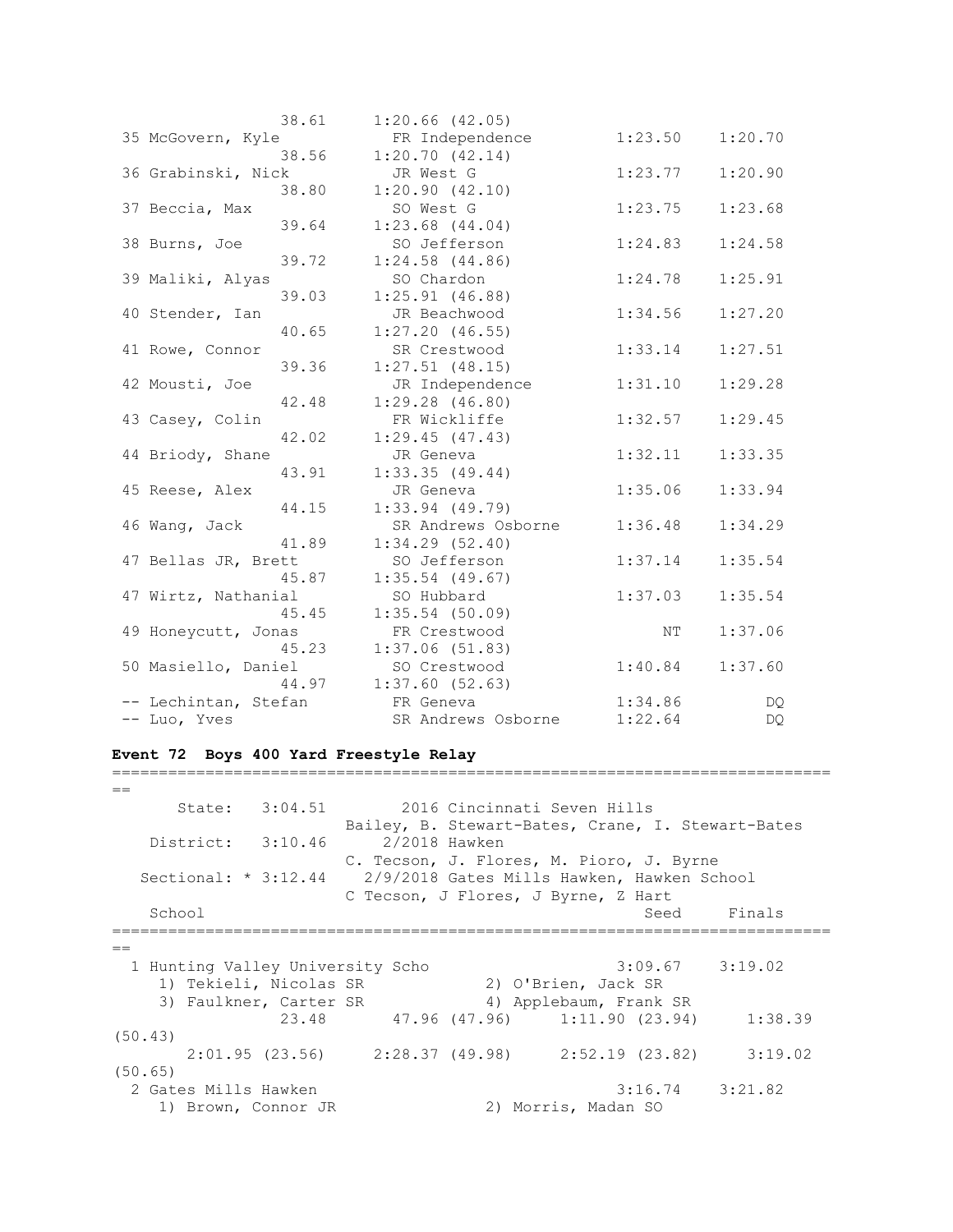3) Greenberg, Lucas SO 4) Podrez, Alex JR 23.69 49.54 (49.54) 1:14.19 (24.65) 1:40.98 (51.44) 2:05.49 (24.51) 2:32.93 (51.95) 2:56.20 (23.27) 3:21.82 (48.89) 3 Chagrin Falls High School 3:23.63 3:23.99 1) Reboul, Clark SR 2) Muckle, Zachary SO 3) Munz, Bobby SO 4) Tropf, Michael JR 23.83 49.37 (49.37) 1:14.41 (25.04) 1:41.81 (52.44) 2:06.61 (24.80) 2:33.86 (52.05) 2:57.65 (23.79) 3:23.99 (50.13) 4 Chardon High School 3:29.28 3:26.84 1) Bender, Nathan FR 2) Koenen, Lachlan JR 3) Kooyman, Mason SR (4) Rogers, Levi SO 25.56 52.97 (52.97) 1:17.17 (24.20) 1:44.10 (51.13) 2:08.61 (24.51) 2:36.11 (52.01) 3:00.05 (23.94) 3:26.84 (50.73) 5 Beachwood High School 3:23.01 3:28.44 1) Keyerleber, Matthew SR 2) Nguyen, Hoang JR 3) Bystrom, Grady JR 4) Colmenares, Gabriel SR 24.39 50.85 (50.85) 1:16.00 (25.15) 1:44.07 (53.22) 2:09.22 (25.15) 2:37.84 (53.77) 3:01.94 (24.10) 3:28.44 (50.60) 6 Chardon Notre Dame Cathedral L 3:31.77 3:30.83 1) Ingram, Andrew SO 2) Petronzio, Michael SR 3) Ratka, Jonathan FR 4) King, Christian SR 25.28 52.76 (52.76) 1:17.88 (25.12) 1:46.17 (53.41) 2:10.56 (24.39) 2:38.45 (52.28) 3:03.10 (24.65) 3:30.83 (52.38) 7 Gates Mills Gilmour Academy 3:34.52 3:35.04 1) Bryant, Deaglan FR 2) Figurella, Alex SO 3) Lewis, Andrew FR 4) Vanone, Matt SR 25.13 53.57 (53.57) 1:18.88 (25.31) 1:47.10 (53.53) 2:14.49 (27.39) 2:45.09 (57.99) 3:08.51 (23.42) 3:35.04 (49.95) 8 Hubbard 3:41.56 3:39.30 1) Walley, Giovanni FR 2) Esposito, Sam SO 3) Grigsby, Ryan FR 4) Panozzo, Dominic SO 26.28 54.59 (54.59) 1:20.46 (25.87) 1:49.96 (55.37) 2:16.81 (26.85) 2:49.06 (59.10) 3:12.78 (23.72) 3:39.30 (50.24) 9 Perry High School 3:45.16 3:39.78 1) Aguirre-Shaw, Mateo JR 32) LaBoe, Gavin JR 3) Culliton, Jason SR 4) Rinehart, Van SR 26.31 56.56 (56.56) 1:22.02 (25.46) 1:50.93 (54.37) 2:17.43 (26.50) 2:48.12 (57.19) 3:12.31 (24.19) 3:39.78 (51.66) 10 Pepper Pike Orange 3:53.55 3:46.56<br>1) Kakou, Zander JR 3:46.56 2) Golubitsky, Alan JR 1) Kakou, Zander JR 2) Golubitsky, Alan JR 3) Perodeau, Holden SO 4) Jang, Isaac SR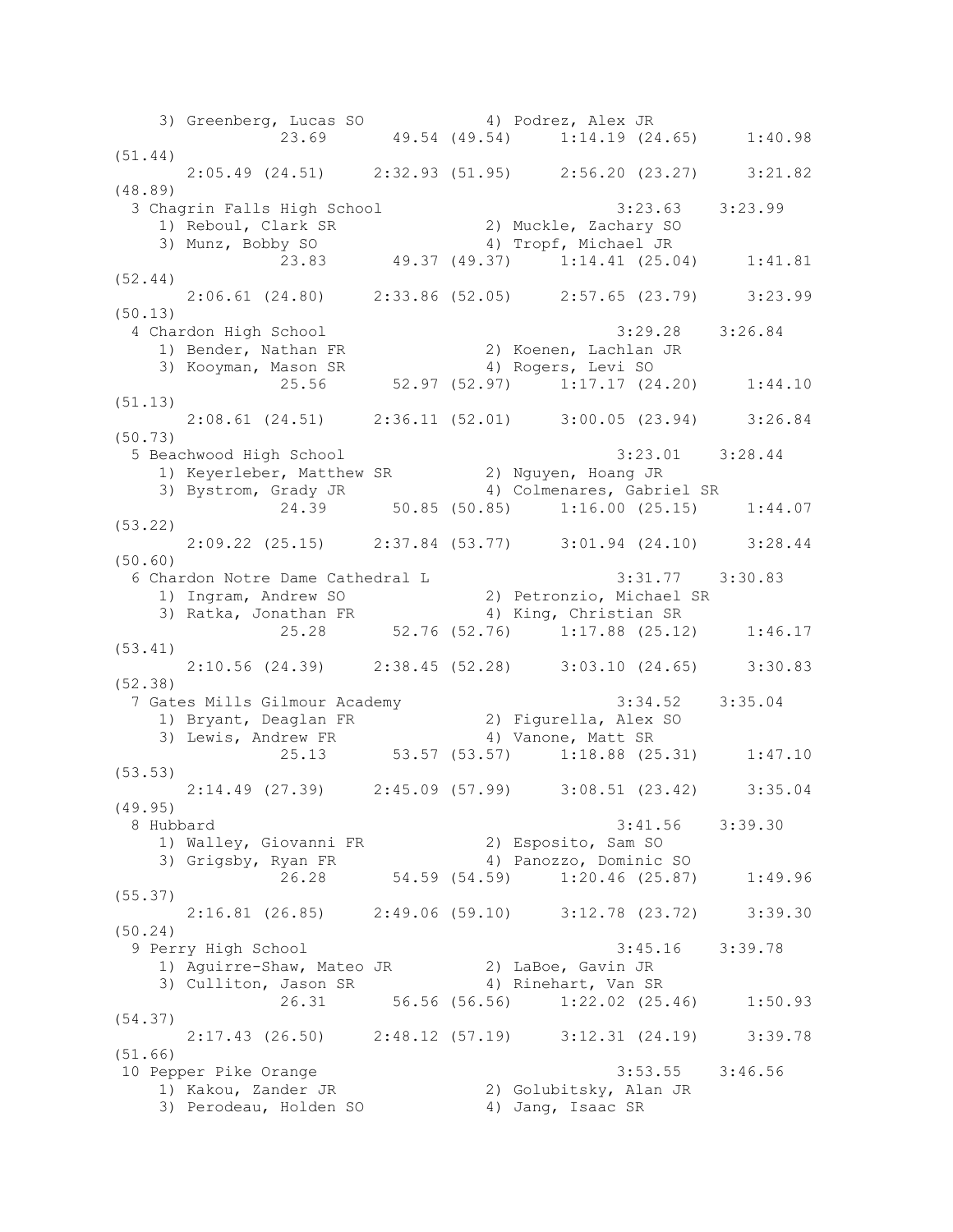26.60 55.55 (55.55) 1:22.19 (26.64) 1:51.93 (56.38) 2:20.40 (28.47) 2:53.70 (1:01.77) 3:17.71 (24.01) 3:46.56 (52.86) 11 Mentor Lake Catholic 3:50.99 3:52.29 1) Kaufman, Owen SO 2) Mausser, Joey FR 3) Dicello IV, J.D. FR 4) Jones, Sean SR 27.62 56.96 (56.96) 1:25.08 (28.12) 1:55.89 (58.93) 2:24.33 (28.44) 2:55.30 (59.41) 3:21.68 (26.38) 3:52.29 (56.99) 12 Geneva High School 3:52.83 3:54.14 1) Hanna, Justin JR 2) Covell, Dillen SR 3) Allen, Nathan SR 4) Sundquist, Jonah SO 28.24 57.51 (57.51) 1:24.84 (27.33) 1:57.86 (1:00.35) 2:25.79 (27.93) 2:58.73 (1:00.87) 3:24.91 (26.18) 3:54.14 (55.41) 13 Cleveland Villa Angela St Jose 4:02.56 4:01.61 1) Hunt, Larry FR 2) Barnett, Austin FR 3) Ridler, Thomas SO 4) O'Connell, Ryan FR 34.13 1:11.94 (1:11.94) 1:39.33 (27.39) 2:10.45 (58.51) 2:38.53 (28.08) 3:08.64 (58.19) 3:33.56 (24.92) 4:01.61 (52.97) 14 Independence High School 4:17.32 4:14.86 1) Corrigan, Hugh SR 2) McGreal, Charlie FR 3) Roberts, Ty FR 4) Tripodi, Christian FR 30.04 1:02.77 (1:02.77) 1:31.43 (28.66) 2:03.42 (1:00.65) 2:19.01 (15.59) 3:07.68 (1:04.26) 3:38.91 (31.23) 4:14.86 (1:07.18) 15 Wickiffe High School 4:18.27 4:15.63 1) Smith, Landon FR 2) Casey, Colin FR 3) Byrne, Kevin FR 4) Bradac, Josh JR 30.37 1:05.91 (1:05.91) 1:39.48 (33.57) 2:16.63 (1:10.72) 2:45.19 (28.56) 3:17.16 (1:00.53) 3:44.23 (27.07) 4:15.63 (58.47) 16 Chagrin Falls Kenston 4:21.01 4:18.84 1) DeCaro, Jay JR 2) Fronczek, Jason SO 3) Cleary, Nickolas FR 4) Drsek, Joe SO 31.73 1:06.32 (1:06.32) 1:36.75 (30.43) 2:10.86 (1:04.54) 2:44.50 (33.64) 3:29.42 (1:18.56) 3:49.09 (19.67) 4:18.84 (49.42) 17 Cuyahoga Heights High School 4:22.11 4:19.40 1) Jakubczak, Joseph JR 2) Terrigno, Rodrick SR 3) Gee, Edward JR 4) Wheelock, Sam FR 27.38 57.63 (57.63) 1:26.52 (28.89) 1:58.36 (1:00.73) 2:34.77 (36.41) 3:15.22 (1:16.86) 3:45.07 (29.85) 4:19.40 (1:04.18) 18 Chesterland West Geauga 5:39.20 5:23.89 1) Carson, Davis FR 2) Davidson, Austin FR 3) Dondero, Aidan FR 4) Congdon, Grant FR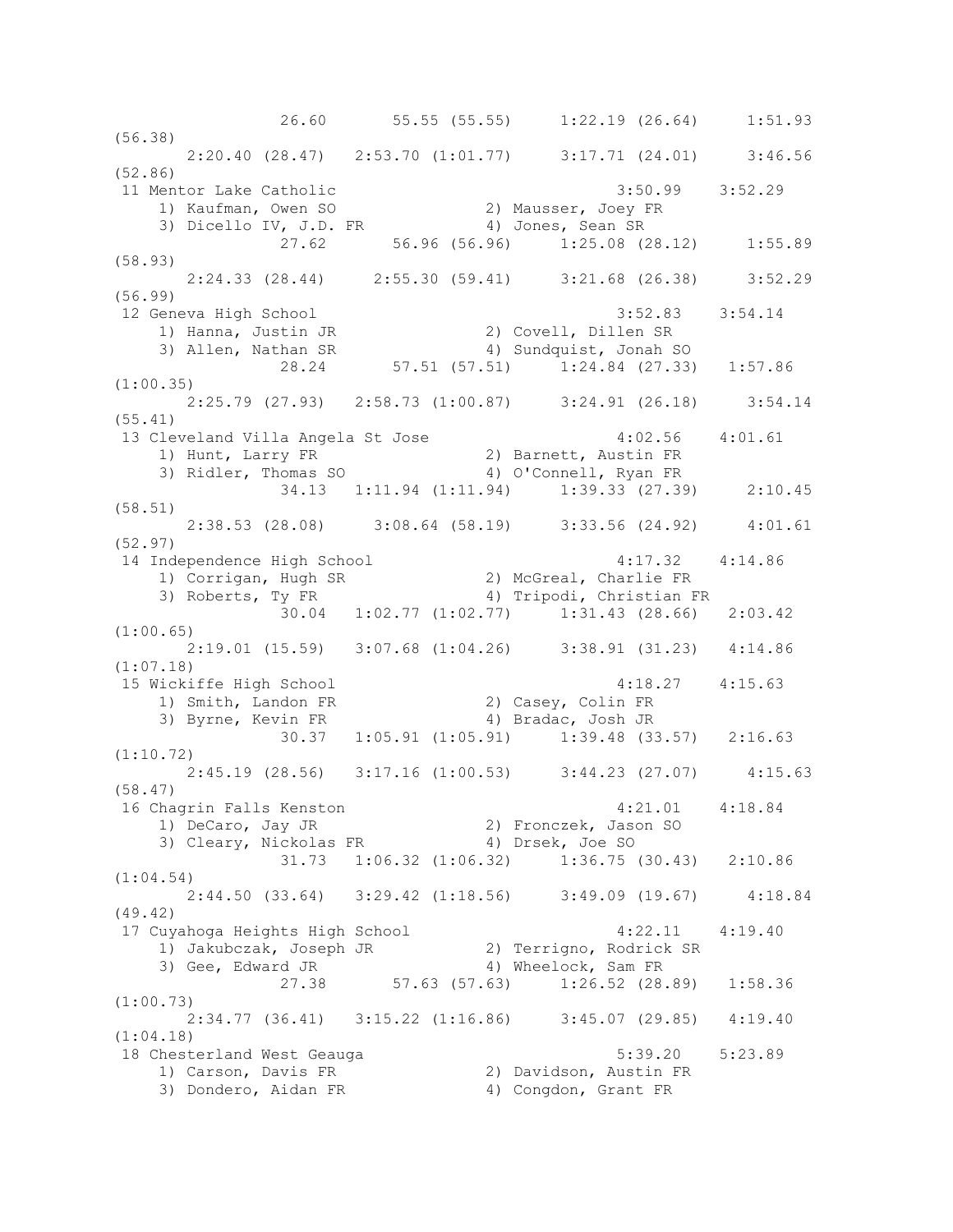32.69 1:13.59 (1:13.59) 1:51.29 (37.70) 2:36.55 (1:22.96) 3:04.46 (27.91) 3:20.74 (44.19) 5:23.89 (2:03.15) -- Willoughby Andrews Osborne  $4:35.31$  DQ 1) Pohl, Jason SO 2) Luo, Yves SR 3) Ruiz, Emilio SO 4) Conde, Pablo SO 32.52 1:09.96 (1:09.96) 1:42.16 (32.20) 2:19.04 (1:09.08) 2:49.38 (30.34) 3:25.05 (1:06.01) 3:51.22 (26.17) DQ (54.81)

### Combined Team Scores - Through Event 72

 1. Gates Mills Hawken 1007 2. Hunting Valley University Scho 405 3. Chagrin Falls High School 385.5 4. Shaker Hts Hathaway Brown 385 5. Gates Mills Gilmour Academy 256.5 6. Beachwood High School 226 7. Pepper Pike Orange 178 8. Chagrin Falls Kenston 176.5 9. Chardon High School 156 10. Perry High School 146 11. Chardon Notre Dame Cathedral L 129 12. Chesterland West Geauga 121.5 13. Cleveland Heights Beaumont 119 14. Mentor Lake Catholic 89 15. Hubbard 87 16. Shaker Hts Laurel 66 17. Cuyahoga Heights High School 65.5 18. Geneva High School 56 19. Independence High School 53 20. Jefferson Area High School 52 21. Warren Howland 35 22. Cleveland Villa Angela St Jose 32.5 23. Wickiffe High School 29 24. Kirtland 26 25. Willoughby Andrews Osborne 20 26. Youngstown Liberty 15 27. Conneaut High School 10 28. McDonald  $\mathsf{Q}$ 29. Mantua Crestwood 2 29. Girard 2

# Women - Team Rankings - Through Event 72

|       | 1. Gates Mills Hawken          |     | 577 2. Shaker Hts Hathaway Brown   |  |
|-------|--------------------------------|-----|------------------------------------|--|
| 385   |                                |     |                                    |  |
|       | 3. Gates Mills Gilmour Academy | 164 | 4. Pepper Pike Orange              |  |
| 136   |                                |     |                                    |  |
|       | 5. Chagrin Falls Kenston       |     | 130.5 6. Chagrin Falls High School |  |
| 124.5 |                                |     |                                    |  |
|       | 7. Cleveland Heights Beaumont  | 119 | 8. Perry High School               |  |
| 80    |                                |     |                                    |  |
|       | 9. Beachwood High School       |     | 70 10. Shaker Hts Laurel           |  |
| 66    |                                |     |                                    |  |